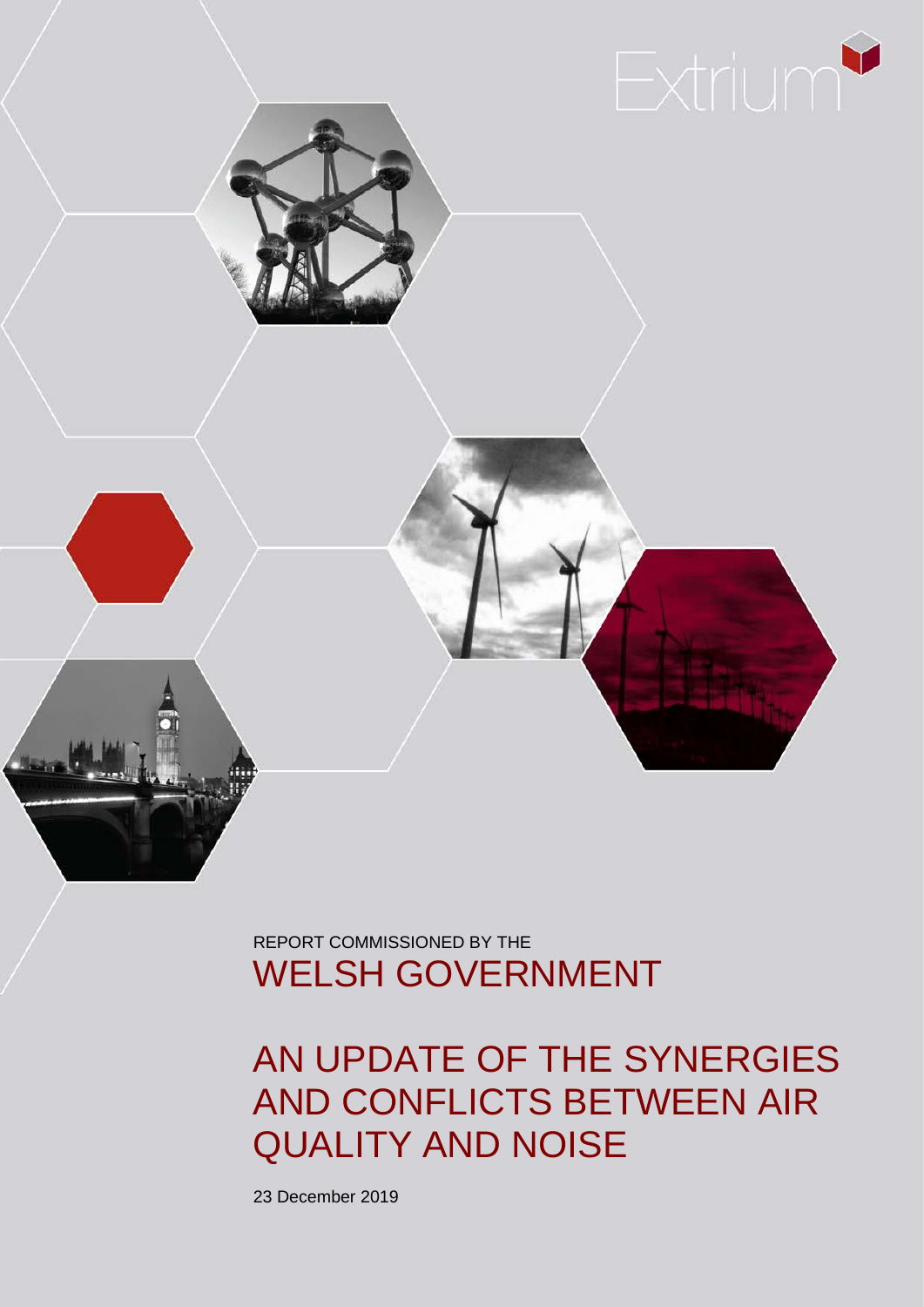

# REPORT

| Reference    | P065_17                                                                                                                                                                                                                            |  |  |  |  |  |  |  |  |  |  |  |  |
|--------------|------------------------------------------------------------------------------------------------------------------------------------------------------------------------------------------------------------------------------------|--|--|--|--|--|--|--|--|--|--|--|--|
| Title        | An Update of the Synergies and Conflicts Between Air<br><b>Quality and Noise</b>                                                                                                                                                   |  |  |  |  |  |  |  |  |  |  |  |  |
| Version      | Final                                                                                                                                                                                                                              |  |  |  |  |  |  |  |  |  |  |  |  |
| Date         | 23 December 2019                                                                                                                                                                                                                   |  |  |  |  |  |  |  |  |  |  |  |  |
| Prepared for | Dr Martin McVay<br>Policy Advisor (Noise, Chemicals and Local Air Quality)<br><b>Welsh Government</b><br><b>Cathays Park</b><br>Cardiff, CF10 3NQ                                                                                  |  |  |  |  |  |  |  |  |  |  |  |  |
| Prepared by  | Nigel Jones (Director, Extrium)<br>Matthew Burdett (Assoc. Director., Extrium)<br>Simon Shilton (Director, Acustica)<br>Dr Richard Maggs (Consulting Group Manager, BVUK)<br>Stephen Moorcroft (Director, Air Quality Consultants) |  |  |  |  |  |  |  |  |  |  |  |  |

| Reviewed by | Nigel Jones (Director)                                |
|-------------|-------------------------------------------------------|
|             | Dr Richard Maggs (Consulting Group Manager)           |
|             | Stephen Moorcroft (Director, Air Quality Consultants) |

Approved by

Nigel Jones (Director)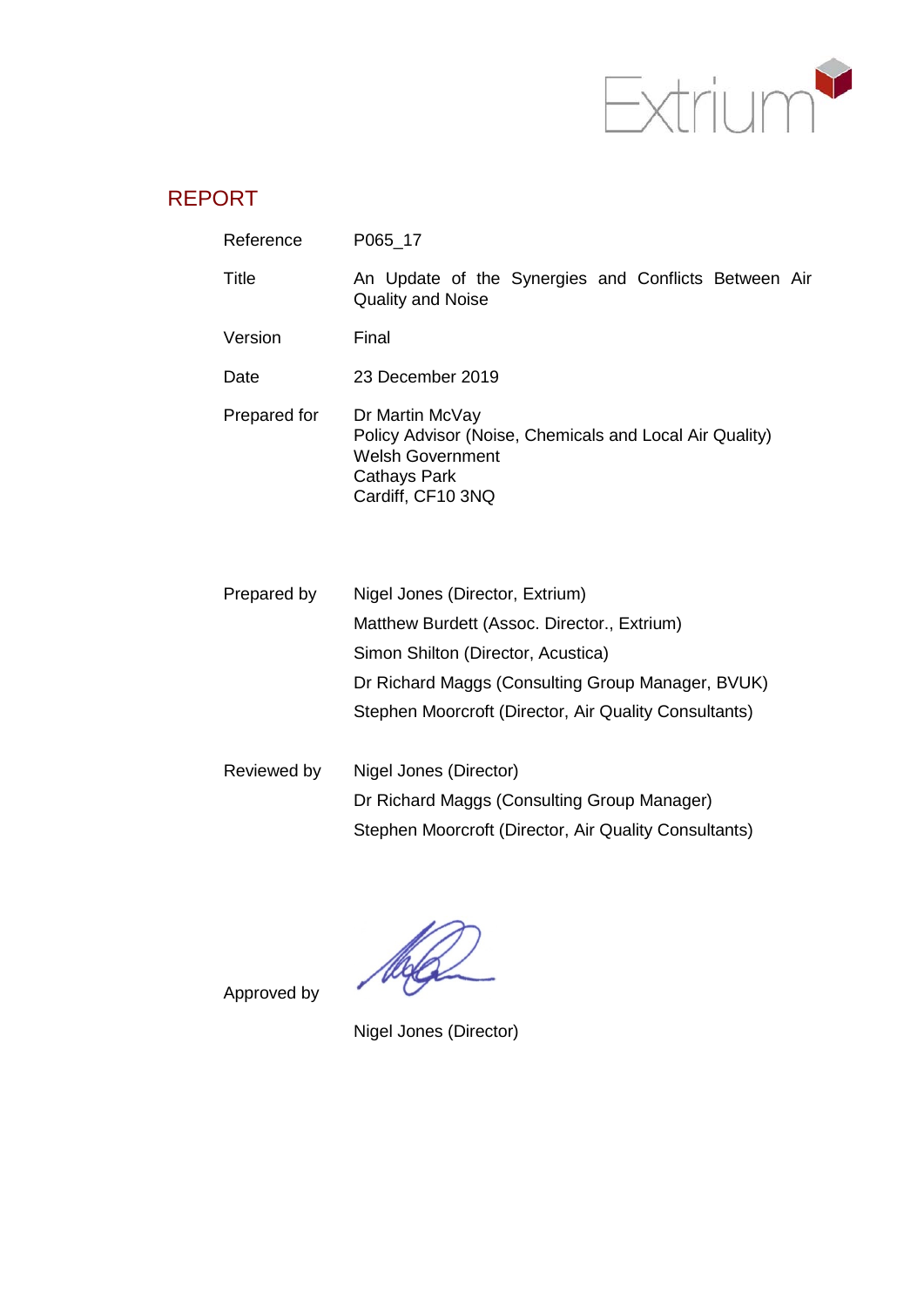

## REPORT STATEMENT

Extrium has led the completion of this report with all reasonable skill and care and with an understanding of the aims, objectives and scope of the work as made available to Extrium at the time of preparation.

This report is issued to the Welsh Government under agreed contract. Extrium does not accept any responsibility to any third party to whom this report may be circulated, in part or in full, or for any matters arising which may be considered outside the scope of works. Any such parties rely on the contents of this report solely at their own risk.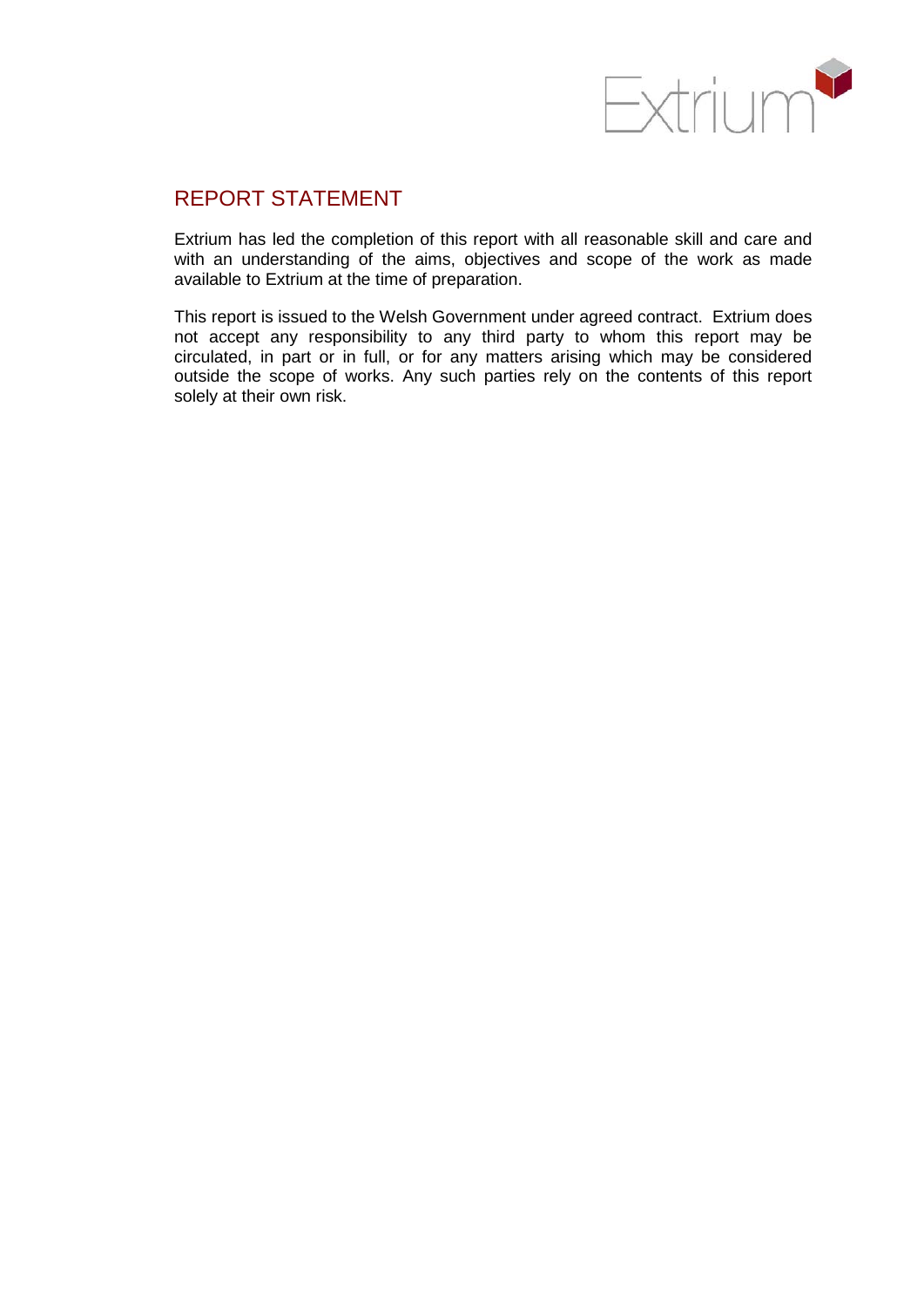

# **CONTENTS**

| 1                |                                                                          |  |
|------------------|--------------------------------------------------------------------------|--|
| 1.1              |                                                                          |  |
| 1.2              |                                                                          |  |
| 1.3              |                                                                          |  |
| $\overline{2}$   |                                                                          |  |
| 2.1              |                                                                          |  |
| 2.1.1            |                                                                          |  |
| 2.1.2            |                                                                          |  |
| 2.1.3            |                                                                          |  |
| 2.1.4            |                                                                          |  |
| 2.1.5            |                                                                          |  |
| 2.1.6            |                                                                          |  |
| 2.1.7            |                                                                          |  |
| 2.2              |                                                                          |  |
| 2.2.1            |                                                                          |  |
| 2.2.2            |                                                                          |  |
| 2.2.3<br>2.2.4   |                                                                          |  |
| 2.3              | Opportunities for Future Integration of Air Quality and Noise Policy  19 |  |
|                  |                                                                          |  |
| 3                |                                                                          |  |
| 3.1              |                                                                          |  |
| 3.2              | Evaluation of 2001 Report Measures Categories  23                        |  |
| 3.3              |                                                                          |  |
|                  |                                                                          |  |
| 4                |                                                                          |  |
| 4.1              |                                                                          |  |
| 4.1.1            |                                                                          |  |
| 4.1.2            |                                                                          |  |
| 4.1.3            |                                                                          |  |
| 4.1.4            |                                                                          |  |
| 4.1.5            |                                                                          |  |
| 4.1.6            |                                                                          |  |
| 4.1.7            |                                                                          |  |
| 4.1.8            |                                                                          |  |
| 4.1.9            |                                                                          |  |
| 4.1.10           |                                                                          |  |
| 4.1.11<br>4.1.12 | Improving AQ (and Noise) Modelling and Assessment 44                     |  |
|                  |                                                                          |  |
| 5                |                                                                          |  |
| 5.1              |                                                                          |  |
| 5.1.1            |                                                                          |  |
| 5.1.2            |                                                                          |  |
| 5.1.3            | Wales: Well-being of Future Generations (Wales) Act 2015  46             |  |
| 5.1.4            | Scottish Government Local Air Quality Management Policy Guidance 47      |  |
| 5.2<br>5.3       |                                                                          |  |
| 5.3.1            |                                                                          |  |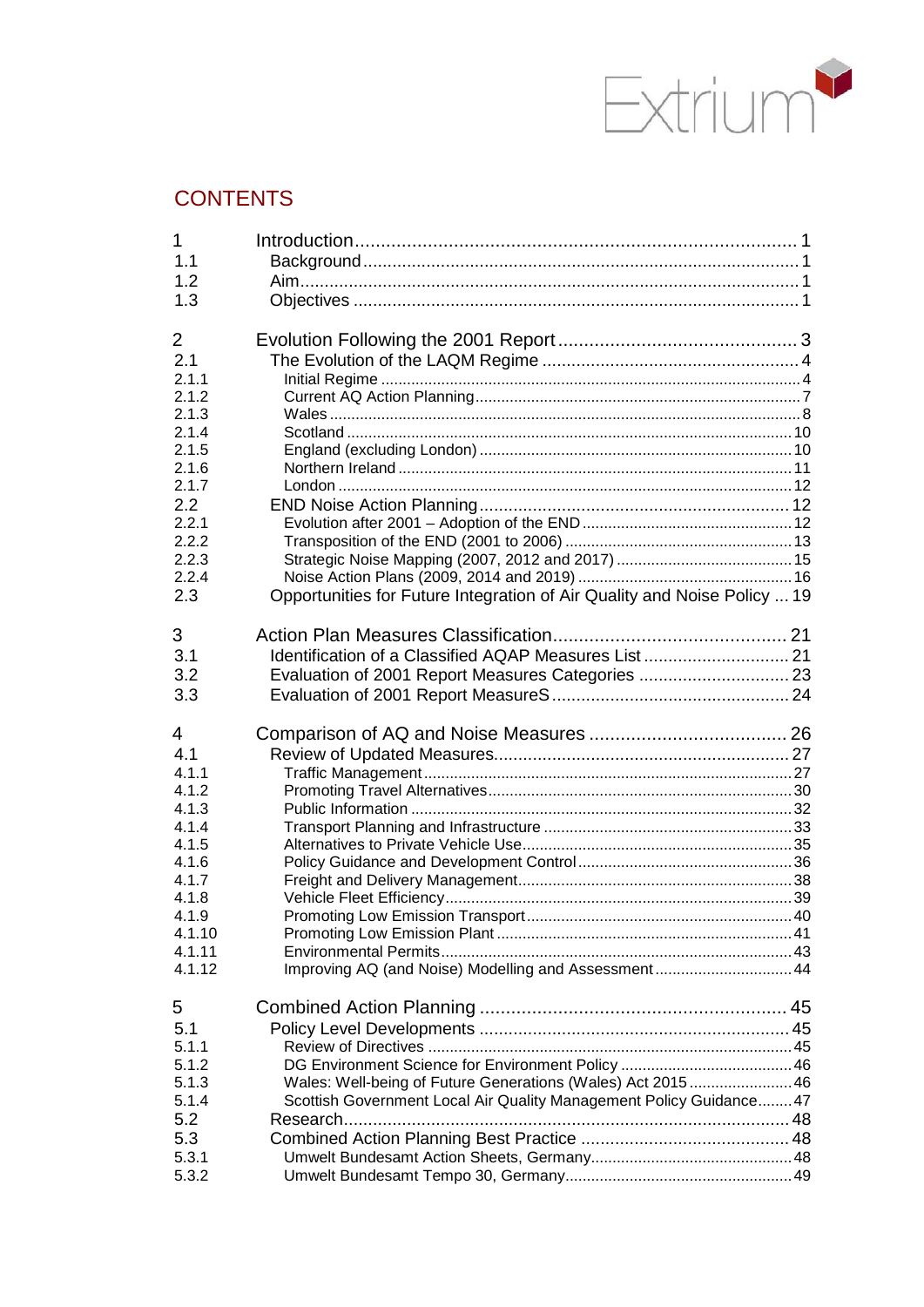

| 5.3.3<br>5.3.4 |                                                                                              |  |
|----------------|----------------------------------------------------------------------------------------------|--|
| 5.3.5          | Metropolitan Environmental Noise Prevention Plans, Lille52                                   |  |
| 6              |                                                                                              |  |
| 6.1            |                                                                                              |  |
| 6.1.1          | Relevant Air Quality and Noise Policies and Guidance56                                       |  |
| 6.1.2          |                                                                                              |  |
| 6.1.3          |                                                                                              |  |
| 6.1.4          |                                                                                              |  |
| 6.1.5          |                                                                                              |  |
| 6.2            |                                                                                              |  |
| 6.2.1          |                                                                                              |  |
| 6.2.2          |                                                                                              |  |
| 6.3            |                                                                                              |  |
| 6.3.1          | Management of EIAs and Small Scheme Assessments  60                                          |  |
| 6.3.2          |                                                                                              |  |
| 6.3.3          |                                                                                              |  |
| 6.3.4          |                                                                                              |  |
| 6.4            |                                                                                              |  |
| 7              |                                                                                              |  |
| 8              |                                                                                              |  |
|                | A mean of the $\Gamma$ . $\Gamma$ is $\Gamma$ is $\Gamma$ is $\Gamma$ is the set of $\Gamma$ |  |

[Appendix I. EU Air Quality Measures](#page-73-0)

[Appendix II. Updated Air Quality and Noise Measures](#page-76-0)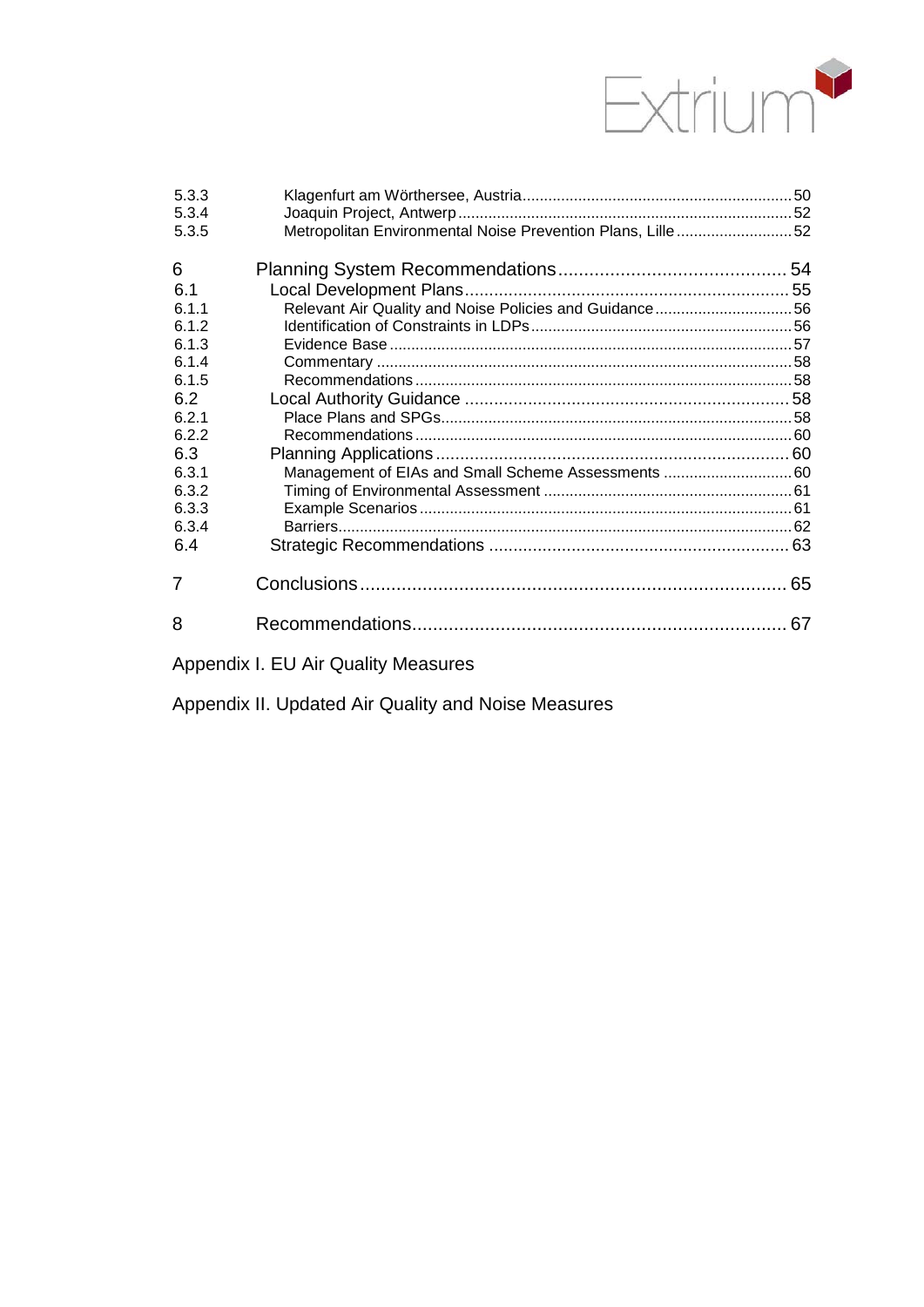

# <span id="page-5-0"></span>1 INTRODUCTION

### <span id="page-5-1"></span>1.1 BACKGROUND

Extrium, working in conjunction with Acustica, Air Quality Consultants and Bureau Veritas UK (the Consultants), has been commissioned by the Welsh Government under the terms of the Noise Mapping and Action Planning Contract (ref: C195/2015/2016) to undertake a review of the report "*Determination of the Potential Synergies and Conflicts Between Noise and Air Quality Action Plans*", authored by Atkins in 2001 (2001 Report).

Following a number of years in which air quality and noise policy have been implemented in largely separate regimes, this review is timed to coincide with a number of policy and technical developments which signal a closer alignment in the future.

The 2001 Report was originally commissioned by the then Department of the Environment, Transport and the Regions (DETR) on behalf of the then Department of Environment Northern Ireland (DoENI), the then Scottish Executive (SE) and the National Assembly for Wales (NAW).

With the emphasis being placed on approaches in Wales, this review focusses on the main air quality and noise sources of interest to action planning in Wales; namely road traffic, railways and industrial sources. Aviation noise and air pollution are not included in this review.

### <span id="page-5-2"></span>1.2 AIM

The aim of this report is to undertake a review of the synergies and conflicts associated with road traffic, railway and industrial noise sources set out in the report "*Determination of the Potential Synergies and Conflicts Between Noise and Air Quality Action Plans"* (Atkins, 2001) against the contemporary regulatory environment and technical landscape.

### <span id="page-5-3"></span>1.3 OBJECTIVES

The objectives of this review are:

- 1. To assess changes to, and developments in, the Local Air Quality Management (LAQM) and Environmental Noise Directive (END) related air quality and noise action planning regimes in the UK since the 2001 report;
- 2. To identify relevant classification schedules of air quality mitigation measures and to develop a new consolidated air quality and noise mitigation measures list;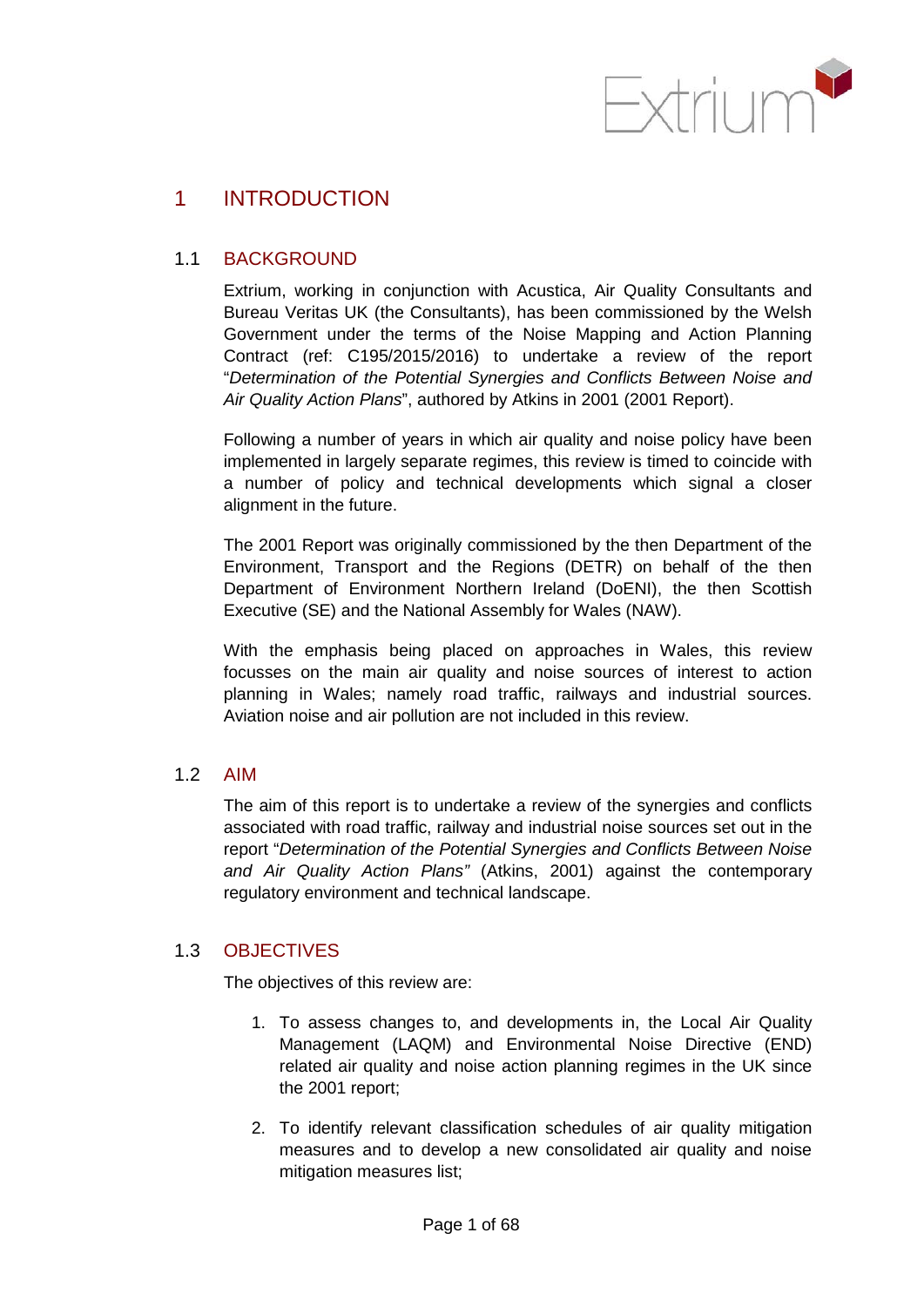

- 3. To review the mitigation measures in the 2001 Report in the context of the consolidated measures schedule and undertake an updated evaluation of synergies and conflicts associated with each of the measures in the new consolidated measures schedule;
- 4. To identify and report examples of current research and best practice associated with combined air quality and noise action planning;
- 5. To consider potential ways in which the planning process in Wales might be further developed to better support combined air quality and noise/soundscape assessments;
- 6. To set out conclusions from the work; and
- 7. To outline recommendations for the further integration of air quality and noise action planning.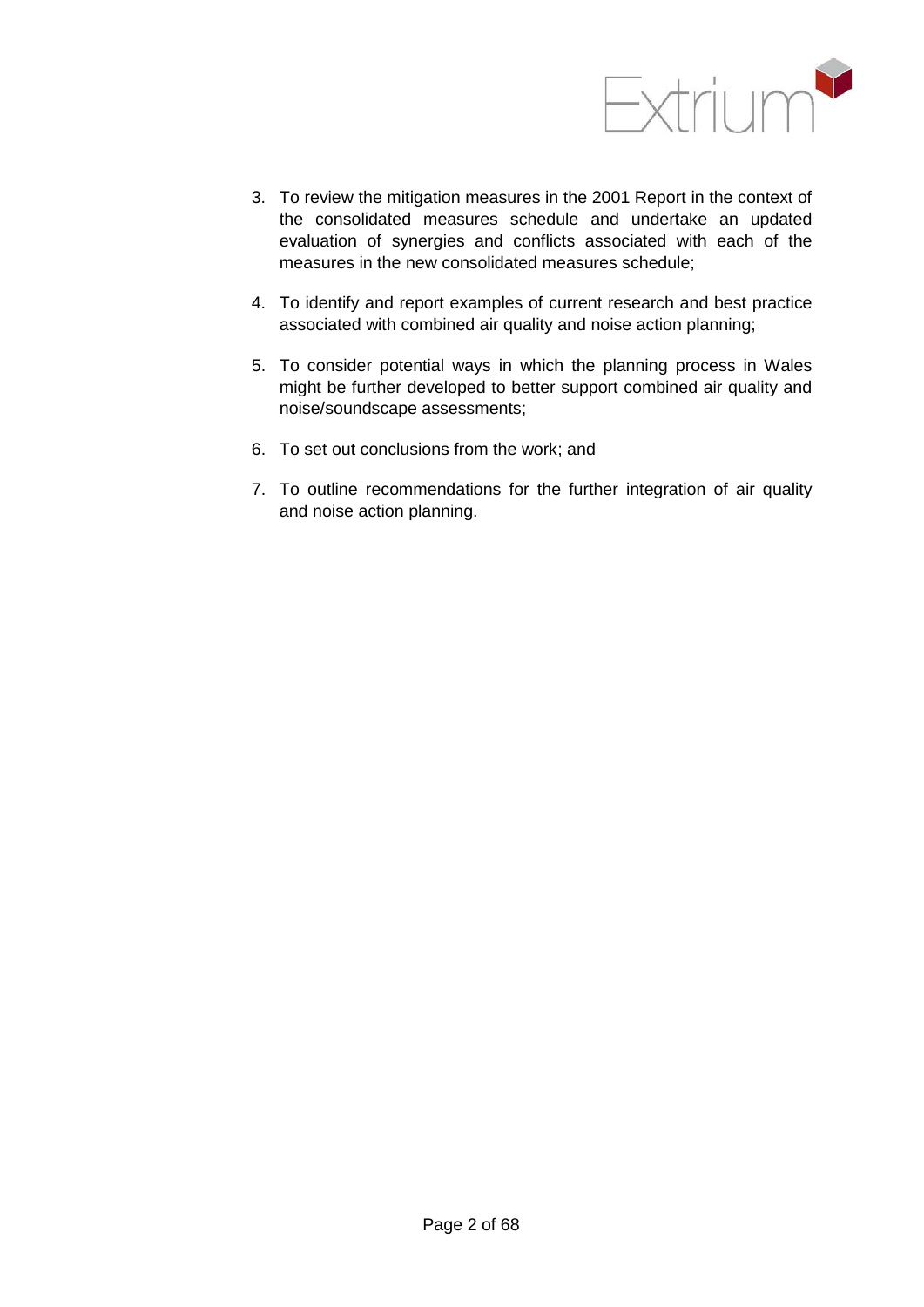

# <span id="page-7-0"></span>2 EVOLUTION FOLLOWING THE 2001 REPORT

The 2001 Report was commissioned in 2000 and published in 2001. The aims of the 2001 Report therefore reflect the political and technical environment of that time. Devolution and regulatory powers for the Devolved Administrations was in the early stages at the time of the 2001 Report with environmental policy being developed on a UK wide basis.

The 2001 Report was commissioned shortly after the introduction of the Local Air Quality Management (LAQM) regime in the UK and during the early years of the European Directives on air quality management, where Framework and Daughter Directives were adopted (they were subsequently consolidated into the Ambient Air Quality Directive of 2008). The first 'cycle' of local authority "review and assessment" under the LAQM regime was coming to a conclusion with the declaration of air quality management areas (AQMAs), giving rise to the formulation of the first local air quality action plans (AQAPs).

The 2001 Report also pre-dated the adoption of Directive 2002/49/EC relating to the assessment and management of environmental noise - commonly referred to as the Environmental Noise Directive (END) - and five years ahead of the transposition of the END into law across the UK. The END would require strategic noise maps to be produced for the first time in 2007 with noise action plans (NAPs) being required to be developed the following year.

At the time, local authorities were leading on LAQM and it was thought likely that they would also play a significant role in the development of strategic noise maps and subsequent noise action plans. The anticipated future close relationship between air quality and noise action planning gave rise to the interest in understanding whether air quality and noise mitigation measures might enjoy a degree of synergy, or whether certain measures might conflict. The 2001 Report, reflecting this thinking, sought to focus on measures "..which could potentially be implemented by local authorities..".

From our position today, we can see that the political and technical landscape today is very different to that of 2001. Wider changes across the UK, along with developments in air quality and noise policy, have led to a very different approach to the way in which air quality and noise action planning was anticipated at the time of the 2001 Report.

Perhaps the most significant changes have come about as a consequence of devolution; however the economic events of the last decade and significant changes in technology (especially in computing and increased availability of data) have also influenced the evolution of air quality and noise action planning. Further advances in the knowledge and understanding of the health impacts of air pollution have raised air quality up the political agenda with the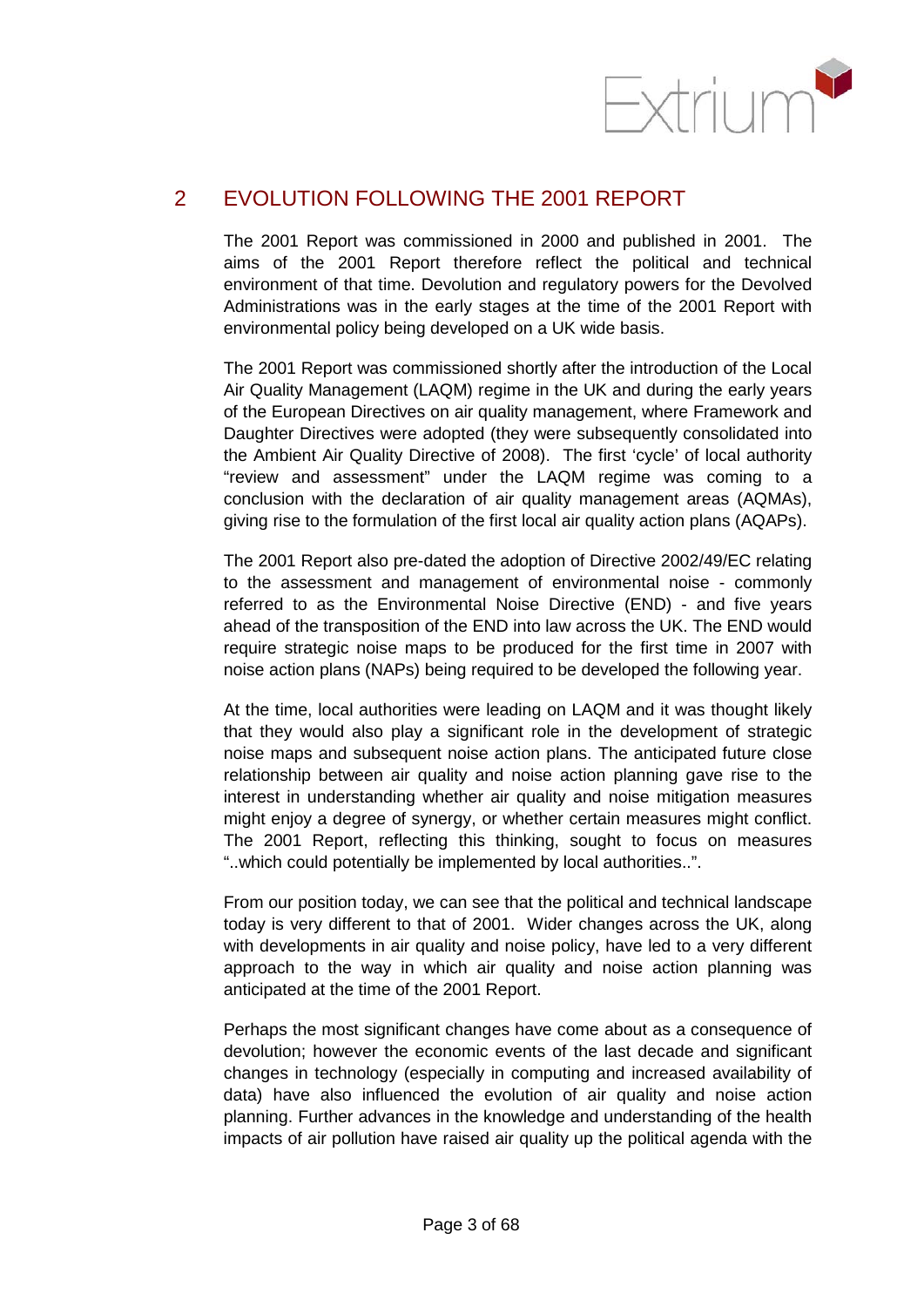

UK Government publishing a Clean Air Strategy in 20[1](#page-10-0)9<sup>1</sup>. Following the UK's decision to exit the European Union there is a possible opportunity to shape environmental policy in a more flexible way.

In respect of air quality and EU compliance, recent years have seen Government fail in its defence of legal challenges on its ability to achieve compliance with EU limit values. The drivers to achieve improvements in both disciplines are therefore much greater than at the time of the 2001 Report being undertaken.

The following sections further assess the changes to and development in air quality and noise action planning regimes since the 2001 Report.

### <span id="page-8-0"></span>2.1 THE EVOLUTION OF THE LAQM REGIME

#### <span id="page-8-1"></span>2.1.1 Initial Regime

The Local Air Quality Management regime came into effect through Part IV of the Environment Act 1995 for Wales, Scotland and England. In Northern Ireland the regime was not to come into force until 2002 through Part III of the Environment (NI) Order 2002. At the time of adoption the key facets of the regimes were:

- 1. Identification and screening of emission sources of pollutants relative to the risk of non-compliance with air quality standards
- 2. Declaration of air quality management areas (AQMAs) where noncompliance with air quality standards was identified, or where the exceedance of an air quality standard was likely to be encountered (this taking into account the yearly variability in pollutant levels and their dependence on weather conditions at the time of release).
- 3. For an AQMA or a set of AQMAs the development of a local air quality action plan (AQAP), which would set out the measures identified by the Council that would be implemented in order to bring the air pollutant levels down an into compliance
- 4. Consultation with relevant stakeholders regarding the formulation of the air quality action plan, prior to adoption.

An initial three yearly cycle of "review and assessment" was set, with local authorities reporting the initial screening approach – the Updating and Screening Assessment (USA) prior to stepping through with Detailed and Further Assessments, which informed the subsequent focus on the air quality action plan, where such a plan was identified as being required.

<https://www.gov.uk/government/publications/clean-air-strategy-2019>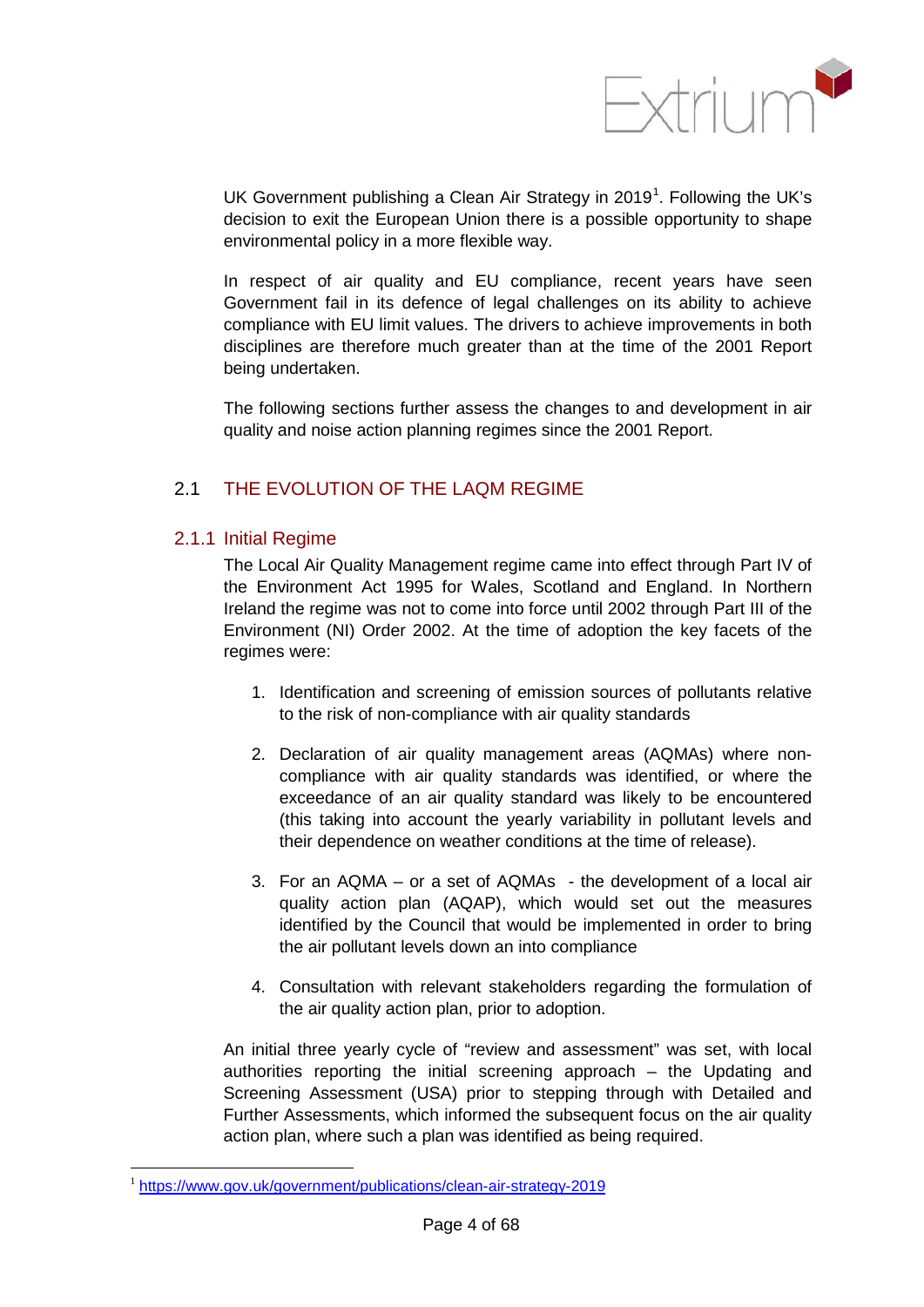

The first round of assessment under the LAQM regime commenced in 1998 for all areas other than Northern Ireland. Guidance was provided initially through separate Technical Guidance documents covering the various themes of the technical appraisal – monitoring, emissions, modelling – along with additional policy guidance.

In respect of air quality action planning, a reluctance to be overly prescriptive in measures that could be adopted by local authorities meant that little guidance was provided in respect of air quality action planning at the time. Nonetheless, some steer was provided in respect of what an acceptable action plan should consider. That is:

- The need for the air quality action plan should be clearly stated;
- Source apportionment of emission sources leading to the extent of the problem should be clearly conveyed, in order to inform the focus of the action plan;
- All measures should be considered and reasons stated for those that are not carried forward for implementation either through cost or feasibility;
- In order to justify the local authority's decision on measures to be implemented a simple cost benefit analysis should be undertaken;
- Timescales for implementation should be set;
- The benefits of implementing the measures should be clearly articulated in respect of anticipated improvements in air quality; and
- Wider non-air quality impacts should be derived in order to ensure the viability of implementing the measure(s). The "synergies and conflicts" with other environmental quality objectives – such as noise in the case of the 2001 Report – and latterly with climate change objectives. In this way, a potential "win-win" in implementation of the air quality measures should be achieved. This is the basis of the 2001 Report, in the two key policy areas of air quality and noise at a time when the needs of the Environmental Noise Directive were being transposed in UK law.

In the intervening years an increased level of guidance has been provided in respect of the measures that could be implemented within AQMAs to improve air quality with policy guidance in England and Scotland providing measureby-measure considerations. For Wales, policy guidance is not explicit in respect of action planning but does clearly set out the expectation of how councils in Wales should work under the framework of air quality management to achieve improvements.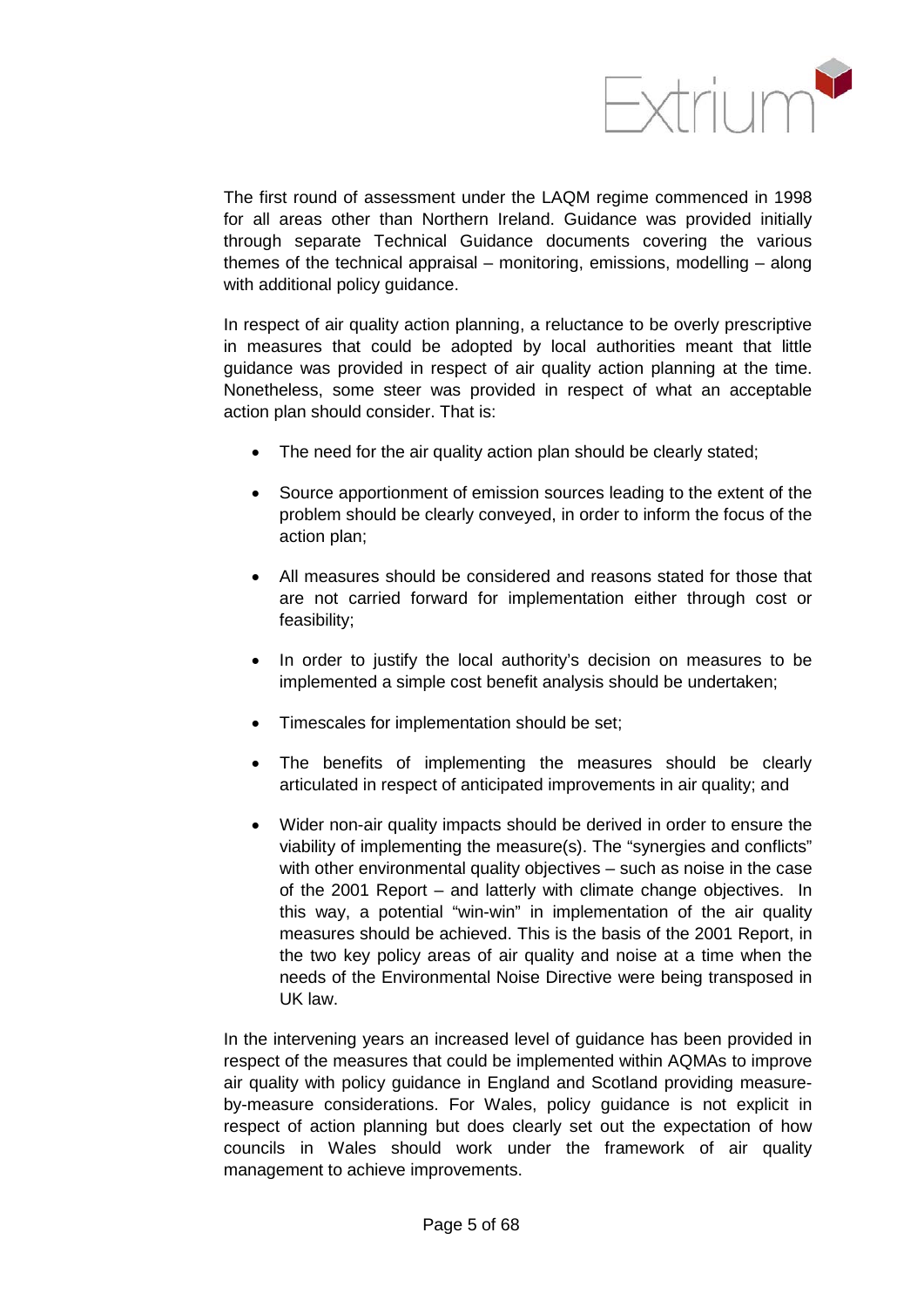

The LAQM regime has now been active in the UK for some 20+ years and resulted in an increased knowledge and understanding of emissions and air pollutant dispersal at the local level.

Road transport-related non-compliance with the air quality standards for nitrogen dioxide  $(NO<sub>2</sub>)$  is by far the biggest challenge faced by local authorities in their LAQM duties.

The following table provides a summary of the current AQMA status across the UK by pollutant.

| Pollutant                        | <b>England</b> | Wales | Scotland | N. Ireland | London |
|----------------------------------|----------------|-------|----------|------------|--------|
| <b>Benzene</b>                   |                |       |          |            |        |
| Nitrogen dioxide NO <sub>2</sub> | 515            | 43    | 29       | 16         | 34     |
| Particulate Matter PM10          | 40             |       | 19       | 3          | 29     |
| Sulphur dioxide SO <sub>2</sub>  | 5              |       |          |            |        |

#### **Table 1. Current number of AQMAs by pollutant[2](#page-12-1) (as of 30 April 2019)**

(Note: The air quality objective for  $PM_{10}$  in Scotland is more stringent than for the rest of the UK.)

Whilst the LAQM regime has arguably been very successful in diagnosing problems in local air quality – leading to the declaration of AQMAs – the resultant need to improve air quality has been less successful. Moreover, the wider impacts of implementing air quality improvement policy – relative to the synergies and conflicts with other priority policy areas – has, to a greater degree, been lost. As a result, reviews of the LAQM regime have taken place across the UK – set against the increased flexibility attributed to devolved administrations to diverge from specific requirements of the UK-wide regime.

Public information and health outcomes have featured more heavily in the LAQM regime in recent years, acknowledging the increasing concern around air pollution levels across all of the UK. In all areas of the UK where new revised statutory reporting requirements have been set a public facing summary of air quality within the local authority's area now forms the cornerstone of the work.

<span id="page-10-0"></span><sup>&</sup>lt;sup>2</sup> https://uk-air.defra.gov.uk/agma/summary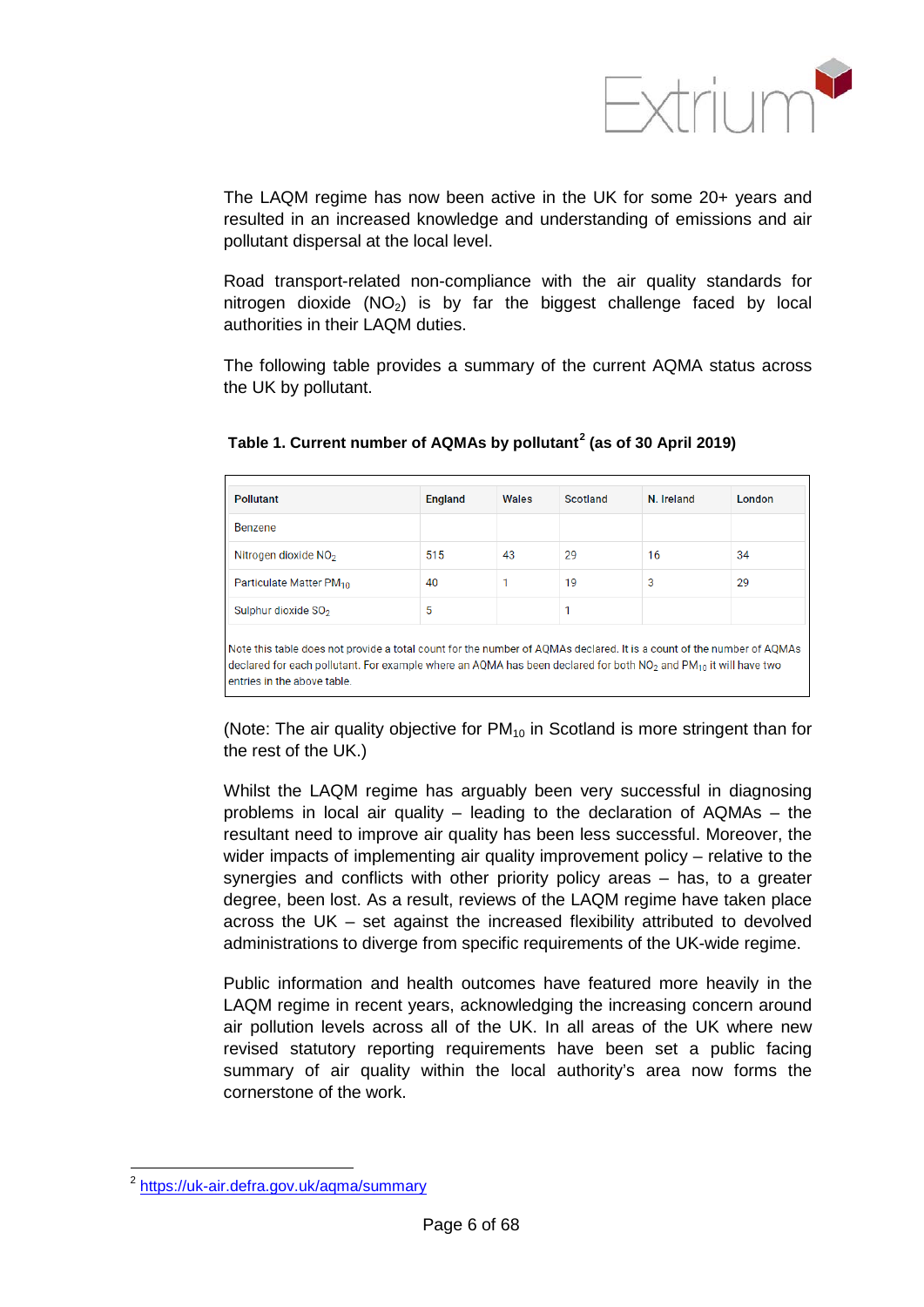

Typically avoiding the use of technical language the public facing summary seeks to send a simple summary of the current status of air pollution in the local council's area, and updates the public on what the council is currently doing to improve it. The annual report tracks progress on the implementation of air quality action plan measures although this does not extend to any explicit consideration to synergies or conflicts with other environmental parameters such as noise, climate change, etc.

One area of focus in wider considerations is the potential win-win outcomes in respect of public health. In Wales, the Public Health Outcomes Framework for Wales highlights the extent to which air quality needs to be taken into account in health improvements with links made to the Well-being of Future Generations (Wales) Act  $2015<sup>3</sup>$  $2015<sup>3</sup>$  $2015<sup>3</sup>$  ("the WFG Act"). Similar health outcome frameworks exist in England, Scotland and Northern Ireland.

The current consideration to the synergies and conflicts of air quality mitigation and noise mitigation measures represents a timely refresh of the 2001 analysis set against the movements in the LAQM regime that have strengthened links with other policy areas, more effective public communication on air quality, and win-win outcomes for the public.

#### <span id="page-11-0"></span>2.1.2 Current AQ Action Planning

The preceding section has shown that challenges on improving air quality across the UK still exist; more so than the challenge of identifying the problem. In part, this has been due to road transport being the main cause of air pollutant non-compliance in the UK. The VW emissions scandal highlighted that certain manufacturers were by-passing laboratory tests relative to the extent of emissions arising under "real-world" driving conditions. Moreover, the benefits of increasingly stringent Euro standards for vehicles have not been realised to the full extent – in part, due to disconnect between laboratory emissions test cycles and the real-world driving conditions.

In recent years the UK has seen increased media attention and litigation on the theme of air pollution. The two are closely linked. That is, without the latter the former would only garner certain attention from medical studies linking cause and effect between air pollution and adverse health outcomes. As it is, government has three times now failed in the UK courts (High Court<sup>[4](#page-13-1)</sup> and Supreme Court<sup>[5](#page-13-2)</sup>) to defend its stance on continued non-compliance with legally binding EU limit values for  $NO<sub>2</sub>$ . As a result, a National Plan<sup>[6](#page-13-3)</sup> for Roadside  $NO<sub>2</sub>$  compliance has been developed for England, whilst both

<http://www.legislation.gov.uk/anaw/2015/2/contents/enacted>

[https://www.blackstonechambers.com/news/rclientearth-no-2-v-secretary-state-environment-food](https://www.blackstonechambers.com/news/rclientearth-no-2-v-secretary-state-environment-food-and-rural-affairs/)[and-rural-affairs/](https://www.blackstonechambers.com/news/rclientearth-no-2-v-secretary-state-environment-food-and-rural-affairs/)<br><sup>5</sup> <https://www.supremecourt.uk/cases/uksc-2012-0179.html>

<sup>6</sup> <https://www.gov.uk/government/publications/air-quality-plan-for-nitrogen-dioxide-no2-in-uk-2017>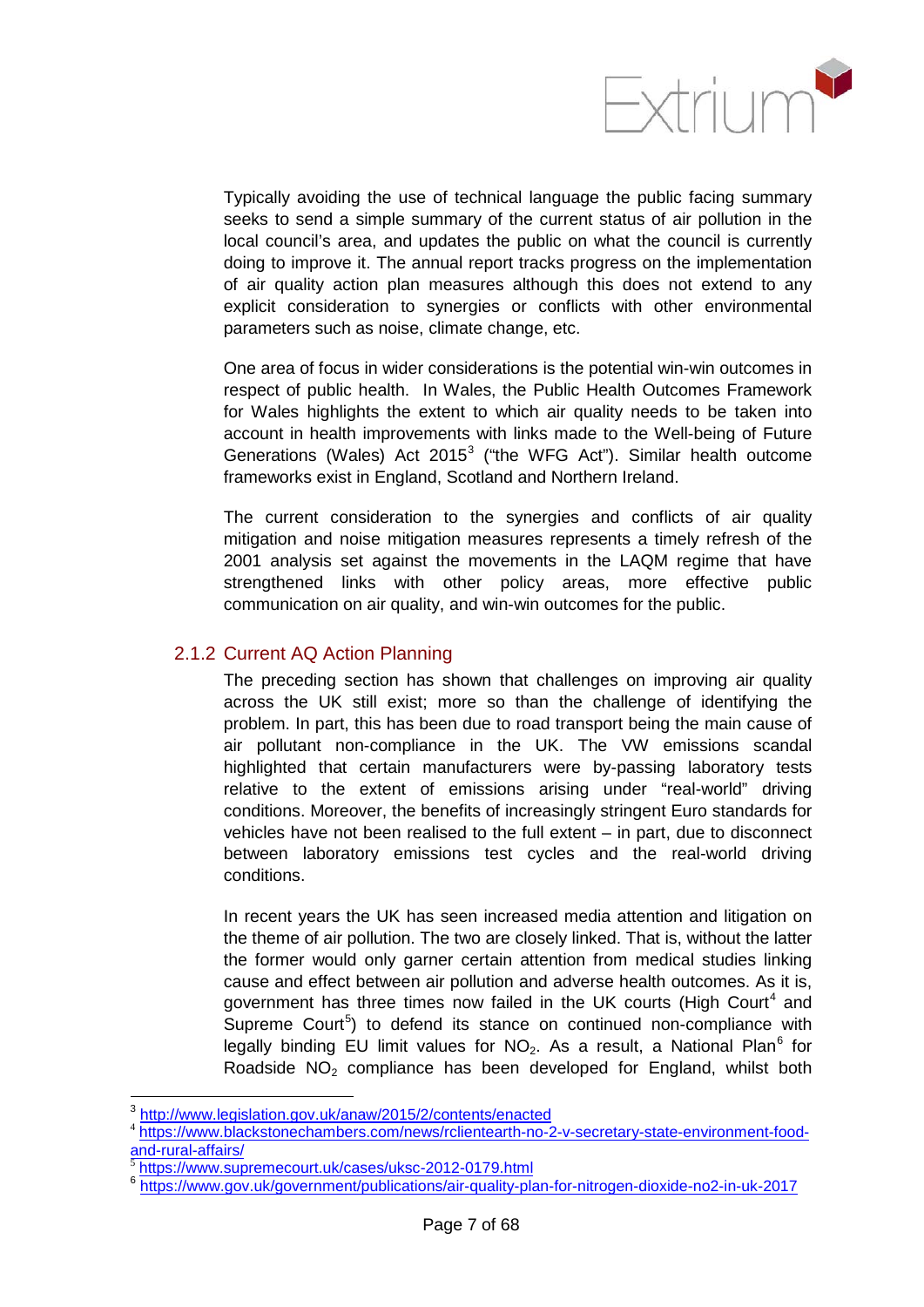

Scottish and Welsh Governments are having to additionally implement plans to achieve  $NO<sub>2</sub>$  limit values in the shortest possible period. Some consideration to the costs and benefits of implementing these plans is being done at the local level and Public Health England have published a 'Review of interventions to improve outdoor air quality and public health'<sup>[7](#page-14-2)</sup>; however there remains no clear guidance in respect of what wider non-air quality benefits may arise with other policy areas, or what the dis-benefits on other policy areas may be.

A consultation<sup>[8](#page-14-3)</sup> exercise on the implementation of  $NO<sub>2</sub>$  plans in Wales closed in June 2018. WelTAG Stage 1 appraised the long list of 57 measures against the key criteria for meeting the objective of the local plan in each area. A final plan was published in November 2018 $^9$  $^9$ , which supplements the national plan for achieving compliance with EU limit values. In England, Clean Air Zones (CAZs) form the cornerstone of the  $NO<sub>2</sub>$  plan and this also forms a consideration in the  $NO<sub>2</sub>$  plan for Wales. Further initiatives in England supporting the reduction in levels of  $NO<sub>2</sub>$  include the Road Investment Strategy operated by Highways England, the Clean Air Fund and the Ultra Low Emissions Zone in London.

In the final plan for Wales consideration is made to the wider effects on public health and the natural environment, including noise.

The plan itself does not go on to elaborate on the context but it is clear that the policy driver of the WFG Act seeds the basis on acknowledging that this must form a wider aspect of the  $NO<sub>2</sub>$  plan during more detailed considerations prior to implementation. The links between the  $NO<sub>2</sub>$  roadside plan and the need for local council co-operation in implementing them, and the associated success of them, are drawn together in Section 85 of Part IV of the Environment Act 1995, which afford "reserved powers" for Ministers regarding directing relevant local authorities in their duties to improve air quality in designated areas where air quality standards are not met, or there remains a likelihood of prolonged exceedance through the local authority not progressing suitably with the implementation of their action plan measures.

### <span id="page-12-0"></span>2.1.3 Wales

Local authorities in Wales are guided in their LAQM duties by Welsh-specific policy guidance<sup>[10](#page-14-5)</sup> and are required to report progress against their review and assessment duties using a specific Annual Progress Report (APR) for Wales<sup>11</sup>. The UK-wide LAQM Technical Guidance LAQM.TG16<sup>[12](#page-14-6)</sup>

 <sup>7</sup> [https://www.gov.uk/government/publications/improving-outdoor-air-quality-and-health-review-of](https://www.gov.uk/government/publications/improving-outdoor-air-quality-and-health-review-of-interventions)[interventions](https://www.gov.uk/government/publications/improving-outdoor-air-quality-and-health-review-of-interventions)

<https://gov.wales/tackling-roadside-nitrogen-dioxide-concentrations-wales><br>https://gov.wales/air-quality-plan

<sup>&</sup>lt;sup>10</sup> <https://gov.wales/air-quality-management-guidance-local-authorities><br><sup>11</sup> https://locm.defra.gov.uk/essets/ABB\_Template\_Weles\_2010\_v1\_de

<span id="page-12-1"></span>[https://laqm.defra.gov.uk/assets/APR\\_Template\\_Wales\\_2019\\_v1.doc?v2](https://laqm.defra.gov.uk/assets/APR_Template_Wales_2019_v1.doc?v2)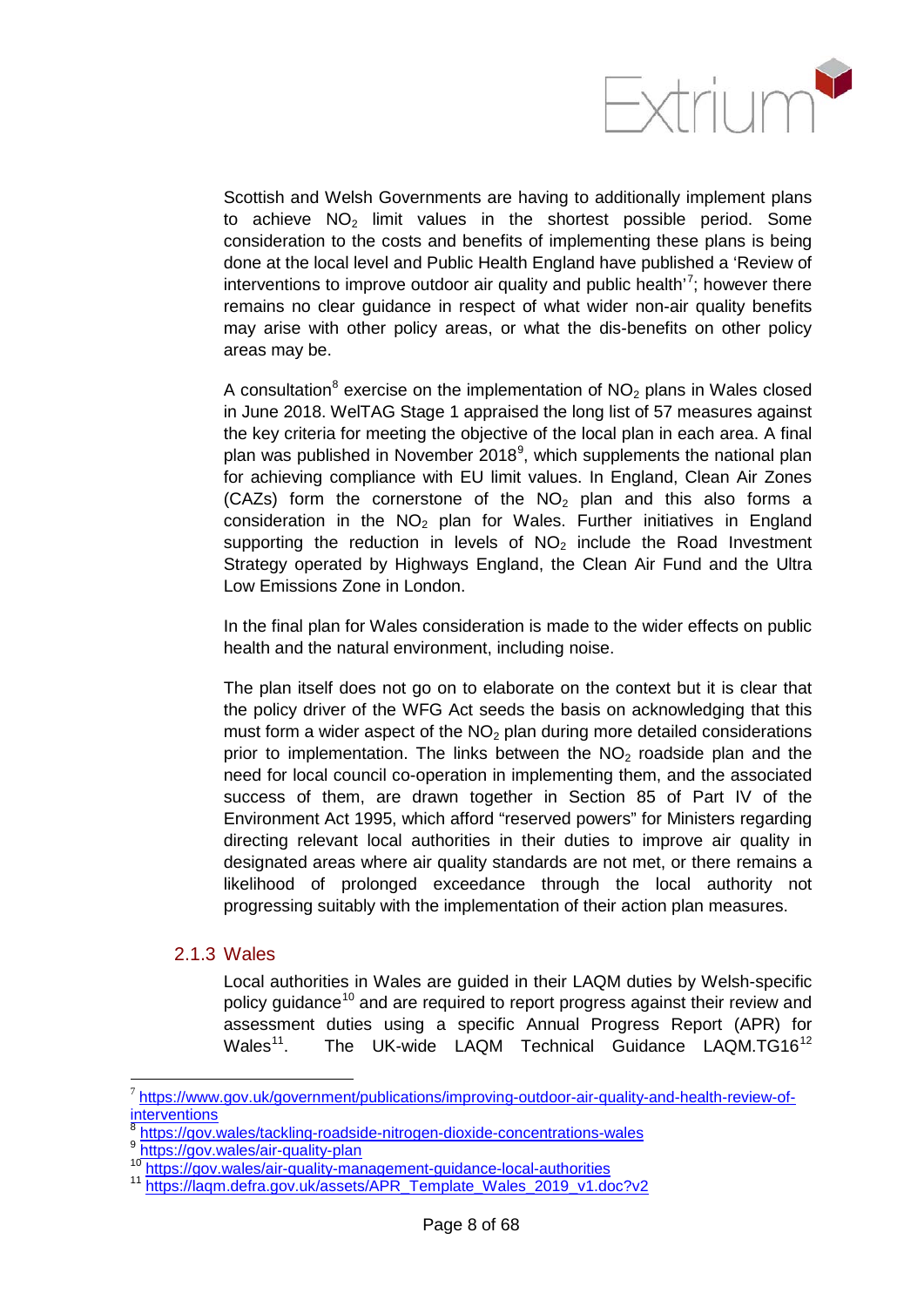

(LAQM.TG16) was most recently revised in February 2018 primarily in light of the Welsh LAQM framework.

In undertaking their duties the Welsh Government has asked that councils adopt the fives ways of working as set out in the WFG Act. Namely:

- 1. pursuing long-term, enduring solutions to any existing instances of non-compliance with the national air quality objectives;
- 2. seeking to manage air quality at the same time as achieving other, related outcomes;
- 3. taking every opportunity to talk to the public about air quality challenges, listen to their concerns and seek their views on potential solutions and their involvement in delivering them;
- 4. working actively with internal and external partners to mutual benefit in the delivery of desired outcomes; and
- 5. keeping exposure to air pollution as low as reasonably practicable across the whole of the population, looking out in particular for areas where the national air quality objectives might be at risk of being breached at some point in the future and acting pre-emptively to prevent those breaches from occurring.

The LAQM regime as a consequence is therefore more ambitious than merely achieving compliance against the breaches of national air quality standards. As a matter of principle, and through following the sustainability framework within the WFG Act (and associated guidance) it is hoped that local authorities achieving improvements in air quality, will do so to the wider benefit of the local community and the Welsh economy and achieve positive win-win outcomes against other policy areas.

For Wales, the picture of AQMAs declared by emission source mirrors the national picture of focus on road transport. Currently, there are some 44 AQMAs declared in Wales with 43 of these being focused on the need to comply with breaches of the annual mean nitrogen dioxide  $(NO<sub>2</sub>)$  objective.

Neath Port Talbot County Borough Council have declared an AQMA based on past failures to comply with the national air quality objective on particulates (PM10), resulting from the operations of the Port Talbot steelworks.

<span id="page-13-3"></span><span id="page-13-2"></span><span id="page-13-1"></span><span id="page-13-0"></span><sup>12</sup> <https://laqm.defra.gov.uk/technical-guidance/>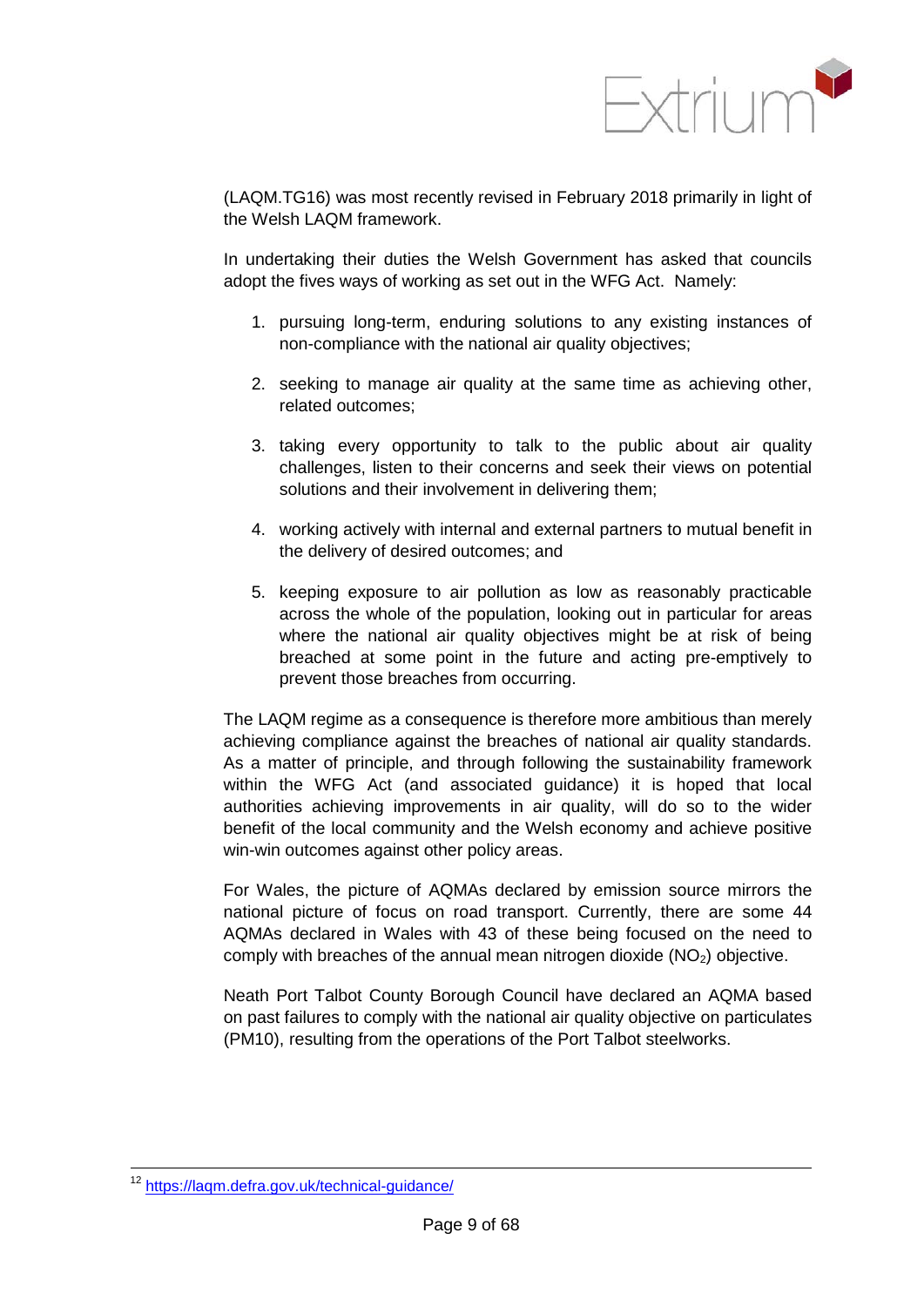

### <span id="page-14-0"></span>2.1.4 Scotland

Scottish Government has provided local authorities in Scotland with specific LAQM policy guidance (PG(S).(16)), whilst maintaining UK-wide technical guidance (LAQM.TG16) for the duties of LAQM.

Submission of an Annual Progress Report (APR) is required by end of June each year. Failure to submit is likely to lead to penalties and issue of directions under reserved powers of Section 85 of Part IV of the Environment Act 1995.

A new air quality standard related to  $PM<sub>2.5</sub>$  has been set in Regulations, whilst the standards for  $PM_{10}$  already adopted are more stringent that those elsewhere in the UK. Moreover, links have been strengthened between LAQM and the Cleaner Air for Scotland over-arching strategy on air quality improvements in Scotland. In contrast to Wales, more substantive detail is provided in policy guidance in Scotland on the requirements of the LAQM regime and the approach and expectation of the air quality action planning process, following declaration of an air quality management area (AQMA).

Consideration to emission sources leading to air quality problems and the links with existing strategies and management approaches are included and used to guide local authorities in Scotland through their action planning considerations. The policy guidance is explicit in consideration of its links with other policy areas such as climate change and noise, with a view in the case of noise of at least making local authorities aware of the noise maps and noise action plans that exist in accordance with the Environmental Noise Directive.

### <span id="page-14-1"></span>2.1.5 England (excluding London)

The revised LAQM regime in England came into effect in April 2016 and requires that English authorities submit an Annual Status Report<sup>[13](#page-16-3)</sup> (ASR) on air quality by the end of June each year. An option to fast track to the declaration of an AQMA exists for authorities in England where sufficient evidence exists.

As in Wales, an expectation to review action plans every five years is set and there is further expectation that contributions to achieving reductions in  $PM_{2.5}$ should be reported – although, unlike in Scotland, no statutory obligation to appraise against  $PM<sub>2.5</sub>$  standards is set down.

<span id="page-14-6"></span><span id="page-14-5"></span><span id="page-14-4"></span><span id="page-14-3"></span><span id="page-14-2"></span><sup>13</sup> <https://laqm.defra.gov.uk/review-and-assessment/report-templates.html>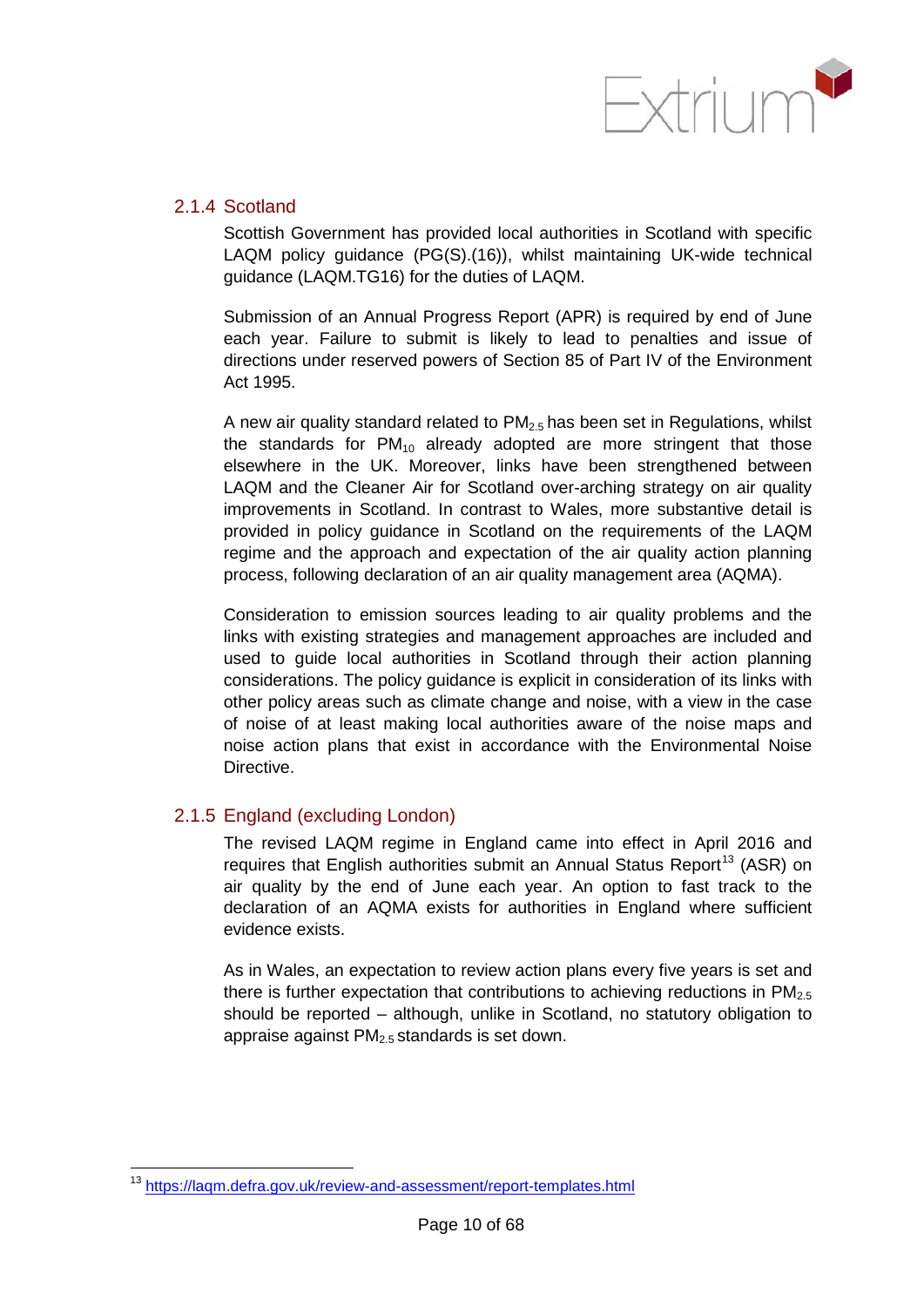

A strengthening of the links with the Public Health Outcomes Framework, e.g. the establishment of a direct link between  $PM<sub>2.5</sub>$  and health<sup>14</sup>, requires that English authorities now work more closely with their Directors of Public Health on air pollution. Similar to the policy guidance in Scotland the policy guidance in England provides for a detailed consideration of the sources of air pollution in order to guide and aid the implementation of action plan measures to reduce emissions.

Consideration to links with other key policy areas is not an explicit requirement in policy guidance issued to English authorities, although links are implied such that noise is considered as a potential wider issue on some specific measures such as speed restrictions.

### <span id="page-15-0"></span>2.1.6 Northern Ireland

Policy guidance provided to local authorities in Northern Ireland has yet to have a significant update in the way that other policy guidance has elsewhere in the UK. The current policy guidance is dated 2010.

Currently the regime requires that authorities in Northern Ireland submit reports in accordance with the cycle of Updating and Screening Assessments (USAs) and Progress Reports, with Detailed Assessments as required under the regime that has been in place since the 2002 Environment Order came into effect. Whilst Further Assessments are still a formal requirement under Part III of the Environment (Northern Ireland) Order 2002, policy guidance recommends that Further Assessments not be submitted as separate documents but taken forward in parallel with the development of air quality action plans.

Currently, consultation on changes to the LAQM regime in Northern Ireland is yet to be undertaken, although it is widely anticipated that moves towards a single annual report submission on air quality will arise in order to streamline the reporting process, and be in line with other changes in the LAQM regime implemented elsewhere in the UK.

Links between local air quality and climate change, and links between air quality and wider environmental quality, including clear statements on noise, are recognised in the policy guidance such that local authorities in Northern Ireland are asked to have due regard to these aspects during their considerations to air quality action planning and implementation of air quality improvement measures.

[https://fingertips.phe.org.uk/profile/public-health-outcomes](https://fingertips.phe.org.uk/profile/public-health-outcomes-framework/data#page/3/gid/1000043/pat/6/par/E12000008/ati/102/are/E06000036/iid/30101/age/230/sex/4)[framework/data#page/3/gid/1000043/pat/6/par/E12000008/ati/102/are/E06000036/iid/30101/age/2](https://fingertips.phe.org.uk/profile/public-health-outcomes-framework/data#page/3/gid/1000043/pat/6/par/E12000008/ati/102/are/E06000036/iid/30101/age/230/sex/4) [30/sex/4](https://fingertips.phe.org.uk/profile/public-health-outcomes-framework/data#page/3/gid/1000043/pat/6/par/E12000008/ati/102/are/E06000036/iid/30101/age/230/sex/4)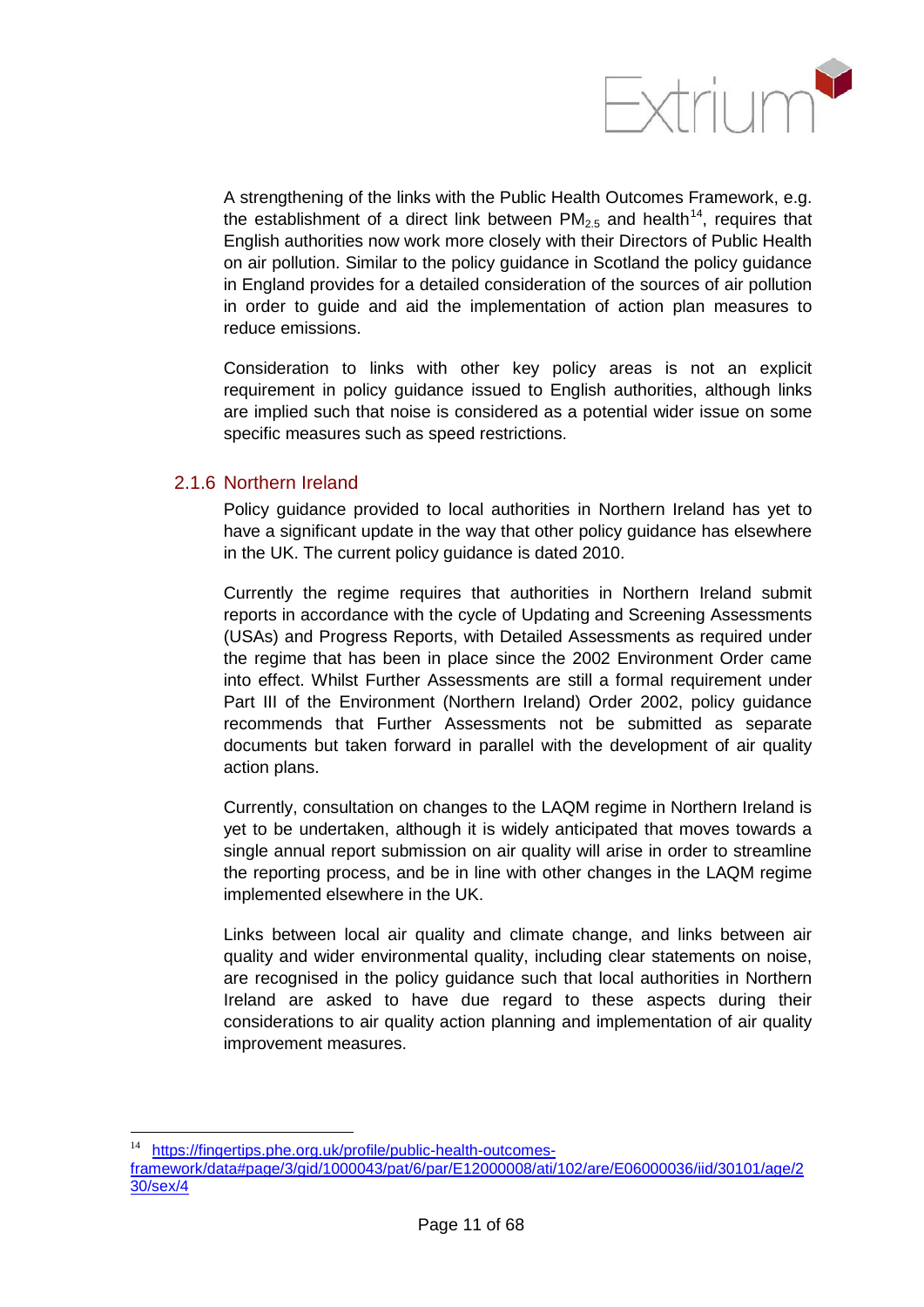

#### <span id="page-16-0"></span>2.1.7 London

The LAQM regime in London has been streamlined more than most in recent years, with focus on London Boroughs being on air quality improvement measures rather than continued identification of non-compliant areas. This is primarily due to the large amount of existing assessment and analysis of air quality levels across London, done through a standard monitoring and modelling approach undertaken by Kings' College ERG.

London Boroughs are required to follow the London Local Air Quality Management (LLAQM) framework<sup>[15](#page-18-0)</sup> under which the boroughs must prepare a specific London ASR. The LLAQM reflects the specific air quality challenges in the capital. Moreover, eligibility for Cleaner Air Borough status (which allows priority access to the Mayor's Air Quality Fund) is dependent upon successfully complying with a number of criteria under themes of political leadership - taking action on air quality; leading by example in implementing measures to improve air quality; information to the public; the use of the planning system to safeguard or improve air quality, and integration of air quality into public health.

The LLAQM regime integrates much of Transport for London's modelling work, which includes the mapping of  $NO<sub>2</sub>$  and PM concentrations across the GLA, to reduce the need for London Boroughs to carry out their own detailed dispersion modelling work. The LLAQM regime also introduces Air Quality Focus Areas, designed to be much smaller than the AQMAs, to allow London Boroughs to focus on these hot spots as a priority.

In October 2019, following a consultation exercise earlier in the year, the GLA updated the LLAQM framework. The 2019 LLAQM Borough Air Quality Action Matrix<sup>[16](#page-18-1)</sup> provides a single example of a scheme which tackled air quality and noise. The 2019 LLAQM Technical Guidance (LLAQM.TG (19))<sup>[17](#page-18-2)</sup> highlights the requirement to consult noise action plans (amongst other policies) when developing air quality action plans.

## <span id="page-16-1"></span>2.2 END NOISE ACTION PLANNING

### <span id="page-16-2"></span>2.2.1 Evolution after 2001 – Adoption of the END

The EU Green Paper on Future Noise Policy of 1996<sup>[18](#page-18-3)</sup> recognised that environmental noise caused by traffic, industry and recreation is one of the

<sup>15</sup> [https://www.london.gov.uk/what-we-do/environment/pollution-and-air-quality/working-london](https://www.london.gov.uk/what-we-do/environment/pollution-and-air-quality/working-london-boroughs)[boroughs](https://www.london.gov.uk/what-we-do/environment/pollution-and-air-quality/working-london-boroughs)<br><sup>16</sup> https://www.london.gov.uk/sites/default/files/2019\_air\_quality\_action\_matrix.pdf

<span id="page-16-3"></span><sup>17</sup> [https://www.london.gov.uk/sites/default/files/llaqm\\_technical\\_guidance\\_2019.pdf](https://www.london.gov.uk/sites/default/files/llaqm_technical_guidance_2019.pdf)<br><sup>18</sup> "The Green Paper on Future Noise Policy" (COM(96) 540). European Commission. November 1996.<https://eur-lex.europa.eu/legal-content/EN/TXT/PDF/?uri=CELEX:51996DC0540&from=PT> (accessed Jan 2019)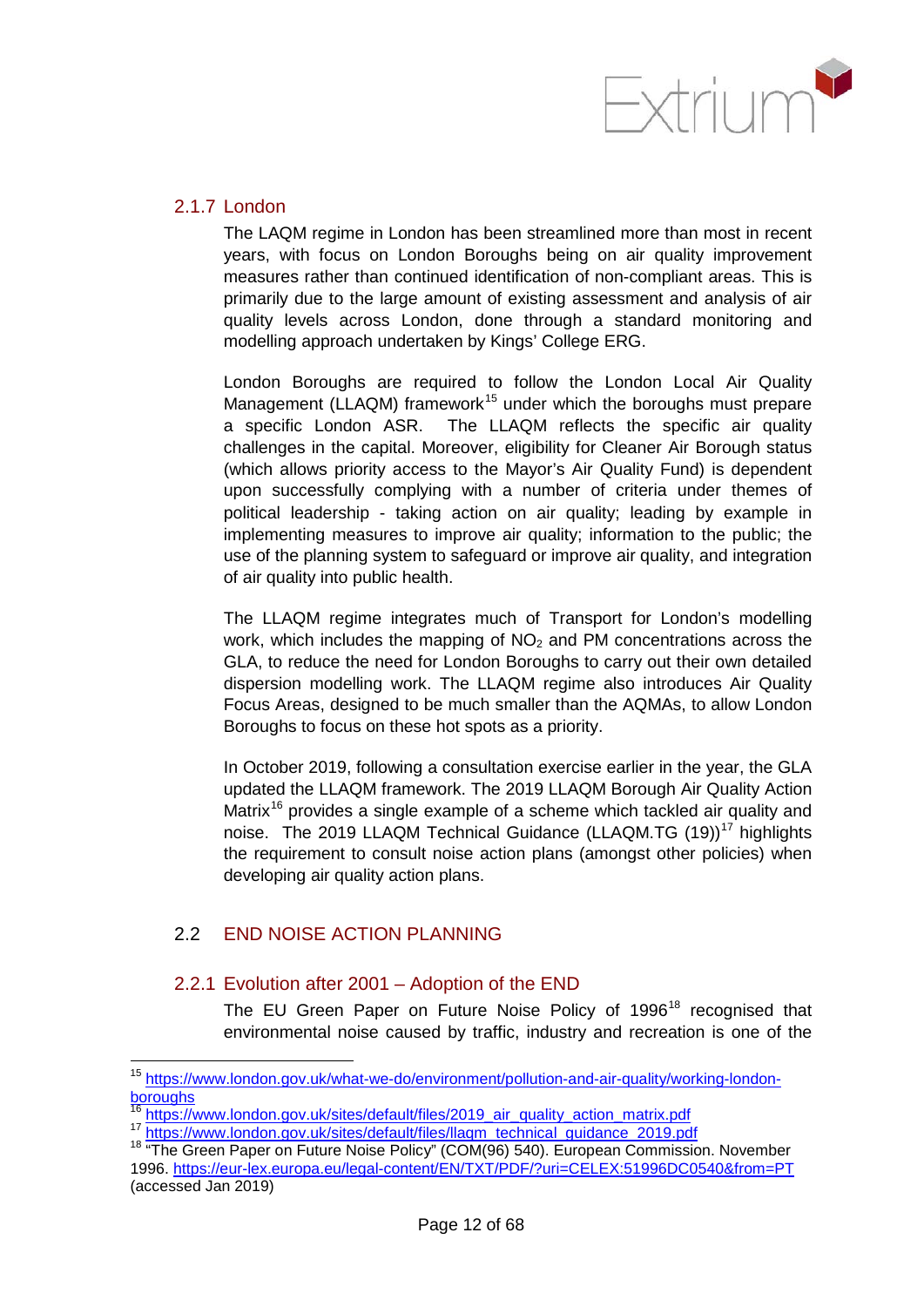

main local environmental problems in Europe and became the precursor to the Environmental Noise Directive (END).

At the time of the 2001 Report the END was under development and in draft, the main components and requirements of the END were therefore known at that time and provided a framework for the project in 2001. The END was subsequently adopted in  $2002^{19}$  $2002^{19}$  $2002^{19}$ .

The focus of the END is to:

- 1. create strategic noise maps;
- 2. generate noise action plans; and
- 3. make information [on noise and action planning] available to the public.

The END requires Member States to produce strategic noise maps, to report the results (including population exposure to noise) to the European Commission and to prepare noise action plans based upon the maps, to avoid, prevent or reduce the harmful effects, including annoyance, due to exposure to environmental noise. Strategic noise maps produced under the END are required to be generated and reported to the Commission on a fiveyearly cycle (December 2007, 2012, 2017, etc,...) with noise action plans reported also on a five yearly cycle, just over 1 year after the maps (January 2009, 2014, 2019, etc,…).

### <span id="page-17-0"></span>2.2.2 Transposition of the END (2001 to 2006)

Following the adoption of the Environmental Noise Directive, the UK embarked upon transposing the provisions necessary to implement the END into UK law.

The transposition took place between 2001 and 2006, during which time the policy became a devolved matter, subsequently requiring four individual sets of regulations.

The early stages of transposition resulted in a core document generated centrally by DETR (at the time). This document was then used as the basis of the transposition across the UK, although as devolution developed, the single core draft evolved and was adapted separately to meet the requirements of England and the devolved administrations. The four sets of Environmental Noise Regulations are therefore based around a largely similar approach, albeit with some differing technical details and competencies to suit local

<span id="page-17-1"></span><sup>&</sup>lt;sup>19</sup> European Commission (2002). Directive 2002/49/EC of the parliament and of the council of 25 June 2002 relating to the assessment and management of environmental noise. [http://eur](http://eur-lex.europa.eu/legal-content/EN/TXT/?uri=CELEX:32002L0049)[lex.europa.eu/legal-content/EN/TXT/?uri=CELEX:32002L0049](http://eur-lex.europa.eu/legal-content/EN/TXT/?uri=CELEX:32002L0049) (accessed Jan 2019).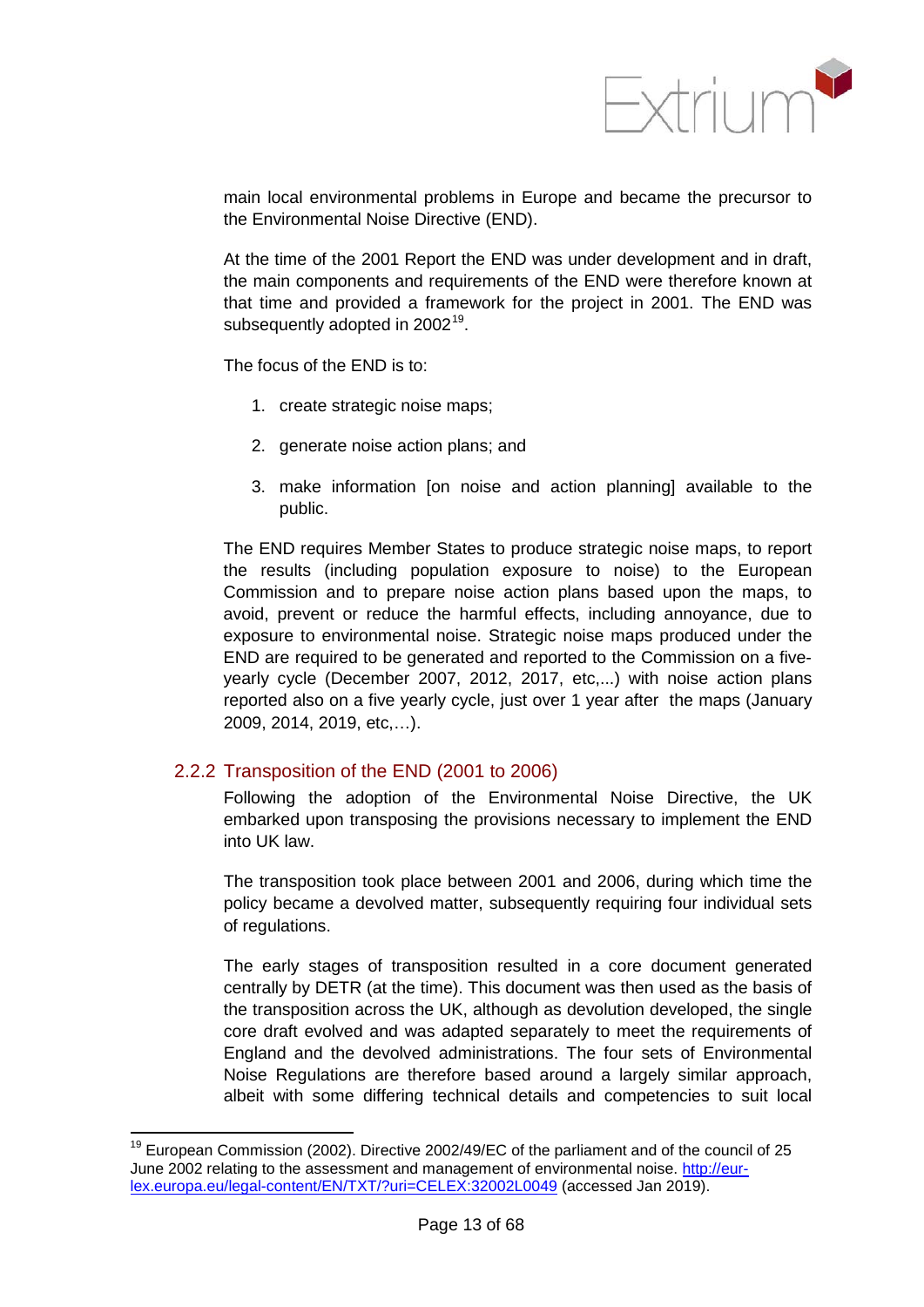

requirements. The END was ultimately transposed into separate Regulations across the UK in  $2006^{20212223}$  $2006^{20212223}$  $2006^{20212223}$  $2006^{20212223}$  $2006^{20212223}$  $2006^{20212223}$ .

The Directive requires that "*Member States shall designate...the competent authorities…for implementing the Directive*". By its very nature strategic noise mapping, noise action planning and noise management are activities that require interactions with a significant number of cross-cutting disciplines, data sources and stakeholders. Given this, there are a variety of options available for defining the implementation approach and organisational or management structure for noise mapping projects. The organisational approach used can have a significant impact on the type of project that ensues and therefore the type of maps and action plans that are created.

Across the UK a (predominantly) centralised approach has been followed, whereby responsibility for creating strategic noise maps and noise action plans has been placed upon central or devolved government (or their agencies). This contrasts with the more decentralised approach to the local air quality management regime in operation in the UK where the responsibility for action planning falls on the local authority. It is understood that this centralised implementation approach had two drivers.

The first driver was to counter issues that had arisen in the early stages of LAQM action planning. It was felt that the effectiveness of local authority action plans were somewhat limited particularly where the source in question was not a local authority managed asset (for example a Highways England road traffic source).

The second driver was in response to concerns relating to the technical challenges in implementing the noise maps required by the END through local authorities. The nature of the END maps required a high degree of consistency and technical coordination, which could be controlled more effectively through a centralised approach.

In the early 2000s, noise mapping on a large scale was a relatively new concept and the generation of noise maps at a national scale was rightly seen as an extremely demanding and complex activity. It can therefore be argued that the challenging task of mapping somewhat dominated the design of the transposition, arguably at the expense of the focus on the design of action planning. This technical approach was therefore largely designed to focus on

<span id="page-18-0"></span> $20$  The Environmental Noise (England) Regulations 2006 (as amended). <http://www.legislation.gov.uk/uksi/2006/2238/contents/made> (accessed Jan 2019).<br><sup>21</sup> The Environmental Noise (Wales) Regulations 2006 (as amended).

<span id="page-18-1"></span><http://www.legislation.gov.uk/wsi/2006/2629/contents/made> (accessed Jan 2019)<br>
<sup>22</sup> The Environmental Noise (Scotland) Regulations 2006. (as amended).<br>
http://www.legislation.gov.uk/ssi/2006/465/contents/made (accessed Jan

<span id="page-18-3"></span><span id="page-18-2"></span><http://www.legislation.gov.uk/ssi/2006/465/contents/made> (1999/2006).<br><sup>23</sup> The Environmental Noise Regulations (Northern Ireland) 2006. (as amended). <http://www.legislation.gov.uk/nisr/2006/387/contents/made> (accessed Jan 2019).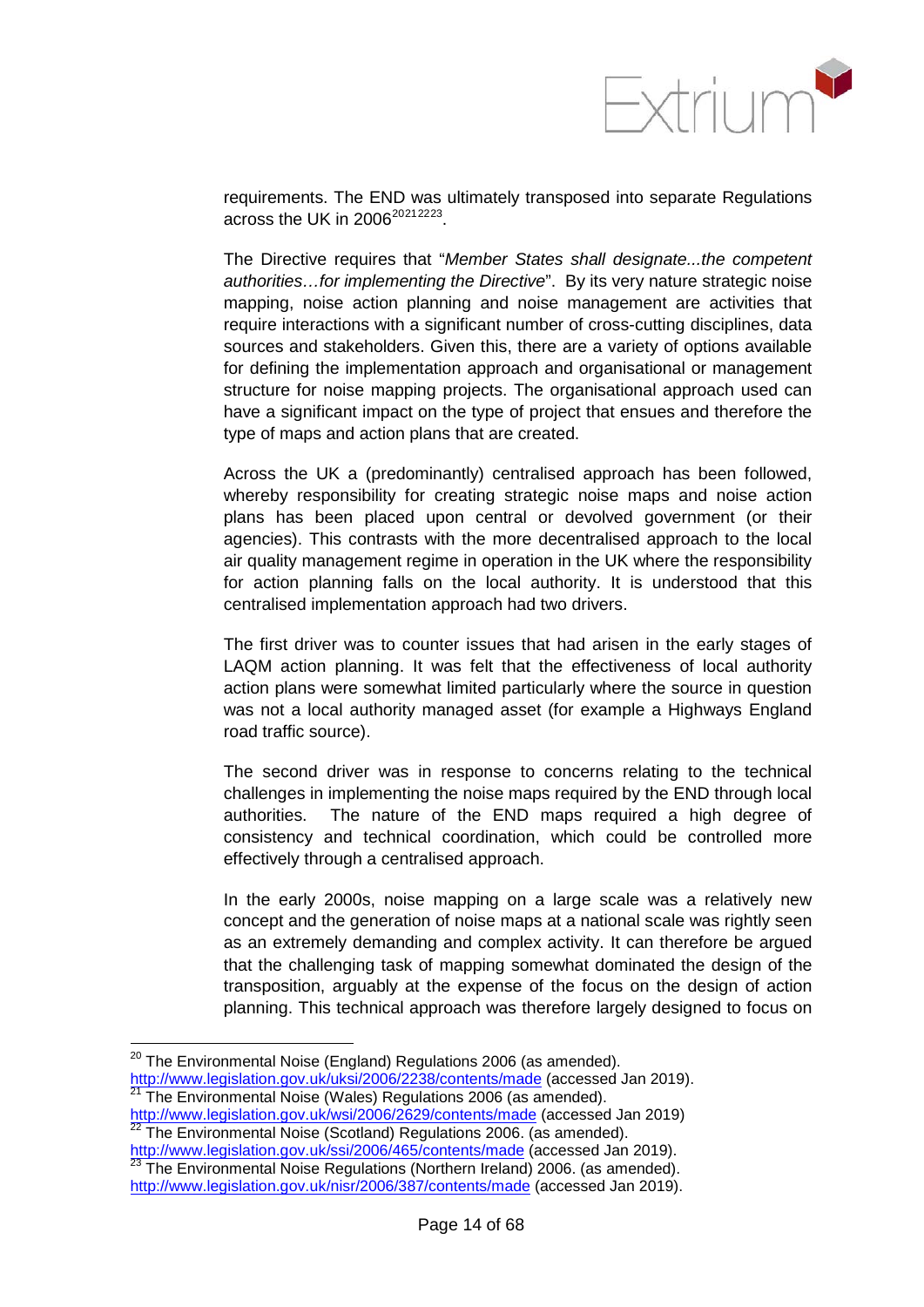

END delivery, rather than harmonising or integrating with related policy areas such as air quality and LAQM. As a result, the outset of the noise mapping and action planning regime, as set out in regulations, did not have any recognition of, or alignment with, other regimes such as air quality be that in terms of potential commonalities in activities, outcomes, timescales, data inputs or outputs.

The approach to transposition enabled relatively efficient delivery of the END across the UK, but it contrasted noticeably with transposition approaches across other member states, where city administrations and transport asset owners were often responsible for the combined delivery of air quality and noise assessments.

### <span id="page-19-0"></span>2.2.3 Strategic Noise Mapping (2007, 2012 and 2017)

The approach to designing and building each round of maps has varied across the UK. The maps have also evolved between the three rounds. The first round of noise mapping covering large urban areas (agglomerations) and major airports, roads and railways was completed in 2007. It is important to note that the geography of the END and the regulations mean that the whole of the country is not assessed and different locations are assessed in different ways. For example, inside agglomerations a receptor focussed assessment is carried out whereby all transport noise sources and large-scale industry are incorporated, in contrast to locations outside agglomerations where only major transport sources are assessed.

Strategic noise maps were generated separately across the four administrations of the UK, where a single national project was undertaken in Wales, Scotland and Northern Ireland while multiple projects were completed in England in order to fulfil the mapping obligations. Given the differing approaches, projects and project implementation decisions adopted across the UK, strategic noise map results are not consistent and are not directly comparable. To a certain degree, the first round of strategic noise maps has been considered a pilot exercise due to it being the first iteration of a policy based around a relatively new technical discipline combined with the technical complexity and magnitude of the task, and the fact that the second round resulted in an increased area to be mapped.

<span id="page-19-1"></span>The extent of mapping required increased significantly between the first and second round of the END. For example the threshold for agglomerations fell from 250,000 to 100,000 resulting in the number of agglomerations captured across the UK rising from 28 to 73. The criteria for identifying major roads decreased from 6 million vehicle passages per annum to 3 million, resulting in an almost three-fold increase in the length of major road to be assessed. The second round of strategic noise mapping was reported to the EC in 2012, following the same administrative pattern as round 1 with separate projects being undertaken in the four administrations of the UK.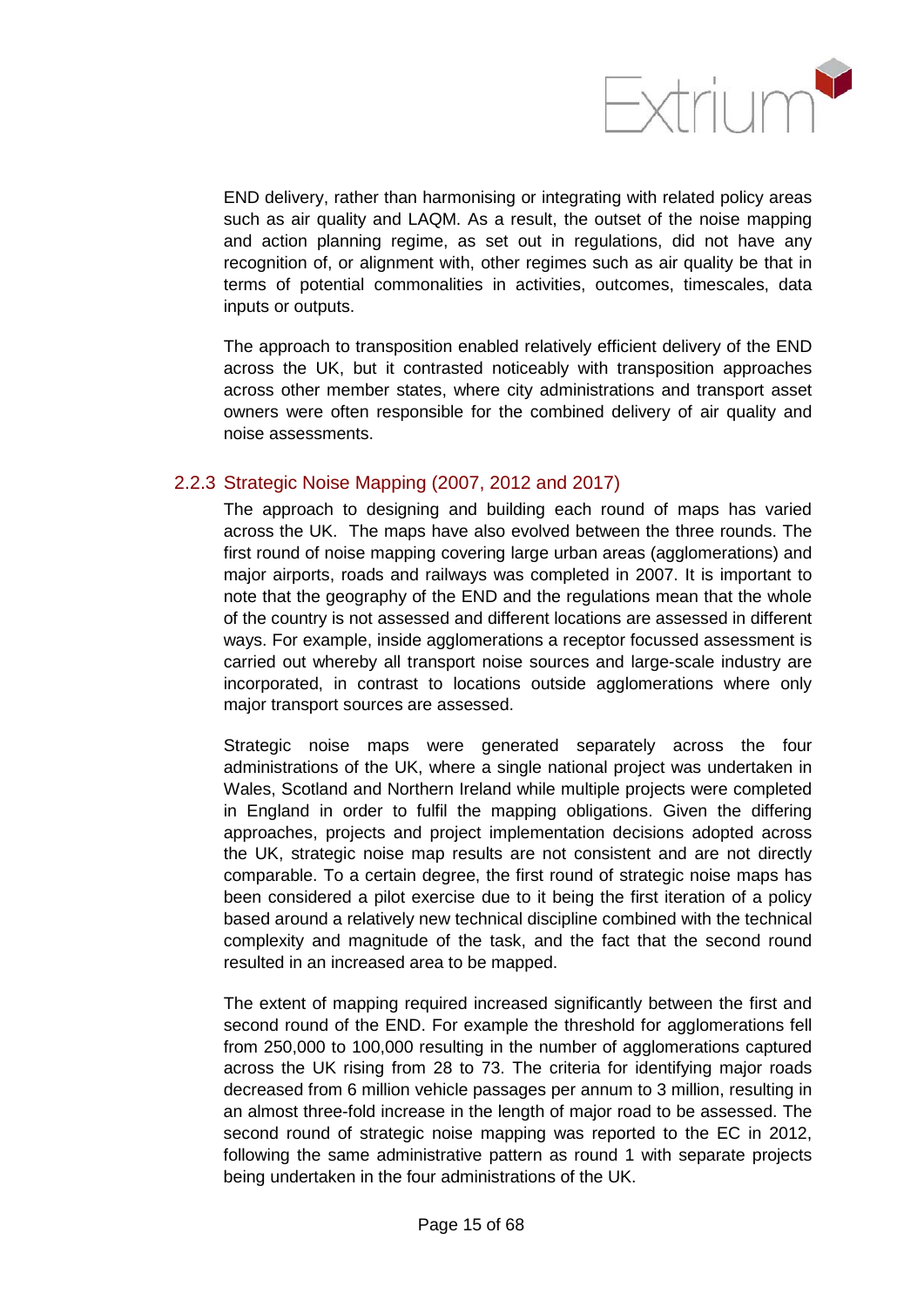

The significant change in thresholds combined with the 5 year interval between maps and the rapid advances in data and technology has resulted in a tendency for each round of mapping to be treated to varying degrees as an individual or new exercise ("rip and replace"). This has created a significant challenge and has promoted the view that the exercise is a one-off implementation giving a time-stamped, retrospective map, rather than an ongoing and evolving representation of the noise environment.

The third round of strategic noise maps was completed in 2017. Arguably the third round was the first opportunity to attempt to introduce the concept of change into strategic noise maps, however experience demonstrates that introducing change retrospectively into a 5 year old one-off time-stamped noise map that was not designed to be updated can present a large number of technical challenges. In order to generate a fully consistent output the data sources and methods need to be fully reproduced, however invariably without an ongoing and planned data management approach, the licensing and data sources can change. For example UK governments have licensed different height products across all three rounds of the END, each product with a different production method, accuracy and therefore implication on their use for strategic noise maps. In a similar way to the previous rounds, again the approach to generating strategic noise maps in the third round has varied across the devolved administrations. Change has been reflected to differing degrees and in different ways, however in general it would be fair to say the results are more comparable to round 2 albeit not necessarily entirely consistent.

### <span id="page-20-0"></span>2.2.4 Noise Action Plans (2009, 2014 and 2019)

The Environmental Noise Directive seeks to manage the impact of environmental noise through requiring the preparation, adoption and implementation of noise action plans (based upon the results of strategic noise maps). The formal requirements for noise action plans, as set out by the END are relatively limited. Perhaps in line with the principles of subsidiarity, the majority of the scope and requirements of action planning are therefore to be determined locally by individual Member States.

It can be argued that the END (and regulations) focus action planning on two main concepts, firstly important areas (or noise hotspots) and secondly quiet areas (inside agglomerations). For example, as promulgated from the END, regulations across the UK all require that Action Plans should "apply in particular to the most important areas as established by the strategic noise maps".

<span id="page-20-4"></span><span id="page-20-3"></span><span id="page-20-2"></span><span id="page-20-1"></span>Following the completion of the first round of strategic noise mapping in 2007 the four administrations of the UK embarked upon the process of generating, consulting upon and adopting noise action plans to meet the requirements of the END and regulations. As could be expected, it can be argued that there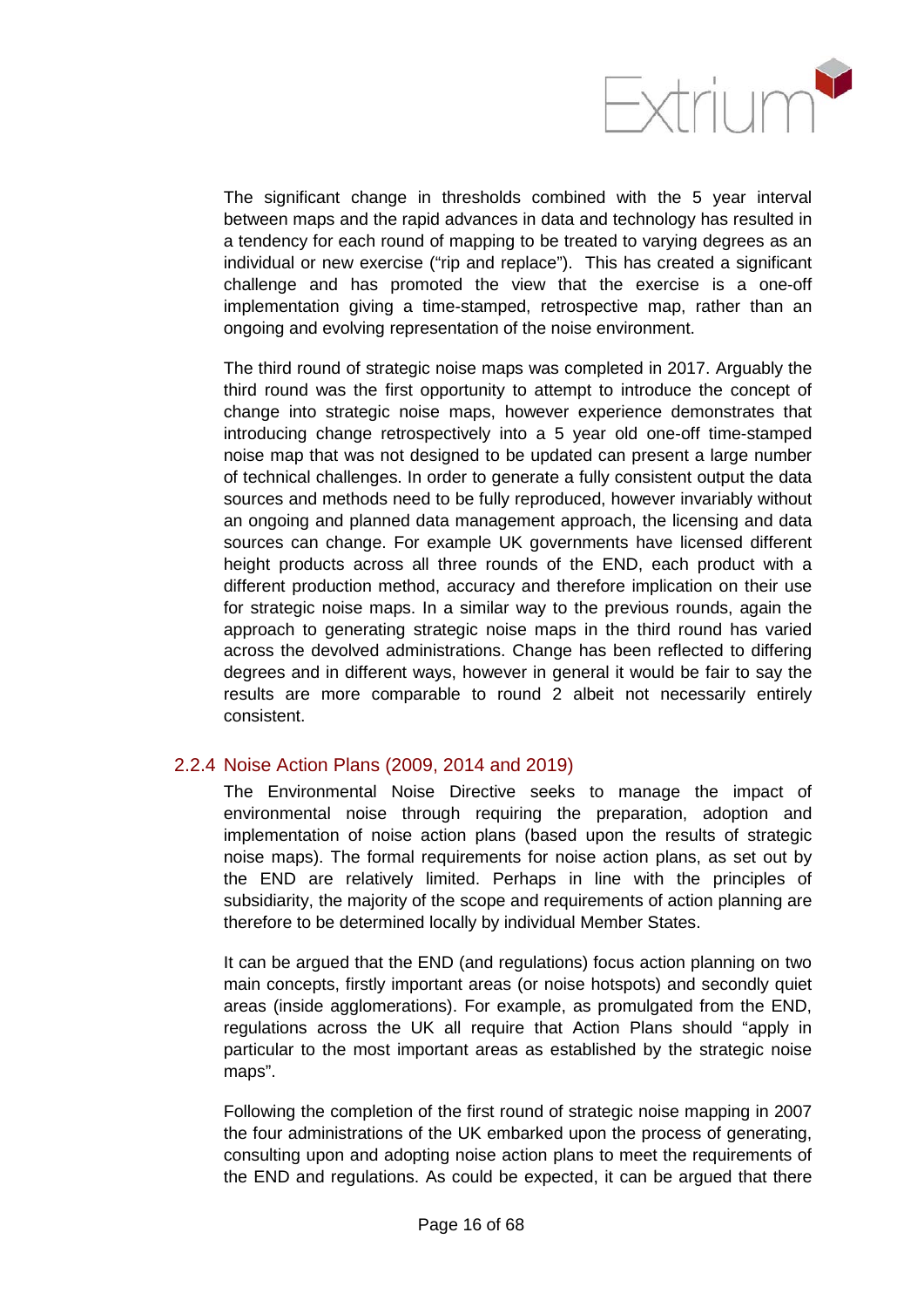

has been even greater variation in the drafting and implementation of noise action plans across the UK than can be observed in the approaches to strategic noise mapping.

Round 1 noise action plans were adopted across the UK at different times between 2009 and 2010. There is a relatively longstanding noise management and noise policy regime in operation across the UK. Given the pre-existence of this policy framework it can be argued that, similarly to the mapping process, the regulations and early stages of the implementation of action plans focussed upon compliance with the END and its transposing regulations. The potential strength of strategic noise maps and noise action plans has therefore been limited without the overt end-use requirement beyond compliance with the END.

Differing approaches have been adopted across the UK in order to identify 'important areas' and also to determine their context in terms of the implementation of action plans and also their wider role in the noise management process. For example, important areas in England, Wales, and Northern Ireland (referred to as Important Areas, Priority Areas and Noise Management Areas respectively) have been identified primarily based upon identifying the highest exposed locations. In contrast, locations in Scotland (referred to as Noise Management Areas) have been identified using a prioritisation matrix of sources and receptors, effectively giving weight to certain factors for example to higher populated buildings/areas.

The second round of noise action planning saw some further evolution in noise action plans across the UK, including for example a move away from the document structure alluded to by the END whereby in England in round 1 there were 25 individual noise action plans (excluding for airports), which were collapsed to three action plans in round 2, for major roads, major railways and (all) agglomerations.

In Wales, a single national noise action plan was generated thereby attempting to reflect a move towards a national approach rather than an approach based upon the requirements and potential inequalities inbuilt in the geography of the END.

The approach to identifying quiet areas (inside agglomerations) has also been addressed in different ways and to differing degrees. For example, the Welsh Government adopted an approach during the implementation of round 1 action planning in 2011 based around principles of soundscape and tranquillity, whereby nominations of candidate quiet areas were made by local authorities relevant to areas inside agglomerations. As a result 29 quiet areas were formally designated in 2012. Further nominations were received as part of the second round action planning process resulting in a total of 63 quiet areas being designated across the three agglomerations in Wales, later in 2012. It is commonly voiced that one of the limitations of the END and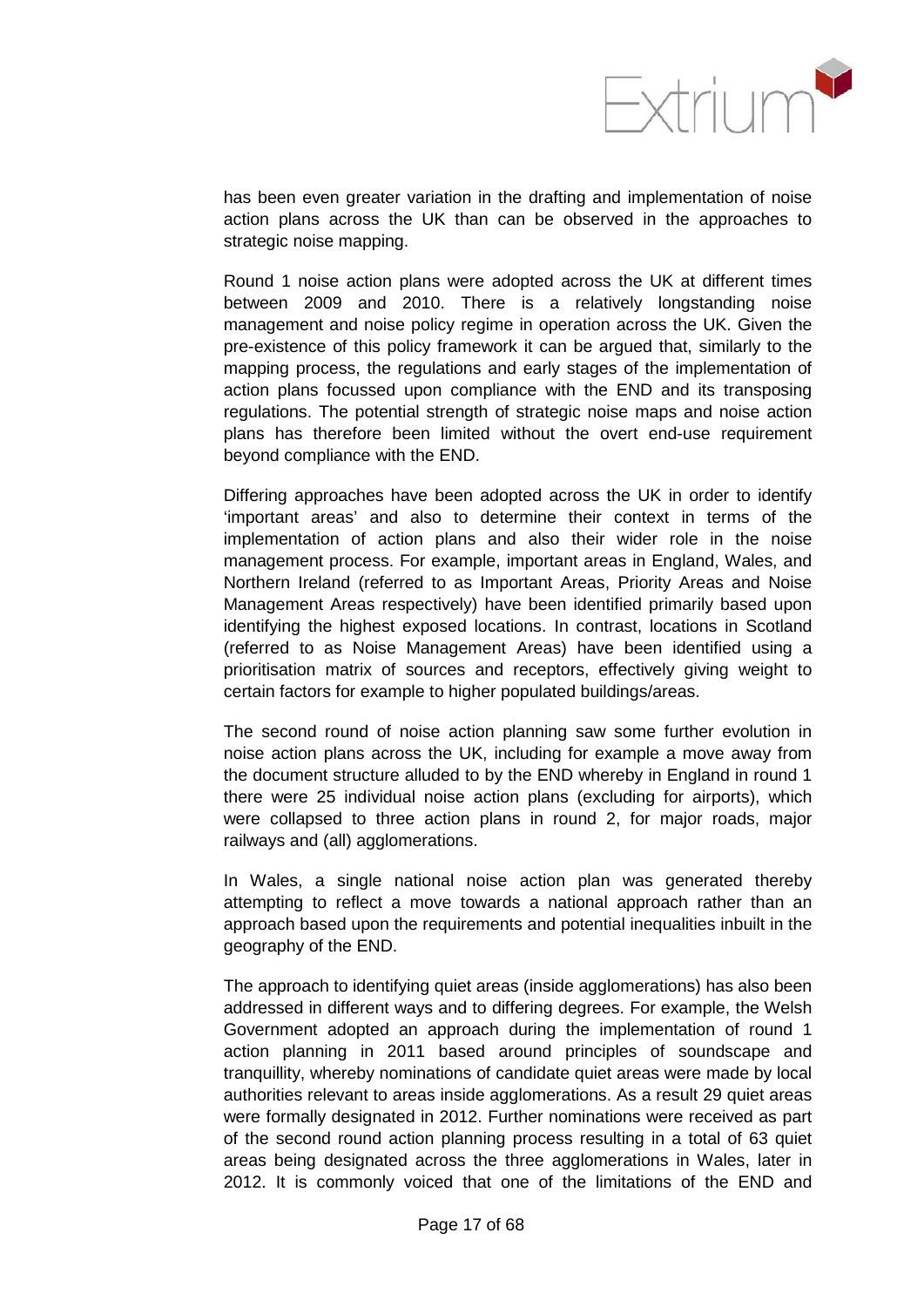

Regulations in relation to quiet areas is the fact that urban quiet areas can only be identified inside agglomerations. As a result of this it was noted that there were a number of potentially relevant areas on the edge and immediately outside the agglomeration boundary that could not be identified. It is for this reason that the agglomeration boundaries were updated in Wales between round 1 and round 2 in order to incorporate some of these areas and allow them to be formally identified as urban quiet areas. The process of identifying candidate quiet areas in Scotland and Northern Ireland has at the initial stages been based more around the results of the strategic noise maps and three quiet areas were designated in Belfast agglomeration in 2016.

It can be argued that the centralised approach to the majority of the implementation of the END in the UK has been hugely successful at achieving compliance with the END; however it may have caused some challenges in engaging with stakeholders. These shortcomings are perhaps the opposite challenges to those that may have been observed in the more decentralised approach that can be found in air quality management. A number of approaches have been used to enable the interaction between the competent authority and the stakeholders, particularly local authorities.

Across the three rounds of the Directive, the development and subsequent implementation of action planning in Wales, Scotland and Northern Ireland have all benefited from the formation of a range of noise stakeholder or structured working groups formed in order to bring relevant stakeholders together with the national government (invariably the competent authority). In contrast, due to the differing magnitude of stakeholders (including 326 local authorities and over 150 local highways authorities) a more remote approach has been utilised in England.

A web based tool<sup>[24](#page-24-0)</sup> was used for the first and second round to communicate with relevant stakeholders in England and allow them to provide input back to the competent authority. In order to facilitate this process the action plans defined stakeholders as either 'Noise Making Authorities' (including national, regional or local highways authorities and rail authorities) or 'Noise Receiving Authorities' (comprising 326 local authorities).

Noise action plans for the third round of the END were consulted upon during 2018 and final noise action plans have been adopted or are nearing adoption across the UK.

In Wales, the Noise and Soundscape Action Plan was adopted in December 2018. The third round of action planning in Wales has evolved in order to further embrace principles of soundscape and to more closely integrate noise policy with that of air quality. Noise policy and the action planning now also sit within the framework of the Well-being of Future Generations (Wales) Act

 $24$  Noise Action Planning Support Tool (no longer in operation).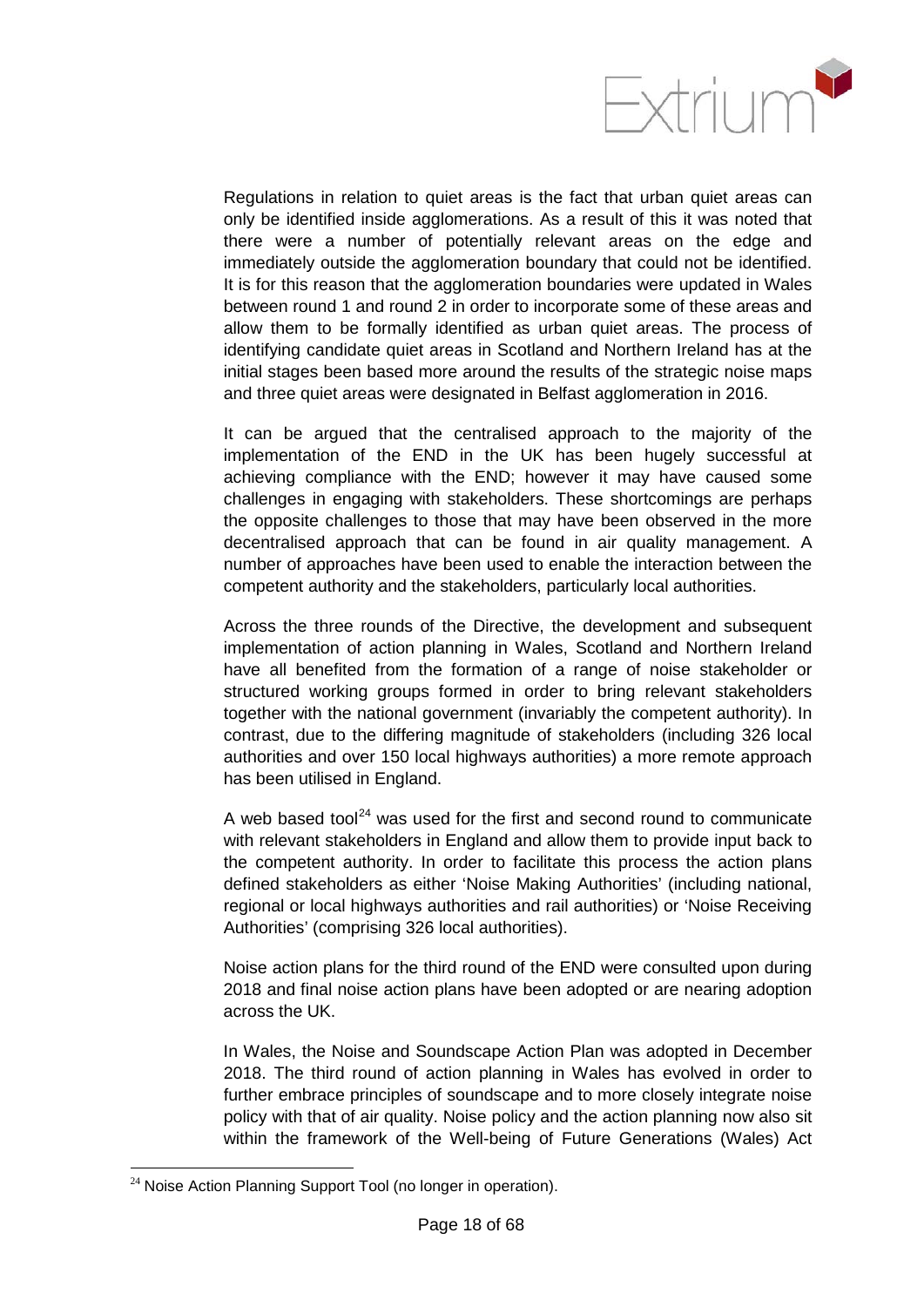

2015 requiring an integrated approach not only with air quality but also other environmental disciplines. It is clear that the direction of policy is moving from isolated disciplines towards more integrated ways of working including a move towards more health based evidence bases and policies.

### <span id="page-23-0"></span>2.3 OPPORTUNITIES FOR FUTURE INTEGRATION OF AIR QUALITY AND NOISE POLICY

From the retrospective review of air quality and noise action planning since the time of the 2001 Report it can be seen that the two disciplines have been implemented and operated in relative isolation from one another. This separation has occurred at a policy and technical level for a number of reasons. The policy regimes under which air quality and noise action planning are undertaken were implemented several years apart from one another, with the latter implementation of END taking a different approach.

There are differences in competency, with local authorities leading on air quality action planning, but central government being responsible for the development of noise action plans.

The regimes operate under different implementation timescales. Progress with implementation of air quality measures is considered on an annual basis (with a 5-year anticipated lifetime of an action plan), whereas noise action planning measures tend to be looked at on a 5-yearly cycle. While it is acknowledged that both regimes require consideration of co-benefit, this operational difference is likely to be a significant inhibitor to developing genuinely integrated solutions, with equal consideration being given to both pollutants.

Despite air quality and noise assessments often being commissioned separately from one another under separate policy drivers, they often consider the same pollution sources and receptors; and make use of the same underlying digital information. This can be seen in the similarity of the air quality and noise maps for Cardiff, as set out in Figures 1 and 2, below.

It is recognised that there is an emerging appetite for greater policy integration. The refocussing of environmental protection around the public health agenda has paved the way for policies such as the Well-being of Future Generations (Wales) Act 2015 in Wales. This in turn is providing a policy framework in which joined up action planning can be delivered.

Notwithstanding the decision to exit the EU, the technical aspects of Directive 2015/996 which implement the Common Noise Assessment Methods for Europe (CNOSSOS-EU), provide a potential basis for future noise mapping approaches to align with air quality modelling.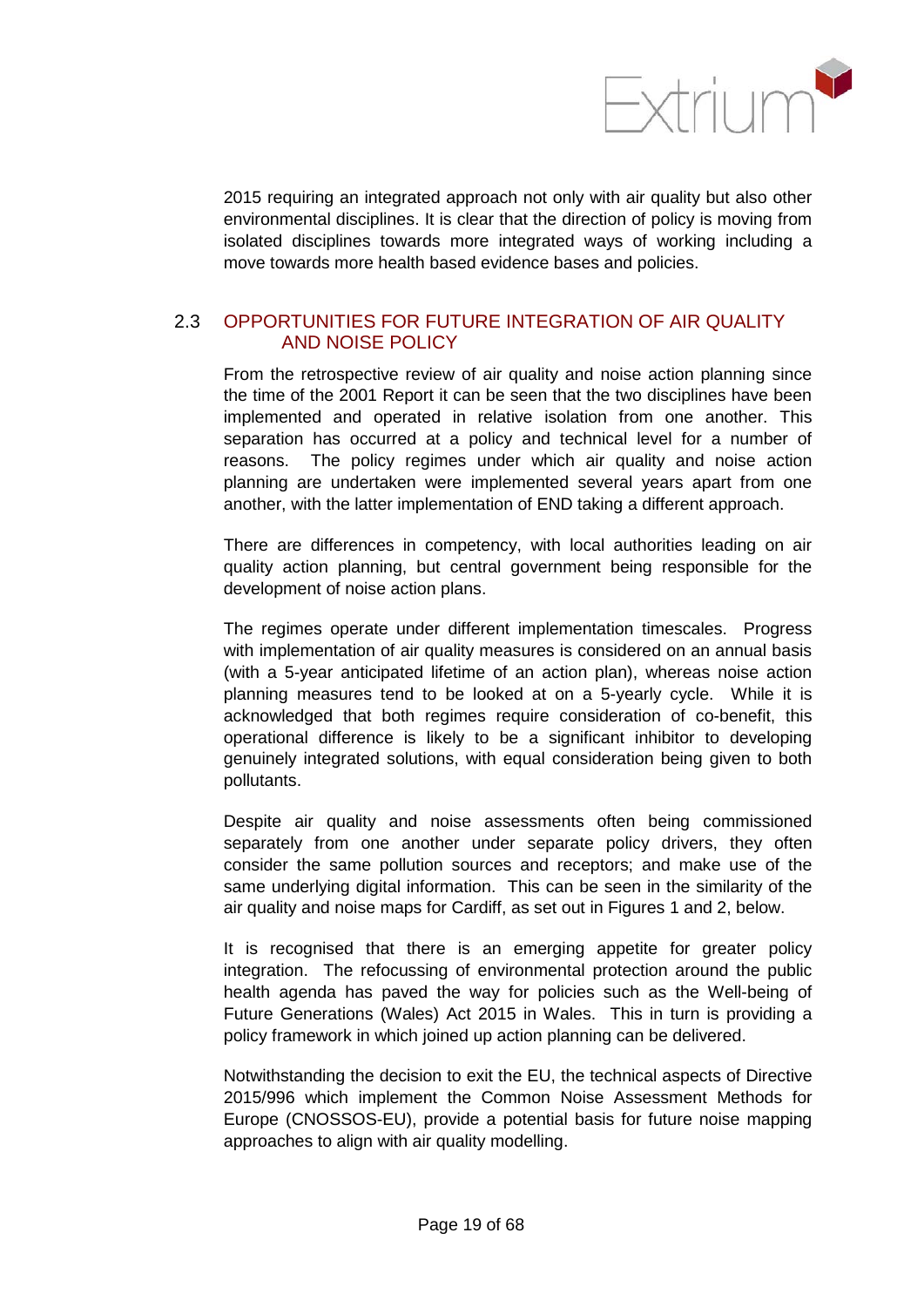

At a time when rapid changes are taking place in technology such as electric vehicles, advances in data and information systems and there are significant policy movements in related disciplines, such as the declaration of a climate emergency, there is both a need and a renewed opportunity to integrate air quality and noise action planning for the future.



**Figure 1. Defra PCM Modelling NO2 Forecast Results 2021[25](#page-26-0)**





<span id="page-24-0"></span>[https://cardiff.moderngov.co.uk/documents/s28260/Cabinet%2021%20March%202019%20Clean%](https://eur01.safelinks.protection.outlook.com/?url=https%3A%2F%2Fcardiff.moderngov.co.uk%2Fdocuments%2Fs28260%2FCabinet%252021%2520March%25202019%2520Clean%2520Air%2520report.pdf%3FLLL%3D0&data=02%7C01%7CMartin.McVay%40gov.wales%7Ce37b05aa700e4c2ef7da08d784a04490%7Ca2cc36c592804ae78887d06dab89216b%7C0%7C0%7C637123696186638892&sdata=uKwxW8EfAz23pmkv9lddX33%2FLIOCuSF5LTbZG1aNemE%3D&reserved=0) [20Air%20report.pdf?LLL=0](https://eur01.safelinks.protection.outlook.com/?url=https%3A%2F%2Fcardiff.moderngov.co.uk%2Fdocuments%2Fs28260%2FCabinet%252021%2520March%25202019%2520Clean%2520Air%2520report.pdf%3FLLL%3D0&data=02%7C01%7CMartin.McVay%40gov.wales%7Ce37b05aa700e4c2ef7da08d784a04490%7Ca2cc36c592804ae78887d06dab89216b%7C0%7C0%7C637123696186638892&sdata=uKwxW8EfAz23pmkv9lddX33%2FLIOCuSF5LTbZG1aNemE%3D&reserved=0)

25

<sup>26</sup> <http://extrium.co.uk/walesnoiseviewer.html>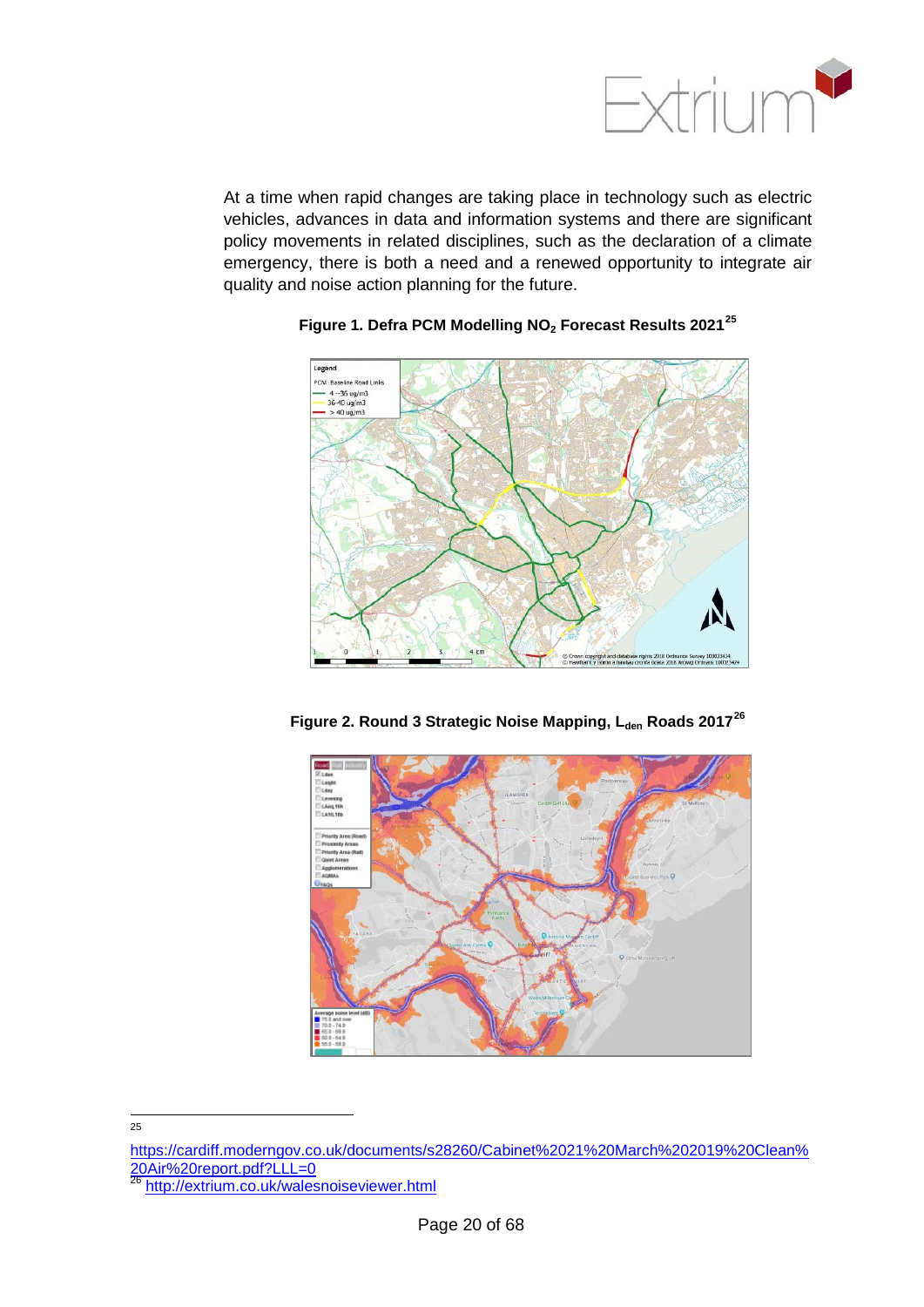

## <span id="page-25-0"></span>3 ACTION PLAN MEASURES CLASSIFICATION

In order to be able to assess to what extent measures set out in air quality and noise action plans might be able to benefit from synergy or create conflict, it is necessary to develop a classified list of potential measures which might be considered by action planners.

The 2001 Report sets out a schedule of measures for roads, rail and industrial air quality and noise action planning. It is likely that in the passing of time, a wider range of possible action planning measures have been identified by practitioners. Additionally, with the need to undertake systematic reporting and communication of measures under various reporting obligations and their logging in electronic database systems, it is likely that a formalised schedule of measures may now exist.

A review of relevant air quality action planning guidance has been undertaken to assess whether a measures list exists and whether it can be used as a basis for further comparison within this report. The review prioritised air quality on the basis that air quality action planning tends to be more advanced and is therefore more likely to present a classification scheme which can be used as a foundation for the current project. A similar approach was adopted for the 2001 Report.

## <span id="page-25-1"></span>3.1 IDENTIFICATION OF A CLASSIFIED AQAP MEASURES LIST

Evolution of the measures considered for improving air quality through action plans has grown through closer alignment of the control of road traffic emissions through traffic management and transport planning. This has placed emphasis on achievement of modal shift through local authority transport planning, encouraging the use of more sustainable forms of transport including walking and cycling and ensuring that urban planning addresses connectivity issues that lead to less of a reliance on conventional petrol and diesel vehicle usage.

Moreover, the Office for Low Emission Vehicles<sup>[27](#page-27-1)</sup> (OLEV) – a joint working venture between the UK Government Departments of Transport and Business, Energy and Industrial Strategy – has been taking the lead on ensuring the UK is an early global adopter of low emission vehicles.

Proposals made by the UK Government in the Road to Zero Strategy<sup>[28](#page-27-2)</sup> on the phasing out of petrol and diesel vehicles by 2040 represents a wholesale change in the way in which transport methods will be operated in the future.

<sup>&</sup>lt;sup>27</sup> <https://www.gov.uk/government/organisations/office-for-low-emission-vehicles><br><sup>28</sup> [https://www.gov.uk/government/news/government-launches-road-to-zero-strategy-to-lead-the](https://www.gov.uk/government/news/government-launches-road-to-zero-strategy-to-lead-the-world-in-zero-emission-vehicle-technology)[world-in-zero-emission-vehicle-technology](https://www.gov.uk/government/news/government-launches-road-to-zero-strategy-to-lead-the-world-in-zero-emission-vehicle-technology)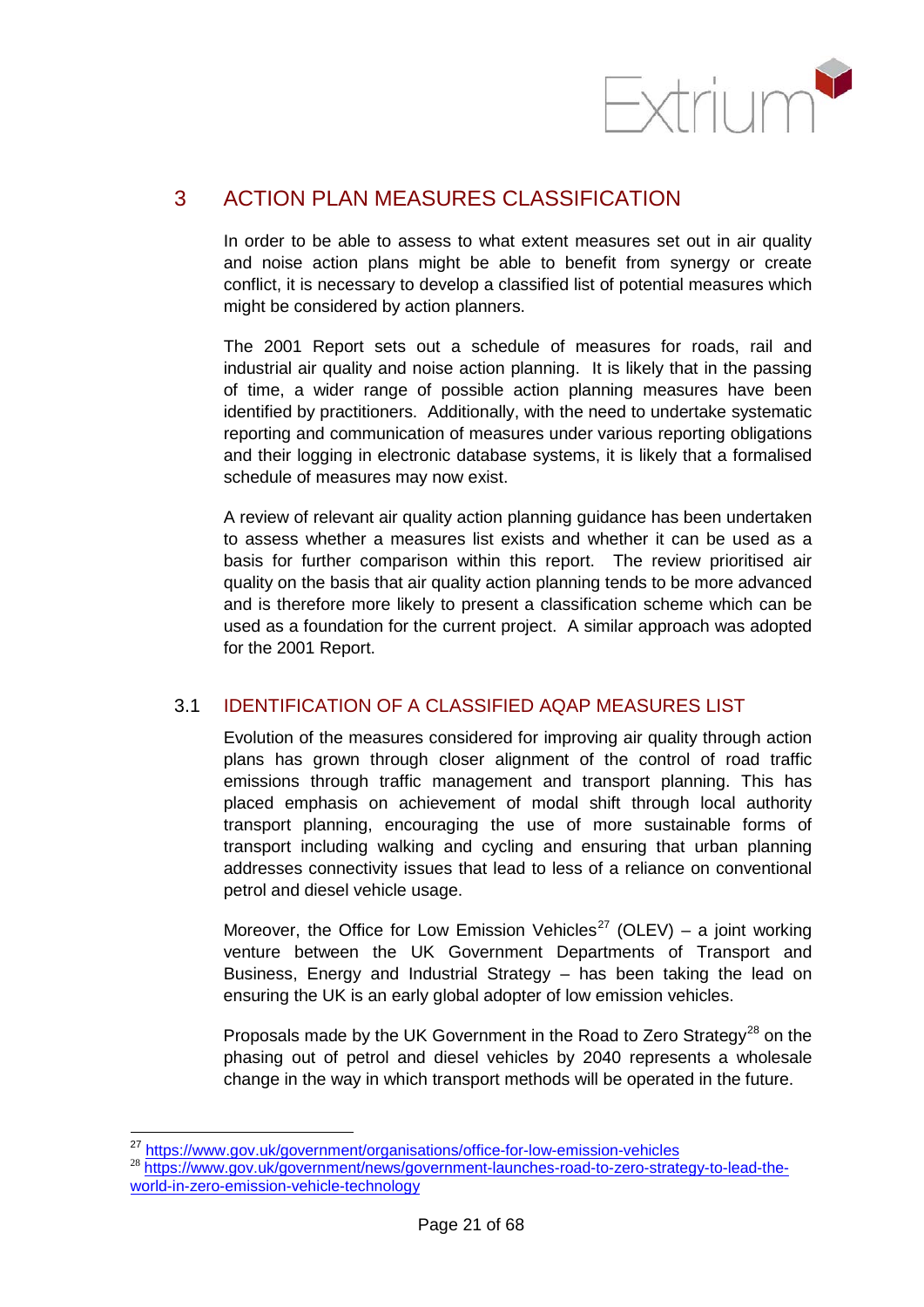

Notwithstanding these developments, the need to achieve a consistent approach in the reporting of measures adopted by local authorities in their local air quality action plans has become evident in the last 5 years as central Government has faced pressures to comply with EU limit values.

In order to show the net contribution of local authority endeavours to improve local air quality – and therefore make a contribution to the compliance with EU limit values – a standard annual reporting template<sup>[29](#page-28-1)</sup> is now provided separately for each of the local authorities in England, Wales, Scotland and Northern Ireland, respectively. This is to be used by local authorities whether they are formulating action plans for the first time, or whether they are revising or updating an existing action plan.

The move to a consistent codification of action plan measures through the air quality regime provides for a more prescribed method of reporting but does not represent any change in overall direction of flexibility and freedom for local authorities to adopt measures for reducing pollution that they see as wholly applicable within their areas under the LAQM regime (taking account of the more prescribed adoption of Clean Air Zones for national compliance purposes within the current adopted national plan for roadside  $NO<sub>2</sub>$  against the EU limit values).

Each of the annual reporting templates contains a classified schedule of measures structured around a 2-tier classification scheme of "EU Category" and "EU Classification". This classification scheme has been issued by the EU to structure Member State reporting of air quality measures. The 'EU' classification scheme is set out in Appendix I.

LAQM.TG(16) also sets out a classified schedule of action plan mitigation measures in Annex A: LAQM Toolbox, Table A1 – Action Toolbox. From a review of the measures classification schemes set out in LAQM.TG(16) and the annual reporting templates, it can be seen that they are broadly the same except for 2 distinct differences.

The EU measures list includes 8 measures classes which are not included in in LAQM.TG(16). These are:

- Introduction/increase in environmental funding through permit systems and economic instruments;
- Other measures through permit systems and economic instruments;
- Other policy (policy guidance and development control);

<span id="page-26-1"></span><span id="page-26-0"></span><sup>29</sup> <https://laqm.defra.gov.uk/review-and-assessment/report-templates.html>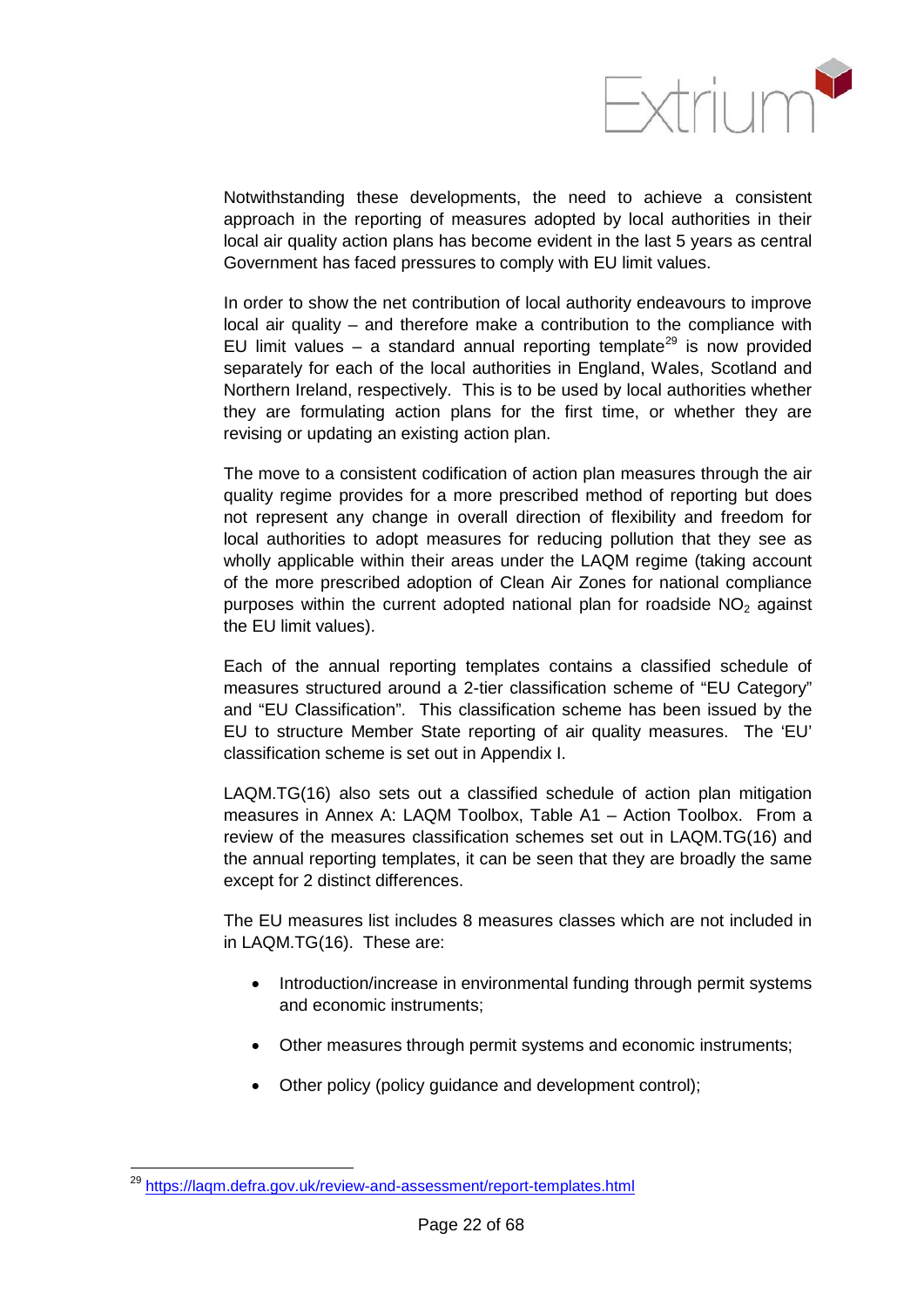

- Other (measures than those listed, relating to the promotion of low emission plant);
- Intensive active travel campaign and infrastructure;
- Emission based parking permit charges;
- Strategic highway improvements, re-prioritising road space away from cars, including access management, selective vehicle priority, bus priority, high vehicle occupancy lane, and
- Workplace parking levy, parking enforcement on highway.

There is also a noticeable inclusion of an additional category relating to 'Improving air quality modelling and assessment' set out in LAQM.TG(16) which does not appear in the EU list.

Given the similarities and use of both LAQM.TG(16) and the annual reports in current air quality action planning under LAQM, it seems sensible to consolidate the two classification lists into a single classification scheme and to use this as the basis for the updated evaluation of air quality and noise mitigation synergies and conflicts.

In addition to the consolidated list, there is a possibility that previously reported mitigation measures in the 2001 Report are not covered by the scope of the current consolidated classification scheme. There is also a possibility that the Consultants identify other new measures which reflect latest best practice. In such cases these measures will be further included.

The final schedule of all measures is set out in Appendix II.

### <span id="page-27-0"></span>3.2 EVALUATION OF 2001 REPORT MEASURES CATEGORIES

The 2001 Report considered measures from a knowledge and understanding of adopting measures according to the following over-arching themes:

- Activity planning
- Land use planning
- Transmission controls
- Source controls

<span id="page-27-2"></span><span id="page-27-1"></span>The language is typical of an 'engineering approach' with understanding of planning and transport management, although is typically not necessarily reflective of terminology used by local authorities in their consideration to measures adopted for air quality in their action plans.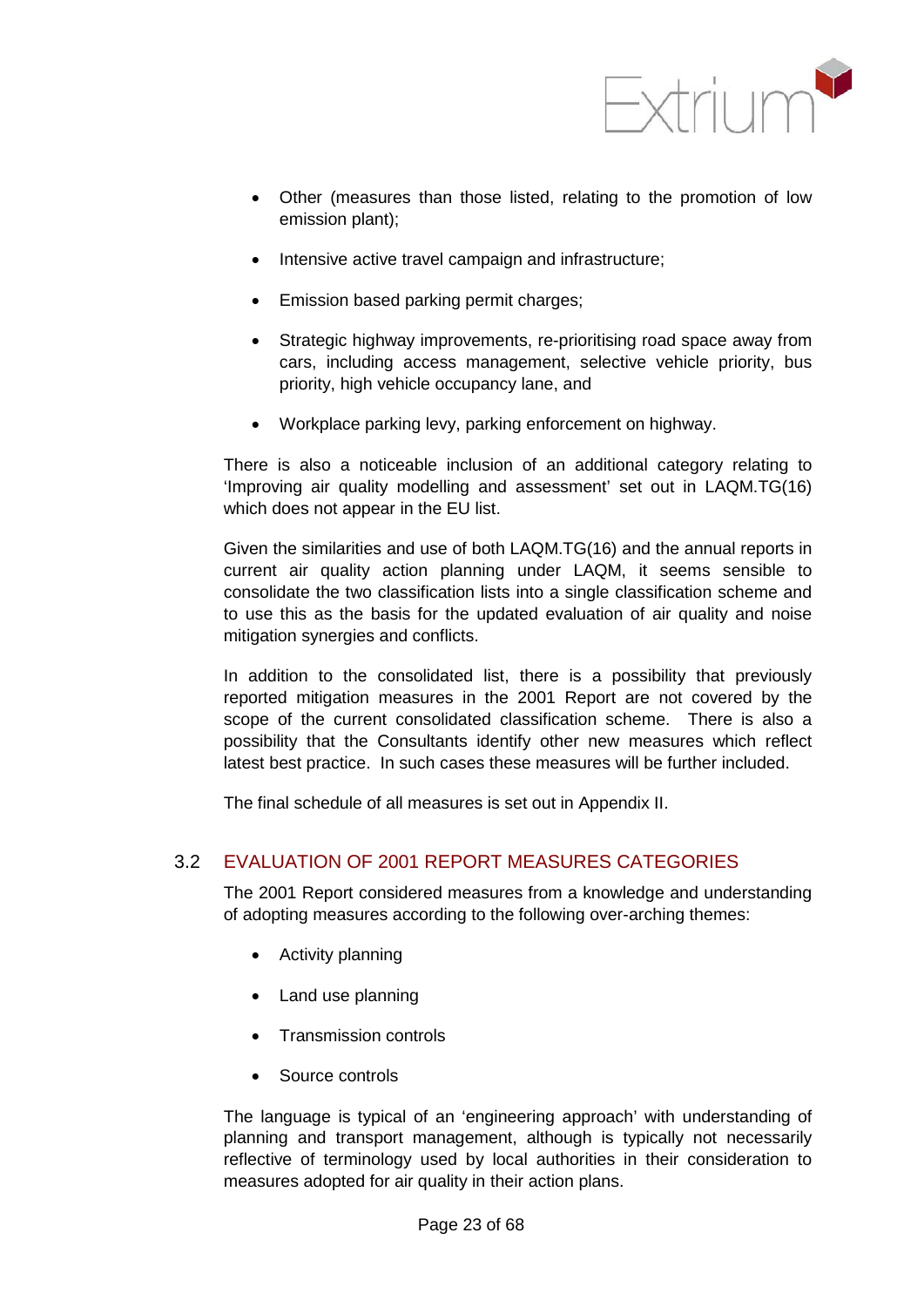

In contrast, both the EU categories adopted under LAQM and those set out in Annex A of LAQM.TG(16) better represent the approaches to measures that wider stakeholders and the public will understand. They are:

- Alternatives to Private Vehicle Use
- Environmental Permits
- Freight and Delivery Management
- Policy Guidance and Development Control
- Promoting Low Emission Plant
- Promoting Low Emission Transport
- Promoting Travel Alternatives
- Public Information
- Traffic Management
- Transport Planning and Infrastructure
- Vehicle Fleet Efficiency
- Improving AQ Modelling and Assessment
- **Other**

Whilst one can argue around the applicability of the language, the identification of measures that sit within each category and the qualitative evaluation of whether their impacts on air quality or noise are positive or negative they are, by and large, still relevant.

### <span id="page-28-0"></span>3.3 EVALUATION OF 2001 REPORT MEASURES

In reviewing the measures set out in the 2001 Report for road, rail and industry against the currently proposed measures schedule, it can be seen that the measures set out in the 2001 Report did not contain any measures which would be classified under the following contemporary categories:

- Environmental Permits
- Policy Guidance and Development Control
- <span id="page-28-1"></span>• Promoting Low Emission Plant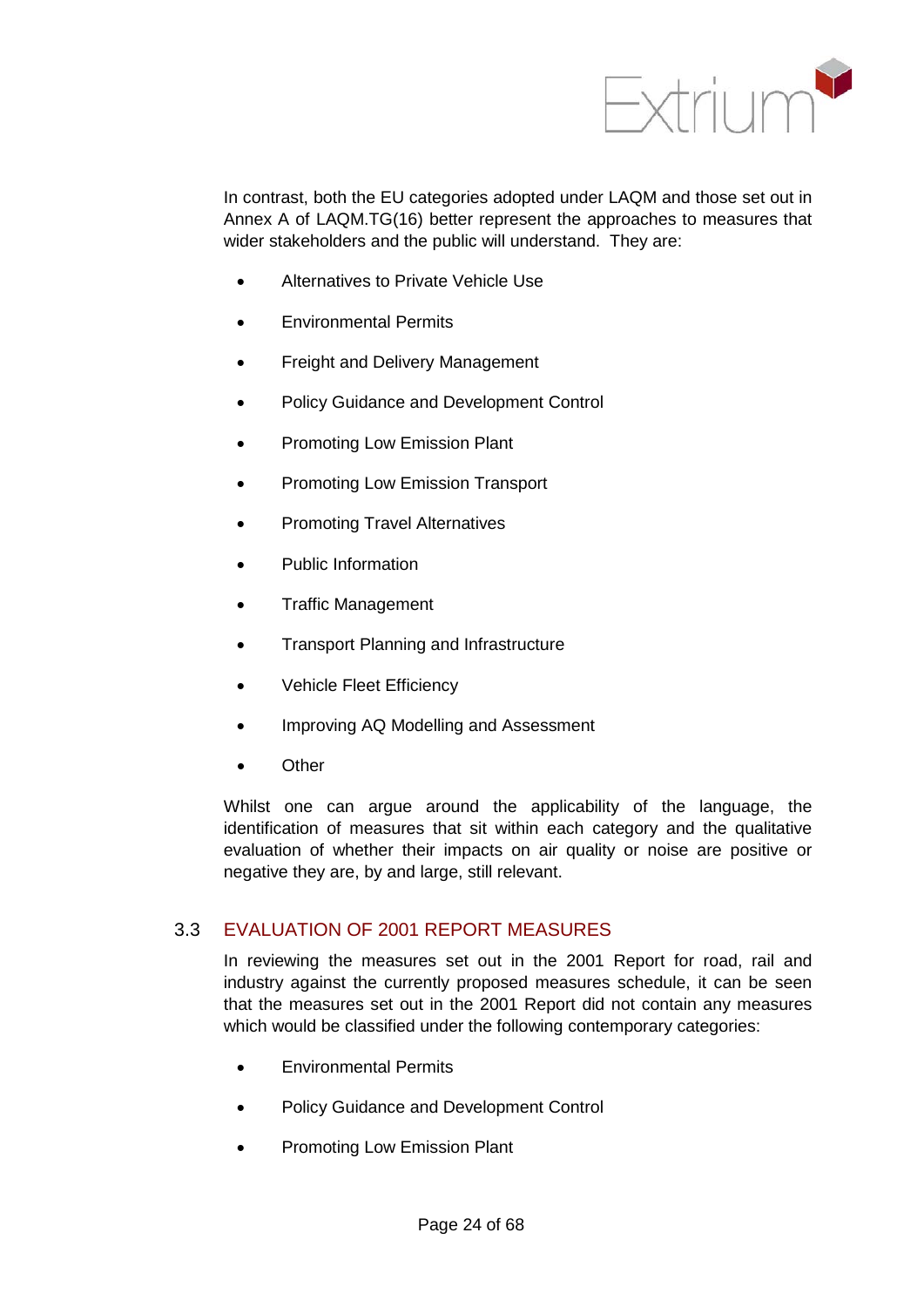

• Public Information

This highlights that the original 2001 Report's focus was on transport and traffic management, or engineering solutions.

Whilst some measures were considered in respect of "alternatives to private vehicles" indicating that behavioural change formed part of the initial consideration in synergies and conflicts between air quality and noise the air quality regime has arguably adapted to enhance public understanding of air quality.

As highlighted in previous earlier considerations to the evolution of the LAQM regime, public understanding and perception of air pollution have been greatly enhanced, in part, by engagement with Directors of Public Health.

Consideration to non-transport measures, and specifically those that could be applied through environmental permits of industrial installations, or through development control measures, is also an evident difference between comparisons between contemporary classifications of air quality measures and those included in the original 2001 Report.

It is also evident through comparison with the evolution of air quality action planning that measures to reduce emissions from mobile plant – through application of conditions on contractors to utilise low emission plant – show a greater reach of consideration to controls than in the 2001 Report.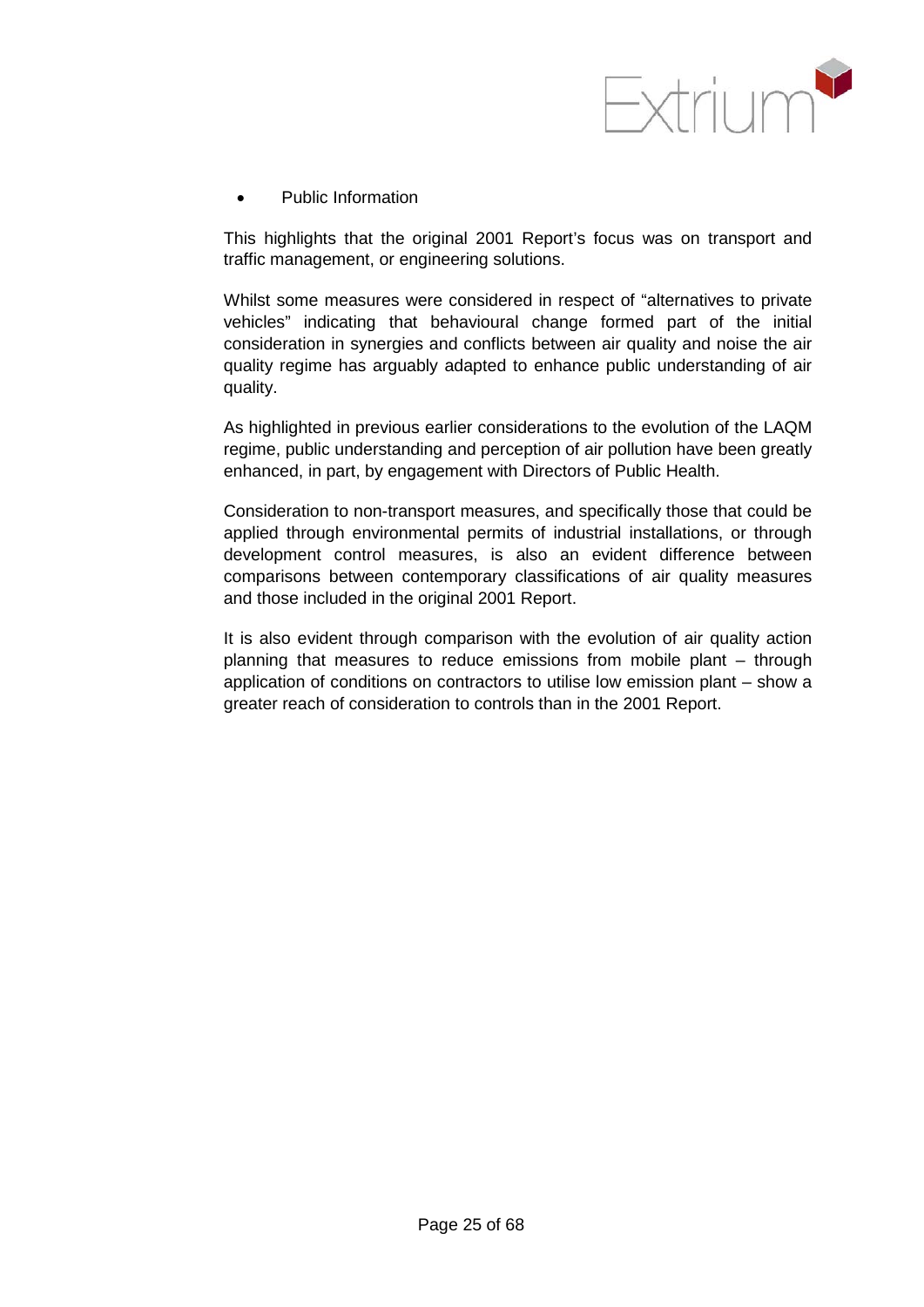

## <span id="page-30-0"></span>4 COMPARISON OF AQ AND NOISE MEASURES

Using the new measures classification scheme (see Appendix II), consideration has been given as to whether each measure has the potential to work in synergy – to deliver a co-benefit to both air quality and noise - or whether there is likely to be a conflict.

From experiences gained in implementing and reviewing action plans for both air quality and noise, it is accepted that the true determination as to whether combined benefits can be achieved, or whether conflicts might occur and to what extent, is ultimately a site specific consideration. With this in mind it is therefore down to those implementing the measures across both air quality and noise to ensure that a win-win outcome is largely achieved. However to provide as useful a guide as possible, the following sections highlight whether individual measures have the potential to deliver a synergistic benefit; therefore enabling measures to be identified for further detailed consideration at a scheme level.

It is also recognised that action planning is likely to utilise a combination of measures in conjunction with one another. Typically a suite of measures comprising behaviour change, policy making and technical solutions are likely to be present in modern air quality and noise action planning.

The following tables set out a description of each of the measures by Measure Category. Mirroring the approach taken in the 2001 Report, for each measure an assessment has been made as to whether there is likely to be a positive, neutral or negative effect for air quality and noise respectively.

In a departure from the 2001 Report, the Consultants have not included a 'scheme specific' category as it is felt that the effectiveness of all measures is ultimately scheme specific. Instead, identification has been made where it is felt that there is a risk that a potentially positive outcome could result in a negative outcome if the measure is not planned or designed properly. Such measures are highlighted with 'R' in the tables.

Finally, in each table commentary is provided explaining the rationale for the evolution outcome alongside any specific considerations.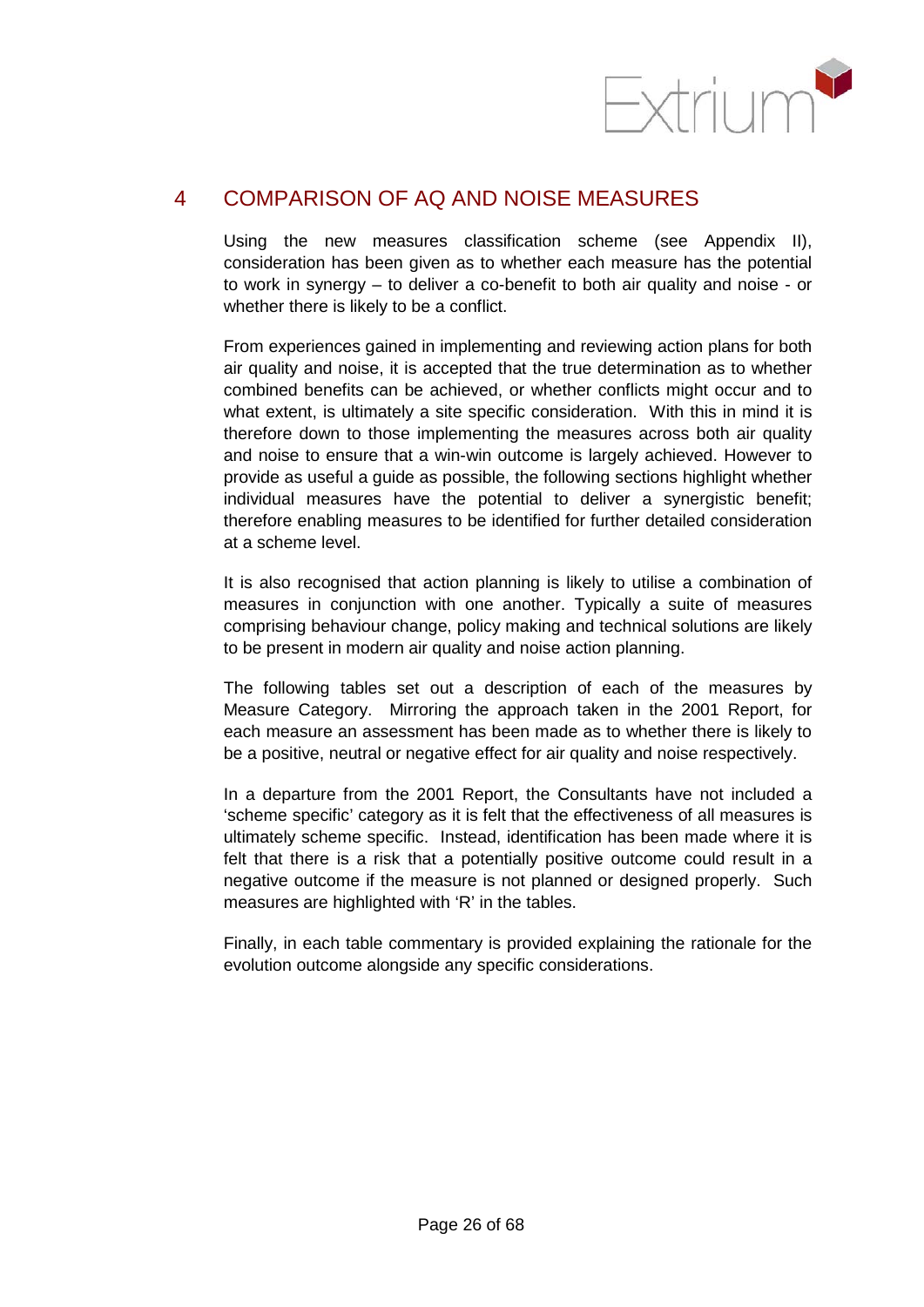

## 4.1 REVIEW OF UPDATED MEASURES

### 4.1.1 Traffic Management

#### **Table 2. Traffic Management Measures**

<span id="page-31-0"></span>

| <b>Combined Measure</b><br><b>Classification</b>                            | Positive<br>Noise | <b>Neutral</b><br>Noise | Negative<br>Noise | Risk<br>Noise | Positive<br>$\mathbf{Q}$ | Neutral<br>ă | Negative<br>$\overline{a}$ | Risk<br>g | <b>Evaluation/Consideration</b>                                                                                                                                                                                                                                                                                                                                                                                                                                                                                              |
|-----------------------------------------------------------------------------|-------------------|-------------------------|-------------------|---------------|--------------------------|--------------|----------------------------|-----------|------------------------------------------------------------------------------------------------------------------------------------------------------------------------------------------------------------------------------------------------------------------------------------------------------------------------------------------------------------------------------------------------------------------------------------------------------------------------------------------------------------------------------|
| Urban Traffic Control (UTC),<br>congestion management,<br>traffic reduction |                   |                         |                   | $\mathsf{R}$  |                          |              |                            | R.        | Measures that have potential to deliver co-benefit include ramp<br>metering and road closures/restrictions. Measures should evaluate<br>both AQ and noise impacts as there is a potential for conflict in certain<br>situations, e.g. traffic displacement.                                                                                                                                                                                                                                                                  |
|                                                                             |                   |                         |                   |               |                          |              |                            |           | Imperial College carried out research published in 2013 - An<br>evaluation of the estimated impacts on vehicle emissions of a 20mph<br>speed restriction in central London <sup>30</sup> . It concluded that the effects of a<br>20mph speed restriction were shown to be mixed, with particular<br>benefit seen for emissions of particulate matter and for diesel vehicles.<br>It also concluded that air quality is unlikely to be made worse as a<br>result of 20mph speed limits on streets in London. This analysis is |
| Reduction of speed limits,<br>20mph zones                                   |                   |                         |                   |               |                          |              |                            |           | suitable for per-vehicle emission rates, but did not consider secondary<br>effects such as congestion. May be wider safety benefits.                                                                                                                                                                                                                                                                                                                                                                                         |

<span id="page-31-1"></span> <sup>30</sup> [https://www.cityoflondon.gov.uk/business/environmental-health/environmental-protection/air-quality/Documents/speed-restriction-air-quality](https://www.cityoflondon.gov.uk/business/environmental-health/environmental-protection/air-quality/Documents/speed-restriction-air-quality-report-2013-for-web.pdf)[report-2013-for-web.pdf](https://www.cityoflondon.gov.uk/business/environmental-health/environmental-protection/air-quality/Documents/speed-restriction-air-quality-report-2013-for-web.pdf)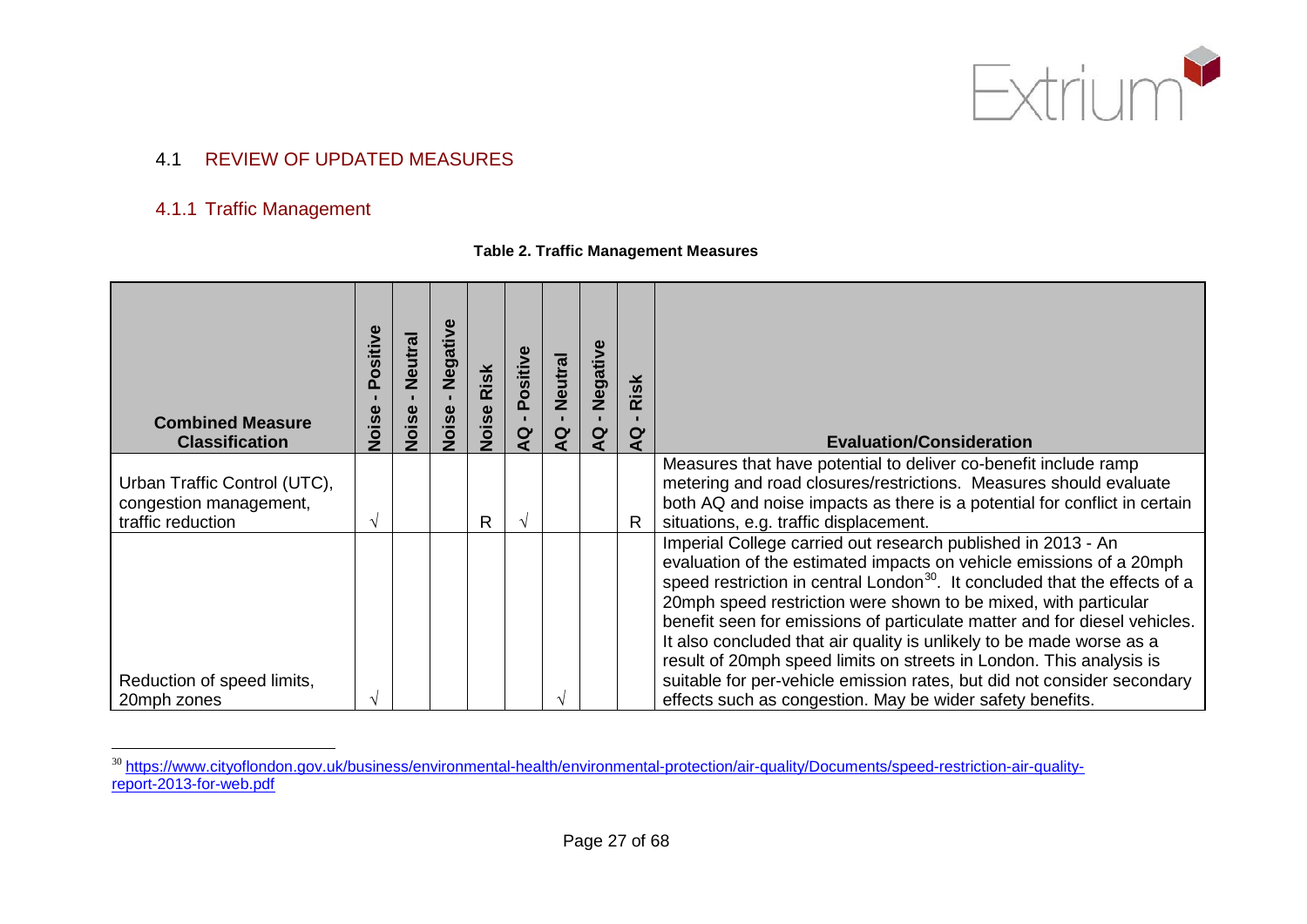| Road User Charging (RUC)/<br>Congestion charging                                                                                                                                                | $\sqrt{ }$ |  | $\mathsf{R}$ | $\sqrt{ }$ |  | $\mathsf{R}$ | Can lead to reduction in emissions of air pollution and traffic volumes,<br>but this may not always lead to an improvement in AQ or significant<br>reductions in noise - potential for confounding effects - needs detailed<br>assessment.                                                                                                                                                                                |
|-------------------------------------------------------------------------------------------------------------------------------------------------------------------------------------------------|------------|--|--------------|------------|--|--------------|---------------------------------------------------------------------------------------------------------------------------------------------------------------------------------------------------------------------------------------------------------------------------------------------------------------------------------------------------------------------------------------------------------------------------|
| Anti-idling enforcement                                                                                                                                                                         | $\sqrt{ }$ |  | $\mathsf{R}$ | $\sqrt{ }$ |  |              | Likely to lead to co-benefit through engine cut out while vehicles are<br>stationary, although a small risk that tonal changes in noise may pose<br>localised risk of complaint. As increasing numbers of vehicles include<br>this technology, authorities may wish to consider how management of<br>traffic controls might affect local noise complaints. This measure may<br>be particularly relevant close to schools. |
| Testing vehicle emissions (for<br>AQ and noise)                                                                                                                                                 | $\sqrt{ }$ |  |              | $\sqrt{}$  |  |              | Roadside emission testing may be used by local authorities in England<br>and Wales which have declared a traffic-related air quality<br>management area (AQMA) under s.83 of the Environment Act 1995.<br>Powers also exist to enable authorities to control noisy exhausts.                                                                                                                                              |
| Emission based parking or<br>permit charges                                                                                                                                                     | $\sqrt{ }$ |  |              | $\sqrt{}$  |  |              | Can be designed to benefit both noise and AQ through reducing use<br>of private vehicles or through combining AQ and noise reduction<br>policies into parking policies.                                                                                                                                                                                                                                                   |
| Workplace parking levy,<br>parking enforcement on<br>highway                                                                                                                                    | $\sqrt{ }$ |  |              | $\sqrt{ }$ |  |              | Potential for co-benefit.                                                                                                                                                                                                                                                                                                                                                                                                 |
| Strategic highway<br>improvements, re-prioritising<br>road space away from cars,<br>including access<br>management, selective<br>vehicle priority, bus priority,<br>high vehicle occupancy lane | $\sqrt{}$  |  | $\mathsf{R}$ | $\sqrt{}$  |  | $\mathsf{R}$ | Has potential to deliver co-benefit - very scheme specific (bus priority<br>and high occupancy vehicle lanes). Benefits may also relate to<br>vehicle type and service levels.                                                                                                                                                                                                                                            |
| Pedestrianisation                                                                                                                                                                               | $\sqrt{ }$ |  | R            | $\sqrt{ }$ |  | $\mathsf{R}$ | Potential for co-benefit, but there is a risk for conflict and impact on<br>health e.g. through displacement of traffic.                                                                                                                                                                                                                                                                                                  |
| Road tables                                                                                                                                                                                     |            |  |              |            |  |              | Generally considered to be negative - but effects are scheme specific<br>and may provide localised benefit through reduced traffic speeds and<br>volumes. Recognise they may deliver safety benefits.                                                                                                                                                                                                                     |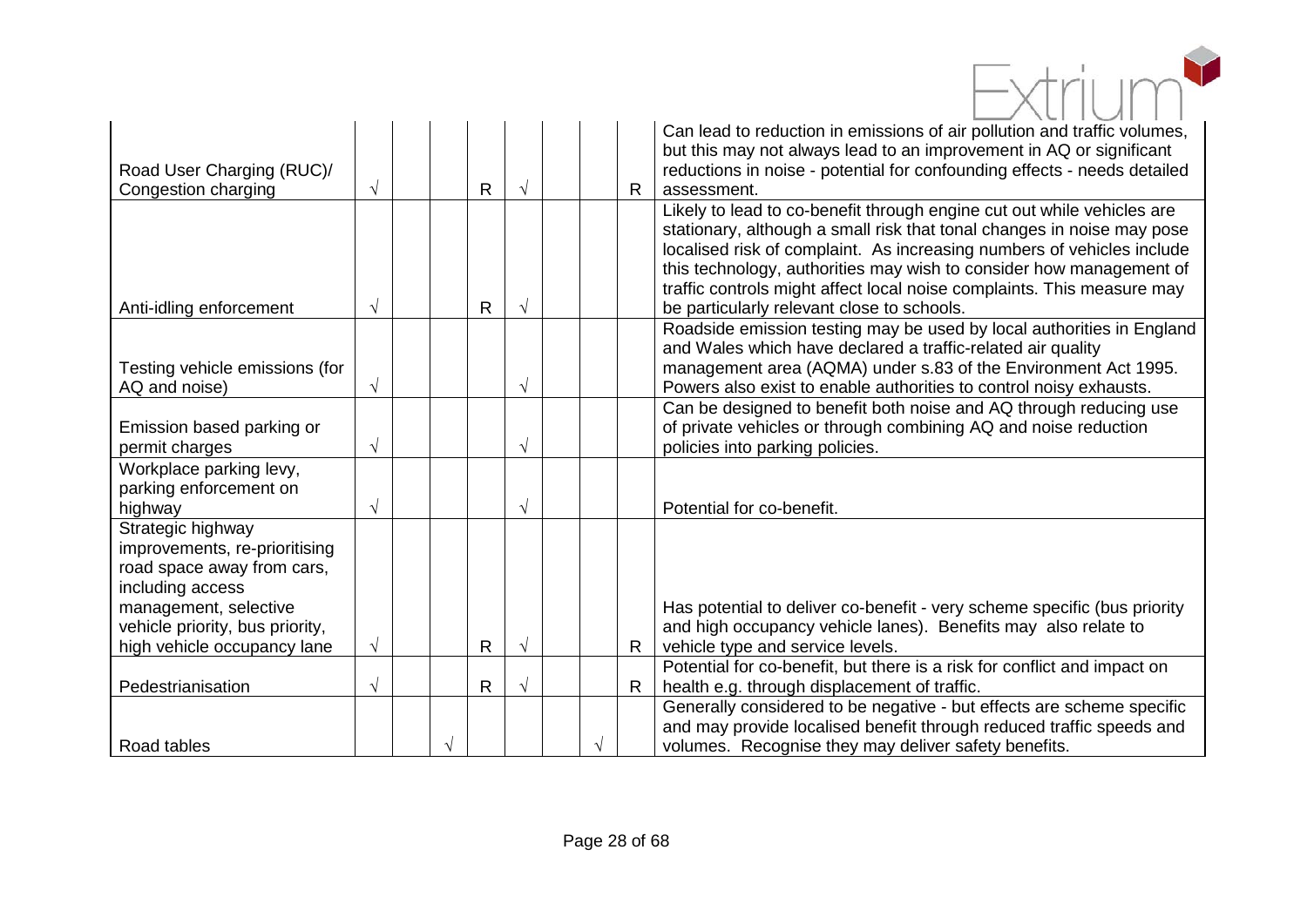<span id="page-33-0"></span>

| Speed increase from 30 to<br>40-50 mph |  |  |  |  | Speed emission curves show that in general a further marginal<br>reduction in emissions of pollutants can be achieved with an increase<br>in speed in this range. Where this may not be the case is where a road<br>link is on a gradient. |
|----------------------------------------|--|--|--|--|--------------------------------------------------------------------------------------------------------------------------------------------------------------------------------------------------------------------------------------------|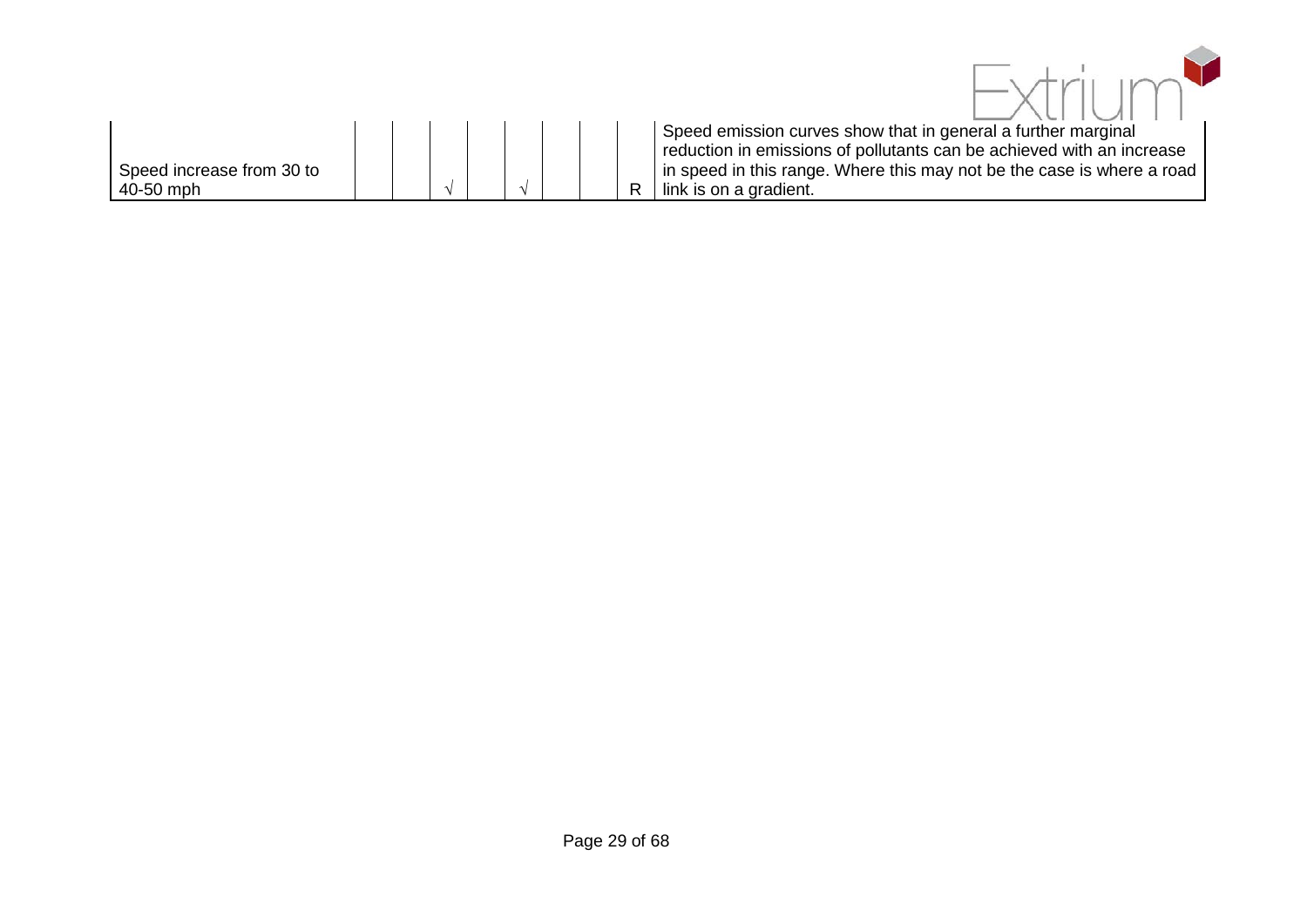

# 4.1.2 Promoting Travel Alternatives

#### **Table 3. Promoting Travel Alternatives Measures**

<span id="page-34-0"></span>

| <b>Combined Measure</b><br><b>Classification</b> | Positive<br>$\blacksquare$<br>Noise | Neutral<br>$\mathbf{L}$<br>Noise | Negative<br>$\mathbf{r}$<br>Noise | Risk<br>Noise | Positive<br>$\mathbf{L}$<br>Q | <b>Neutral</b><br>$\blacksquare$<br>Q | Negative<br>$\mathbf{L}$<br>Q | Risk<br>п.<br>Q | <b>Evaluation/Consideration</b>                                                                                                                                                                                                                                                                                                      |
|--------------------------------------------------|-------------------------------------|----------------------------------|-----------------------------------|---------------|-------------------------------|---------------------------------------|-------------------------------|-----------------|--------------------------------------------------------------------------------------------------------------------------------------------------------------------------------------------------------------------------------------------------------------------------------------------------------------------------------------|
| Workplace travel planning                        | $\sqrt{}$                           |                                  |                                   |               | V                             |                                       |                               |                 | Potential for co-benefit through schemes such as green commuter<br>plans, car sharing, or specific work schemes. Can also work with<br>behaviour change approaches.                                                                                                                                                                  |
| Encourage / facilitate home-<br>working          | V                                   |                                  |                                   |               | $\sqrt{}$                     |                                       |                               |                 | Potential to deliver co-benefit through reducing use of private vehicles<br>and reduces load on public transport network.                                                                                                                                                                                                            |
| Personalised travel planning                     | $\sqrt{ }$                          |                                  |                                   |               | $\sqrt{ }$                    |                                       |                               |                 | Potential to deliver co-benefit through reducing use of private vehicles<br>and reduces load on public transport network.                                                                                                                                                                                                            |
| School travel plans                              | N                                   |                                  |                                   |               | V                             |                                       |                               |                 | Potential to deliver co-benefit through reducing use of private vehicles,<br>especially at rush hour times. Schemes need to be designed<br>holistically, e.g. providing public transport alternatives, or through<br>parent lift share schemes.                                                                                      |
| Promotion of cycling                             |                                     |                                  |                                   |               | V                             |                                       |                               |                 | Potential to deliver co-benefit through reducing use of private vehicles.<br>Health benefits to cyclists maximised if cycle routes take them away<br>from busy sources of pollution. Consideration should also be given to<br>safety and infrastructure design to accommodate/facilitate cycling,<br>especially for school children. |
| Promotion of walking                             |                                     |                                  |                                   |               |                               |                                       |                               |                 | Potential to deliver co-benefit through reduction of private vehicles.<br>Health benefits to pedestrians maximised if paths take them away from<br>busy sources of pollution.                                                                                                                                                        |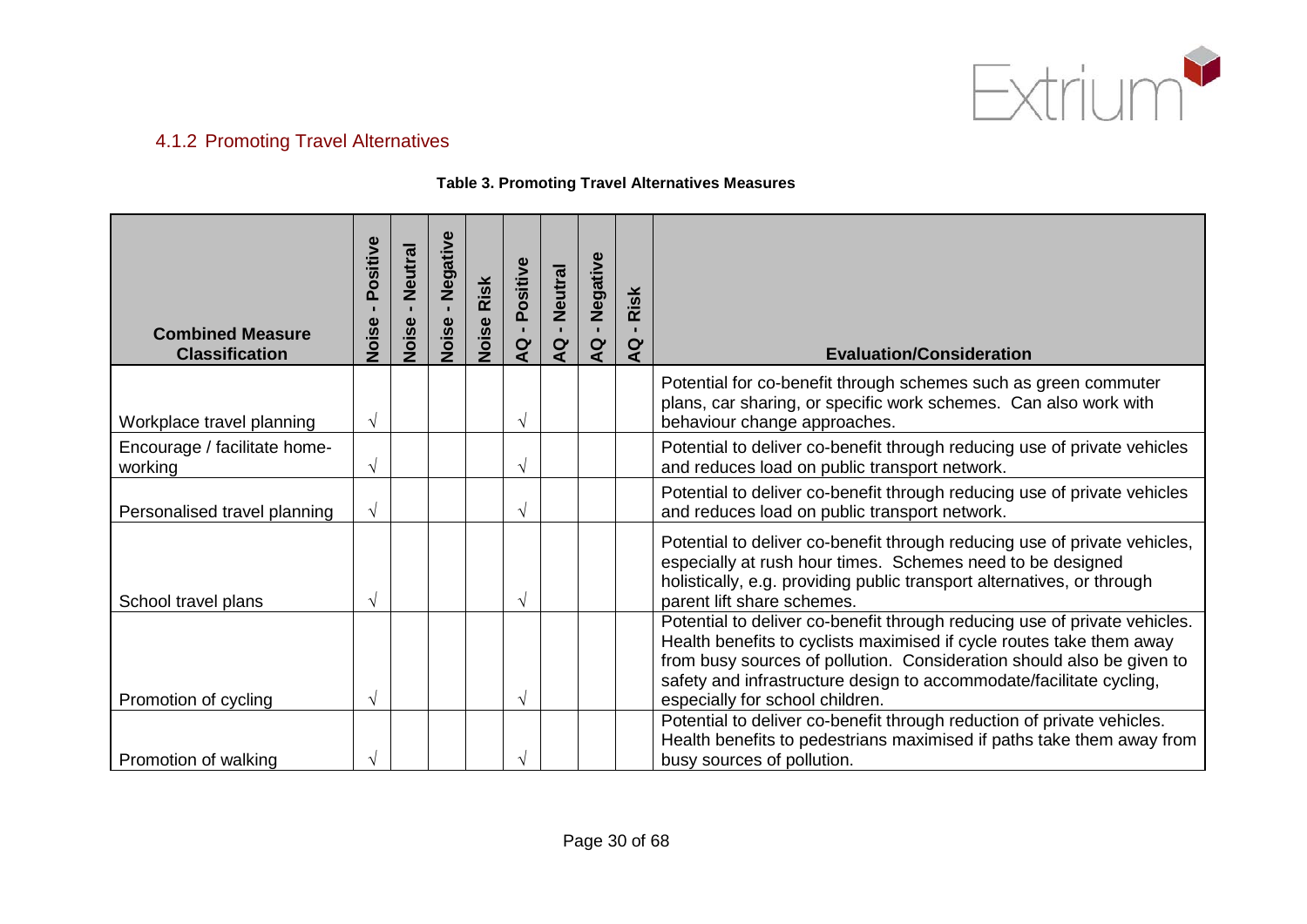

| Promote use of rail and<br>inland waterways            |  | R |  | $\mathsf{R}$ | Potential to deliver co-benefit through reduction of private vehicles in<br>relation to overall journeys, however there may be local risks, e.g.<br>where commuters drive to a local station, contributing to traffic<br>volumes and congestion; potentially increasing localised air pollution<br>and noise levels in vicinity of station. May be a particular risk during<br>rush hour periods. Scheme planning should consider wider risks. |
|--------------------------------------------------------|--|---|--|--------------|------------------------------------------------------------------------------------------------------------------------------------------------------------------------------------------------------------------------------------------------------------------------------------------------------------------------------------------------------------------------------------------------------------------------------------------------|
| Intensive active travel<br>campaign and infrastructure |  |   |  |              | Potential to deliver co-benefit. Health benefits maximised if routes take<br>users away from sources of pollution. Sustained long term benefits<br>should be considered.                                                                                                                                                                                                                                                                       |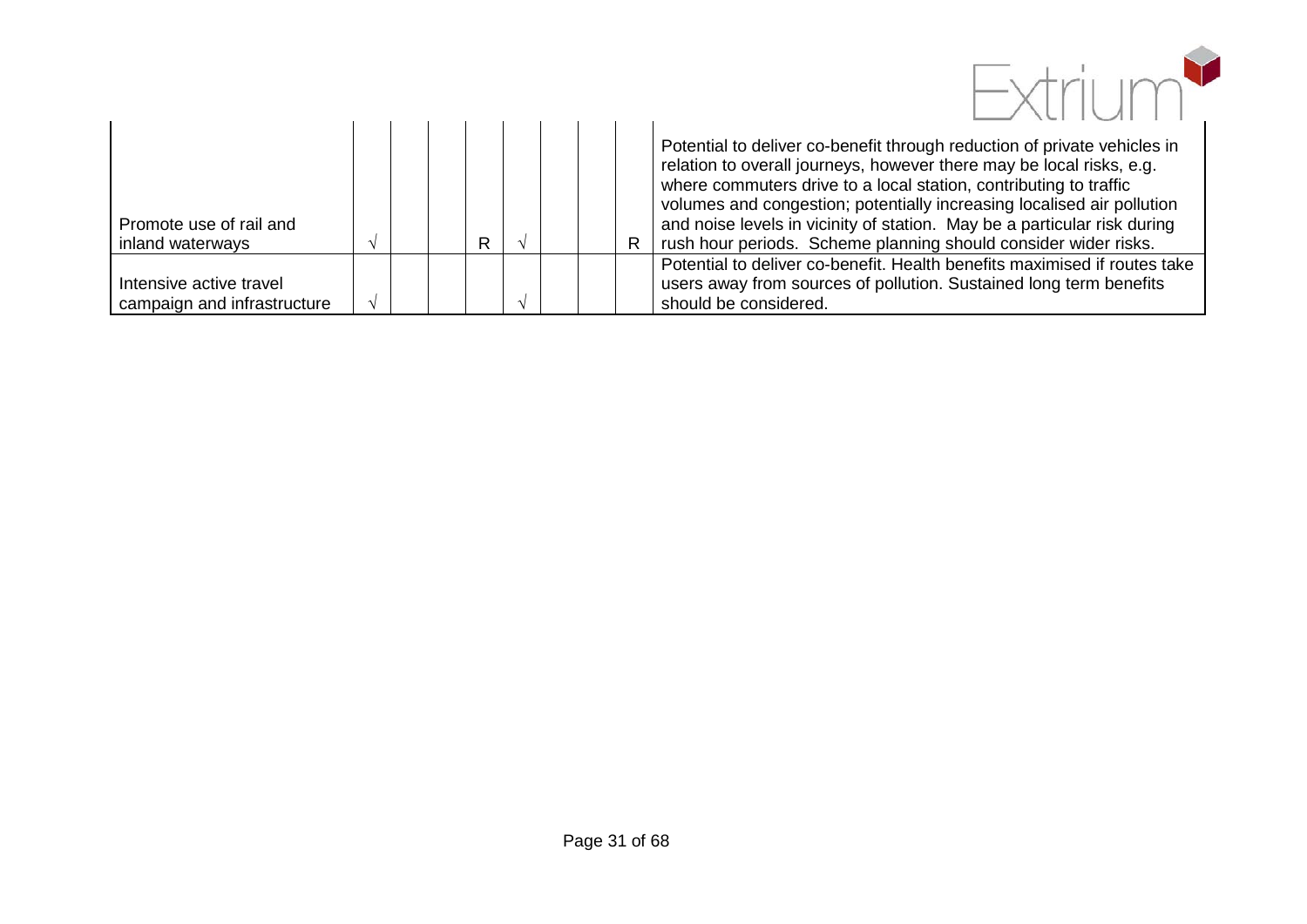

# 4.1.3 Public Information

## **Table 4. Public Information Measures**

| <b>Combined Measure</b><br><b>Classification</b> | Positive<br>$\blacksquare$<br>Noise | Neutral<br>п.<br>Noise | Negative<br>$\mathbf{L}$<br>Noise | Risk<br>Noise | Positive<br>$\mathbf{r}$<br>Q | <b>Neutral</b><br>Q | Negative<br>$\mathbf{L}$<br>$\overline{a}$ | Risk<br>$\overline{a}$ | <b>Evaluation/Consideration</b>                                                                                                                                                                                                                                                                                              |
|--------------------------------------------------|-------------------------------------|------------------------|-----------------------------------|---------------|-------------------------------|---------------------|--------------------------------------------|------------------------|------------------------------------------------------------------------------------------------------------------------------------------------------------------------------------------------------------------------------------------------------------------------------------------------------------------------------|
| Via leaflets                                     |                                     |                        |                                   |               | V                             |                     |                                            |                        | Potential to encourage behavioural change by designing messages to<br>promote reductions in both pollutants. Could also dovetail with other<br>practical measures.                                                                                                                                                           |
| Via the Internet                                 | $\sqrt{ }$                          |                        |                                   |               | V                             |                     |                                            |                        | Potential to encourage behavioural change by designing messages to<br>promote reductions in both pollutants. Could also dovetail with other<br>practical measures. May be useful means of providing more detailed<br>information and access to discussion forums.                                                            |
| Via radio                                        | $\sqrt{ }$                          |                        |                                   |               | $\sqrt{ }$                    |                     |                                            |                        | Potential to encourage behavioural change by designing messages to<br>promote reductions in both pollutants. Could also dovetail with other<br>practical measures.                                                                                                                                                           |
| Via television                                   |                                     |                        |                                   |               | V                             |                     |                                            |                        | Potential to encourage behavioural change by designing messages to<br>promote reductions in both pollutants. Could also dovetail with other<br>practical measures.                                                                                                                                                           |
| Via other mechanisms                             |                                     |                        |                                   |               |                               |                     |                                            |                        | Could include 'smart' information based solutions, e.g. intelligent<br>routing systems delivered via smart phones or satnav systems. Could<br>include education programmes in schools and displays in prominent<br>public places. Potential to drive behavioural change by designing<br>systems to consider both pollutants. |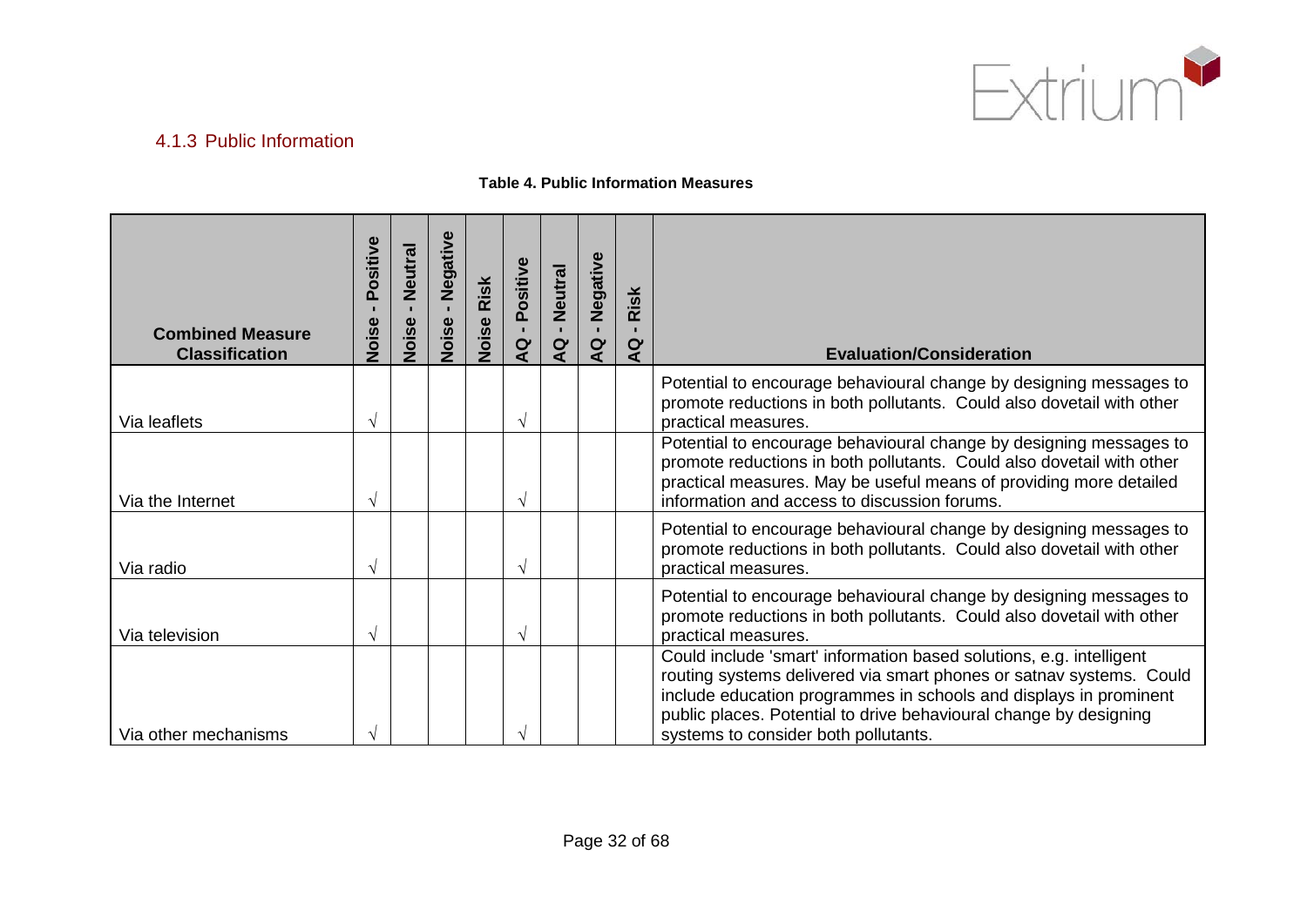

# 4.1.4 Transport Planning and Infrastructure

#### **Table 5. Transport Planning and Infrastructure Measures**

| <b>Combined Measure</b><br><b>Classification</b>                          | Positive<br>Noise | Neutral<br>Noise | Negative<br>$\mathbf{I}$<br>Noise | Risk<br>Noise | Positive<br>$\mathbf{r}$<br>Q | <b>Neutral</b><br>$\mathbf{I}$<br>$\overline{a}$ | Negative<br>$\blacksquare$<br>$\overline{a}$ | Risk<br>$\blacksquare$<br>$\overline{a}$ | <b>Evaluation/Consideration</b>                                                                                                                                                                                                                                                                                                                                                                                                                                        |
|---------------------------------------------------------------------------|-------------------|------------------|-----------------------------------|---------------|-------------------------------|--------------------------------------------------|----------------------------------------------|------------------------------------------|------------------------------------------------------------------------------------------------------------------------------------------------------------------------------------------------------------------------------------------------------------------------------------------------------------------------------------------------------------------------------------------------------------------------------------------------------------------------|
| Public transport<br>improvements - interchanges,<br>stations and services | $\sqrt{}$         |                  |                                   |               | V                             |                                                  |                                              |                                          | Has potential to deliver co-benefit on the assumption it encourages<br>modal shift away from private vehicle use and onto public transport.<br>Combine with low emission public vehicles, etc.                                                                                                                                                                                                                                                                         |
| Public cycle hire scheme                                                  | $\sqrt{ }$        |                  |                                   |               | $\sqrt{}$                     |                                                  |                                              |                                          | Potential to deliver co-benefit if it results in modal shift away from<br>private cars and reduces demand on private transport infrastructure.                                                                                                                                                                                                                                                                                                                         |
| Cycle network                                                             | V                 |                  |                                   | R             | V                             |                                                  |                                              | $\mathsf{R}$                             | Potential to deliver co-benefit if it results in modal shift away from<br>private cars and reduces demand on private transport infrastructure.<br>Health benefits to cyclists maximised if cycle routes take them away<br>from sources of pollution. There is a risk displacement of other traffic<br>increases air pollution and noise levels elsewhere. Benefits and risks<br>are very scheme specific and require holistic consideration during<br>scheme planning. |
| Bus route improvements                                                    | $\sqrt{ }$        |                  |                                   |               | V                             |                                                  |                                              |                                          | Has the potential for co-benefit; however level of benefit is typically<br>scheme specific and will vary.                                                                                                                                                                                                                                                                                                                                                              |
| Road tunnels                                                              |                   |                  |                                   |               |                               |                                                  |                                              |                                          | Has the potential to deliver co-benefit at specific location adjacent to<br>the tunnel; however consideration should be given to the potential<br>effects of exhaust gases being released via ventilation shafts/vents,<br>and increased pollution for road users.                                                                                                                                                                                                     |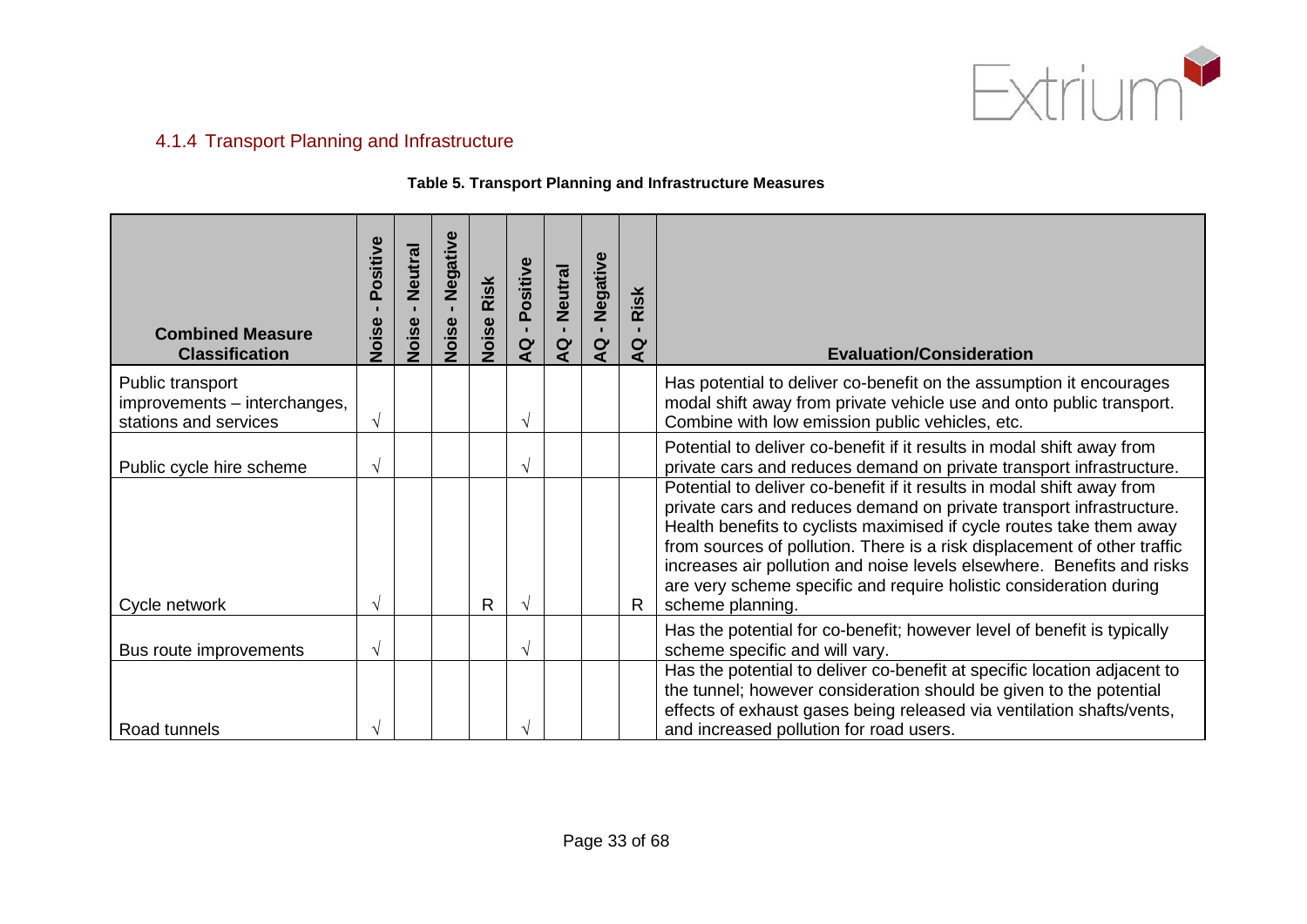|                                                       |               |  |   |          |              | Potential for benefit if modal shift occurs, however there is a risk of<br>traffic displacement and of increased noise from wheel squeal.                                                                              |
|-------------------------------------------------------|---------------|--|---|----------|--------------|------------------------------------------------------------------------------------------------------------------------------------------------------------------------------------------------------------------------|
| Metros or light transit system                        | $\mathcal{N}$ |  | R |          | R            | Consideration should be given to use of other complementary<br>measures to ensure benefits are 'locked in', e.g. through discouraging<br>new road users seeking to gain from reduced traffic levels and<br>congestion. |
| Roadside and railside<br>noise/environmental barriers | $\sqrt{ }$    |  |   |          | $\mathsf{R}$ | Has the potential to deliver noise and AQ benefit. AQ benefit is very<br>scheme specific and depends on design considerations such as<br>orientation to prevailing wind direction.                                     |
| Mounding                                              |               |  |   |          | R            | Has the potential to deliver noise and AQ benefit. AQ benefit is very<br>scheme specific and depends on design considerations such as<br>orientation to prevailing wind direction.                                     |
| Quiet surfacing                                       | $\lambda$     |  |   | $\Delta$ |              | Likely to deliver noise benefits, but unlikely to lead to significant<br>change in air quality levels.                                                                                                                 |
| <b>Train skirts</b>                                   |               |  |   |          |              | Likely to deliver noise benefits, but unlikely to lead to significant<br>changes in air quality levels.                                                                                                                |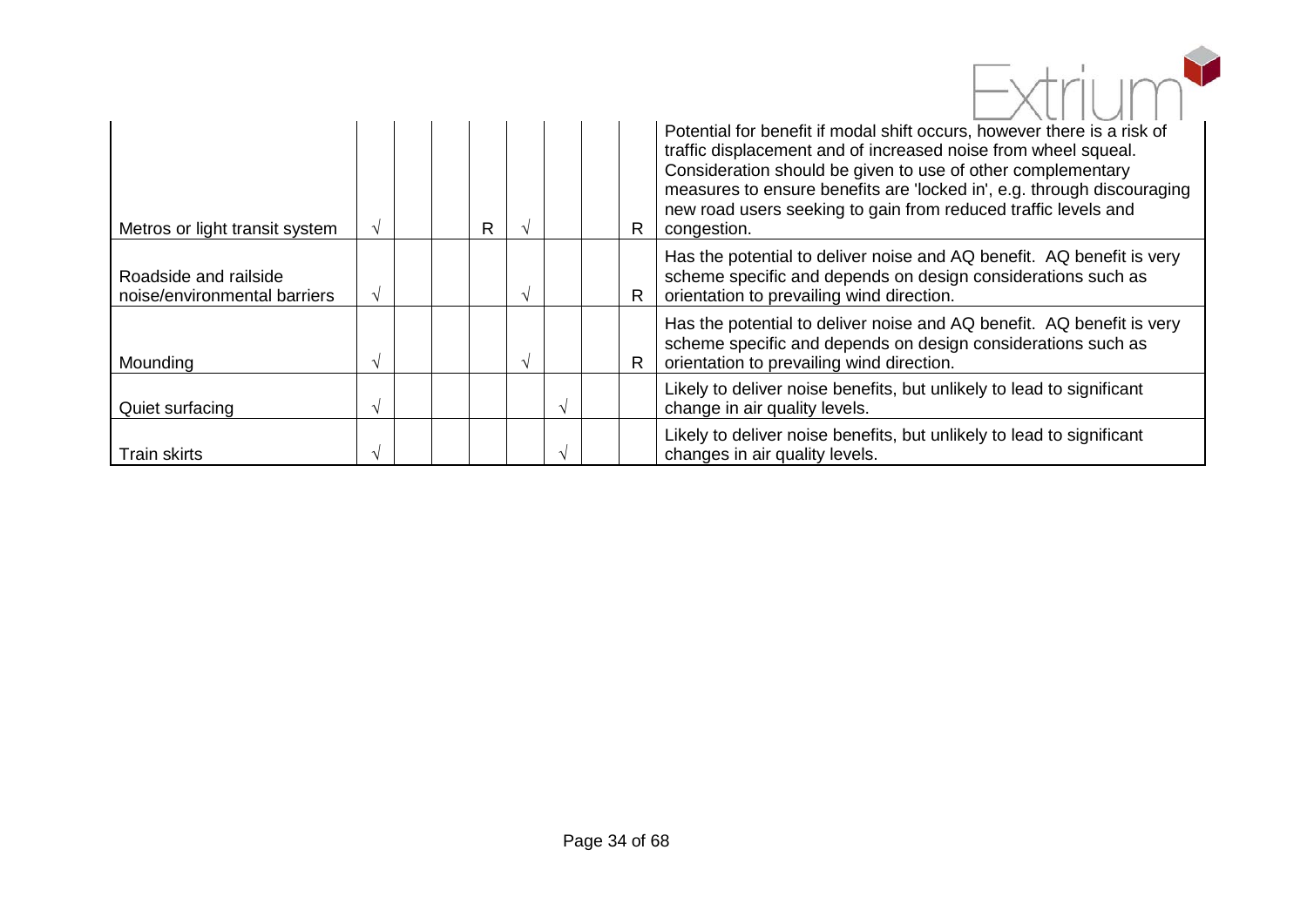

## 4.1.5 Alternatives to Private Vehicle Use

#### **Table 6. Alternatives to Private Vehicle Use Measures**

| <b>Combined Measure</b><br><b>Classification</b> | Positive<br>Noise | <b>Neutral</b><br>Noise | Negative<br>Noise | Risk<br>Noise | Positive<br>g | <b>Neutral</b><br>σ | Negativ<br>σ | Risk<br>σ | <b>Evaluation/Consideration</b>                                                                                                                                      |
|--------------------------------------------------|-------------------|-------------------------|-------------------|---------------|---------------|---------------------|--------------|-----------|----------------------------------------------------------------------------------------------------------------------------------------------------------------------|
| Bus based park and ride                          | $\sim$            |                         |                   | R             |               |                     |              | R         | Risk of immediate impacts on receptors in close proximity to proposed<br>park and ride sites. Further positive enhancements gained through use<br>of electric buses. |
| Car & lift sharing schemes                       | $\sim$            |                         |                   |               |               |                     |              |           | Additional gains to be made from promoting use of low emission<br>vehicles.                                                                                          |
| Car clubs                                        | $\triangleleft$   |                         |                   |               |               |                     |              |           | Additional gains to be made from use of low emission vehicles.                                                                                                       |
| Rail based park and ride                         | $\sim$            |                         |                   | R             |               |                     |              |           | Risk of immediate impacts on receptors in close proximity to proposed<br>park and ride sites.                                                                        |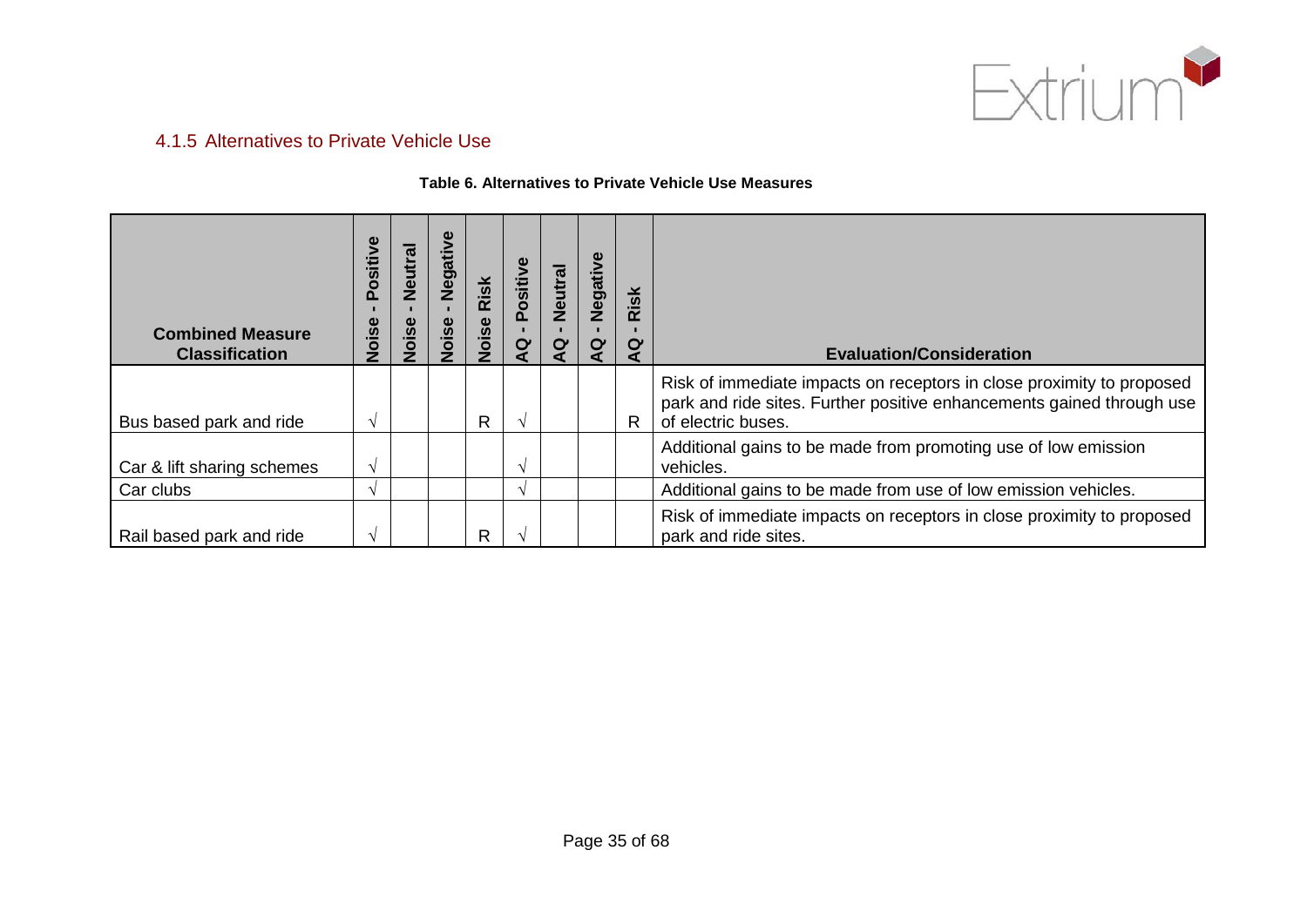

# 4.1.6 Policy Guidance and Development Control

#### **Table 7. Policy Guidance and Development Control Measures**

| <b>Combined Measure</b><br><b>Classification</b>                                                                                  | Positive<br>$\blacksquare$<br>Noise | <b>Neutral</b><br>$\mathbf{L}$<br>Noise | Negative<br>$\mathbf{L}$<br>Noise | Risk<br>Noise | Positive<br>$\mathbf{L}$<br>$\overline{Q}$ | <b>Neutral</b><br>п.<br>Q | Negative<br>$\mathbf{L}$<br>$\overline{a}$ | Risk<br>$\blacksquare$<br>$\overline{a}$ | <b>Evaluation/Consideration</b>                                                                                                                                                                                                                                                                                                                                                                                        |
|-----------------------------------------------------------------------------------------------------------------------------------|-------------------------------------|-----------------------------------------|-----------------------------------|---------------|--------------------------------------------|---------------------------|--------------------------------------------|------------------------------------------|------------------------------------------------------------------------------------------------------------------------------------------------------------------------------------------------------------------------------------------------------------------------------------------------------------------------------------------------------------------------------------------------------------------------|
| Regional groups co-<br>ordinating programmes to<br>develop area wide strategies<br>to reduce emissions and<br>improve air quality | V                                   |                                         |                                   |               | V                                          |                           |                                            |                                          | It is assumed coordinated programmes would deliver AQ benefits.<br>The benefits to noise would need to be considered on a scheme<br>specific basis; however due to the strong potential for individual<br>measures/schemes to deliver co-benefit, it is likely that benefits in<br>noise level will also be delivered. It is recommended that reduction in<br>noise be considered as a (combined) strategic objective. |
| Air quality planning and policy<br>guidance                                                                                       | V                                   |                                         |                                   |               | $\sqrt{}$                                  |                           |                                            |                                          | Assume positive for both pollutants on basis current AQ planning and<br>policy guidance recommends consideration of wider environmental<br>impacts on e.g. noise.                                                                                                                                                                                                                                                      |
| Sustainable procurement<br>guidance                                                                                               |                                     |                                         |                                   |               | $\sqrt{}$                                  |                           |                                            |                                          | It is recommended that AQ and noise co-benefits be considered as<br>part of a sustainable procurement strategy. It is Welsh policy for<br>sustainable development to be a consideration in procurement <sup>31</sup> .                                                                                                                                                                                                 |
| <b>Low Emissions Strategy</b>                                                                                                     | V                                   |                                         |                                   |               | $\sqrt{}$                                  |                           |                                            |                                          | Likely to deliver noise benefit by introduction of electric vehicles and<br>Euro 6 standards.                                                                                                                                                                                                                                                                                                                          |
| Stricter development controls<br>"Buffer" zones                                                                                   | $\sqrt{ }$                          |                                         |                                   |               | $\sqrt{}$<br>$\sqrt{ }$                    |                           |                                            |                                          | Potential for co-benefit.<br>Potential for co-benefit around industrial sites and schools.                                                                                                                                                                                                                                                                                                                             |

<sup>31</sup> <https://prp.gov.wales/planners/general/strategy/procstrat/sustainabledevelopment/?lang=en>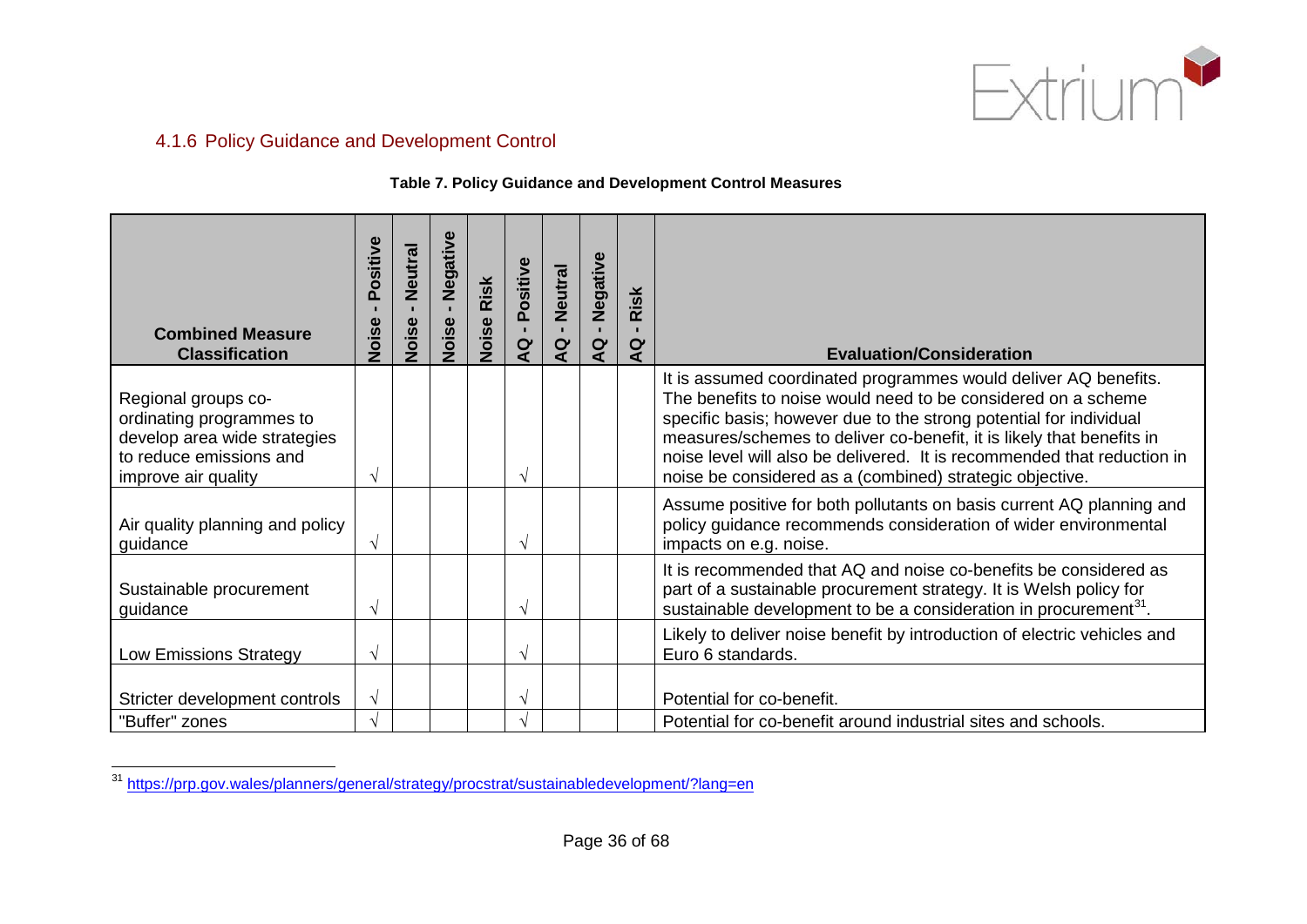| Heavy/light industry zones               | $\sqrt{}$ |  |              | ٦ |   | R | Potential for co-benefit. It is assumed that any industry zoning would<br>also enable noise and AQ to be considered together, therefore leading<br>to improvements in both. There is a risk that zoning may lead to<br>concentration in air pollutant emissions.                                                                                                                                                                                                                                                                                                                                                                                                                                                                                  |
|------------------------------------------|-----------|--|--------------|---|---|---|---------------------------------------------------------------------------------------------------------------------------------------------------------------------------------------------------------------------------------------------------------------------------------------------------------------------------------------------------------------------------------------------------------------------------------------------------------------------------------------------------------------------------------------------------------------------------------------------------------------------------------------------------------------------------------------------------------------------------------------------------|
| Relocation                               | $\sqrt{}$ |  |              | V |   |   | Potential for co-benefit.                                                                                                                                                                                                                                                                                                                                                                                                                                                                                                                                                                                                                                                                                                                         |
| Property insulation grant<br>scheme      | V         |  |              |   | V |   | There is a potential benefit for noise; however this is less likely to be<br>beneficial in terms of reduced air pollution exposure, due to the<br>complexities and site specific nature of building ventilation. There are<br>potential co-benefits from other architectural solutions, such as winter<br>gardens and active filtration systems. Very scheme specific.                                                                                                                                                                                                                                                                                                                                                                            |
| Local bypasses                           |           |  |              |   |   |   | Likely to deliver reductions in localised air pollution and noise,<br>however there may be implications for overall increases in emissions<br>of air pollution and greenhouse gases (GHG).                                                                                                                                                                                                                                                                                                                                                                                                                                                                                                                                                        |
| Siting new roads away from<br>properties | $\sqrt{}$ |  |              |   |   |   | Likely to deliver reductions in localised air pollution and noise,<br>however there may be implications for overall increases in emissions<br>of air pollution and greenhouse gases (GHG). It may also be worth<br>considering siting new properties away from roads.                                                                                                                                                                                                                                                                                                                                                                                                                                                                             |
| Building layout/orientation              | $\sqrt{}$ |  | $\mathsf{R}$ |   |   | R | Potential for co-benefit, but significant risk if not designed/considered<br>properly. Potential to obtain additional benefits in energy reduction.                                                                                                                                                                                                                                                                                                                                                                                                                                                                                                                                                                                               |
| Vegetative screens                       |           |  |              |   |   |   | Has potential for co-benefit, but very site specific. AQ benefits<br>attributed to physical presence (effect on dispersion) rather than<br>uptake of pollutants by photosynthetic processes. For further<br>information, see recent guidance from the Mayor of London <sup>32</sup> and<br>$AQEG^{33}$ .<br>Noise benefits likely to be perceptual (the sight of vegetation makes a<br>place 'feel' quieter) and through the addition of natural masking<br>sounds (wind in trees, birdsong) rather than reduction in decibels<br>Important to design roadside vegetation so that it both reduces public<br>exposure to air pollution and attracts soundscape-enhancing native<br>wildlife such as songbirds. Relevant to soundscape assessments. |
|                                          |           |  |              |   |   |   |                                                                                                                                                                                                                                                                                                                                                                                                                                                                                                                                                                                                                                                                                                                                                   |

<sup>32</sup> [https://www.london.gov.uk/sites/default/files/green\\_infrastruture\\_air\\_pollution\\_may\\_19.pdf](https://www.london.gov.uk/sites/default/files/green_infrastruture_air_pollution_may_19.pdf)<br><sup>33</sup> [https://uk-air.defra.gov.uk/library/reports.php?report\\_id=966](https://uk-air.defra.gov.uk/library/reports.php?report_id=966)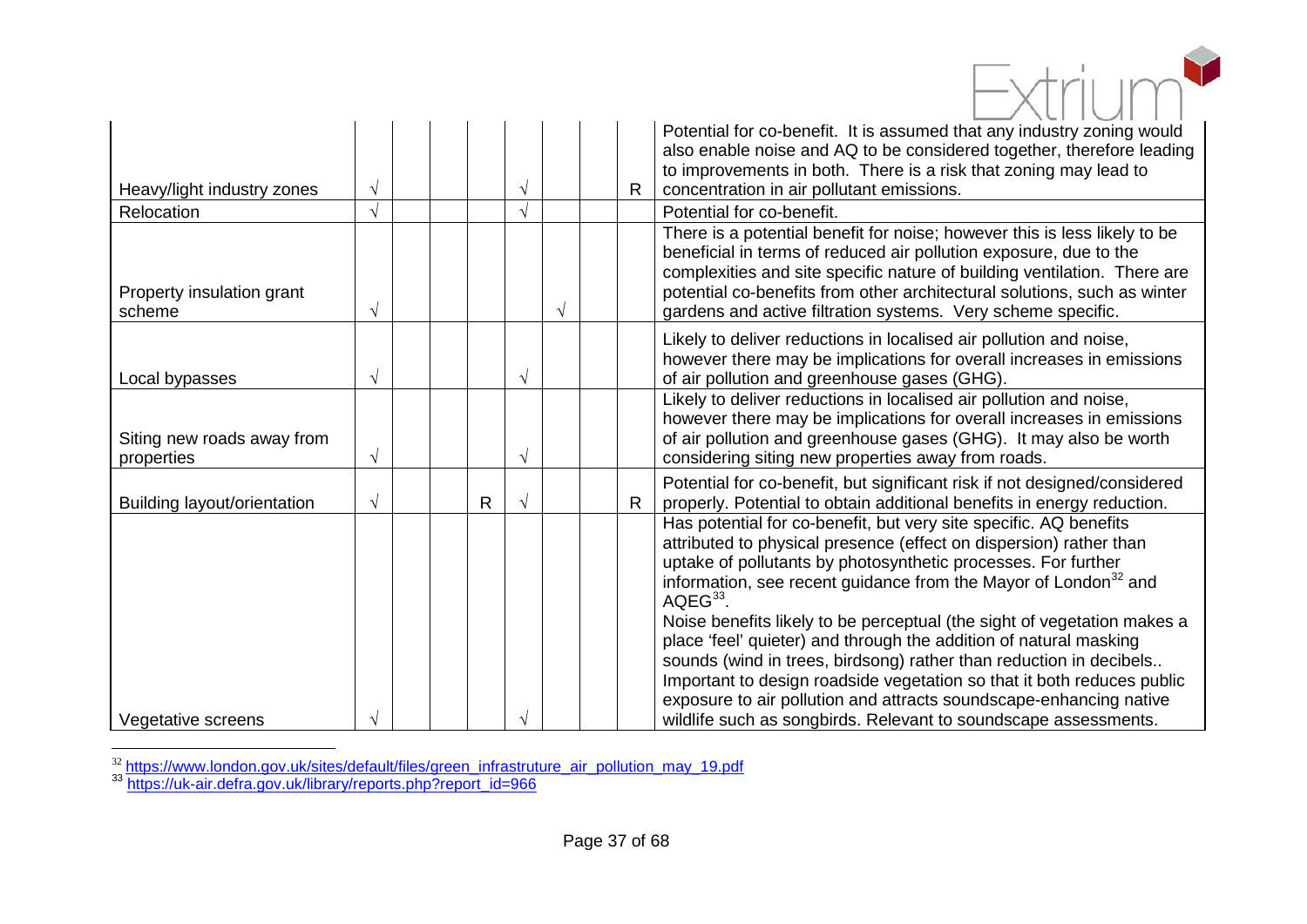<span id="page-42-0"></span>

# 4.1.7 Freight and Delivery Management

#### **Table 8. Freight and Delivery Management Measures**

| <b>Combined Measure</b><br><b>Classification</b>                          | Positive<br>$\mathbf{I}$<br>Noise | <b>Neutral</b><br>$\blacksquare$<br>Noise | Negative<br>$\mathbf{I}$<br>Noise | Risk<br>Noise | Positive<br>$\mathbf{r}$<br><b>Q</b> | <b>Neutral</b><br>$\alpha$ | Negative<br>$\mathbf{L}$<br>Q | Risk<br>$\mathbf{Q}$ | <b>Evaluation/Consideration</b>                                                                                                                                                                                                                                                                                              |
|---------------------------------------------------------------------------|-----------------------------------|-------------------------------------------|-----------------------------------|---------------|--------------------------------------|----------------------------|-------------------------------|----------------------|------------------------------------------------------------------------------------------------------------------------------------------------------------------------------------------------------------------------------------------------------------------------------------------------------------------------------|
| Freight consolidation centre                                              | $\sqrt{ }$                        |                                           |                                   | $\mathsf{R}$  | $\sqrt{ }$                           |                            |                               |                      | Potential benefits for AQ and noise, but schemes need to be co-<br>designed for AQ and noise benefit, to avoid potential noise issues.                                                                                                                                                                                       |
| Route management plans /<br>strategic routing strategy for<br><b>HGVs</b> | V                                 |                                           |                                   |               | V                                    |                            |                               |                      | Potential for co-benefit if designed with both AQ and noise in<br>consideration. Consider alternative vehicle options.                                                                                                                                                                                                       |
| Quiet & out of hours delivery                                             | $\sqrt{ }$                        |                                           |                                   | $\mathsf{R}$  | $\sqrt{ }$                           |                            |                               |                      | Potential for co-benefit if designed with both AQ and noise in<br>consideration; however out of hours delivery likely to be a serious risk<br>of increased noise issues, especially close to residential areas.                                                                                                              |
| Delivery and service plans                                                | $\sqrt{ }$                        |                                           |                                   | $\mathsf{R}$  | $\sqrt{ }$                           |                            |                               |                      | Potential for co-benefit if designed with both AQ and noise in<br>consideration. There is a risk of noise impacts, e.g. night time<br>deliveries, roll shutters, etc, if not designed for AQ and noise benefit.                                                                                                              |
| Freight partnerships for city<br>centre deliveries                        | $\sqrt{}$                         |                                           |                                   |               | $\sqrt{ }$                           |                            |                               |                      | Potential co-benefits. Consideration should be given to combining with<br>lower emission vehicles to achieve enhanced benefit.                                                                                                                                                                                               |
| Transfer of freight to rail                                               |                                   |                                           |                                   | $\mathsf{R}$  |                                      |                            |                               |                      | Potential for regional AQ and noise benefits, but there is a risk of<br>localised impacts, especially for noise. Schemes need careful<br>planning. Consideration could be given to combining with specific<br>planning conditions, e.g. facilities can only be serviced with Euro 6<br>class HGVs. Consider water transport. |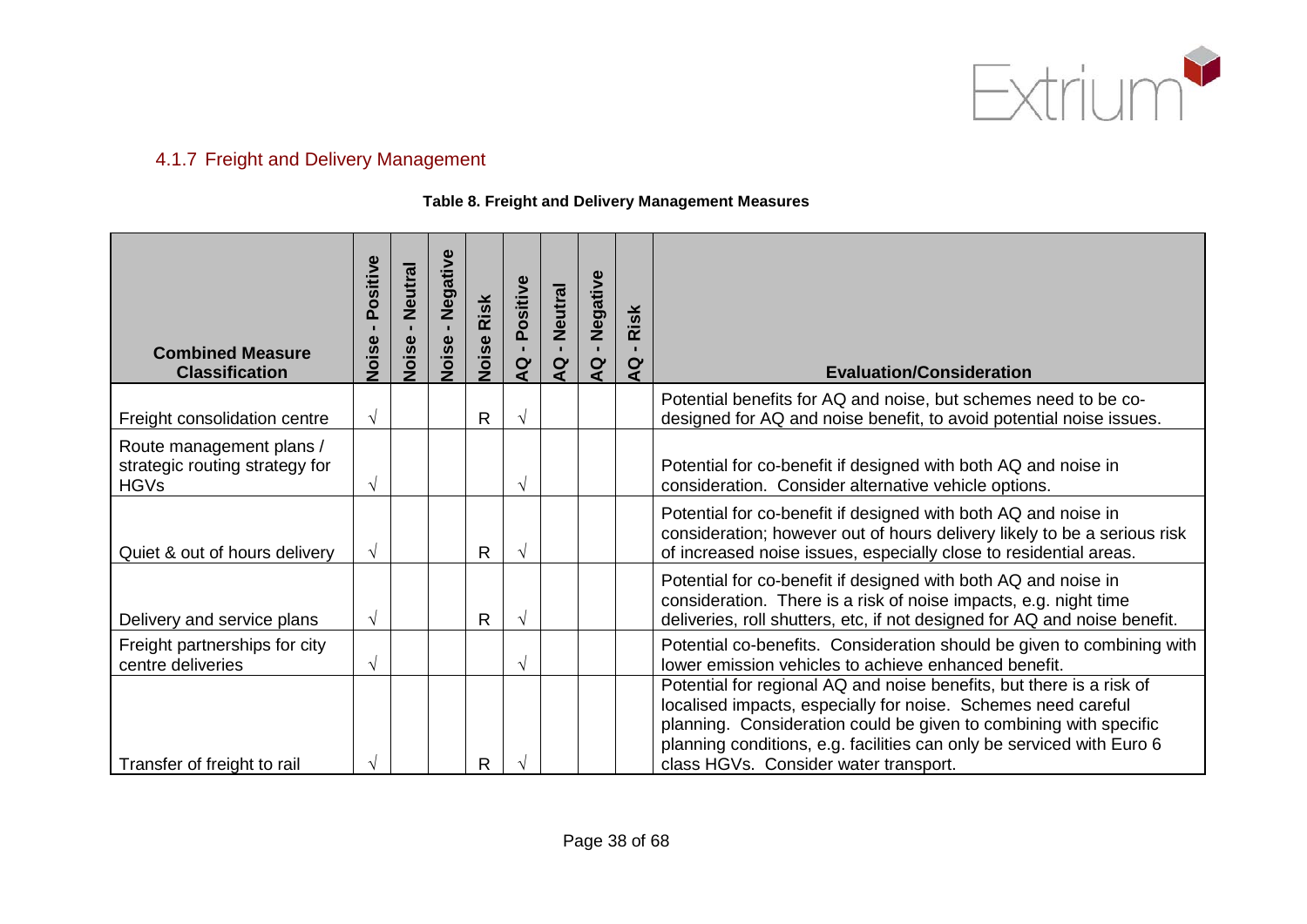<span id="page-43-1"></span><span id="page-43-0"></span>

# 4.1.8 Vehicle Fleet Efficiency

#### **Table 9. Vehicle Fleet Efficiency Measures**

| <b>Combined Measure</b><br><b>Classification</b> | Positive<br>Noise | Neutral<br>$\mathbf{L}$<br>Noise | Negative<br>Noise | Risk<br>Noise | Positive<br>$\mathbf{L}$<br>$\overline{a}$ | <b>Neutral</b><br>$\mathbf{Q}$ | Negative<br>$\blacksquare$<br>$\alpha$ | Risk<br>ă | <b>Evaluation/Consideration</b>                                                                                                                                                                                                                                              |
|--------------------------------------------------|-------------------|----------------------------------|-------------------|---------------|--------------------------------------------|--------------------------------|----------------------------------------|-----------|------------------------------------------------------------------------------------------------------------------------------------------------------------------------------------------------------------------------------------------------------------------------------|
| Driver training and ECO<br>driving aids          | $\sqrt{ }$        |                                  |                   |               |                                            |                                |                                        |           | Potential for co-benefit. Potential to combine with public information.                                                                                                                                                                                                      |
| Promoting low emission<br>public transport       | $\sim$            |                                  |                   |               |                                            |                                |                                        |           | Potential for co-benefit. Should be combined with sustainable<br>procurement strategies to benefit from the use of alternative fuels and<br>improved vehicle technologies.                                                                                                   |
| Vehicle retrofitting<br>programmes               | $\sqrt{ }$        |                                  |                   |               |                                            |                                |                                        |           | Potential for noise benefits with certain retrofit technologies.<br>Operators should consider noise impacts of retrofit options. This<br>measure should be combined with sustainable procurement policies.<br>Consider against replacement costs.                            |
| Fleet efficiency and<br>recognition schemes      | $\sqrt{ }$        |                                  |                   |               | $\mathcal{N}$                              |                                |                                        |           | Potential for co-benefit. Should be considered alongside sustainable<br>procurement policies.                                                                                                                                                                                |
| Testing vehicle emissions                        | $\mathcal{N}$     |                                  |                   |               |                                            |                                |                                        |           | Roadside emission testing may be used by local authorities in England<br>and Wales which have declared a traffic-related air quality<br>management area (AQMA) under s.83 of the Environment Act 1995.<br>Powers also exist to enable authorities to control noisy exhausts. |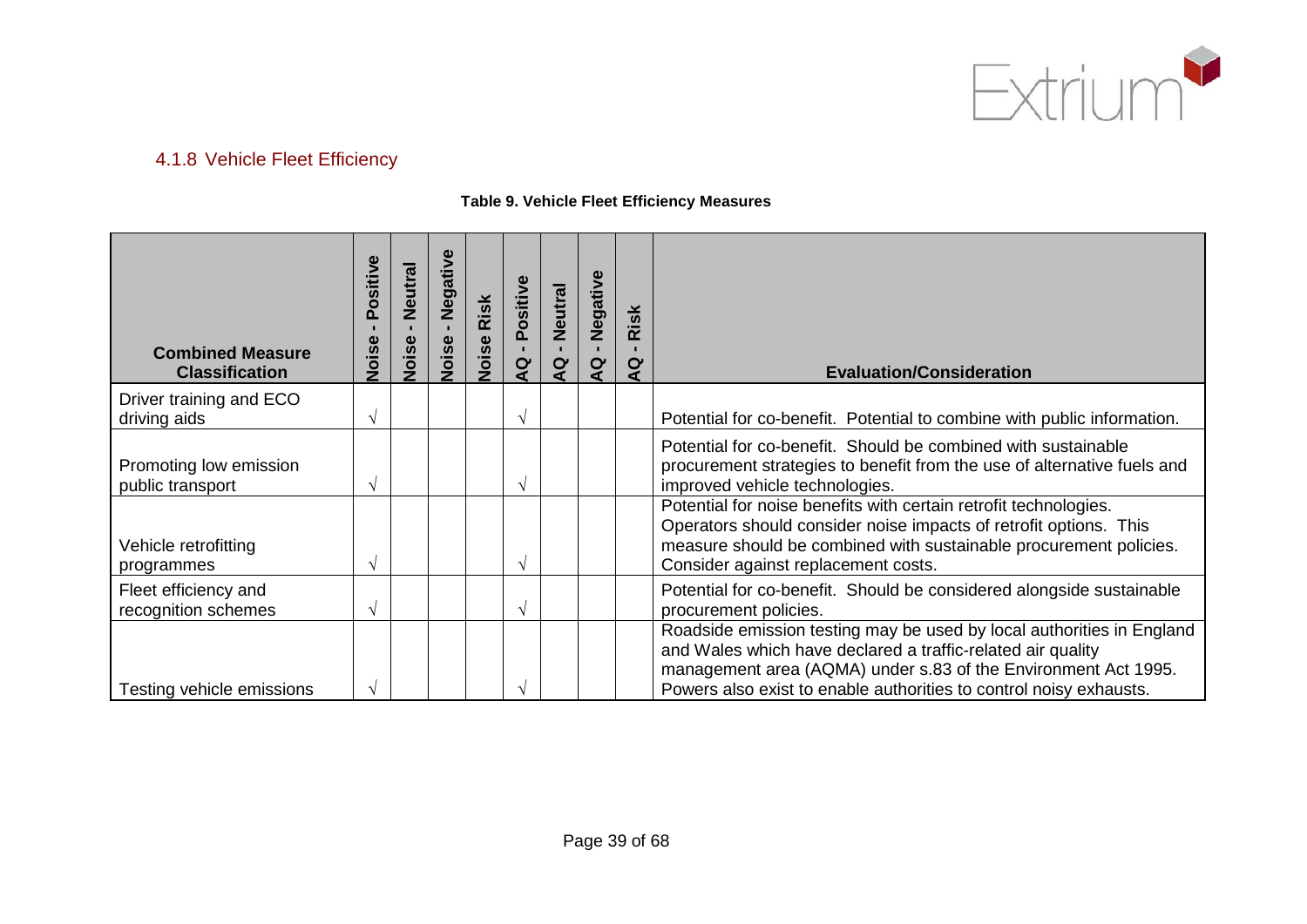

## 4.1.9 Promoting Low Emission Transport

#### **Table 10. Promoting Low Emission Transport Measures**

| <b>Combined Measure</b><br><b>Classification</b>                                                                                | Positive<br>Noise      | Neutral<br>$\mathbf{I}$<br>Noise | Negative<br>Noise | Risk<br>Noise | Positive<br>$\mathbf{r}$<br>Q | <b>Neutral</b><br>$\alpha$ | Negative<br>$\alpha$ | Risk<br>$\mathbf{Q}$ | <b>Evaluation/Consideration</b>                                                                                                                                                                                                                                                                                             |
|---------------------------------------------------------------------------------------------------------------------------------|------------------------|----------------------------------|-------------------|---------------|-------------------------------|----------------------------|----------------------|----------------------|-----------------------------------------------------------------------------------------------------------------------------------------------------------------------------------------------------------------------------------------------------------------------------------------------------------------------------|
| Low Emission Zone (LEZ) /<br>Clean Air Zone (CAZ)                                                                               | $\sqrt{ }$             |                                  |                   |               | $\sqrt{ }$                    |                            |                      |                      | Potential for co-benefit, through a combination of overall reduction in<br>private vehicles and/or relative increase in electric vehicles.                                                                                                                                                                                  |
| Public vehicle procurement -<br>prioritising uptake of low<br>emission vehicles                                                 | $\mathcal{N}$          |                                  |                   |               | V                             |                            |                      |                      | Potential for co-benefit. It is Welsh policy for sustainable development<br>to be a consideration in procurement. Further information is available<br>at the Welsh Government's Procurement Route Planner site <sup>34</sup> .                                                                                              |
| Company vehicle<br>procurement - prioritising<br>uptake of low emission<br>vehicles                                             | $\boldsymbol{\Lambda}$ |                                  |                   |               | $\mathcal{N}$                 |                            |                      |                      | Potential for co-benefit, in particular with electric vehicles. Applies to<br>road and rail transport sources.                                                                                                                                                                                                              |
| Procuring alternative<br>refueling infrastructure to<br>promote low emission<br>vehicles, EV recharging, gas<br>fuel recharging |                        |                                  |                   |               | $\sqrt{ }$                    |                            |                      |                      | A significant dependency to enable the increased uptake of low<br>emission and electric vehicles. This is considered a significant<br>opportunity/need. Consideration should be given to the use of Section<br>106 agreements. Further information is available, for example, in<br>Welsh Assembly Briefing <sup>35</sup> . |
| Priority parking for LEVs                                                                                                       |                        |                                  |                   |               | $\sqrt{ }$                    |                            |                      |                      | Potential for co-benefit.                                                                                                                                                                                                                                                                                                   |
| Taxi licensing conditions                                                                                                       | $\sim$                 |                                  |                   |               | $\sqrt{ }$                    |                            |                      |                      | Potential for co-benefit through conditions enforcing use of electric and<br>low emission vehicles, or through tighter enforcement measures.                                                                                                                                                                                |
| Taxi emission incentives                                                                                                        |                        |                                  |                   |               | √                             |                            |                      |                      | Potential for co-benefit by incentivising electric / low emission vehicles.                                                                                                                                                                                                                                                 |

<sup>&</sup>lt;sup>34</sup> <https://prp.gov.wales/planners/general/strategy/procstrat/sustainabledevelopment/?lang=en><br><sup>35</sup> <http://www.assembly.wales/Research%20Documents/19-024/24%20-%20Web%20-%20English.pdf>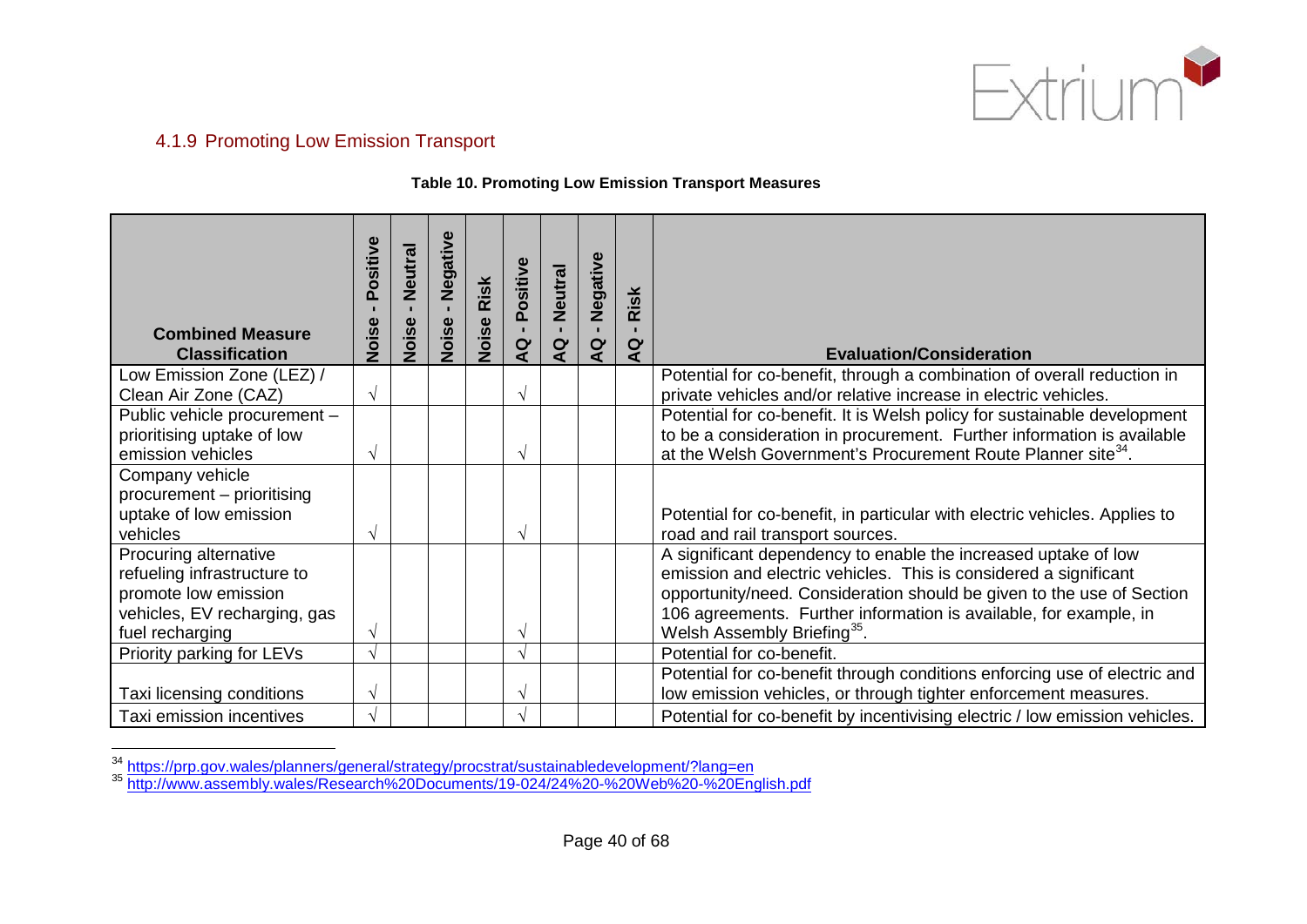

# 4.1.10 Promoting Low Emission Plant

#### **Table 11. Promoting Low Emission Plant Measures**

| <b>Combined Measure</b><br><b>Classification</b>                                                                                    | Positive<br>$\blacksquare$<br>Noise | Neutral<br>$\mathbf{r}$<br>Noise | Negative<br>$\mathbf{I}$<br>Noise | Risk<br><b>Noise</b> | Positive<br>$\mathbf{r}$<br>$\overline{Q}$ | <b>Neutral</b><br>$\mathbf{Q}$ | Negative<br>$\overline{a}$ | Risk<br>$\overline{a}$ | <b>Evaluation/Consideration</b>                                                                                                                                                                                                                                                                                                                                                                                                                              |
|-------------------------------------------------------------------------------------------------------------------------------------|-------------------------------------|----------------------------------|-----------------------------------|----------------------|--------------------------------------------|--------------------------------|----------------------------|------------------------|--------------------------------------------------------------------------------------------------------------------------------------------------------------------------------------------------------------------------------------------------------------------------------------------------------------------------------------------------------------------------------------------------------------------------------------------------------------|
| Public procurement of<br>stationary combustion<br>sources                                                                           | $\sqrt{ }$                          |                                  |                                   |                      | V                                          |                                |                            |                        | Potential for co-benefit, especially when undertaking a new<br>procurement exercise in which alternative lower emission options can<br>be considered. Likely to involve tighter emissions standards on plant<br>which also enables lower noise emissions to be considered, or a<br>change in energy generation (off site) which can lead to removal or<br>relocation of local plant, therefore leading to localised reduction in<br>noise and air pollution. |
| Low emission fuels for<br>stationary and mobile<br>sources in public<br>procurement                                                 | V                                   |                                  |                                   |                      | V                                          |                                |                            |                        | Potential for co-benefit on the assumption that new plant utilising low<br>emission fuels is likely to be quieter. This measure should be<br>combined with sustainable procurement strategies.                                                                                                                                                                                                                                                               |
| Emission control equipment<br>for small and medium sized<br>stationary combustion<br>sources / replacement of<br>combustion sources | $\sqrt{ }$                          |                                  |                                   |                      | V                                          |                                |                            |                        | Potential for co-benefit on the assumption that new low emission plant<br>can also be quieter. This measure should be combined with<br>sustainable procurement strategies.                                                                                                                                                                                                                                                                                   |
| Other measures for low<br>emission fuels for stationary<br>and mobile sources                                                       | $\sqrt{ }$                          |                                  |                                   |                      |                                            |                                |                            |                        | Potential for co-benefit where moving to low emission fuels, e.g. low<br>sulphur, LPG, electric, etc., especially if incorporating noise reduction<br>at the same time. Combine with measures relating to sustainable<br>procurement.                                                                                                                                                                                                                        |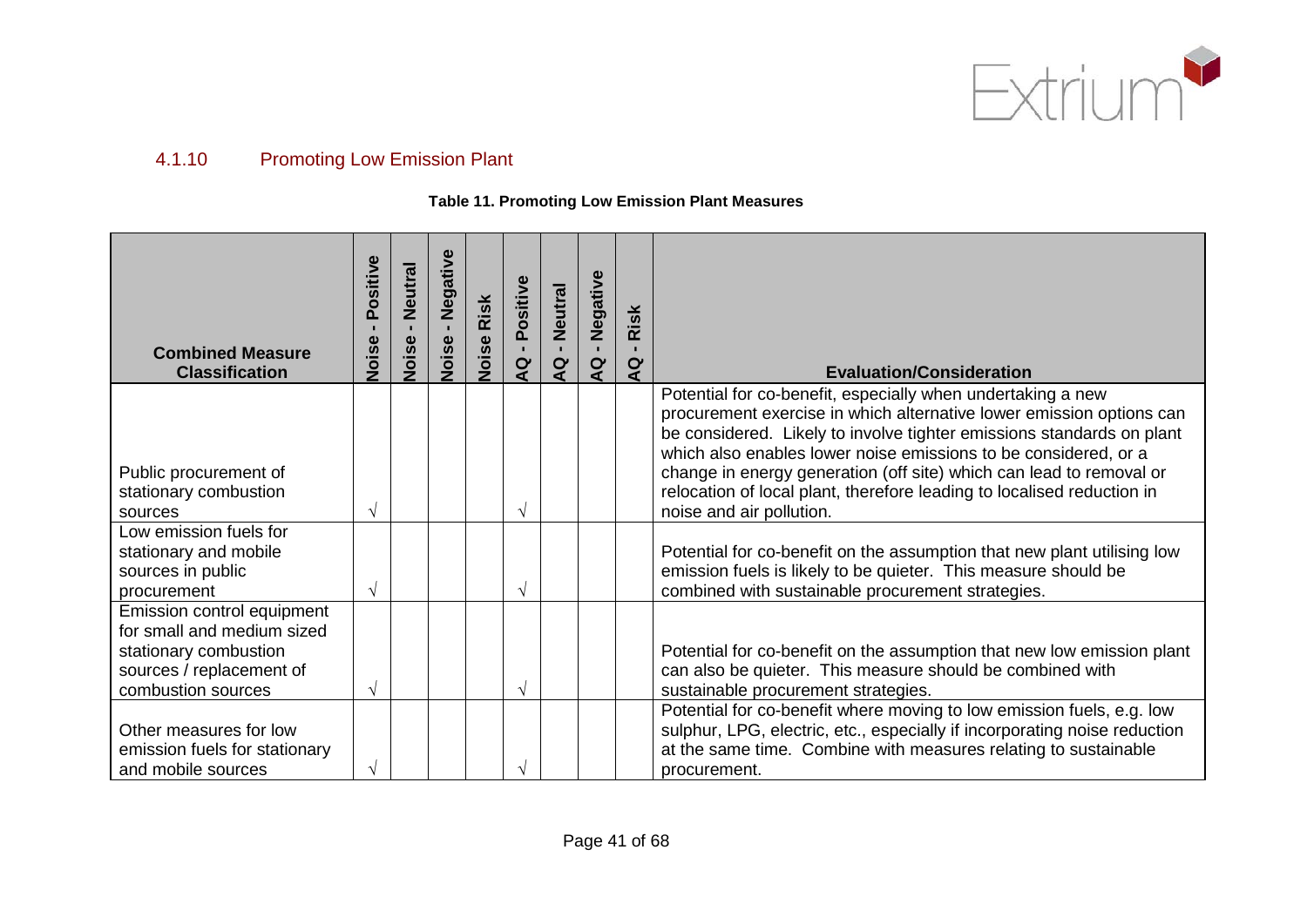<span id="page-46-1"></span><span id="page-46-0"></span>

| Regulations for fuel quality for<br>low emission fuels for<br>stationary and mobile |  |  |  | Where existing plant utilises low emission fuel there is likely to be an<br>air pollution reduction; however acoustic performance is is not likely to |
|-------------------------------------------------------------------------------------|--|--|--|-------------------------------------------------------------------------------------------------------------------------------------------------------|
| sources                                                                             |  |  |  | change significantly.                                                                                                                                 |
| Shift to installations using low<br>emission fuels for stationary                   |  |  |  | Potential for co-benefit on the basis that a new procurement decision<br>would provide an opportunity for opportunity for joint noise and AQ          |
| and mobile sources                                                                  |  |  |  | improvement.                                                                                                                                          |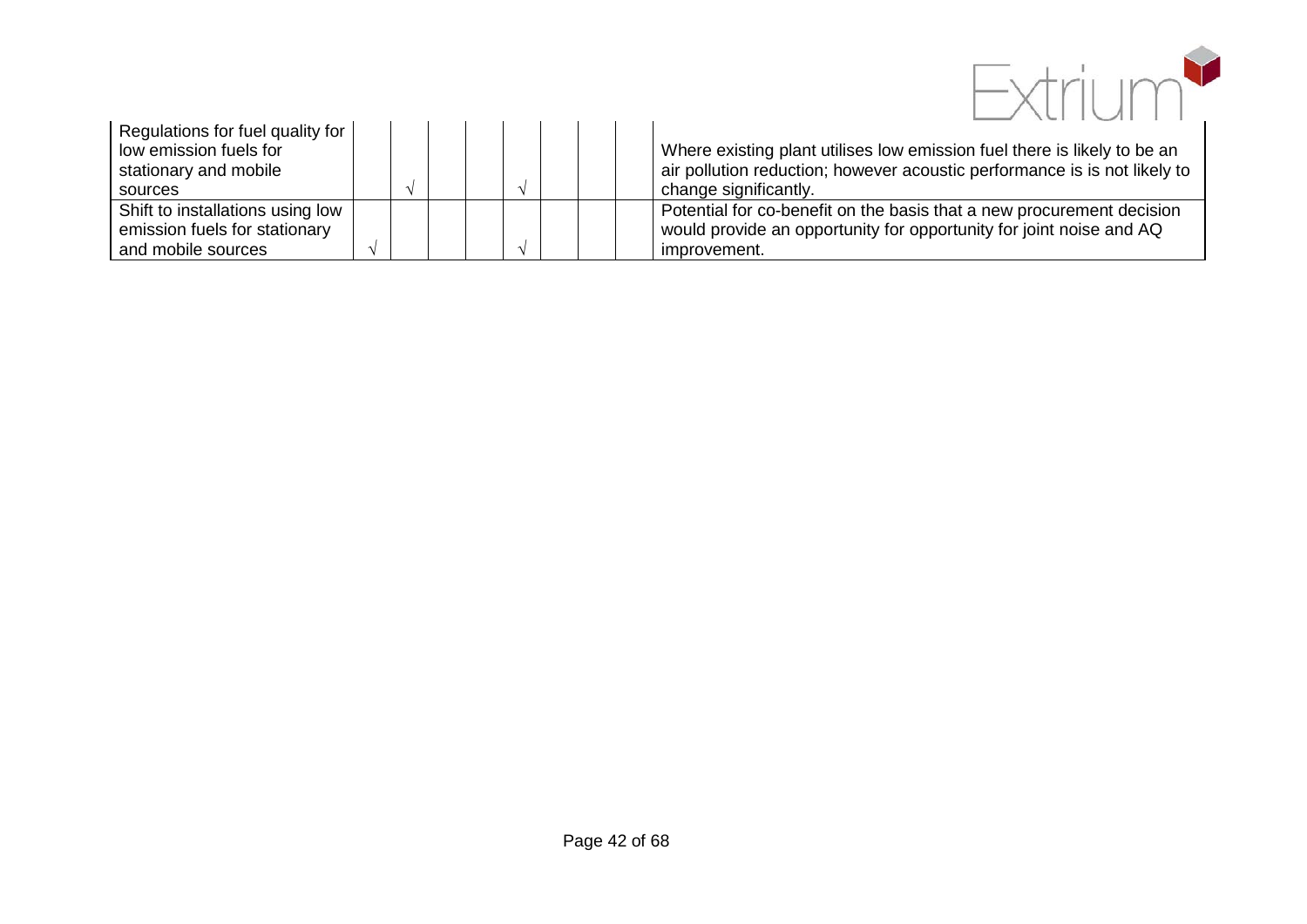

# 4.1.11 Environmental Permits

#### **Table 12. Environmental Permits Measures**

| <b>Combined Measure</b><br><b>Classification</b>                                                      | Positive<br>$\blacksquare$<br>Noise | <b>Neutral</b><br>$\mathbf{L}$<br>Noise | Negative<br>$\mathbf{L}$<br>Noise | Risk<br>Noise | Positive<br>$\mathbf{L}$<br>Q | <b>Neutral</b><br><b>Q</b> | Negative<br>$\mathbf{L}$<br>Q | Risk<br>Q    | <b>Evaluation/Consideration</b>                                                                                                                                                                                                                       |
|-------------------------------------------------------------------------------------------------------|-------------------------------------|-----------------------------------------|-----------------------------------|---------------|-------------------------------|----------------------------|-------------------------------|--------------|-------------------------------------------------------------------------------------------------------------------------------------------------------------------------------------------------------------------------------------------------------|
| Introduction/increase of<br>environment charges through<br>permit systems and economic<br>instruments |                                     | $\sqrt{ }$                              |                                   |               | $\sqrt{}$                     |                            |                               |              | Potential for AQ improvement although unlikely to lead to significant<br>noise improvement.                                                                                                                                                           |
| Large combustion plant<br>permits and national plans<br>going beyond BAT                              | V                                   |                                         |                                   | $\mathsf{R}$  | $\mathcal{N}$                 |                            |                               |              | Going beyond BAT has the potential to deliver co-benefit especially if<br>this involves further technological investment, which therefore has a<br>potential to also improve the noise profile. This is likely to be site and<br>technology specific. |
| Measures to reduce pollution<br>through IPPC permits going<br>beyond BAT                              | V                                   |                                         |                                   | R             | $\sqrt{ }$                    |                            |                               |              | Going beyond BAT has the potential to deliver co-benefit especially if<br>this involves further technological investment, which therefore has a<br>potential to also improve the noise profile. This is likely to be site and<br>technology specific. |
| Tradable permit system<br>through permit systems and<br>economic instruments                          | $\sqrt{ }$                          |                                         |                                   | $\mathsf{R}$  | $\boldsymbol{\gamma}$         |                            |                               |              | Emissions trading could lead to decreases in noise; however there is<br>a risk associated with technology such as scrubbers having the<br>potential to increase noise. (This relates to measures that go beyond<br>BAT, above).                       |
| Type approval/CE tests on<br>wood burning stoves                                                      |                                     | $\sqrt{ }$                              |                                   |               | $\sqrt{}$                     |                            |                               |              | Unlikely to lead to significant improvements in noise.                                                                                                                                                                                                |
| Use of "self-screening" factory<br>buildings                                                          | V                                   |                                         |                                   |               | $\sqrt{}$                     |                            |                               | $\mathsf{R}$ | Has the potential for co-benefit, but significant risk if not<br>designed/considered properly. Relationship with spatial planning.                                                                                                                    |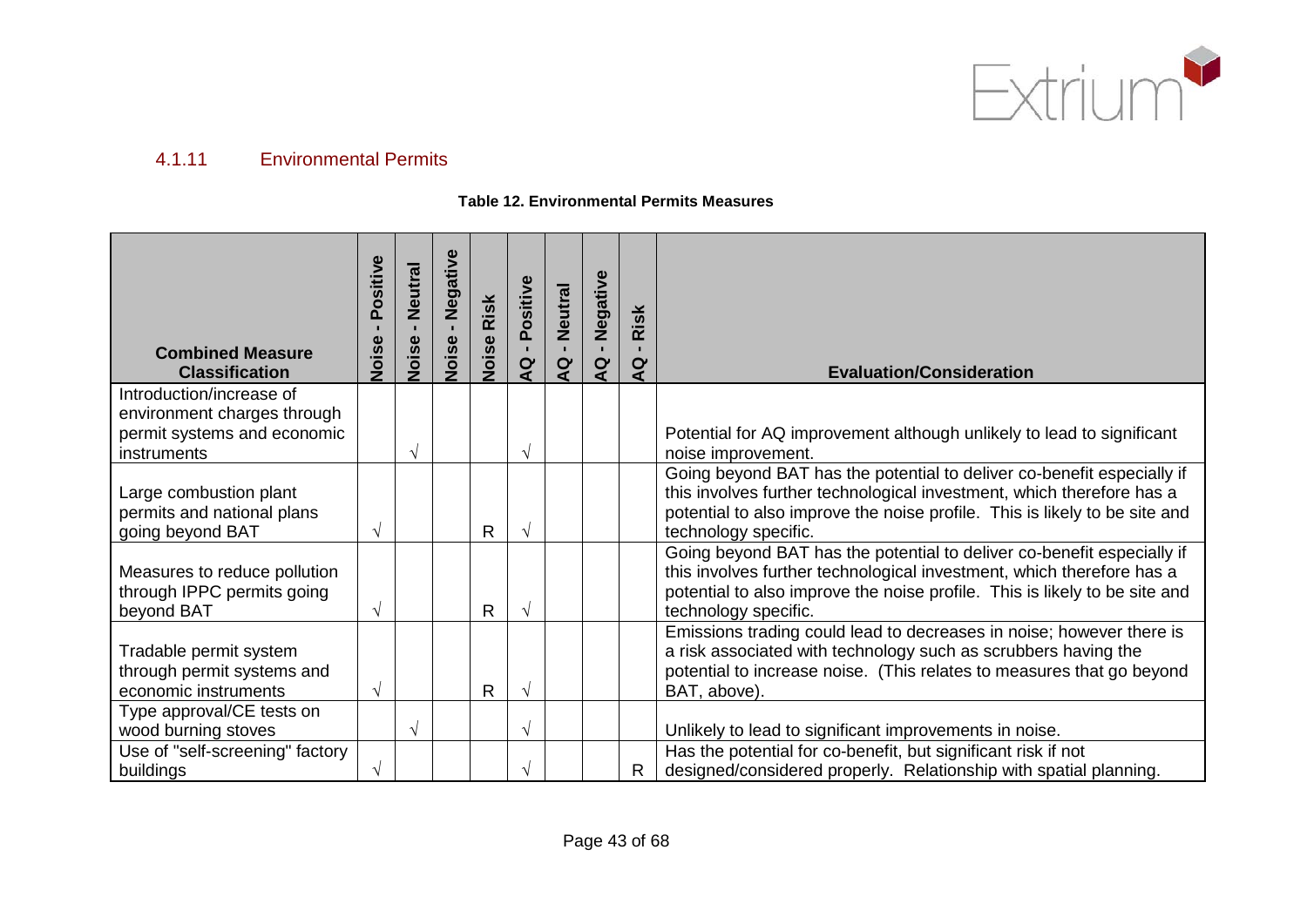

# 4.1.12 Improving AQ (and Noise) Modelling and Assessment

**Table 13. Improving AQ (and Noise) Modelling and Assessment**

| <b>Combined Measure</b><br><b>Classification</b>                                           | Positive<br>Noise | <b>Neutral</b><br>$\mathbf{L}$<br>Noise | Negative<br>$\mathbf{I}$<br>Noise | Risk<br>Noise | Positive<br>$\mathbf{L}$<br>$\overline{a}$ | <b>Neutral</b><br>п.<br>$\overline{a}$ | Negative<br>$\mathbf{L}$<br>$\mathbf{Q}$ | Risk<br>$\overline{a}$ | <b>Evaluation/Consideration</b>                                                                                                                                                                                                                                                                                                                                                                                                                 |
|--------------------------------------------------------------------------------------------|-------------------|-----------------------------------------|-----------------------------------|---------------|--------------------------------------------|----------------------------------------|------------------------------------------|------------------------|-------------------------------------------------------------------------------------------------------------------------------------------------------------------------------------------------------------------------------------------------------------------------------------------------------------------------------------------------------------------------------------------------------------------------------------------------|
| Improving modelling                                                                        |                   |                                         |                                   |               |                                            |                                        |                                          |                        | Although this measure is primarily focused on improving the modelling<br>of $NO2$ concentrations, increased levels of detail may also be relevant<br>for modelling noise assessments, in particular the use of detailed<br>activity data, e.g. detailed classified train and road vehicle data. There<br>are potential cost savings and efficiencies which could be achieved by<br>coordinating data supply and combined modelling assessments. |
| predictions                                                                                | $\mathcal{N}$     |                                         |                                   |               | $\sqrt{ }$                                 |                                        |                                          |                        | Could also support development of strategies, scenario testing, KPIs.                                                                                                                                                                                                                                                                                                                                                                           |
| Tools to assess traffic<br>management schemes prior<br>to implementation                   | $\sqrt{ }$        |                                         |                                   |               | $\mathcal{N}$                              |                                        |                                          |                        | There is a potential to develop combined assessment tools which<br>consider both air quality and noise outcomes. This is particularly<br>relevant if considering the economic and/or health effects of decisions.                                                                                                                                                                                                                               |
| Tools to evaluate measures<br>to reduce traffic emissions                                  | $\sqrt{ }$        |                                         |                                   |               | $\sqrt{ }$                                 |                                        |                                          |                        | There is a potential to develop emission assessment tools which could<br>support further air quality concentration and noise modelling (mapping)<br>assessments. This has significant potential to deliver efficiency<br>savings if designed appropriately and is particularly relevant if co-<br>assessments are planned.                                                                                                                      |
| Investigating specific<br>measures and issues to<br>understand their air quality<br>impact |                   |                                         |                                   |               |                                            |                                        |                                          |                        | It is possible to consider noise impacts alongside those of air quality.<br>Allows strategies to be more thought out and planned prior to<br>implementation to optimize outcomes adjusting for all confounders.                                                                                                                                                                                                                                 |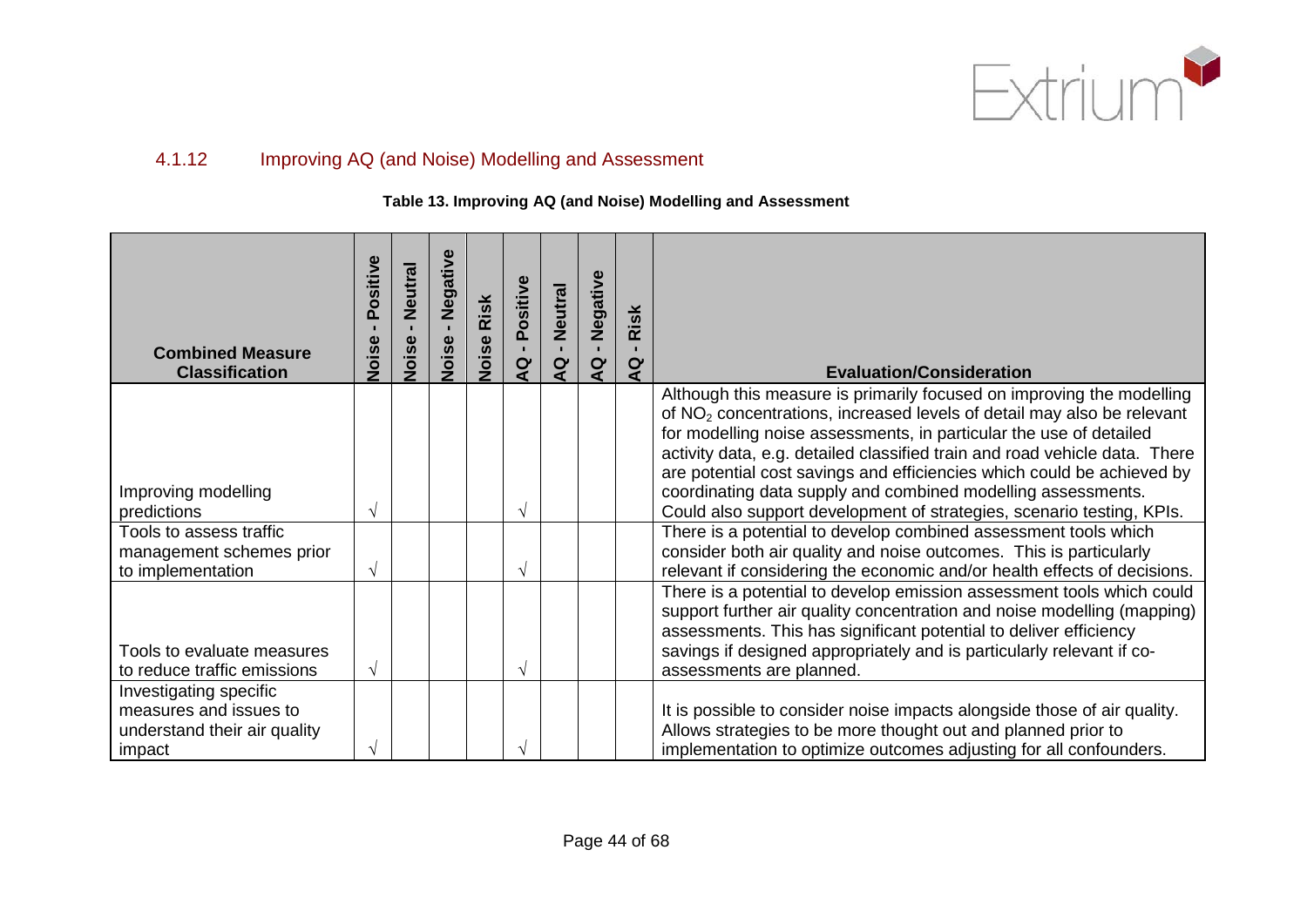

# 5 COMBINED ACTION PLANNING

This report has identified the potential for a closer alignment in air quality and noise action planning and identified that the significant majority of mitigation measures have the potential to deliver a combined benefit.

Examples are provided below of wider policy areas where consideration is ongoing with respect to the potential alignment of action planning.

Examples of research, specifically exploring issues around combined action planning, are set out and finally a series of best practice examples are provided.

Whilst there has been discussion on more closely aligning noise and air quality assessments, policies and actions for more than 18 years, finding practical examples of an integrated approach to multi-exposure assessment and interventions has proven challenging. Set out below are a few examples of the approaches which have been identified

## 5.1 POLICY LEVEL DEVELOPMENTS

#### 5.1.1 Review of Directives

In December 2016 DG Environment published the findings and conclusions from the second implementation review and evaluation of END carried out under the EC's Regulatory Fitness and Performance (REFIT) programme.

During the review a number of public authorities interviewed maintained that the Directive's relevance could be strengthened if a holistic approach were to be adopted with regard to noise management, including an integrated approach that combines noise and other environmental issues, notably air quality. The scope for potential synergies between noise action plans under the END and air quality plans under the Air Quality Directives was also raised. The review concluded that there may be scope for greater synergies (and ensuring greater consistency) between NAPs produced under the END and air quality plans prepared through the Air Quality Directives which could potentially reduce costs or at the least, allow potential cost synergies to be further explored and if some are identified, exploited. However, the subsequent report to the Parliament in March 2017 did not mention this as an action.

The Commission finalised its Fitness Check on Reporting and Monitoring of EU Environment Policy in June 2017, however this did not recommend an alignment of the reporting timetables for the Environmental Noise and Air Quality Directives, as had been discussed in the review of the END, and it would appear that the only change in timetable on the horizon will be to move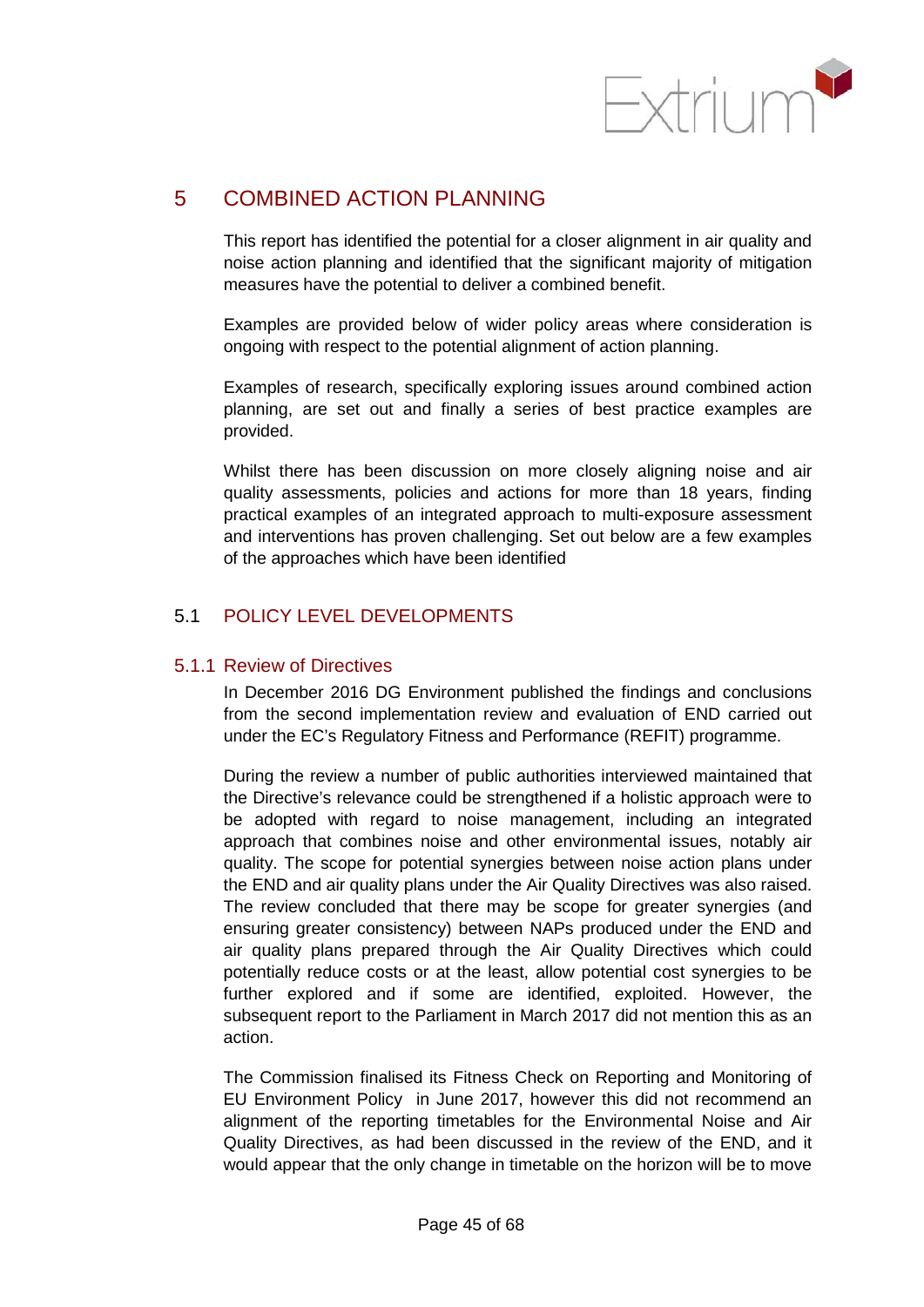

the reporting of summary action plans back by a year to provide competent authorities two years from the completion of strategic noise maps to the completion of noise action plans.

The Commission is due to undertake an evaluation and fitness check on the two EU ambient Air Quality Directives during 2018/2019 , which will present another opportunity to more coherently align the two Directives.

## 5.1.2 DG Environment Science for Environment Policy

In September 2016 European Commission DG Environment published Science for Environment Policy (2016) Links between noise and air pollution and socioeconomic status.<sup>[36](#page-52-0)</sup> The report explores scientific research into the relationship between air and noise pollution, socioeconomic factors and health. In particular, it considers whether some socioeconomic groups suffer worse health as a result of greater exposure and/or vulnerability to air and noise pollution.

The report explores the linkage between socioeconomic factors and exposure to high levels of noise and poor air quality. It provides an overview of the health impacts of noise and air quality, and challenges of interpreting the available research in the area. There is also a chapter on reducing exposure to noise and air pollution which looks at urban planning and development, how to value social cost of noise and air pollution, based on DALYs, and policies to address multiple risk exposures.

The policy discussion is high level, and focuses mainly on promoting more active travel, reducing pollution by encouraging low-carbon transport, and improving access to quiet green spaces away from noisy polluting traffic. The policy discussion also promotes the WHO Health in All Policies<sup>[37](#page-52-1)</sup> (HIAP) approach to policymaking. This promotes the approach in line with the WHO/EC methodological guidance on assessment of noise and air quality impacts in terms of health impacts and DALYs and monetised to promote inclusion within cost benefit and whole-life cost-effectiveness assessments of potential intervention measures.

#### 5.1.3 Wales: Well-being of Future Generations (Wales) Act 2015

The Well-being of Future Generations Act came into effect in 2015. Whilst this set the scene and expectation for ways of working within central and local government in Wales the policy guidance to local authorities in respect of their LAQM duties was not published until June 2017. Thus, 2018 represents the first year of LAQM reporting in Wales against the new policy guidance and the requirements of the WFG Act.

<sup>36</sup> [https://publications.europa.eu/en/publication-detail/-/publication/1a3f0657-9a83-11e6-9bca-](https://publications.europa.eu/en/publication-detail/-/publication/1a3f0657-9a83-11e6-9bca-01aa75ed71a1/language-en)[01aa75ed71a1/language-en](https://publications.europa.eu/en/publication-detail/-/publication/1a3f0657-9a83-11e6-9bca-01aa75ed71a1/language-en)

<sup>37</sup> <https://www.who.int/healthpromotion/frameworkforcountryaction/en/>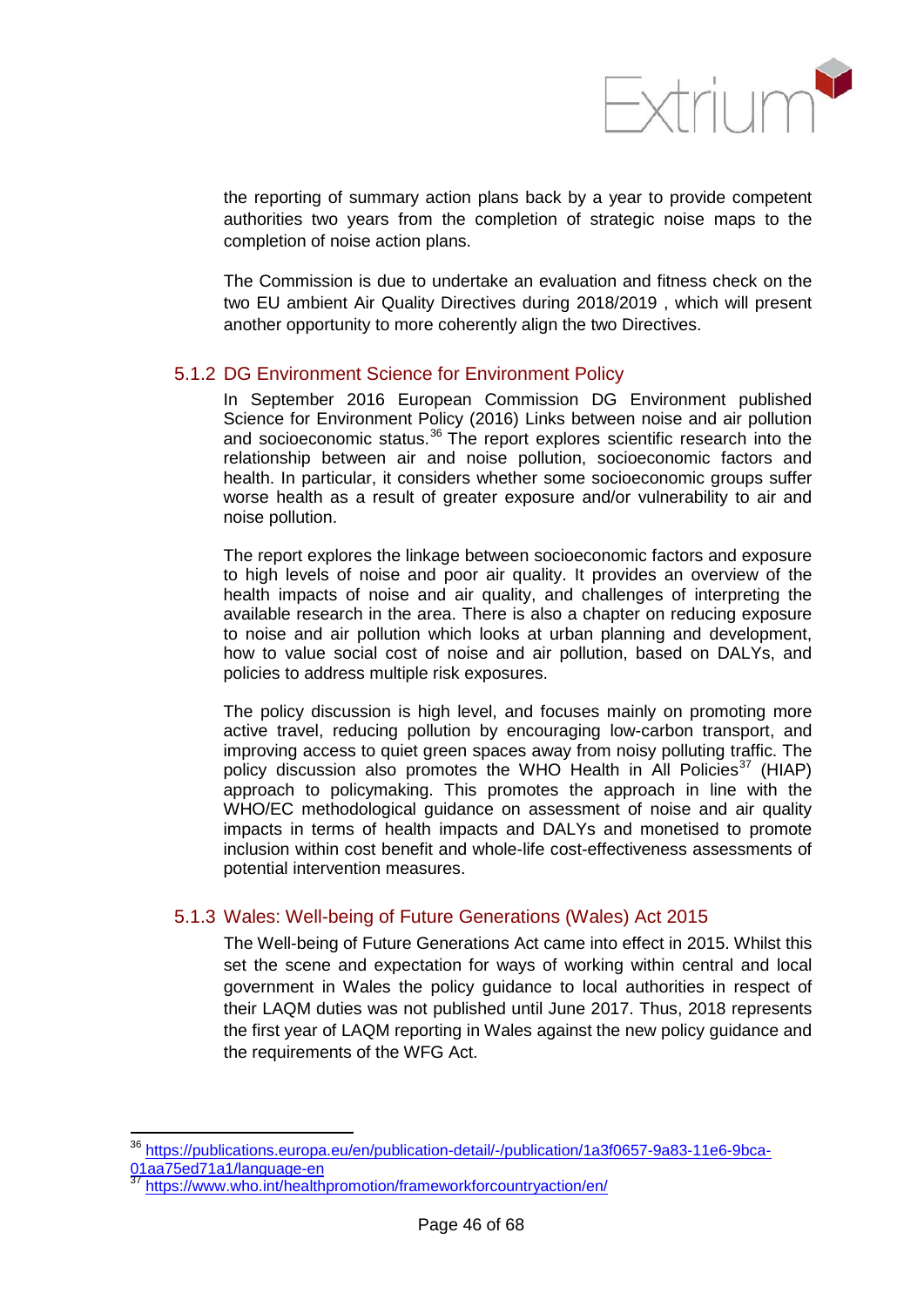

Reviewing publicly available information through local council websites for 2018 LAQM reports many reports show that whilst efforts are made to recognise the needs of the WFG Act, in reality local authorities remain focused on air quality as a single issue. Where recognition of wider impacts of air quality measures with other environmental objectives are made, these are done so through citation of planning and development policies or adopted Supplementary Planning Guidance (SPG) published to developers. More often than not, these wider links are with climate change and reduction of greenhouse gases, rather than noise.

Many local air quality action plans in Wales have been written typically before the WGF Act and new LAQM policy guidance was published. As such, the lack of immediate and wider engagement with noise and other environmental parameters in local air quality action plans can be attributed to this, rather than explicitly an ignoring of the need. It would be anticipated that as local air quality action plans are updated or revised, further explicit links between environmental variables – and with the WGF Act – would materialise.

## 5.1.4 Scottish Government Local Air Quality Management Policy Guidance

The Scottish Government Policy Guidance PG(S) (16) (revised April 2018)<sup>[38](#page-53-0)</sup> sets out a discussion on air quality and noise which required local authorities to ensure that an integrated approach to managing air quality and noise is taken across all departments.

Whenever air quality action plans prioritise measures in terms of costs and benefits, traffic noise should receive due consideration, qualitatively if not quantitatively. Special consideration should be given to noise management areas identified by the noise action plans particularly where proposed air quality measures may potentially impact on noise levels. Therefore, when developing an action plan, local authorities should bear in mind that there may be consequential effects of introducing a specific measure.

Certain measures, particularly those concerned with reducing local traffic flows, may benefit both air quality and noise, although in some cases this may only hold true when speeds are not permitted to increase. Other potential measures that can reduce both air pollution and noise include restrictions on heavy vehicles, reducing speeds on motorways and dual carriageways, and strategies to increase the separation between the source and sensitive receptors, for example by building a bypass. However, measures to lower average speeds of traffic in urban areas, whilst usually benefitting noise, may increase air pollutant emissions. Modelling may be required to determine the optimum public health outcome for a given locality.

Give the lack of immediate and notable examples of joint air quality and noise action plans in the UK the authors of this report have looked further afield for

<sup>38</sup> <https://www.gov.scot/publications/local-air-quality-management-policy-guidance-pg-s-16/>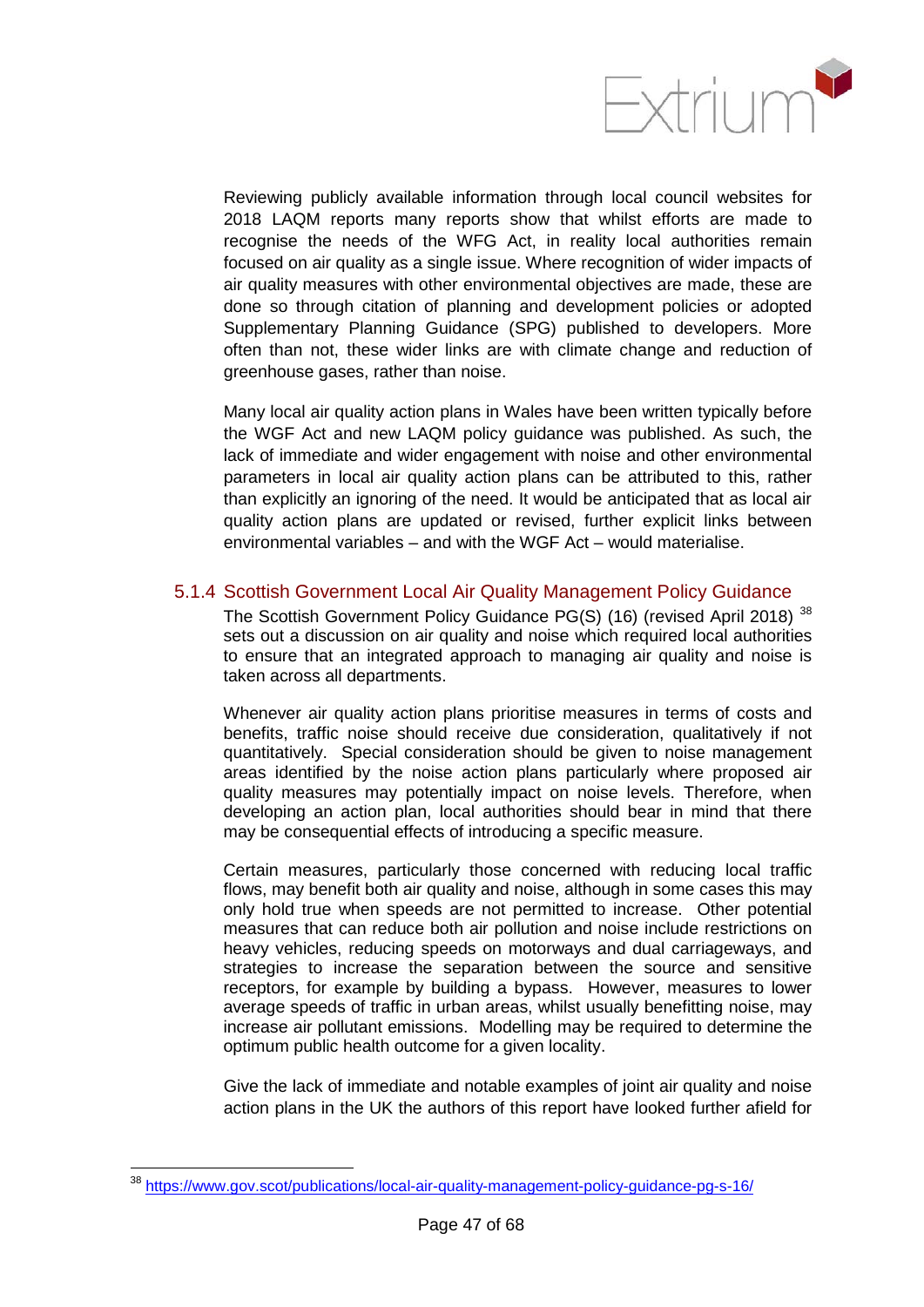

examples of where these may exist. These are considered in further detail below.

## 5.2 RESEARCH

In 2012 the DG Internal Policies study Towards A Comprehensive Noise Strategy<sup>[39](#page-54-0)</sup> reported that the most obvious link between improving air quality and reducing noise comes in reducing vehicular traffic and hence reducing both exhaust and noise emissions, or promoting the use of electric vehicles in urban areas.

The CityHush project<sup>[40](#page-54-1)</sup> provided a practical example of a measure to reduce both exhaust and noise emissions in the urban area, by creating quiet zones in city centres where only quiet low emission vehicles are permitted, however the validation studies only measured the noise benefit, so any air quality benefits were not quantified.

There have also been attempts to develop an urban environmental quality index "CityNoise-Air"<sup>[41](#page-54-2)</sup> aggregating data for the assessment of air and noise quality of a city and presenting results in the context of standardised legal limits for air pollution and noise, however it has gained wide acceptance since publication in 2012, and would require adaptation for use in the UK where there are no statutory limit values for noise exposure.

## 5.3 COMBINED ACTION PLANNING BEST PRACTICE

## 5.3.1 Umwelt Bundesamt Action Sheets, Germany

The German Environment Agency (Umwelt Bundesamt) published a series of 'Action Sheets' which provide guidance on how to reduce airborne pollution $42$ .

The Action Sheets, which were published in 2009, provide an overview of a number of different road traffic noise reduction measures, alongside a highlevel indication of the possible effects on the road traffic, noise, climate emissions and air quality.

The guidance covers the following measures:

- prioritisation of public transport;
- bike sharing;

[http://egra.cedex.es/EGRA-ingles/I-](http://egra.cedex.es/EGRA-ingles/I-Documentacion/EU_Noise_Policy/ENVI_towards_noise_strategy.pdf)

[Documentacion/EU\\_Noise\\_Policy/ENVI\\_towards\\_noise\\_strategy.pdf](http://egra.cedex.es/EGRA-ingles/I-Documentacion/EU_Noise_Policy/ENVI_towards_noise_strategy.pdf)<br>a0\_http://www.cityhush.org/

<span id="page-52-1"></span><span id="page-52-0"></span><sup>41</sup> <https://www.sciencedirect.com/science/article/pii/S2210670712000169><br><sup>42</sup> <https://www.umweltbundesamt.de/publikationen/massnahmenblaetter-zur-laermminderung-im>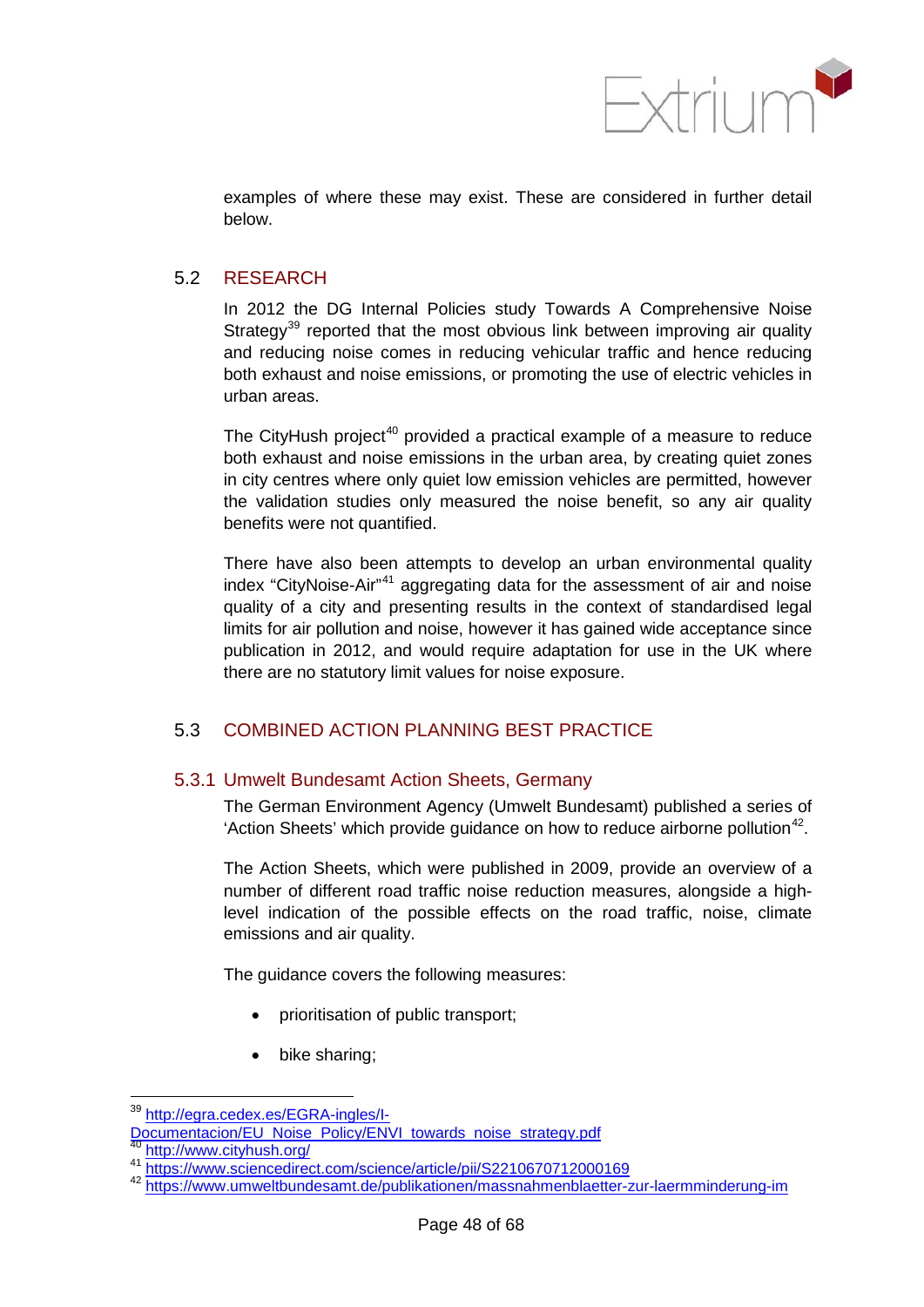

- car sharing;
- parking management;
- HGV ban;
- low noise road surface:
- 30 km/h speed limits on major urban roads;
- green wave (i.e. continuous traffic flow);
- use of low noise and low emission technology;
- one-way streets;
- closing of development gaps:
- noise protection walls; and
- soundproof windows.

## 5.3.2 Umwelt Bundesamt Tempo 30, Germany

The German Environment Agency has published guidance on Noise and climate protection through Tempo 30<sup>[43](#page-55-0)</sup> (Lärm- und Klimaschutz durch Tempo 30: Stärkung der Entscheidungskompetenzen der Kommunen) in March 2016.

The report aimed to develop recommendations for appropriate changes in laws, administrative rules, decrees and regulations to eliminate obstacles faced by municipalities in enforcing "Tempo 30", 30 km/h speed limits in urban areas.

The revision proposals focused firstly on the question of how current legislation for establishment and implementation of clean air and noise action plans could be clarified and therefore enforced.

A series of proposals were developed to establish sufficient content and to ensure an adequate procedure to assess Tempo 30 arrangements as obligatory measures in clean air and noise abatement plans and to ensure their implementation by the road traffic authorities.

Significant elements of the guidance relate to the legal and administrative barriers to implementing Tempo 30 which exist due the Federal governance

<span id="page-53-0"></span><sup>43</sup> [https://www.umweltbundesamt.de/publikationen/laerm-klimaschutz-durch-tempo-30-staerkung](https://www.umweltbundesamt.de/publikationen/laerm-klimaschutz-durch-tempo-30-staerkung-der)[der](https://www.umweltbundesamt.de/publikationen/laerm-klimaschutz-durch-tempo-30-staerkung-der)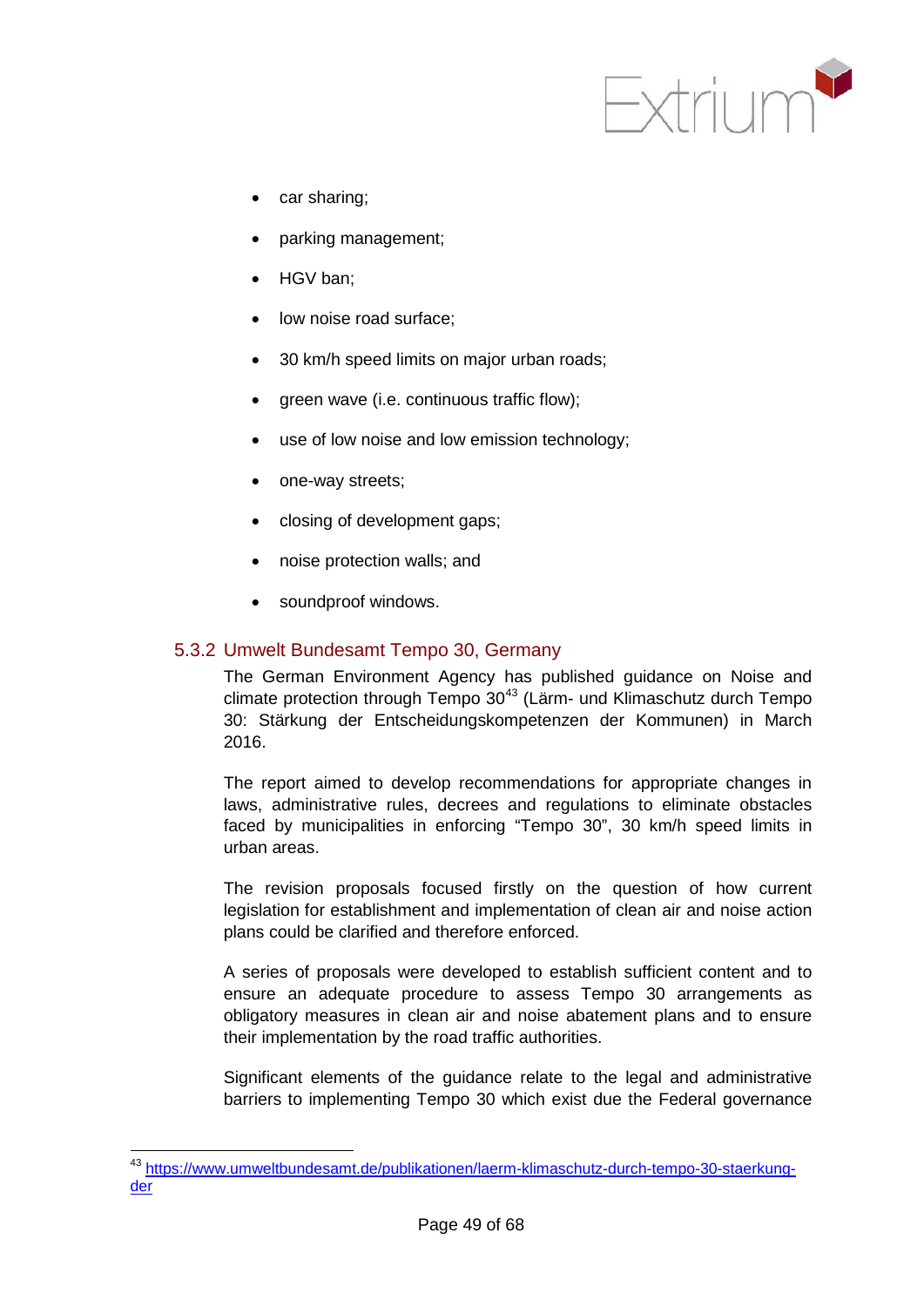

structure, and the assignment of competencies for the END, air quality directives and road administration at national, Federal and local levels.

To provide supporting evidence to the implementation of Tempo 30, Umwelt Bundesamt published Effects of Tempo 30 on major roads (Wirkungen von Tempo 30 an Hauptverkehrsstraßen)<sup>[44](#page-56-0)</sup> in November 2016. It brings together evidence from a number of Tempo 30 schemes already in place, and covers the various impacts including speed, traffic flow and travel times, noise, air quality, road safety, displacement onto secondary roads and public perception.

The noise benefits presented included: a 2 dB night-time noise reduction in Frankfurt am Main, including a 4 dB(A) reduction between 5 and 6 am; in Freiburg night levels were measured as 3.1 dB(A) lower; in Zurich 3 dB(A) lower and a Swiss study suggested levels could be up to 4 dB(A) lower. All of the measured results show a larger decrease in noise level than predicted using the national noise calculation methodology.

The air quality benefits are less clearly described, partly due to a small number of empirical studies, but also because it is suggested that the nature of the traffic flow introduced by Tempo 30 will have a more significant impact than the speed reduction. For example if continuous traffic flow or "green wave" is achieved in place of stop-start or congested traffic there can be significant reductions in air pollutants.

## 5.3.3 Klagenfurt am Wörthersee, Austria

Within the CEMOBIL project<sup>45</sup>, 2010-2015, on electromobility the case study in Klagenfurt am Wörthersee, Austria, participated in the 5-year LIFE+ project in pursuit of strategic goals of controlling air pollution, protecting the climate and reducing noise levels in the city.

The project city population of just over 100,000 inhabitants set up 100 charging stations run from 100% green electricity, and purchased 35 E-cars, 5 to be used as taxis, 2 small vans, 10 microcars and an e-bus for Municipality use, and 10 e-bikes and 10 e-scooters for bike loan schemes. There were also encouragement and financial incentives for private purchase of e-vehicles including access to the charging network.

To assess the savings in  $CO<sub>2</sub>$ -equivalent emissions, a life cycle analysis was conducted under the CEMOBIL project. Over a distance of 707,000 km savings of 67 tonnes  $CO<sub>2</sub>$  were achieved. For the entire e-fleet, emissions were reduced by approximately 52%. When using the regional Klagenfurt

<span id="page-54-2"></span><span id="page-54-1"></span><span id="page-54-0"></span><sup>44</sup> [https://www.umweltbundesamt.de/publikationen/wirkungen-von-tempo-30-an](https://www.umweltbundesamt.de/publikationen/wirkungen-von-tempo-30-an-hauptverkehrsstrassen)[hauptverkehrsstrassen](https://www.umweltbundesamt.de/publikationen/wirkungen-von-tempo-30-an-hauptverkehrsstrassen)

<span id="page-54-3"></span><http://www.cemobil.at/index.php?id=5&ID1=5&sprache1=en>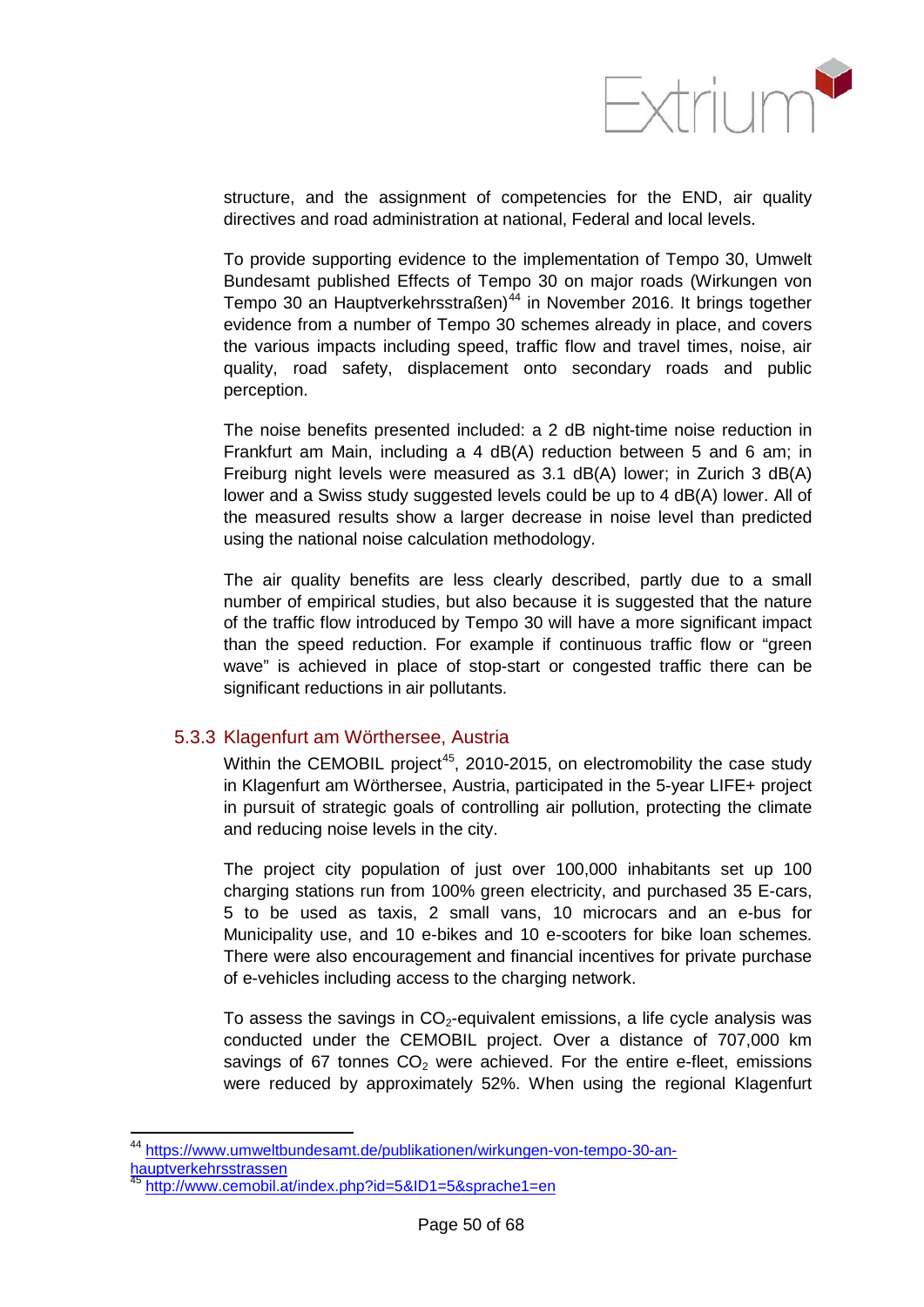

electricity mix, the entire Klagenfurt electric fleet emitted 40 tonnes of  $CO<sub>2</sub>/year$ . On the basis of this approach, emissions were reduced by 85%.



**Figure 1. Electric vehicle fleet at in Klagenfurt am Wörthersee[46](#page-57-0)**

Based on the total number of cars propelled by an electric motor registered in Carinthia in 2015, the annual saving in emission amounts to 2052.3 tonnes of  $CO<sub>2</sub>$ , 4.71 tonnes of NO<sub>x</sub> and 0.54 tonnes of PM<sub>10</sub>.

An improvement in air quality by 1-2  $\mu$ g/m<sup>3</sup> of NO<sub>2</sub> will not ensue – as predicted by the calculated scenarios – until a share of 20% has been achieved.

Scenarios were also calculated for noise: A 30% share of e-mobility in a fleet will most probably not reduce traffic noise emission perceptibly in the city centre (-1 dB). However, when referenced against the exposure analysis as specified in the EU Environmental Noise Directive, and taking into account the intended noise level class, a shift of the number of persons exposed towards lower noise level classes can be anticipated. A share of e-mobility in a fleet of more than 70% would be required for a clearly perceptible reduction of immissions (lowering of noise level by 3 dB).

<span id="page-55-0"></span> <sup>46</sup> CEMOBIL (2015) promoting E-Mobility. Guidebook for the Implementation of E-Mobility measures in cities and municipalities. Available at: [https://www.google.co.uk/url?sa=t&rct=j&q=&esrc=s&source=web&cd=1&ved=2ahUKEwiXzv-](https://www.google.co.uk/url?sa=t&rct=j&q=&esrc=s&source=web&cd=1&ved=2ahUKEwiXzv-4icLmAhWMa8AKHZiYBVcQFjAAegQIBRAC&url=http%3A%2F%2Fwww.cemobil.at%2Fdocs%2F58%2Fguidebook_EN.pdf&usg=AOvVaw3dCXNcn99WSfnaoZQdHBHi)[4icLmAhWMa8AKHZiYBVcQFjAAegQIBRAC&url=http%3A%2F%2Fwww.cemobil.at%2Fdocs%2F](https://www.google.co.uk/url?sa=t&rct=j&q=&esrc=s&source=web&cd=1&ved=2ahUKEwiXzv-4icLmAhWMa8AKHZiYBVcQFjAAegQIBRAC&url=http%3A%2F%2Fwww.cemobil.at%2Fdocs%2F58%2Fguidebook_EN.pdf&usg=AOvVaw3dCXNcn99WSfnaoZQdHBHi) [58%2Fguidebook\\_EN.pdf&usg=AOvVaw3dCXNcn99WSfnaoZQdHBHi](https://www.google.co.uk/url?sa=t&rct=j&q=&esrc=s&source=web&cd=1&ved=2ahUKEwiXzv-4icLmAhWMa8AKHZiYBVcQFjAAegQIBRAC&url=http%3A%2F%2Fwww.cemobil.at%2Fdocs%2F58%2Fguidebook_EN.pdf&usg=AOvVaw3dCXNcn99WSfnaoZQdHBHi)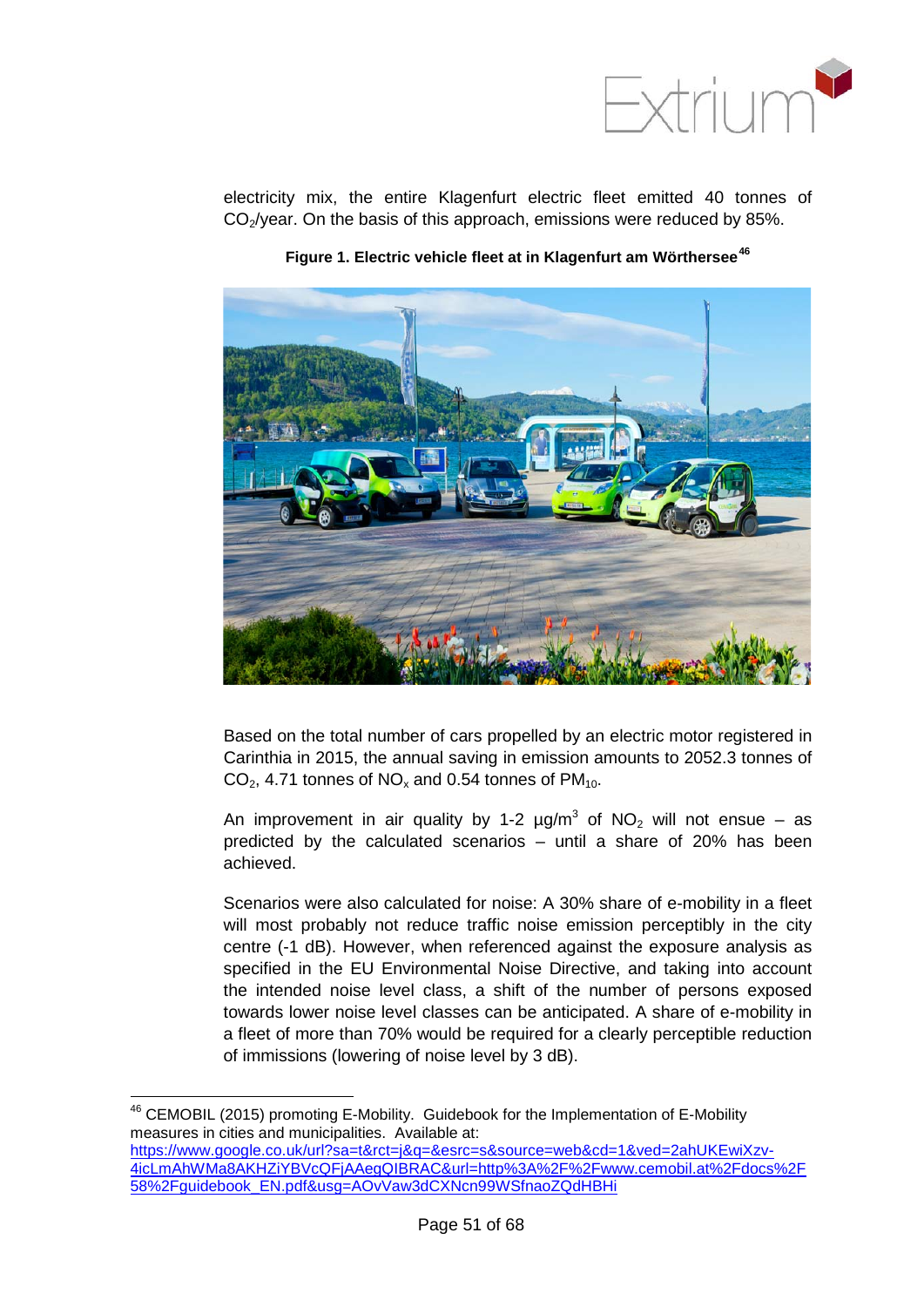

## 5.3.4 Joaquin Project, Antwerp

As part of the Joaquin<sup>[47](#page-58-0)</sup> project, the City of Antwerp municipality developed an approach to integrated action planning on air quality and noise in 2012.

They first developed a methodology to combine the low-resolution background air quality model results, with the high-resolution plume model and street canyon results. This composite result set was used to identify locations exceeding the air quality limits. The results of the round 2 strategic noise mapping were used to identify levels of noise exposure and the numbers of seriously annoyed and sleep disturbed residents.

Three packages of intervention measures were developed with effects on both air quality and noise.

The potential impacts of the measures were assessed using the air quality and noise calculation models, with the impacts compared in terms of the reduction in health impacts, as determined using disability-adjusted life-years (DALYs) in line with the relevant guidance on health impact assessment, with the reduction in noise forecast to have the greater reduction in DALYs. The modelling concluded that the most effective measures were the introduction of low emission zones and congestion charging.

The goals set for 2020 were to reduce the number of residents exposed above 70 dB  $L<sub>den</sub>$  to 0%, improve air quality such that EU and Flemish limits are met and the number of days with excellent air quality increases.

#### 5.3.5 Metropolitan Environmental Noise Prevention Plans, Lille

As part of the 2015 public consultation on the Lille Metropolitan environmental noise prevention plans (PPBE) a cross analysis of air quality and noise in the city of Lille was published alongside the results of the strategic noise mapping.

The study is based on a coupled analysis of noise and atmospheric pollutants  $NO<sub>2</sub>$  and PM<sub>10</sub> emitted by transport infrastructure in order to determine multiexposure issues and propose solutions for improvement. The analysis was based on the round 2 END strategic noise maps and atmospheric pollution modelling.

The project was undertaken in three phases:

- Phase 1 Diagnosis and challenges, which aimed to identify and prioritise air pollution and noise multi-exposure zones
- Phase 2 Preventive and curative measures, which aimed firstly to describe the various preventive and curative measures that exist for

<span id="page-56-1"></span><span id="page-56-0"></span><sup>47</sup> <http://www.joaquin.eu/>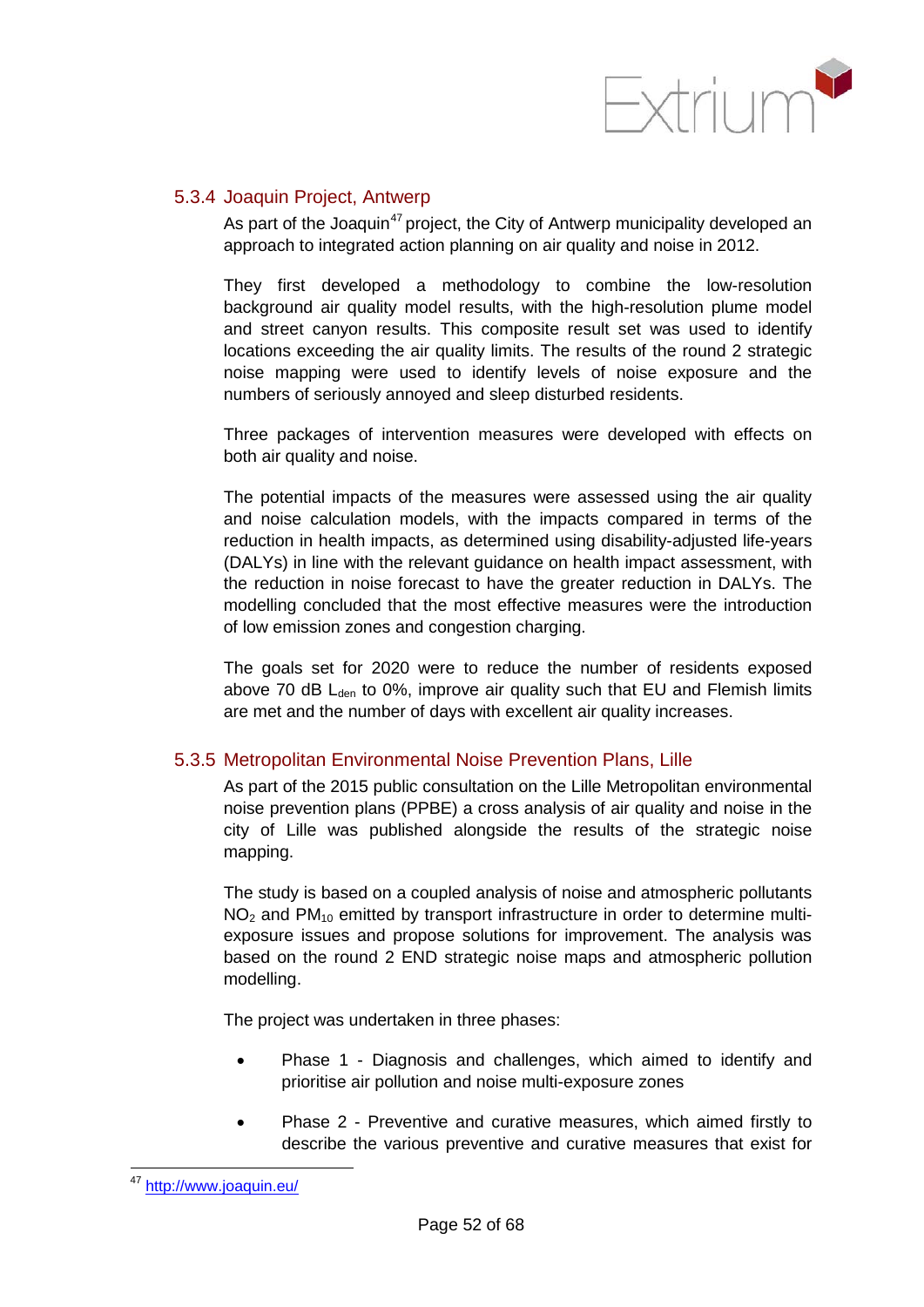

air pollution and noise, and secondly to propose solutions for the problem areas identified in phase 1.

• Phase 3 - Inventory of actions and impacts, which aimed to list the actions carried out for 5 years and programmed in the 10 years that have an impact on noise and air pollution, then to estimate their impact.

Phase 1 identified just under 600 dwellings (approximately 4,000 inhabitants), within the multi-exposure zones. These were further analysed for degree of exceedance and for the number of inhabitants exposed above the air quality limits and noise thresholds in order to prioritise the identified locations.

Possible intervention measures were set out, with a high-level indication of the potential benefits to air quality and noise that could be achieved if the measure was implemented. Measures are then combined to propose a threestage implementation plan to address the combined air quality and noise exposure levels at the top two prioritised locations.

This scheme has provided the City of Lille with an evidence base which has been used to encourage residents to modernisation their vehicles and opt for less polluting vehicles through an awareness raising communication plan.

<span id="page-57-0"></span>The City of Lille has also used this information to instigate a change in its own vehicle fleet and to encourage partners, such as Transpole, to opt for gas or electric buses.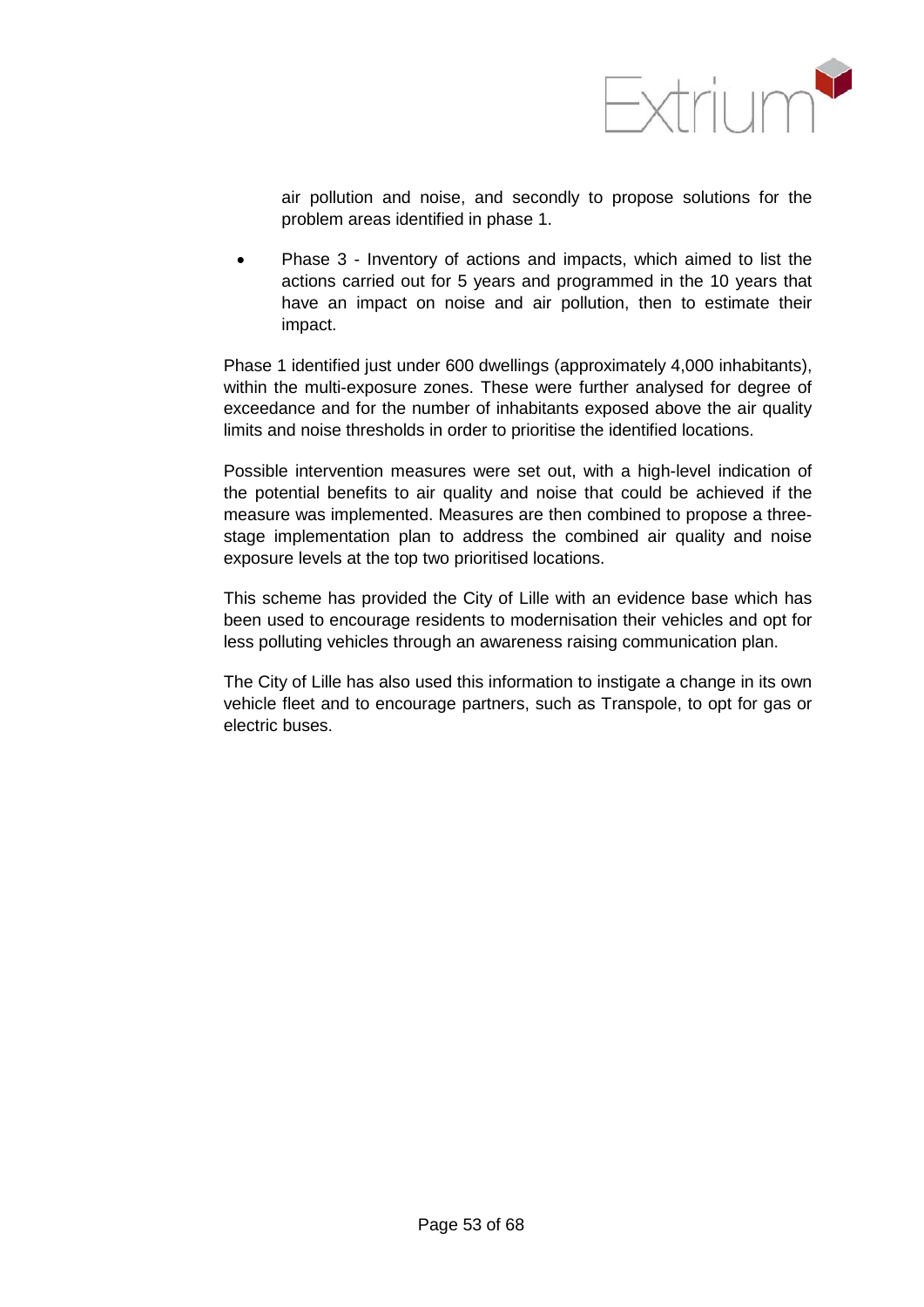

# 6 PLANNING SYSTEM RECOMMENDATIONS

Early input into the strategy and design of a development or development plan provides opportunities to maximise achieving an integrated approach to addressing noise and air quality. This holistic approach reduces risks and inefficiencies which may materialise should the related disciplines of air quality and noise be treated separately.

The planning system in Wales is defined within Planning Policy Wales (PPW): Edition  $10^{48}$  $10^{48}$  $10^{48}$ ; this sets out the land use planning polices of the Welsh Government and is supported by a series of Technical Advice Notes  $(TANs)^{4950}$  $(TANs)^{4950}$  $(TANs)^{4950}$  $(TANs)^{4950}$ , Welsh Government Circulars<sup>[51](#page-60-3)</sup>, and policy clarification letters<sup>[52](#page-60-4)</sup>.

The principal objective of the planning system is to manage the development and use of land in a manner that contributes towards the delivery of sustainable development and improves the social, economic, environmental and cultural wellbeing of Wales.

PPW recognises air quality and soundscape as key components of the natural and built environments, and their importance to the health and wellbeing of people and the environment. Whilst compliance with air quality objectives remains an important aspect in the decision-making process, PPW recognises that these should not be regarded as "safe" limits, and the planning process should seek to deliver air quality conditions that reduce exposure as far as practicable. Likewise, soundscape quality must be preserved where it is good.

Development plans are the basis of the planning system and set the context for decision making. There is a presumption in favour of sustainable development in accordance with the development plan unless material considerations indicate otherwise taking into account social, economic, cultural and environmental issues.

There are three statutory types of development plan:

• The National Development Framework (NDF) sets out Welsh Government priorities, focusing on development and land use issues of national significance;

<sup>48</sup> <https://gov.wales/planning-policy-wales>

<sup>49</sup> <https://gov.wales/technical-advice-notes>

<sup>&</sup>lt;sup>50</sup> The Welsh Government intends conduct a detailed review of Technical Advice Note 11:Noise, with a view to replacing it with a new TAN addressing both air quality and soundscape  $\frac{51 \text{ https://gov.wales/planning-circulars}}{2}$  $\frac{51 \text{ https://gov.wales/planning-circulars}}{2}$  $\frac{51 \text{ https://gov.wales/planning-circulars}}{2}$ 

<span id="page-58-0"></span><sup>52</sup> <https://gov.wales/building-planning>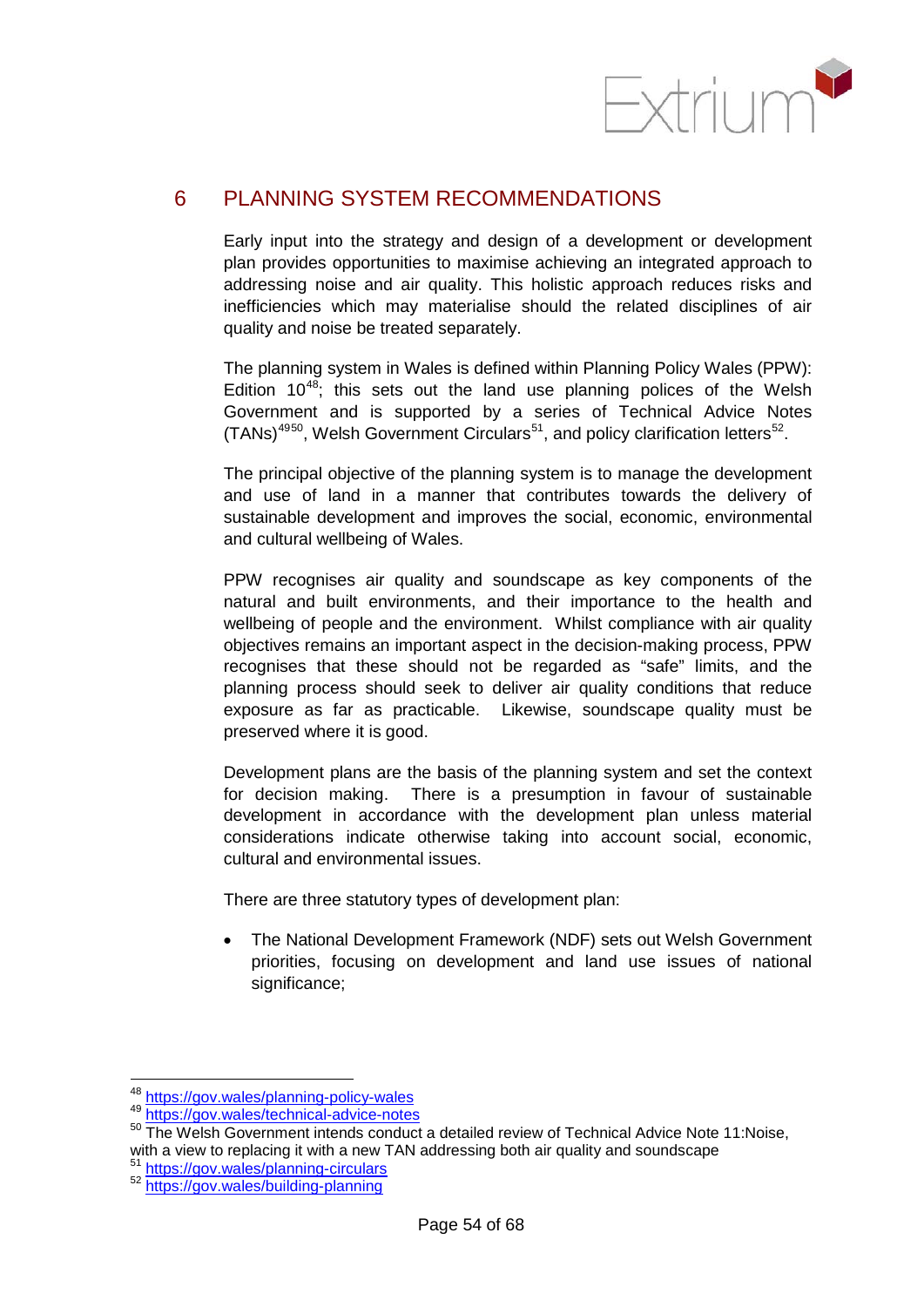

- Strategic Development Plans (SDP) are prepared on a regional basis, addressing issues such as regional housing markets and economic opportunity areas; and
- Local Development Plans (LDP) define how land uses are expected to change over the plan period to accommodate local development needs (e.g. for housing and employment) and define the types of development appropriate for different locations. LDPs need to have regard to local conditions and take into account local well-being plans and area statements.

Place Plans are non-statutory documents used to improve wellbeing and placemaking. They can be used to support the delivery of the LDP polices and may be adopted as supplementary planning guidance.

Planning applications for new development must be determined in accordance with the adopted plans, unless there are material considerations to indicate otherwise.

The Distinctive and Natural Places theme of PPW sets out the framework for addressing Air Quality and Soundscape (Section 6.7). The key planning policy principle is to identify the effects that proposed developments may have on air or soundscape quality, and the effects that existing air quality and soundscape may have on proposed developments. It is the responsibility of developers to address these issues in their planning applications, and to ensure that solutions to mitigate new exposure to poor air quality or soundscape conditions are provided, and that the proposed developments do not significantly affect existing areas in terms of air quality or noise impacts.

The consultants give more detailed consideration to the issues associated with the development of Local Development Plans, Place Plans and planning applications, below.

## 6.1 LOCAL DEVELOPMENT PLANS

The Local Development Plan Manual – Edition 2 – August 2015, provides quidance to local authorities in preparing LDPs<sup>[53](#page-61-0)[54](#page-61-1)</sup>. LDP policies and proposals need to be based on a thorough understanding of the area's needs, opportunities and constraints. A key element of Plan preparation is a Sustainability Appraisal (SA), incorporating a Strategic Environmental Assessment (SEA), which provides a robust evidence base to describe environmental conditions, identifies issues and constraints, and evaluates options. The Preferred Strategy then outlines the overall objectives for the

<sup>53</sup> <https://gov.wales/local-development-plan-manual-edition-2-2015>

<sup>&</sup>lt;sup>54</sup> Welsh Government published a Development Plans Manual – Edition 3 for consultation in 2019.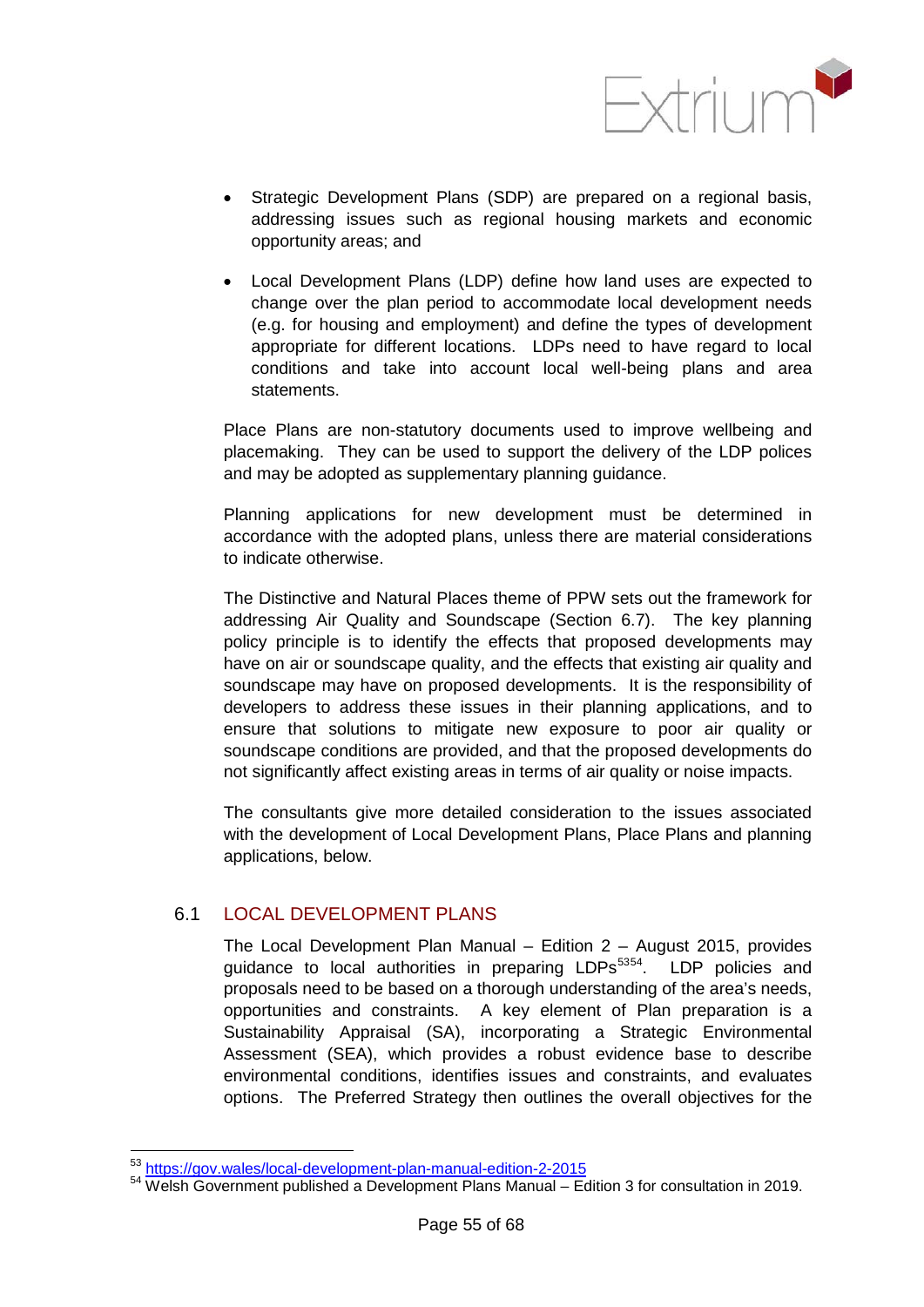

Plan and the strategy for growth and change, including the preferred options for major development (and types of development).

## 6.1.1 Relevant Air Quality and Noise Policies and Guidance

The Local Air Quality Management (LAQM) regime requires all local authorities in Wales to regularly review and assess air quality in their areas. Where exceedances of the air quality objectives are identified, the authority must declare an Air Quality Management Area (AQMA) and devise an Air Quality Action Plan (AQAP) setting out how it intends to implement measures in pursuit of the objectives. Thirteen authorities in Wales currently have declared AQMAs, principally related to exceedances of the annual mean objective for nitrogen dioxide. LAQM Policy Guidance issued by the Welsh Government in 2017 now requires local authorities to take account of noise pollution issues in the development of AQAPs, to maximise opportunities to deliver co-benefits, and to avoid potential conflicts.

Air pollution also has the potential to adversely affect ecological sites, including internationally-designated sites (Special Areas of Conservation, Special Protection Areas/RAMSAR sites), nationally-designated sites (Sites of Special Scientific Interest) and locally-designated sites (Sites of Importance for Nature Conservation, Local Nature Reserves etc.).

Under the Environmental Noise Regulations, Ministers have an obligation to draw up noise and soundscape action plans for places close to major roads and railways, and for agglomerations (>100,000 population). The Noise and soundscape action plan 2018-2023 (December 2018)<sup>[55](#page-62-0)</sup> recognises the key role of placemaking as part of the town and country planning process, bringing together the planning, design and management of spaces.

## 6.1.2 Identification of Constraints in LDPs

Air quality and noise constraints within LDPs can be based on the relevant actions plans and locations of sensitive areas (as identified above). The following issues are noted:

• It is common practice for Air Quality Management Areas to be identified on a constraints map (although a map is not formally part of the LDP). However, the boundary of the AQMA does not necessarily infer the true extent of current objective exceedances (the AQMA boundary may be larger than the exceedance areas, and local monitoring may indicate compliance). In addition, such constraints maps do not account for how air quality is expected to improve in the future, which is an important issue over the Plan timescale;

<span id="page-60-4"></span><span id="page-60-3"></span><span id="page-60-2"></span><span id="page-60-1"></span><span id="page-60-0"></span><sup>55</sup> <https://gov.wales/noise-and-soundscape-action-plan-2018-2023-0>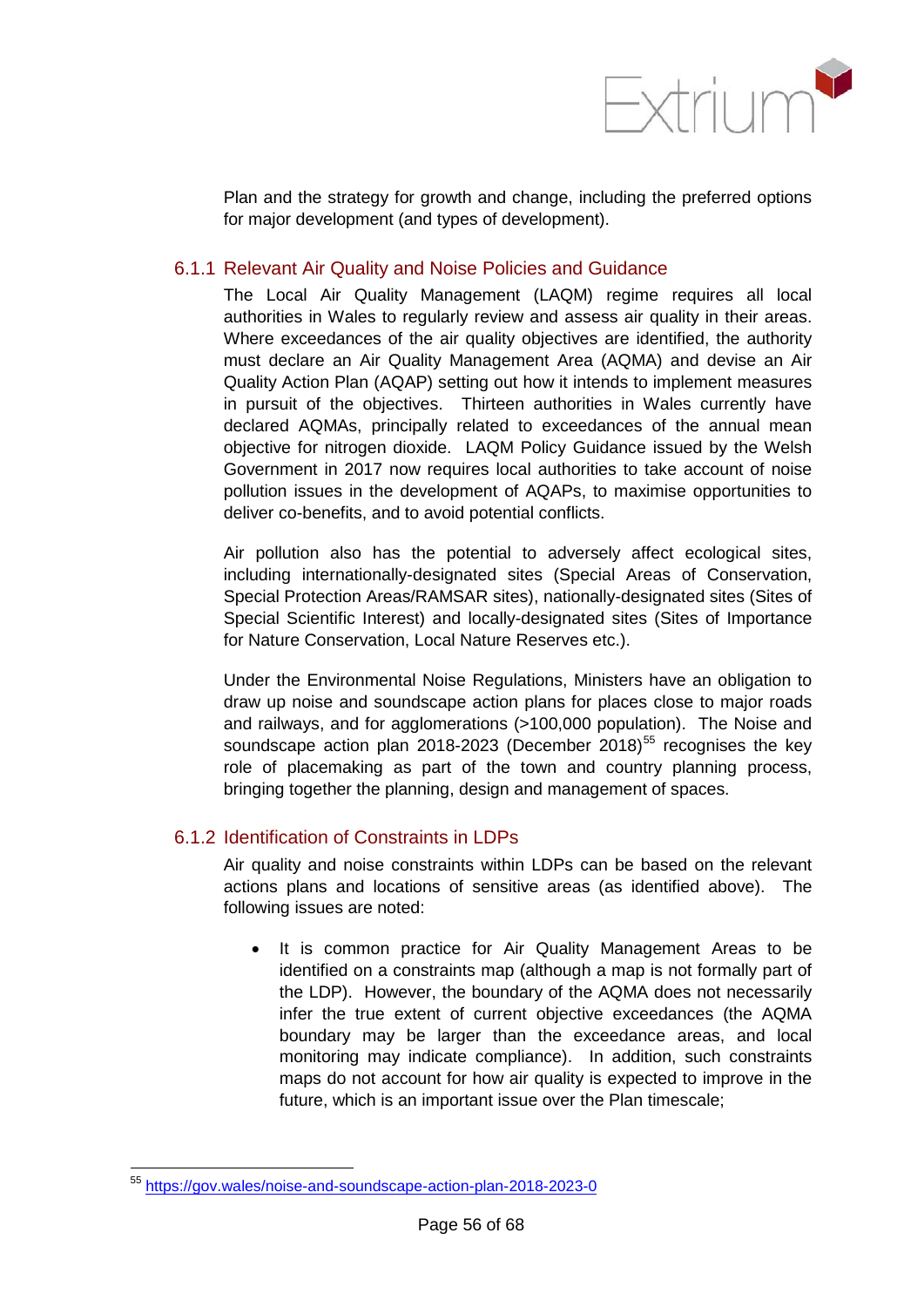

• Noise Action Plans contain Noise Maps that show population exposure to environmental noise and use these data to identify priority areas, and where mitigation is required.

## 6.1.3 Evidence Base

Many LDPs were produced prior to the publication of recent policies and documents, and might not be expected to show the synergies indicted in PPW and other supporting documents. Two recently published Plans have been reviewed for this study.

## **Final Sustainability Appraisal Report of the Swansea Local Development Plan (February 2019)**

- The Plan recognises issues with peak time congestion in parts of the County with resulting air quality issues, and Plan allocations are dependent on transport improvements being brought forwards. The concept of soundscape is not included;
- Cumulatively, air quality is noted as a significant potential issue both with regard to increased traffic flows and the increase of people living within areas of poor air quality. Additional monitoring is proposed to inform the design process and locations for the provision of dwellings:
- With regard to cumulative impacts, the LDP identifies the need to site noise-sensitive developments such as hospitals, schools and housing away from existing sources of noise (related to Health and Wellbeing). Issues related to air quality are considered separately – the choice of development sites has included consideration of the impact on air quality, and policies aim to ensure no long term significant effects;
- The detailed Technical Report makes reference to enhanced air quality monitoring to inform the planning process, and that discussions will continue on how the desired provisions in some areas can be achieved both in terms of air quality implications and also exposure to noise for those residents; and
- Reference to the Noise Maps and AQMAs are provided, and it is noted that there are synergies between the actions to improve air quality and those required to reduce road traffic noise.

## <span id="page-61-1"></span><span id="page-61-0"></span>**Revised Local Development Plan (2018-2023) Carmarthenshire (December 2018)**

• The Strategic Growth Options were tested against the Sustainability Options Framework. Scores against SA3 Air Quality are noted, but there is no specific reference to noise.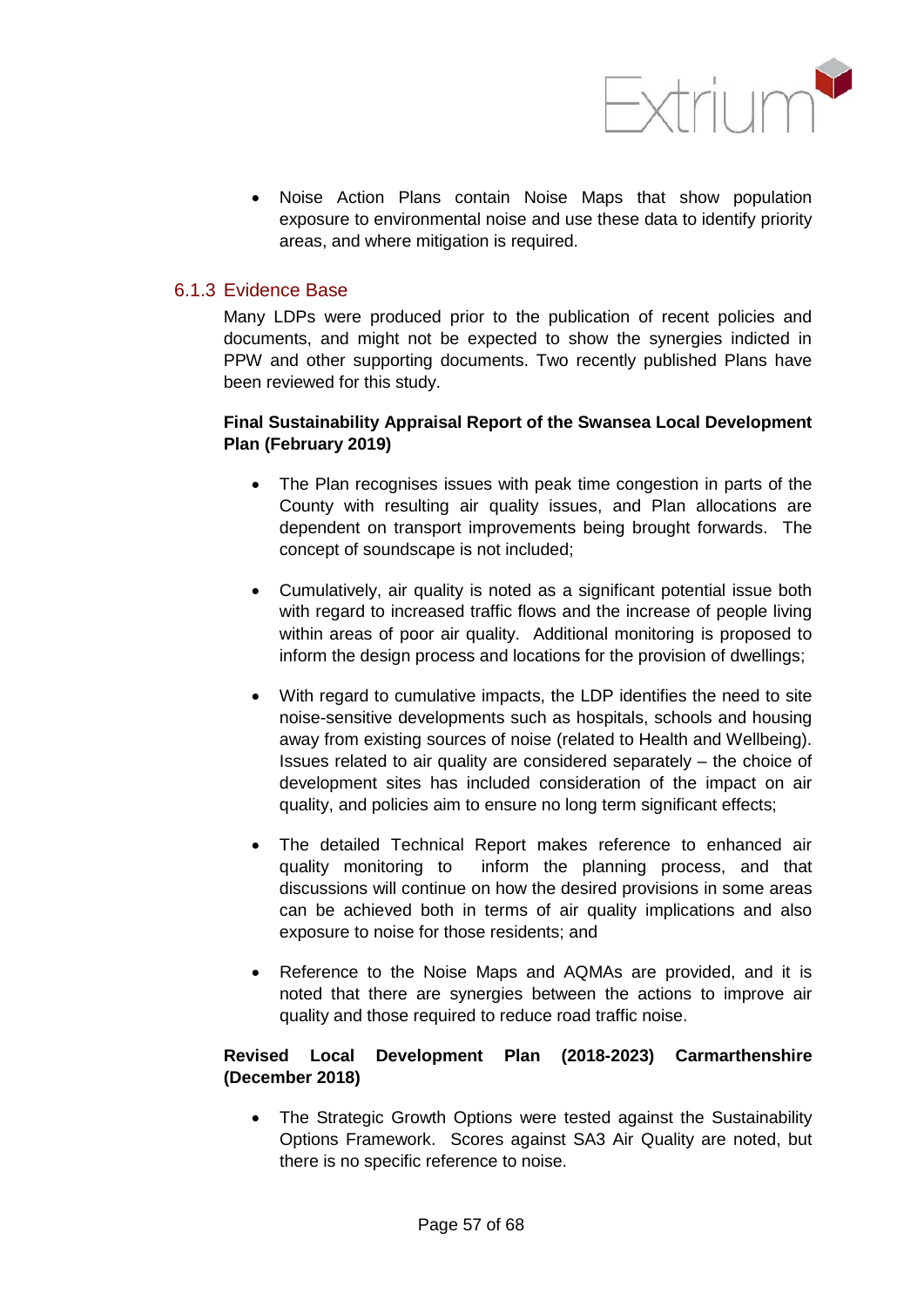

## 6.1.4 Commentary

Within the LDPs reviewed, the assessments are conducted at a high level. Potential constraints are identified with regard to existing conditions for air quality and noise, principally related to expected increases in road traffic. No quantification of the air quality or noise impacts has been undertaken.

There are no obvious conflicts between air quality and noise in the LDP process, but the synergies between potential opportunities and constraints could be made clearer.

## 6.1.5 Recommendations

- Air quality and noise should be addressed as a combined topic area within the LDP;
- Constraints maps should identify both air quality and noise issues. These should also consider future-year constraints, taking into account projections of baseline conditions. Where baseline conditions improve (e.g. AQMAs may be revoked), consideration should still be given to minimising public exposure as far as practicable; and
- In light of the above, the phasing of development should be considered such that those elements with the highest potential impacts are delayed

## 6.2 LOCAL AUTHORITY GUIDANCE

Local authorities can shape the impacts of polices within the LDP by providing more detailed guidance at a local level to both influence the design and decision-making processes.

## 6.2.1 Place Plans and SPGs

Place Plans offer the opportunity to bring together the objectives from the Planning (Wales) Act, 2015 (which seeks to encourage greater community involvement in planning) and The Well Being of Future Generations Act 2015 (which requires planning authorities to take account of the needs of future generations and deliver national well-being goals). They can be embedded in the development plan as an adopted Supplementary Guidance.

<span id="page-62-0"></span>The scope of the SPG can be tailored to local needs (including environmental concerns) provided it is consistent with the LDP. It could, for example, include design principles (to encourage better design to minimise public exposure to air pollution and noise) and guidance to developers on the issues that need to be taken into account in planning applications, and how these will be considered in the decision-making process.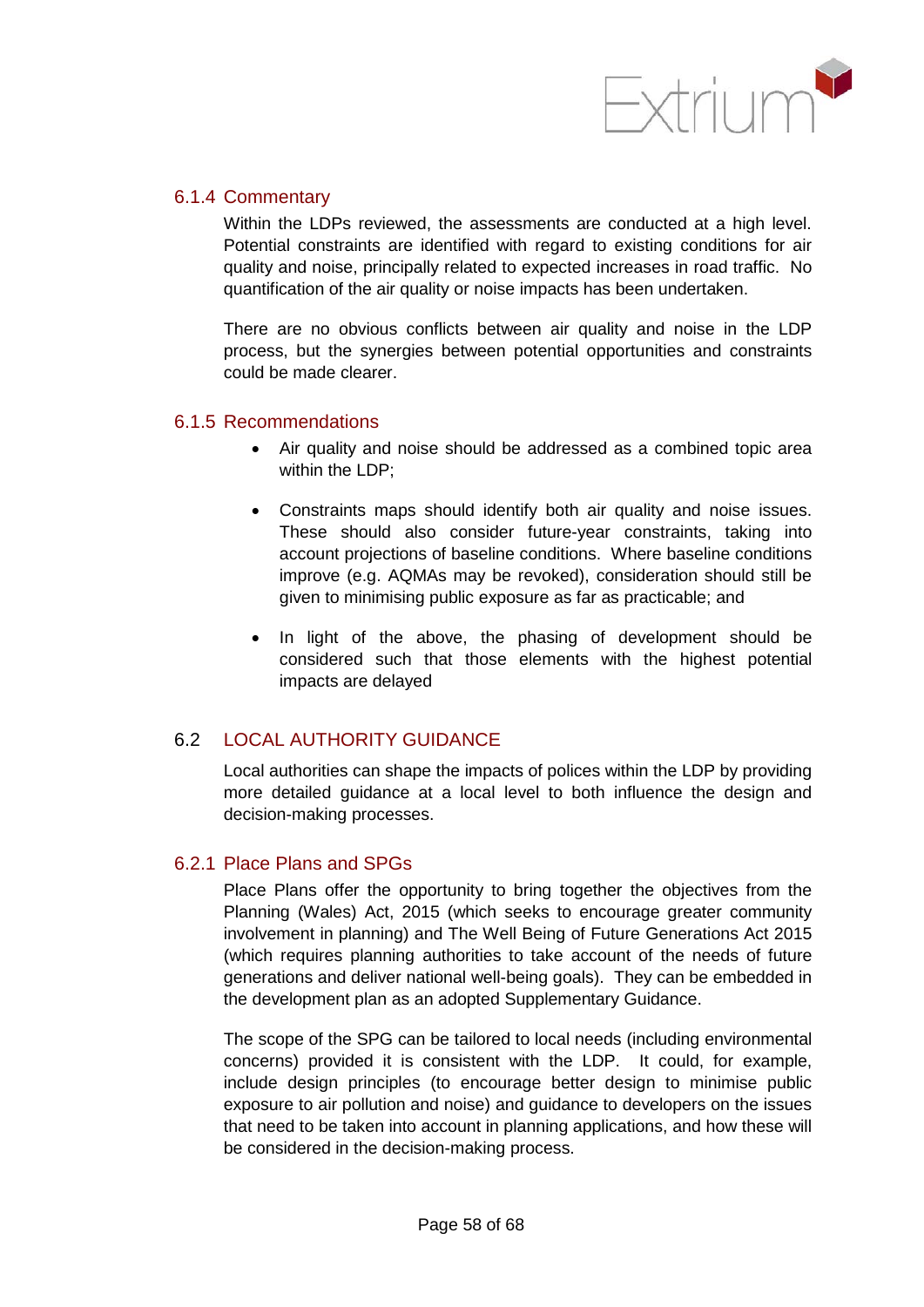

By way of example, the WELL Communities Standard provides a comprehensive and interdisciplinary approach to ensure that developments support health and well-being across all aspects of community life. The Standard includes a wide range of concepts including:

- Air ambient air quality, strategies to reduce traffic pollution and to reduce exposure to pollution; and
- Sound noise exposure assessment, planning for acoustics, techniques to reduce sound propagation and hearing health education.

A key aspect to the success of such an approach is the consideration of air quality and noise issues at the earliest stage of development. This needs to be supported by policies which actively seek to reduce air/noise exposure in the private and public realms, and, wherever possible, to remove or reduce the impact of pollutant emissions and unwanted noise. Importantly, these concepts should be applied to all development, not only those that lie within areas of poor air quality or poor soundscapes. New developments can reduce both emissions and public exposure by better design. The former can be achieved by incorporating design elements into schemes that promote the uptake of sustainable forms of transport. Public exposure can be minimised by the careful selection of land-use choices, and by extending the pathway between emission sources and public exposure, using building forms and layouts to separate vulnerable populations from the sources (such as busy roads).

The Welsh Government intends to revise TAN11 to cover both noise and air quality issues and there is an opportunity to set out the requirements to encourage a more holistic approach to assessments in the light of broader health and well-being aspirations, and to set out how this should be demonstrated to the local planning authority.

An assessment of existing air quality and noise conditions should be considered prior to the start of any design work, together with the constraints and opportunities this offers. Where necessary, this may include numerical predictions, but may also include an audit of local conditions and pollution/noise sources.

Design hierarchies should be applied which seek to:

- Design out new sources of pollution/noise;
- Use building forms to promote dispersion of pollution and screen sensitive areas from pollution/noise sources;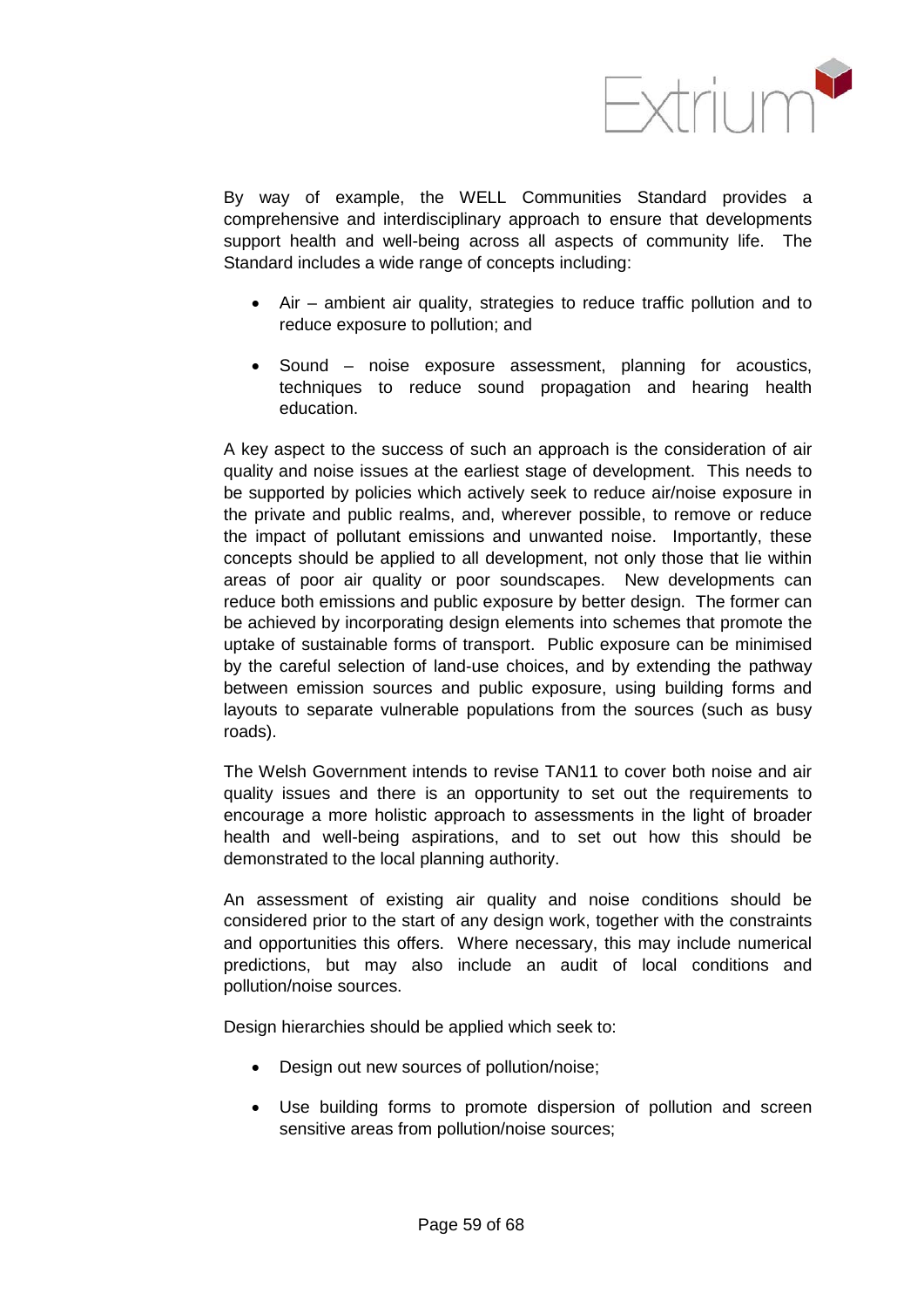

- Use scheme layouts to maximise distances between sources and receptors;
- Ensure designs and layouts encourage the uptake of sustainable travel choices, through providing easy access to public transport, prioritisation of cycle parking, cycle and pedestrian routes; and
- Encourage transport plans that promote Design Choice Behaviour, quantify the associated benefits, and wherever possible, extend these benefits to the wider community.

## 6.2.2 Recommendations

- The revision to TAN11 should set out the requirements for air quality and noise issues to be dealt with in a holistic manner. This should require consideration of any potential constraints and/or opportunities at the earliest stages and well before scheme freeze;
- Mitigation should be recognised as a means of offsetting significant air quality and/or noise effects, but only when best-practice design has been applied at the early stages of a scheme; and
- Statements should be submitted with planning applications demonstrating a) how proposals have considered ways to maximise benefits to local air quality/soundscapes, and b) what measures or design features will be put in place to reduce exposure to pollution and noise, and how they will achieve this.

## 6.3 PLANNING APPLICATIONS

Air quality and/or noise assessment are normally required to support planning applications where significant effects are likely. Depending on the scale and nature of the development, such assessments may be stand-alone or form part of a formal Environmental Statement (under the Environmental Impact Assessment (Wales Regulations, 2017<sup>56</sup>). A screening process determines whether a proposed scheme requires an environmental impact assessment (EIA). Local planning authorities may provide a scoping opinion, as to what information is required as part of the EIA.

## 6.3.1 Management of EIAs and Small Scheme Assessments

Formal EIAs are typically undertaken when a large scheme is being proposed where a wider range of environmental issues needs to be considered. EIAs are often large projects which require a degree of centralised management and coordination. It is common for large EIAs to be relatively well funded therefore allowing a comprehensive assessment of impacts using relevant

<sup>56</sup> <https://www.legislation.gov.uk/wsi/2017/567/contents/made>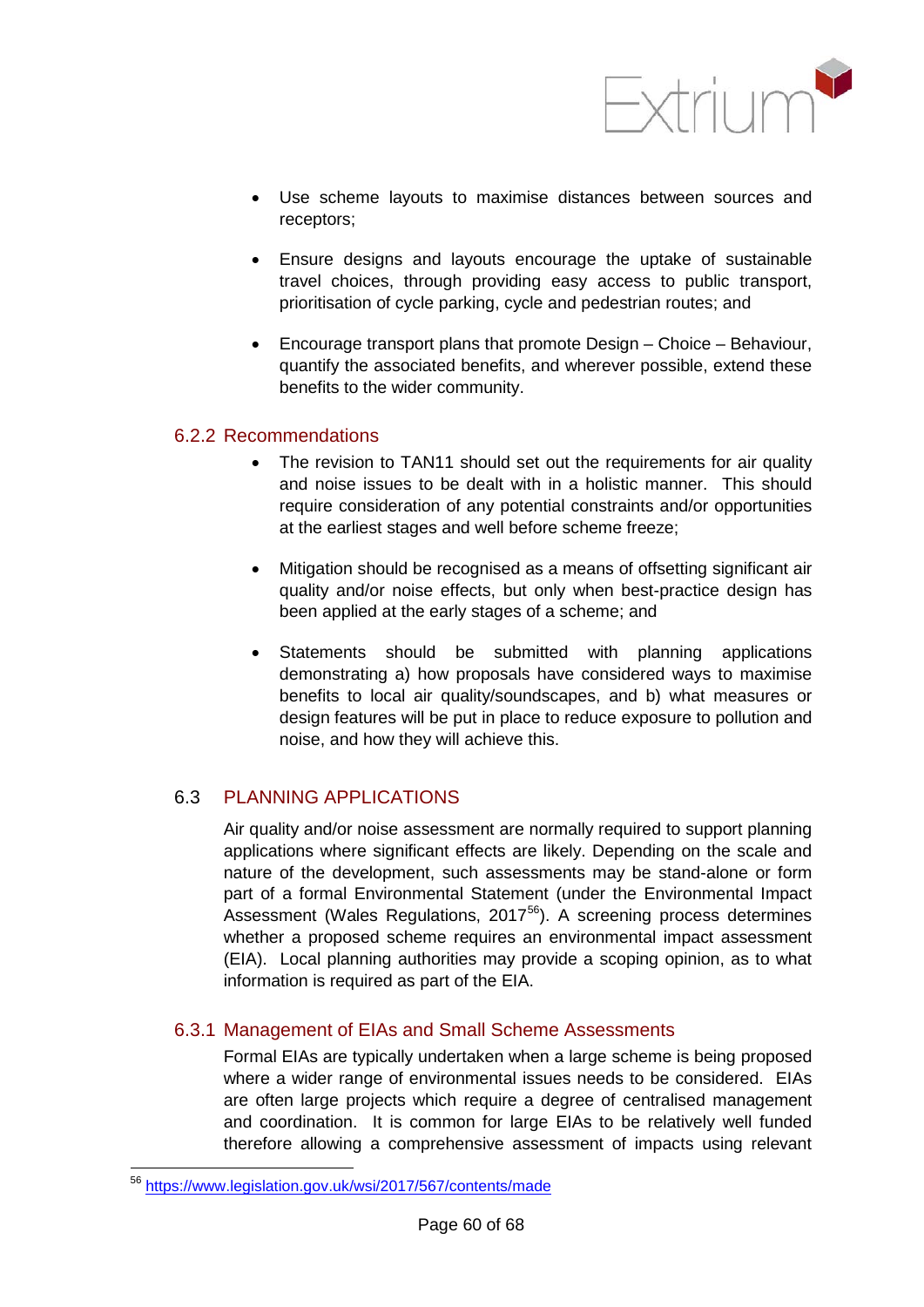

measurement, monitoring and/or modelling techniques. Nowadays standardised information on the scheme design is often shared between the discipline teams, e.g. building design, traffic movements, etc.. It is increasingly common for assessments to be controlled through shared and controlled IT environments.

Smaller schemes that do not require formal EIAs and require information on a more limited range of environmental parameters tend also to be smaller in scale. Therefore they also tend to have a smaller budget for environmental assessments.

These factors often result in individual discipline teams being commissioned separately by the developer. In such cases it is quite possible for data to differ between environmental discipline teams and for any modifications to the scheme not being communicated between teams. In such a scenario there is a greater risk that opportunities to coordinate the design or mitigation to maximise co-benefit are missed as teams focus on the objectives of their contract, rather than the scheme as a whole.

## 6.3.2 Timing of Environmental Assessment

Early input into the strategy and design of a development or development plan also provides opportunities to maximise achieving an integrated approach to addressing noise and air quality. This holistic approach reduces risks and inefficiencies which may materialise should the related disciplines of air quality and noise be treated separately.

## 6.3.3 Example Scenarios

Two hypothetical schemes representing common planning scenarios are presented below to highlight examples of how co-benefit might be achieved through early intervention and coordinated management.

#### **Residential dwelling design**

Residential developments built in areas comprising high environmental noise levels and poor air quality will often benefit from specially designed façade schemes.

Co-ordination of the acoustic and air quality mitigation properties required at an early stage has the benefit of ensuring the façade design is suitable for both aspects and reduces the risk of two different sets of mitigation measures being designed and costed for, often by different experts, which may in fact not be suitably complementary which could lead to design changes at a later stage. For example, there may be a need to consider the issue of weight of the glazing with enhanced acoustic and air quality filtration properties and its feasibility into the overall design and build of the structure.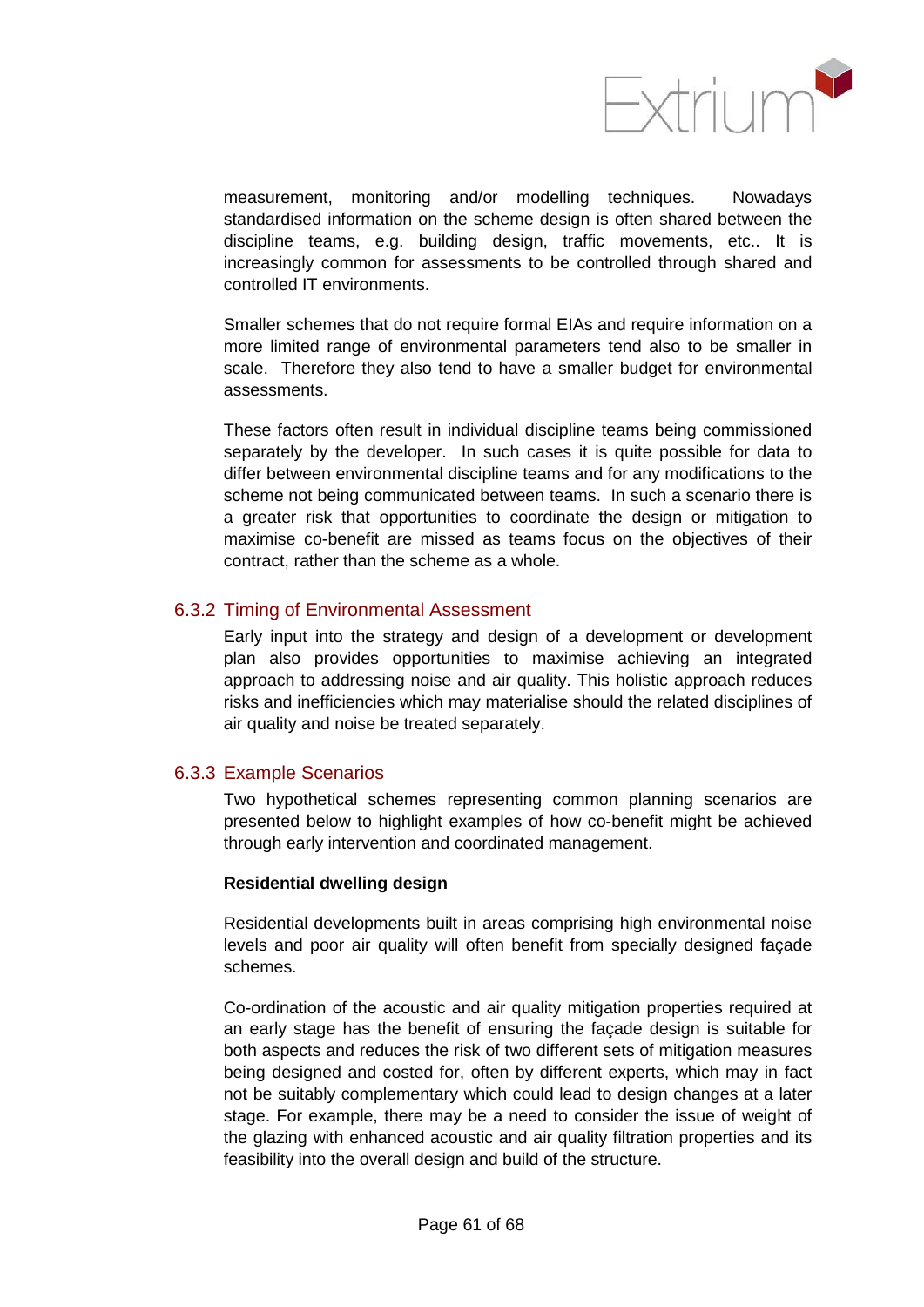

Consideration of other requirements beyond noise and air quality could also mitigate risks in producing an unsuitable development. For example, designing a dwelling with sealed windows may be of benefit for acoustic and air quality design purposes but could cause issues with overheating or damp and mould due to inadequate ventilation, particularly purge ventilation. This in turn could lead to category 1 or 2 hazards being identified under the Housing Act 2004 thus requiring remedial works to the property at a later stage.

#### **Road schemes**

Risks and inefficiencies associated with strategic road scheme design include not fully realising the benefit of joined up mitigation approaches and/or unintended consequences of mitigation measures. For example, traffic calming schemes to manage air quality may cause noise issues, for example the use of chicanes or speed bumps. Furthermore, specific mitigation measures such as noise barriers or mounds could impact negatively upon air quality and also the displacement of traffic from one road to another for noise or congestion reasons could lead to a worsening of air quality on the new routes.

These risks highlight the importance of considering noise and air quality together when designing road schemes to reduce these risks, but additionally there are benefits in joined up mitigation for example, the selection and planting of vegetation with both noise and air quality mitigation properties at the outset.

#### 6.3.4 Barriers

Whilst the benefit of an integrated approach to addressing noise and air quality is recognised, it is acknowledged that there are barriers and challenges which can prevent its effective implementation. These can be broadly divided into technical and administrative barriers.

Examples of technical barriers include incompatible mitigation measures such as the inclusion of acoustic and air quality mitigation measures in façade design may increase the overall weight of the glazing specification, which could in turn lead to design or engineering issues. A further example is during the construction phase where mitigation for dust such as water suppression may lead to noise complaints from the pumps in use.

<span id="page-66-0"></span>Administrative issues can include factors such as many noise standards within the development planning process being objective, thus making it appear easier to demonstrate compliance, for example planning conditions for noise are more likely to include objective and measurable levels to be met whereas air quality planning conditions may be sometimes be based around compliance with approved mitigation measures.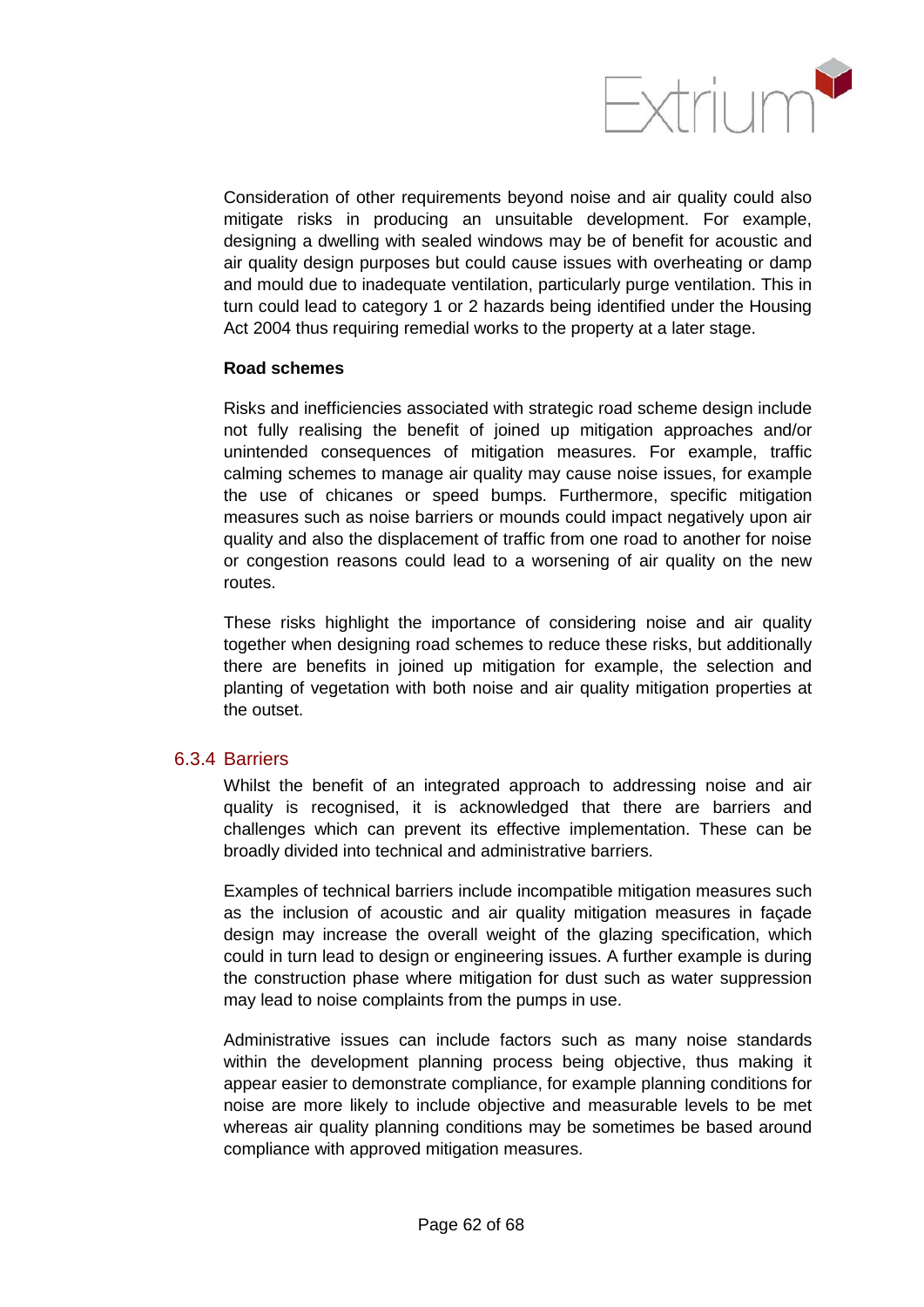

Personnel involved in assessing and designing mitigation measures for noise and air quality generally have expertise in one or other discipline, with specialist reports often written and assessed separately. This can lead to missed opportunities in mitigation design or the implementation of mitigation measures which have competing requirements which could limit their effectiveness. Improving multi-disciplinary working and merging expertise where feasible could assist in improving overall outcomes, including improved mitigation at a reduced cost of delivery. Adopting a greater standardisation of compliance 'metric', e.g. by using a health or economic indicator, may also encourage more joined up working.

## 6.4 STRATEGIC RECOMMENDATIONS

There are several areas where greater levels of coordination can lead to improved consideration of air quality and noise/soundscape.

Within this chapter, reference is made to different types of plan, which are created by different tiers of government or authority. The scale of the evidence base or detail of constraint can therefore vary, depending on the level at which the information has been created, or is being used. Much of this information is map based. In modern digital mapping systems, it is increasingly possible for one 'authority' to be responsible for holding a definitive dataset relating to an environmental parameter or baseline condition. The currency and quality of this data is, however important.

Currently, for example, strategic noise maps are produced on a five yearly basis. They cover part of Wales (major transport routes and agglomerations) but there are significant areas of Wales that are not covered. The relatively long interval time between map publications also means that localised development changes that occur within the 5-year update period are not captured for months or years and therefore reducing the value of the map as an evidence base.

As a result of the way the air quality regime operates in the UK, both local authorities and central government hold data and maps showing emissions and air pollution concentrations. However this information is produced to different technical specifications and therefore does not show a consistent picture. This can lead to confusion and complications in developing coordinated local and national plans for air quality improvement.

Both issues emanating from these examples could be resolved through development of a single scaleable evidence base for each discipline. This would involve investment in IT and digital mapping/modelling to create a standardised and accessible map. It would also require agreement and coordination between the various parties who would play a role in developing, maintaining and using the data. Updates could be made on a rolling basis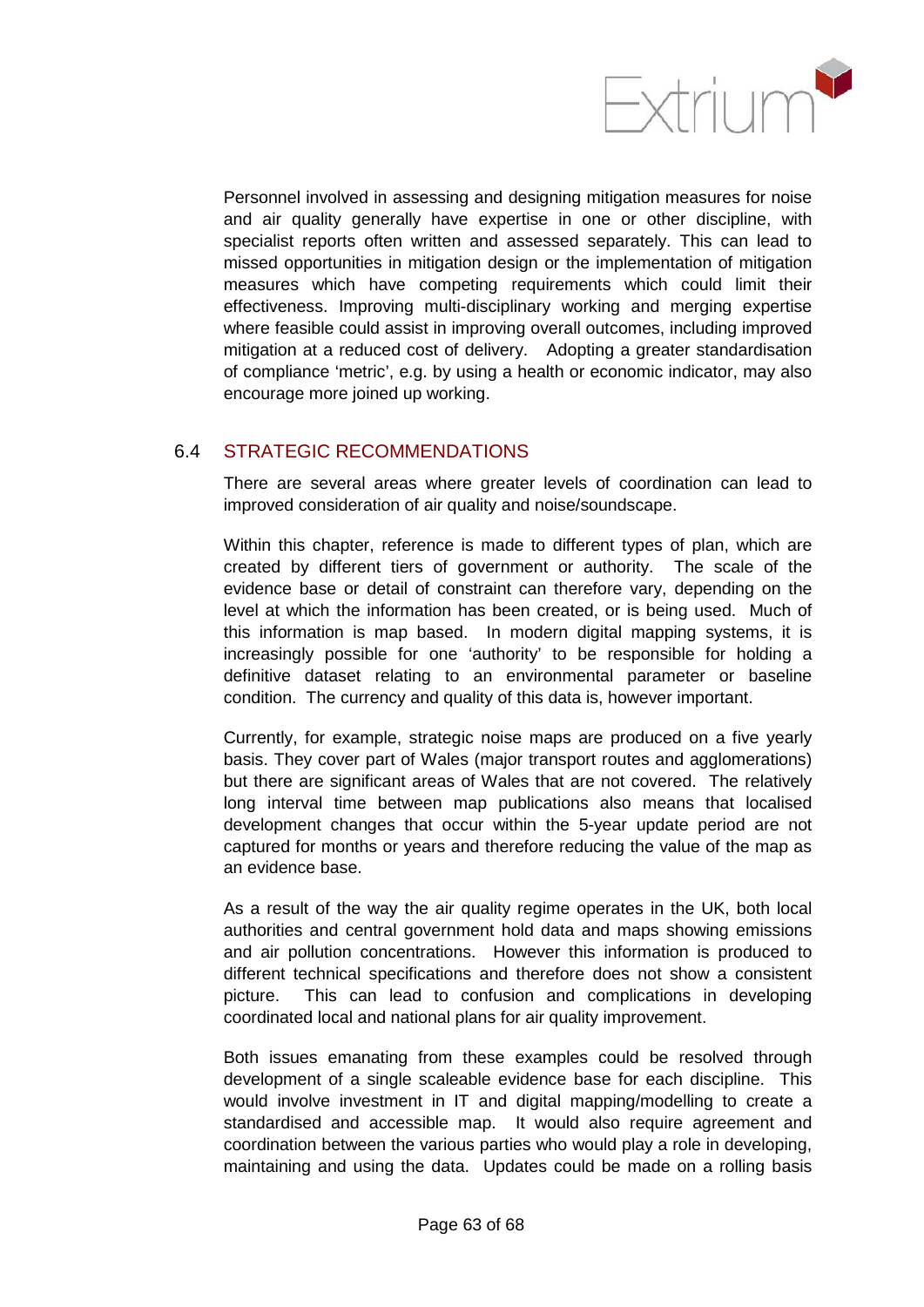

with agreed 'freeze' periods, e.g. annual. Such an approach would enable further benefits.

With an agreed standardised evidence base, the maps and underlying models could be utilised by developers to 'run' scenarios in which their schemes are modelled and saved for review, or approval, by planning officers. This would mean environmental assessments for proposed development should be directly comparable with the authority's baseline evidence base. Officers evaluating a scheme should have a clearer understanding of the basis of the assessment. This approach is operated in the Netherlands in conjunction with zoned map-based areas for air quality and noise level and the Environment Agency is developing this type of system to provide a single standardised flood map of  $E$ ngland $57$ . With standardised air quality and noise/soundscape evidence layers, it would be possible to coordinate and combine significant quantities of 'input' data to create a shared air quality and noise/soundscape base model (geospatial database). Detailed guidance on model parameterisation would also improve consistency between different practitioners. As a significant portion of the cost of developing and maintaining environmental models is associated with input data, this could lead to a considerable cost saving and/or added value.

Obstacles, such as the move away from proprietary software towards standardised open source mathematical models, algorithms and code have been overcome in the development of the Common Noise Assessment Methods for Europe (CNOSSOS-EU). With the departure from the EU being imminent and creating the need to revisit environmental regulations, there is an opportunity to develop a smart dynamic, joined up digital evidence base, which supports planning and health and wellbeing based policy making.

Within the development planning process, opportunities to approach air quality and noise should be explored at an early research stage. Expertise in both disciplines should be sought to assess topics such as the allocation of sites and the assessment of the development of infrastructure. It is recommended that noise, including soundscape and quiet areas, are included as an environmental topic for consideration in the designation of a strategic development plan area, as it is not currently a topic for identification as defined in Designating a Development Plan Boundary and Establishing a Strategic Planning Panel (SPP), March 2019<sup>[58](#page-70-1)</sup>.

The cumulative impacts of noise and air quality should also be given careful consideration particularly in the design and development of infrastructure, which could lead to exposure to both.

<sup>&</sup>lt;sup>57</sup> National Flood Risk assessment 2 (NaFRA2)<br><sup>58</sup> <https://gov.wales/strategic-development-plans-guidance-local-planning-authorities>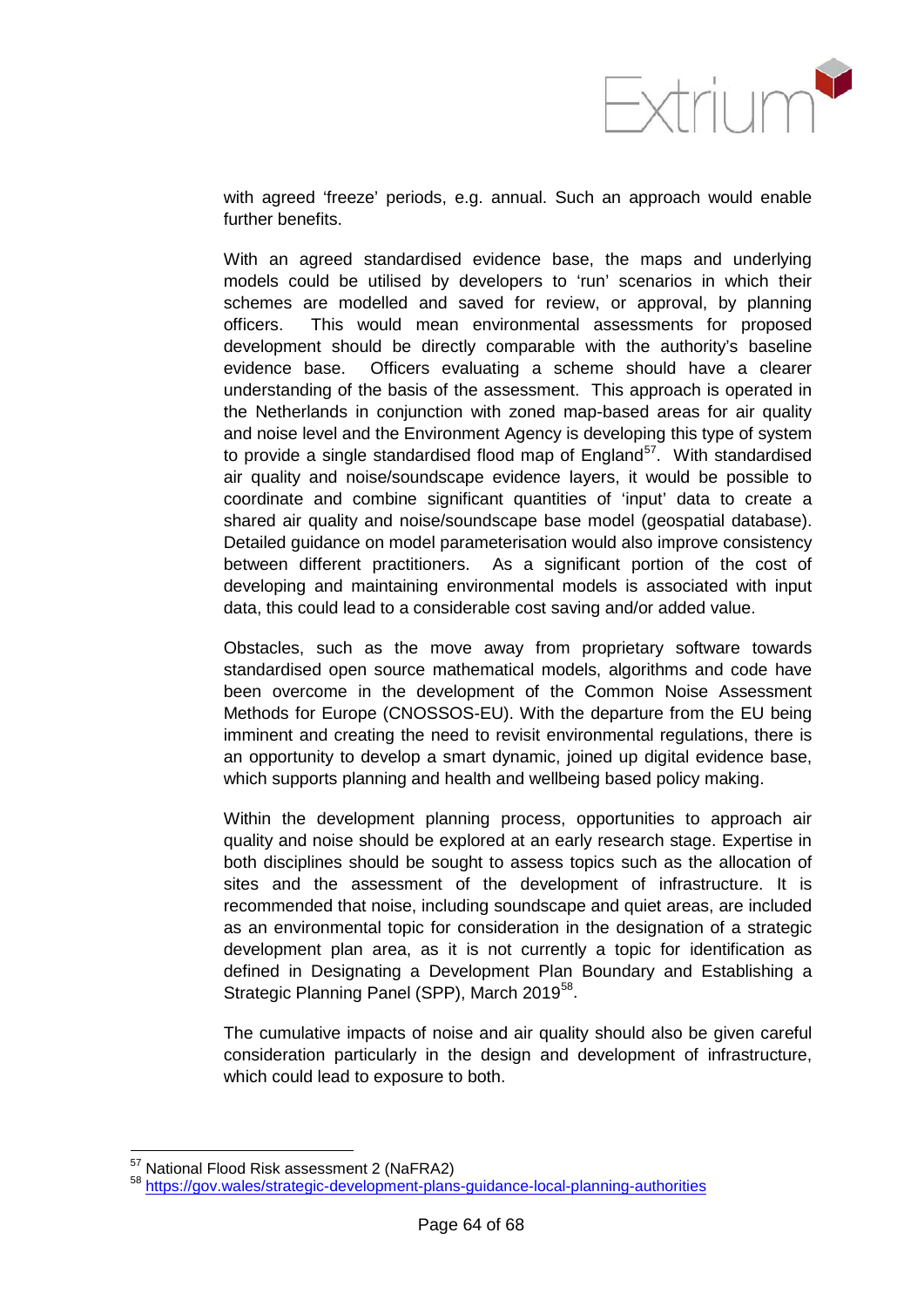

# 7 CONCLUSIONS

From a review of the LAQM process and implementation of the END, the two policy regimes which gave birth to air quality and noise action planning, a number of conclusions can be drawn. These include:

- the policy implementation models for air quality and noise action planning differ significantly from one another. Air quality action plans have a greater degree of UK wide coordination, e.g. through prescriptive guidance such as LAQM.TG(16). They are implemented by many local authorities who can adopt differing approaches and do not have standardised technical methodologies, or technical assessment approaches;
- noise has undergone a greater degree of devolution with four, similar, but different implementation models across the UK. The noise action planning process, especially in Wales, England and Scotland has remained the competency of national government, albeit with close engagement with local authorities and stakeholders in Wales and Scotland through formal engagement structures. The underpinning noise 'mapping' is consistent within each of the nations;
- the timing of action planning is different for air quality and noise. Noise action plans operate on a 5-year cycle, whereas air quality action plans are updated and/or screened on an annual basis. The historical timing differences are likely to have been a significant factor in preventing the action plans from integration;
- air quality has prescriptive objective targets to drive the policy, whereas action planning targets for noise are arguably less stringent. This tends to create a focus on achieving air quality targets, potentially seeing noise as an inhibitor, rather than a closely related topic from which co-benefit might be achieved by a coordinated approach; and
- the emergence of a health based approach to environmental policy has created a framework in which a more balanced set of objectives can support and encourage a more coordinated approach to air quality and noise action planning. In Wales, the Wellbeing of Future Generations Act 2015 is a significant policy to support this approach.

From a review of relevant mitigation measures relating to air quality, the following was concluded:

• formal classification schemes of air quality action planning measures were identified in annual reporting templates (and the EU measures list) and in LAQM.TG(16);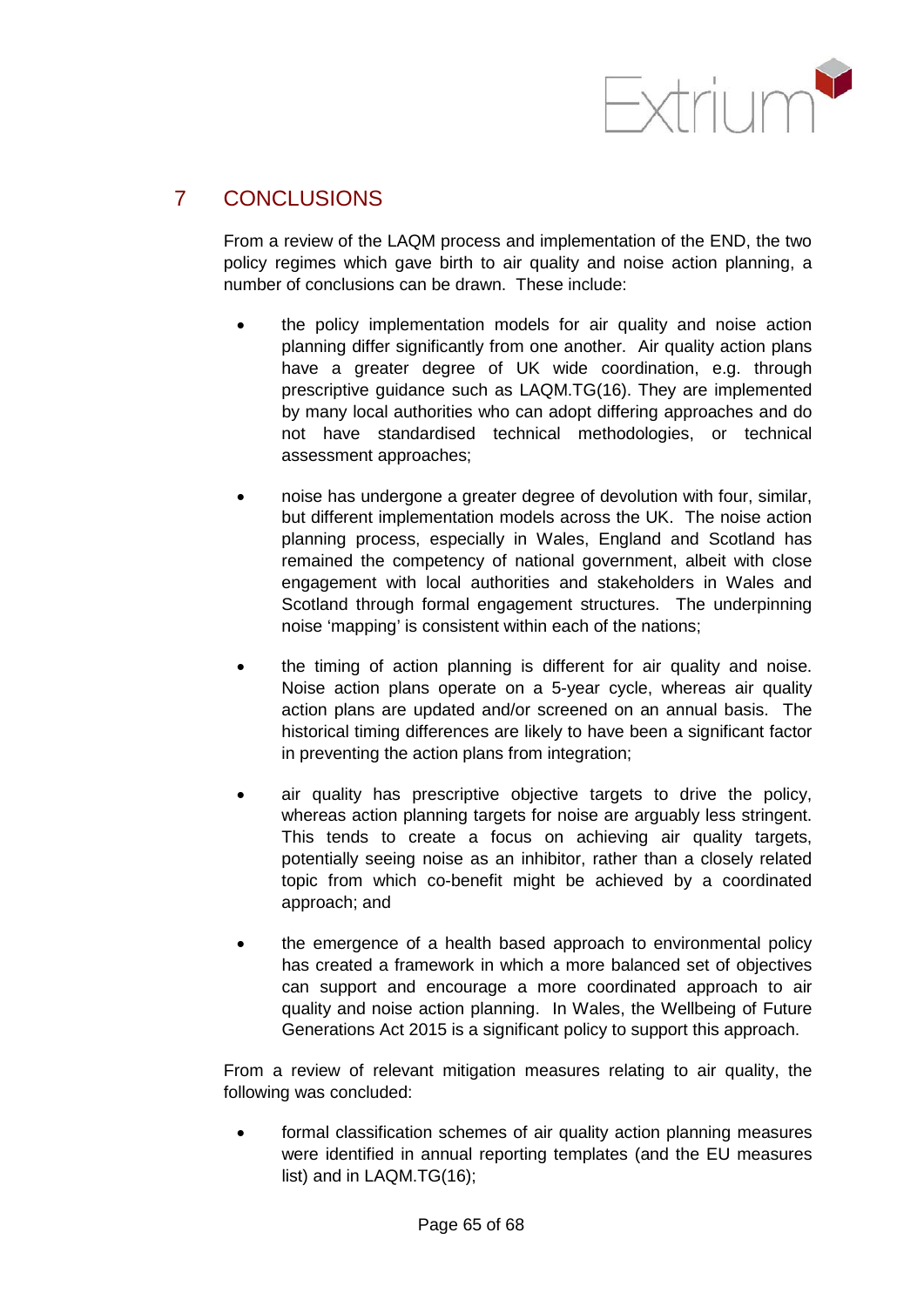

- the EU measures list and that in LAQM.TG(16) are very similar, with over 90% being identical, apart from a small number of measures that only appear in the EU list and a measures category relating to modelling and assessment methodologies which only appears in LAQM.TG(16);
- from a review of the 49 measures in the 2001 Report which related to road, rail and industry sources it was concluded that all but one of the measures was still relevant today;
- the relevant 2001 Report measures were integrated with the current air quality measures to produce an updated schedule of air quality and noise measures. With the inclusion of one additional measure relating to vegetation screening, the updated schedule comprises of 85 measures. These are set out in Appendix II;
- each of the measures was assessed for the potential for there to be a synergy or conflict in relation to air quality or noise. Each measure was rated as having the potential to have a positive, neutral or negative effect;
- a number of measures have the potential to have a positive effect if designed well, however they can also have the potential to have a negative air quality and/or noise effect if not designed or planned appropriately;
- analysis of the ratings shows that the potential to deliver benefit to both air quality and noise exists for the large majority of measures. The risk of conflict is greatest for measures such as increasing or decreasing road traffic speeds and measures relating to industrial zoning and operation; and
- <span id="page-70-1"></span><span id="page-70-0"></span>• it was noted that in order to achieve significant change or to maximise benefits, most schemes are likely to include a combination of measures and the ultimate outcome will be determined by the detail of their design and implementation. It is important not to look at outcomes in isolation: the cumulative impact of interventions is important.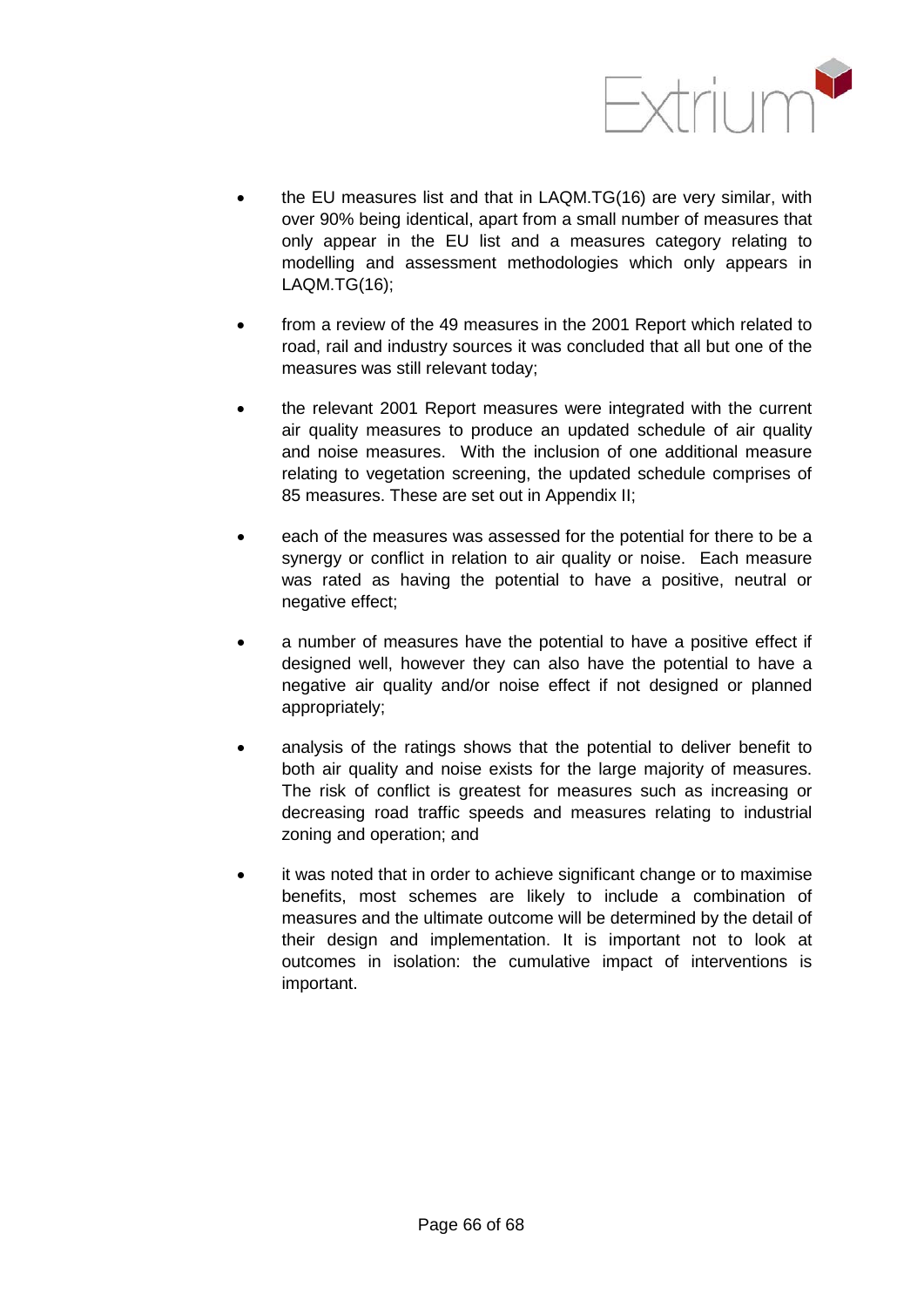

# 8 RECOMMENDATIONS

There are several recommendations which emerge from this project including:

- consideration be given to aligning the timing of future noise and air quality action plan assessments and reporting cycles. This will help facilitate joint assessment and reporting. The current annual cycle for AQ reporting works well with managing updates to data and data licensing, which tend to work on annual updates, and helps to maintain a currency to work;
- consideration be given to an integrated approach to air quality and noise action planning. This will help to avoid conflicts in respective action planning, but with a significant number of measures being beneficial to both disciplines there is a strong chance of co-benefit being achieved efficiently, if planned together;
- considering a joint approach to air quality and noise action planning in order to help facilitate wider policy developments, e.g. in Wales, updating of TAN11: Noise and future policy relating to soundscape;
- maintaining a single integrated schedule of air quality and noise mitigation measures. This will enable a structured approach to decision making on schemes and help structure guidance and reporting. This will additionally assist with the recording and reporting of measures within electronic systems and will enable greater coherency of external dissemination, e.g. via open data publication;
- evaluating how future noise assessment methodologies, such as that set out in Directive 2015/995 (CNOSSOS-EU) or developed through BSi Committee EH/1/2 on Transport Noise, might be implemented to either draw upon, or support joint assessments of air quality;
- investigating efficiencies and cost saving potential of joint technical assessments for action planning, including sharing input data, modelling methodology (e.g. 3D design) and joint modelling exposure assessment;
- harnessing the potential of modern datasets and the digital asset modelling approaches such as 'digital twinning' which provide the fidelity to support joint assessment (e.g. detailed/flexible traffic data classification) and be based around a standardised and scalable approach which enables sharing of data across different tiers of authority/user (through coordinated licensing, IP management and proactive agreements); and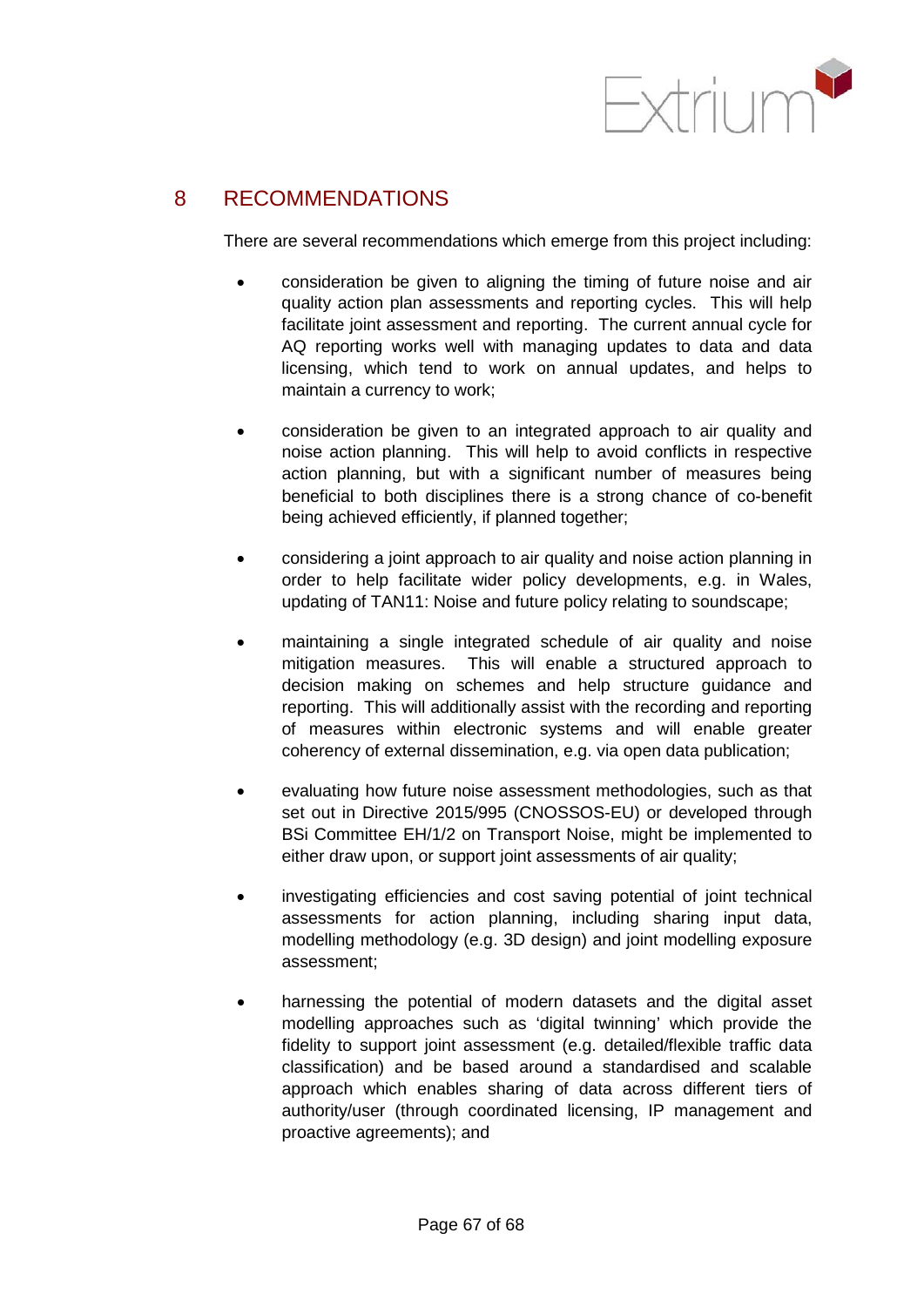

• consideration be given to reporting the benefits of action planning in terms of ultimate health or wellbeing improvement using appropriate metrics as opposed to numbers of people exposed to a particular band of pollution levels. This applies in particular to noise exposure reporting under the END.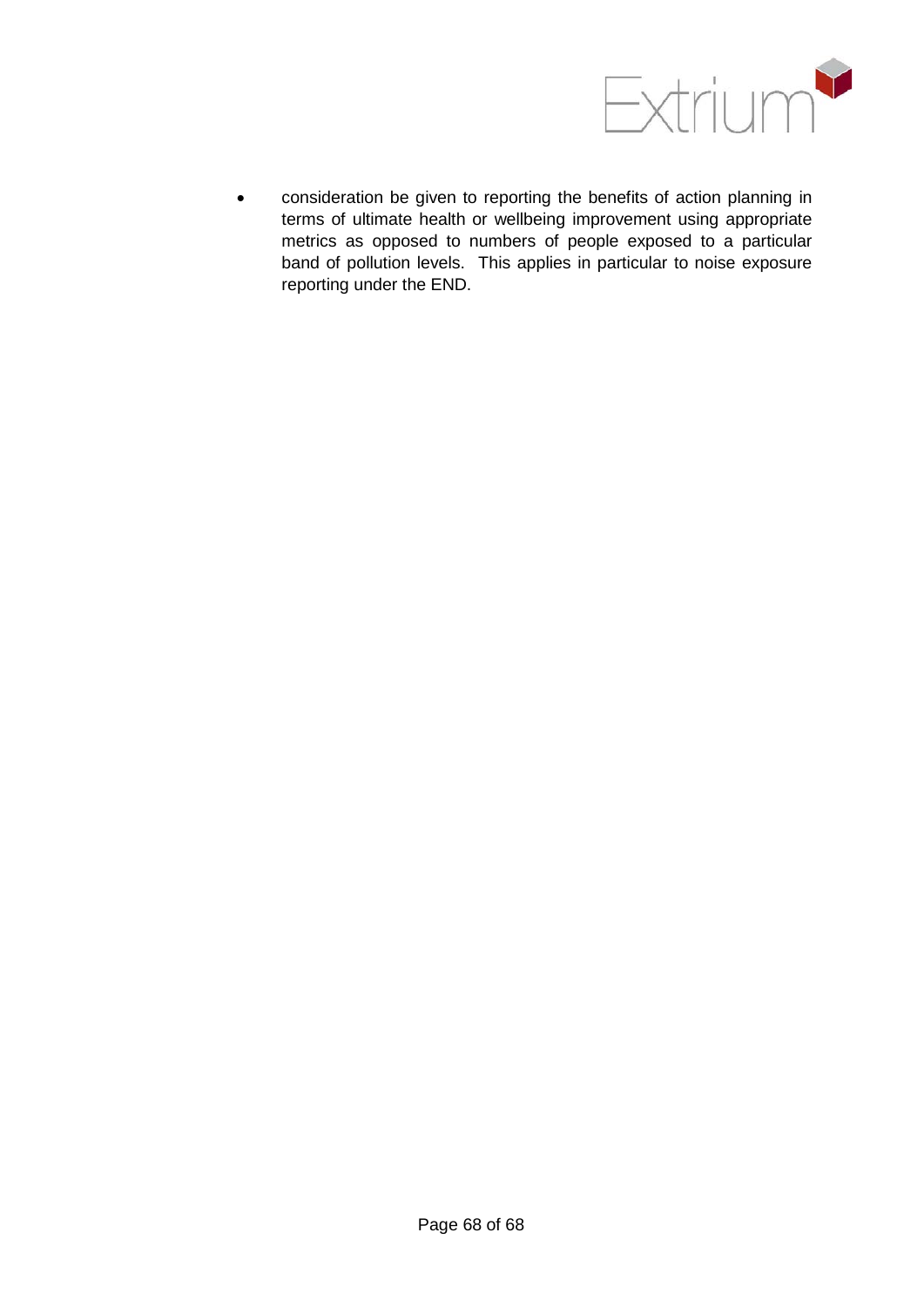

# APPENDIX I. EU AIR QUALITY MEASURES

| <b>EU Measure</b>       | <b>EU Measure Classification</b>                                          |
|-------------------------|---------------------------------------------------------------------------|
| <b>Category</b>         |                                                                           |
| Alternatives to private | Bus based park & ride                                                     |
| vehicle use             | Car & lift sharing schemes                                                |
|                         | Car clubs                                                                 |
|                         | Rail based park & ride                                                    |
|                         | Other                                                                     |
| Environmental           | Introduction/increase of environment charges through                      |
| permits                 | permit systems and economic instruments                                   |
|                         | Introduction/increase of environmental funding through                    |
|                         | permit systems and economic instruments                                   |
|                         | Large combustion plant permits and national plans going<br>beyond BAT     |
|                         | Measures to reduce pollution through IPPC permits going<br>beyond BAT     |
|                         | Other measure through permit systems and economic<br>instruments          |
|                         | Tradable permit system through permit systems and<br>economic instruments |
|                         | Other                                                                     |
| Freight and delivery    | Delivery and service plans                                                |
| management              | Freight consolidation centre                                              |
|                         | Freight partnerships for city centre deliveries                           |
|                         | Quiet & out of hours delivery                                             |
|                         | Route management plans/strategic routing strategy for<br><b>HGVs</b>      |
|                         | Other                                                                     |
| Policy guidance and     | Air quality planning and policy guidance                                  |
| development control     | Low emissions strategy                                                    |
|                         | Other policy                                                              |
|                         | Regional groups co-ordinating programmes to develop                       |
|                         | area wide strategies to reduce emissions and improve air                  |
|                         | quality                                                                   |
|                         | Sustainable procurement guidance                                          |
| Promoting low           | Emission control equipment for small and medium sized                     |
| emission plant          | stationary combustion sources / replacement of                            |
|                         | combustion sources                                                        |
|                         | Low emission fuels for stationary and mobile sources in                   |
|                         | public procurement                                                        |
|                         | Other measure for low emission fuels for stationary and                   |
|                         | mobile sources                                                            |
|                         | Public procurement of stationary combustion sources                       |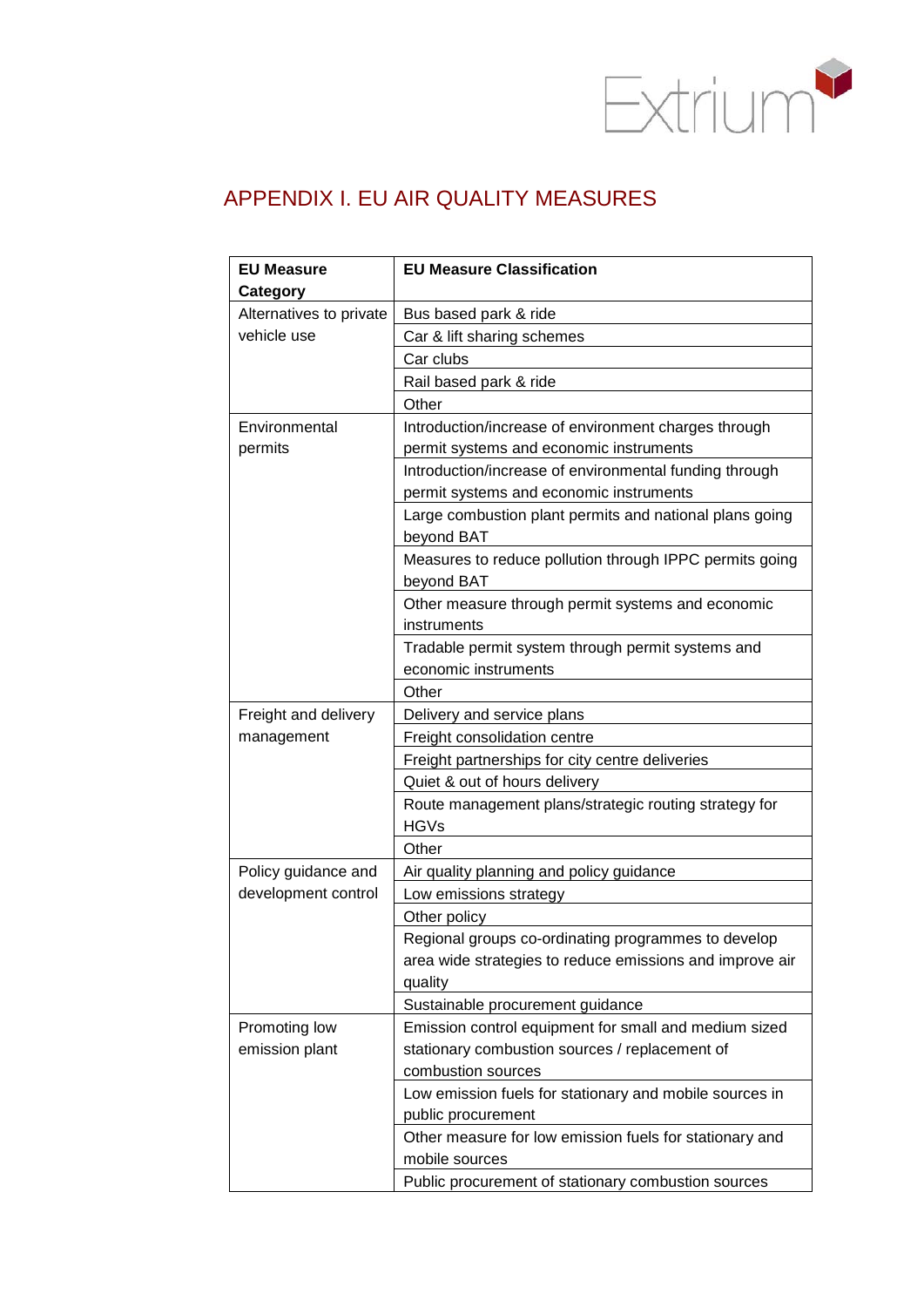

| <b>EU Measure</b>                            | <b>EU Measure Classification</b>                                                                                                                                                                                                                                                                                                                                                                                                                                                                                                        |
|----------------------------------------------|-----------------------------------------------------------------------------------------------------------------------------------------------------------------------------------------------------------------------------------------------------------------------------------------------------------------------------------------------------------------------------------------------------------------------------------------------------------------------------------------------------------------------------------------|
| Category                                     |                                                                                                                                                                                                                                                                                                                                                                                                                                                                                                                                         |
|                                              | Regulations for fuel quality for low emission fuels for                                                                                                                                                                                                                                                                                                                                                                                                                                                                                 |
|                                              | stationary and mobile sources                                                                                                                                                                                                                                                                                                                                                                                                                                                                                                           |
|                                              | Shift to installations using low emission fuels for stationary                                                                                                                                                                                                                                                                                                                                                                                                                                                                          |
|                                              | and mobile sources                                                                                                                                                                                                                                                                                                                                                                                                                                                                                                                      |
|                                              | Other policy                                                                                                                                                                                                                                                                                                                                                                                                                                                                                                                            |
| Promoting low                                | Company vehicle procurement - prioritising uptake of low                                                                                                                                                                                                                                                                                                                                                                                                                                                                                |
| emission transport                           | emission vehicles                                                                                                                                                                                                                                                                                                                                                                                                                                                                                                                       |
|                                              | Low emission zone (LEZ) or clean air zone (CAZ)                                                                                                                                                                                                                                                                                                                                                                                                                                                                                         |
|                                              | Priority parking for LEVs                                                                                                                                                                                                                                                                                                                                                                                                                                                                                                               |
|                                              | Procuring alternative refuelling infrastructure to promote                                                                                                                                                                                                                                                                                                                                                                                                                                                                              |
|                                              | low emission vehicles, EV recharging, gas fuel recharging                                                                                                                                                                                                                                                                                                                                                                                                                                                                               |
|                                              | Public vehicle procurement - prioritising uptake of low                                                                                                                                                                                                                                                                                                                                                                                                                                                                                 |
|                                              | emission vehicles                                                                                                                                                                                                                                                                                                                                                                                                                                                                                                                       |
|                                              | Taxi emission incentives                                                                                                                                                                                                                                                                                                                                                                                                                                                                                                                |
|                                              | Taxi licensing conditions                                                                                                                                                                                                                                                                                                                                                                                                                                                                                                               |
|                                              | Other                                                                                                                                                                                                                                                                                                                                                                                                                                                                                                                                   |
| Promoting travel                             | Encourage / facilitate home-working                                                                                                                                                                                                                                                                                                                                                                                                                                                                                                     |
| alternatives                                 | Intensive active travel campaign & infrastructure                                                                                                                                                                                                                                                                                                                                                                                                                                                                                       |
|                                              | Personalised travel planning                                                                                                                                                                                                                                                                                                                                                                                                                                                                                                            |
|                                              | Promote use of rail and inland waterways                                                                                                                                                                                                                                                                                                                                                                                                                                                                                                |
|                                              | Promotion of cycling                                                                                                                                                                                                                                                                                                                                                                                                                                                                                                                    |
|                                              | Promotion of walking                                                                                                                                                                                                                                                                                                                                                                                                                                                                                                                    |
|                                              | School travel plans                                                                                                                                                                                                                                                                                                                                                                                                                                                                                                                     |
|                                              | Workplace travel planning                                                                                                                                                                                                                                                                                                                                                                                                                                                                                                               |
|                                              | Other                                                                                                                                                                                                                                                                                                                                                                                                                                                                                                                                   |
| Public information                           | Via leaflets                                                                                                                                                                                                                                                                                                                                                                                                                                                                                                                            |
|                                              | Via other mechanisms                                                                                                                                                                                                                                                                                                                                                                                                                                                                                                                    |
|                                              | Via radio                                                                                                                                                                                                                                                                                                                                                                                                                                                                                                                               |
|                                              | Via television                                                                                                                                                                                                                                                                                                                                                                                                                                                                                                                          |
|                                              | Via the Internet                                                                                                                                                                                                                                                                                                                                                                                                                                                                                                                        |
|                                              |                                                                                                                                                                                                                                                                                                                                                                                                                                                                                                                                         |
|                                              |                                                                                                                                                                                                                                                                                                                                                                                                                                                                                                                                         |
|                                              |                                                                                                                                                                                                                                                                                                                                                                                                                                                                                                                                         |
|                                              |                                                                                                                                                                                                                                                                                                                                                                                                                                                                                                                                         |
|                                              |                                                                                                                                                                                                                                                                                                                                                                                                                                                                                                                                         |
|                                              |                                                                                                                                                                                                                                                                                                                                                                                                                                                                                                                                         |
|                                              |                                                                                                                                                                                                                                                                                                                                                                                                                                                                                                                                         |
|                                              |                                                                                                                                                                                                                                                                                                                                                                                                                                                                                                                                         |
|                                              |                                                                                                                                                                                                                                                                                                                                                                                                                                                                                                                                         |
|                                              |                                                                                                                                                                                                                                                                                                                                                                                                                                                                                                                                         |
|                                              |                                                                                                                                                                                                                                                                                                                                                                                                                                                                                                                                         |
|                                              |                                                                                                                                                                                                                                                                                                                                                                                                                                                                                                                                         |
|                                              |                                                                                                                                                                                                                                                                                                                                                                                                                                                                                                                                         |
| Traffic management<br>Transport planning and | Other<br>Anti-idling enforcement<br>Emission based parking or permit charges<br>Reduction of speed limits, 20 mph zones<br>Road user charging (RUC) / congestion charging<br>Strategic highway improvements, re-prioritising road space<br>away from cars, incl. access management, selective<br>vehicle priority, bus priority, high vehicle occupancy lane<br>Testing vehicle emissions<br>UTC, congestion management, traffic reduction<br>Workplace parking levy, parking enforcement on highway<br>Other<br>Bus route improvements |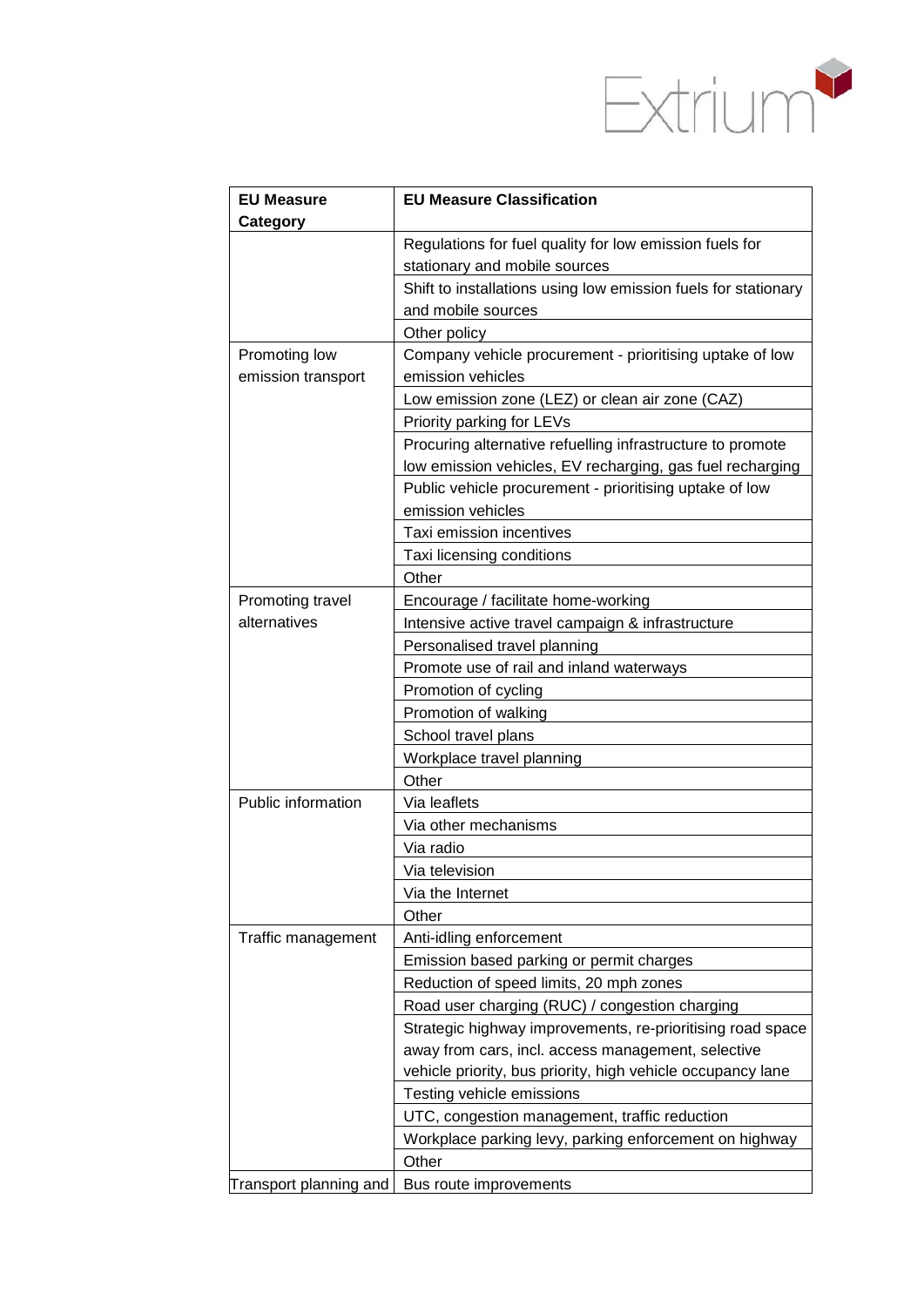

| <b>EU Measure</b>        | <b>EU Measure Classification</b>                          |
|--------------------------|-----------------------------------------------------------|
| Category                 |                                                           |
| linfrastructure          | Cycle network                                             |
|                          | Public cycle hire scheme                                  |
|                          | Public transport improvements - interchanges stations and |
|                          | services                                                  |
|                          | Other                                                     |
| Vehicle fleet efficiency | Driver training and eco driving aids                      |
|                          | Fleet efficiency and recognition schemes                  |
|                          | Promoting low emission public transport                   |
|                          | Testing vehicle emissions                                 |
|                          | Vehicle retrofitting programmes                           |
|                          | Other                                                     |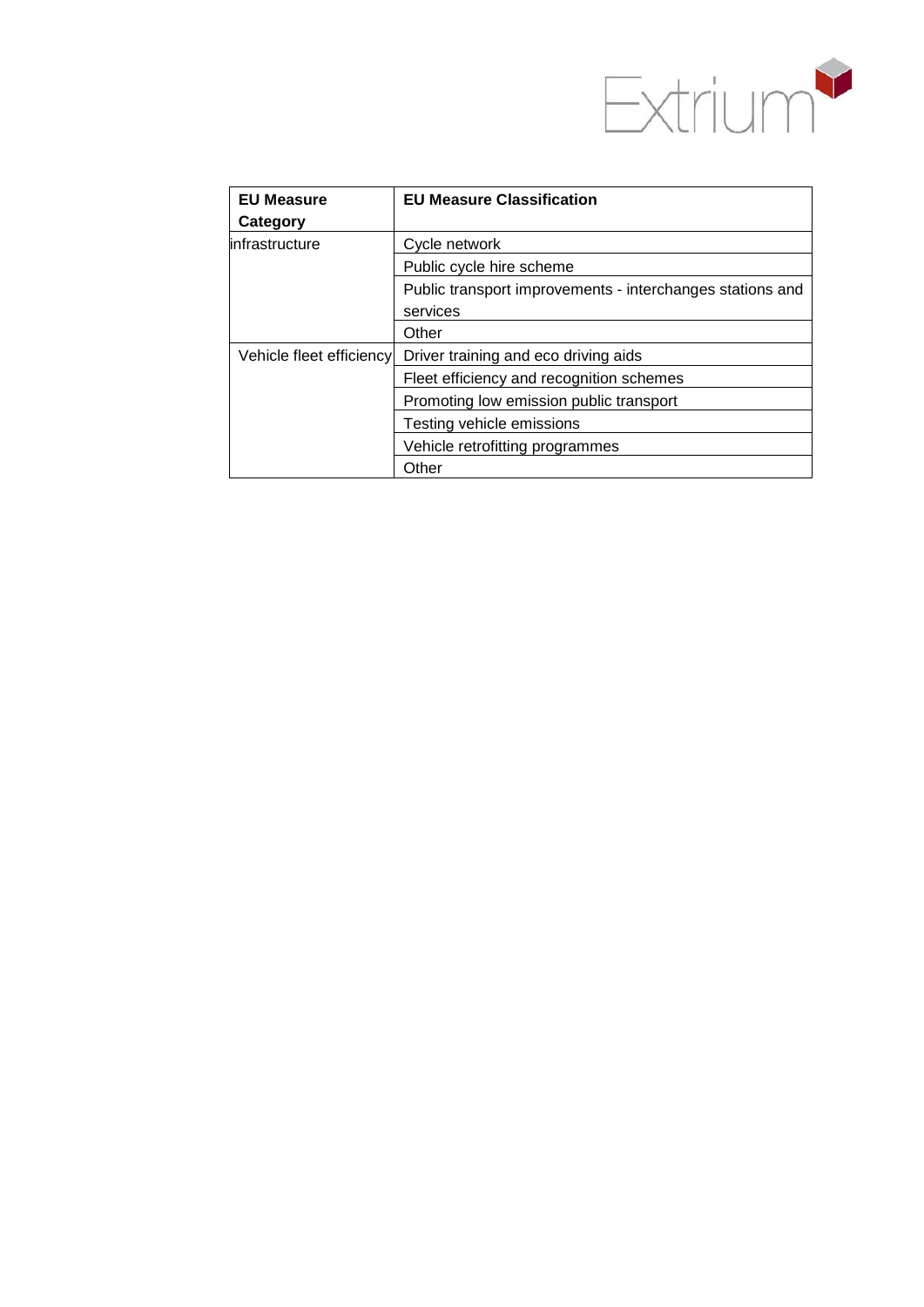

# APPENDIX II. UPDATED AIR QUALITY AND NOISE MEASURES

Key:

Attribution:

•  $TG(16)$  = Measures set out in LAQM.TG $(16)$ 

14 | TG(16) | Personalised travel planning

- EU = Measures set out in the EU measures List (from LAQM ASR Template)
- 2001 = Measures set out in the 2001 Report and not included in LAQM.TG(16) or the EU List
- 2019 = Measures not included above and included by the authors of this report.

| Ref No.                              | <b>Attribution</b>        | Combined (LAQM.TG(16), EU and 2001 Report) Measure Classification                                                     |  |
|--------------------------------------|---------------------------|-----------------------------------------------------------------------------------------------------------------------|--|
|                                      | <b>Traffic management</b> |                                                                                                                       |  |
|                                      | TG(16)                    | Urban Traffic Control (UTC), congestion management, traffic reduction                                                 |  |
| 2                                    | TG(16)                    | Reduction of speed limits, 20mph zones:                                                                               |  |
| 3                                    | TG(16)                    | Road user charging (RUC) / congestion charging.                                                                       |  |
| 4                                    | TG(16)                    | Anti-idling enforcement                                                                                               |  |
| 5                                    | TG(16)                    | Testing vehicle emissions (for AQ and noise)                                                                          |  |
| 6                                    | EU                        | Emission based parking or permit charges.                                                                             |  |
|                                      | EU                        | Workplace parking levy, parking enforcement on highway                                                                |  |
|                                      |                           | Strategic highway improvements, re-prioritising road space away from cars, incl. access management, selective vehicle |  |
| 8                                    | EU                        | priority, bus priority, high vehicle occupancy lane                                                                   |  |
| 9                                    | 2001                      | Pedestrianisation                                                                                                     |  |
| 10                                   | 2001                      | Road tables                                                                                                           |  |
| 11                                   | 2001                      | Speed increase from 30 to 40-50 mph                                                                                   |  |
| <b>Promoting travel alternatives</b> |                           |                                                                                                                       |  |
| 12                                   | TG(16)                    | Workplace travel planning                                                                                             |  |
| 13                                   | TG(16)                    | Encourage / facilitate home-working                                                                                   |  |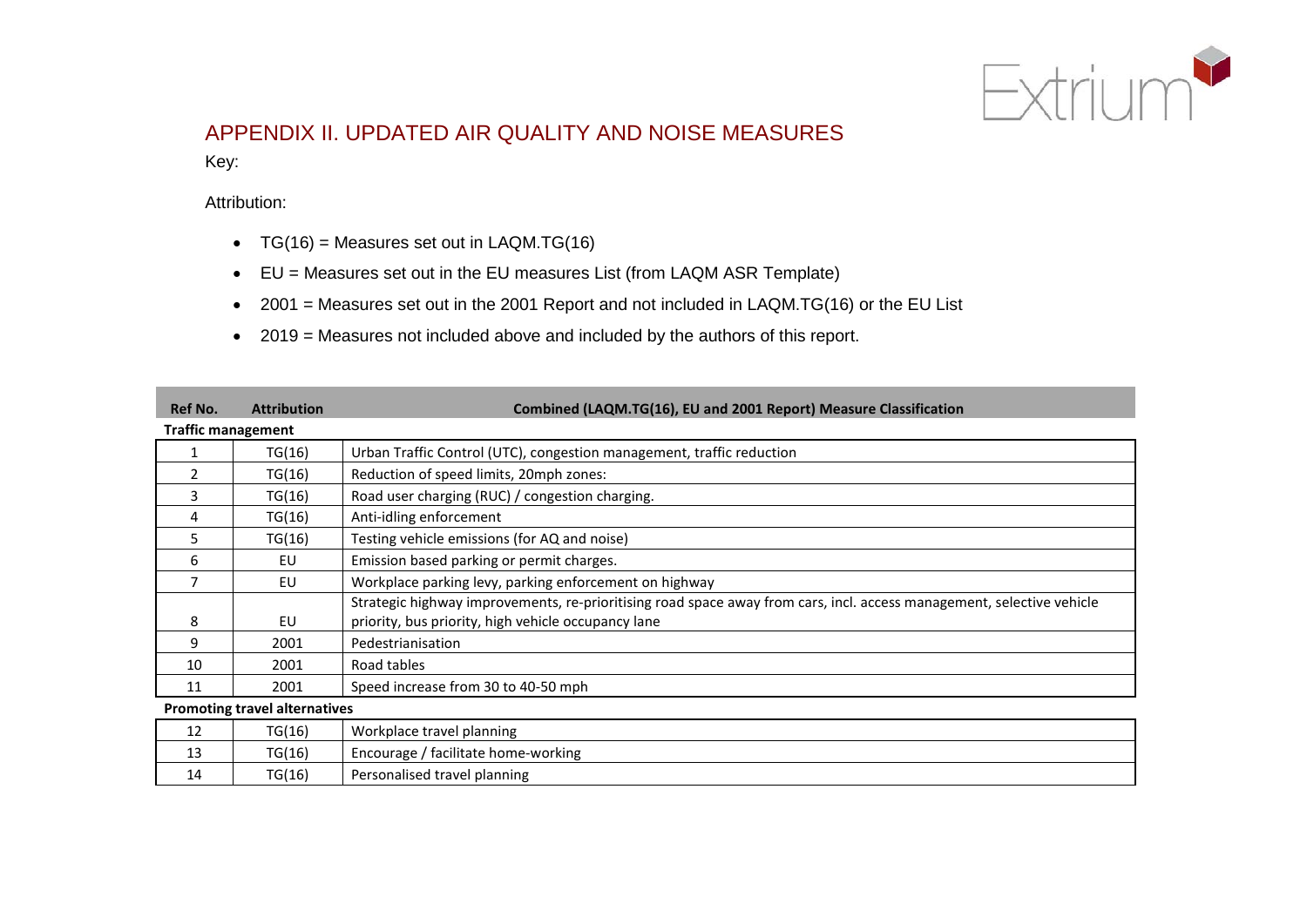

| 15 | TG(16) | School travel plans                               |
|----|--------|---------------------------------------------------|
| 16 | TG(16) | Promotion of cycling                              |
|    | TG(16) | Promotion of walking                              |
| 18 | TG(16) | Promote use of rail and inland waterways          |
| 19 | EU     | Intensive active travel campaign & infrastructure |

#### **Public information**

| 20      | EU | Via leaflets         |
|---------|----|----------------------|
| 21<br>ᅀ | EU | Via the Internet     |
| 22      | EU | Via radio            |
| 23      | EU | Via television       |
| 24      | EU | Via other mechanisms |

#### **Transport planning and infrastructure**

| 25 | TG(16) | Public transport improvements - interchanges stations and services |
|----|--------|--------------------------------------------------------------------|
| 26 | TG(16) | Public cycle hire scheme                                           |
| 27 | TG(16) | Cycle network                                                      |
| 28 | TG(16) | Bus route improvements                                             |
| 29 | 2001   | Road tunnels                                                       |
| 30 | 2001   | Metros or light transit system                                     |
| 31 | 2001   | Roadside and railside noise / environmental barriers               |
| 32 | 2001   | Mounding                                                           |
| 33 | 2001   | Quiet surfacings                                                   |
| 34 | 2001   | Train skirts                                                       |

#### **Alternatives to private vehicle use**

| 35 | TG(16) | Bus based park & ride      |
|----|--------|----------------------------|
| 36 | TG(16) | Car & lift sharing schemes |
| 37 | TG(16) | Car clubs                  |
| 38 | TG(16) | Rail based park & ride     |

#### **Policy guidance and development control**

| ാറ<br>-- | TG(16) | Regional groups co-ordinating<br>g programmes to develop area-wide strategies to reduce emissions and i<br>' qualitv<br>l improve<br>. air |
|----------|--------|--------------------------------------------------------------------------------------------------------------------------------------------|
| 40       | TG(16) | guality planning and policy '<br>, guidance<br>Air                                                                                         |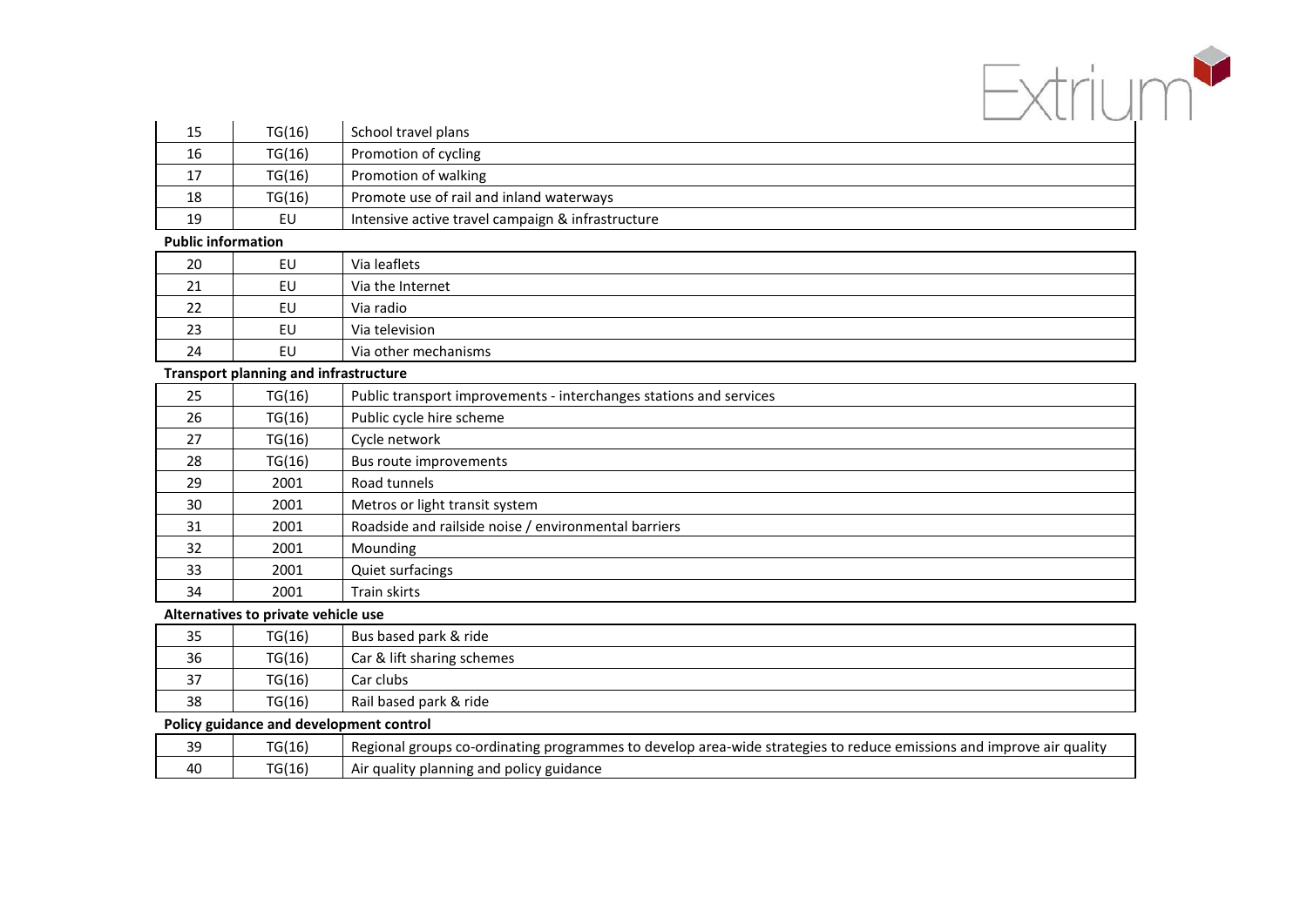

| 41 | TG(16) | Sustainable procurement guidance      |
|----|--------|---------------------------------------|
| 42 | TG(16) | Low emissions strategy                |
| 43 | 2001   | Stricter development controls         |
| 44 | 2001   | "Buffer" zones                        |
| 45 | 2001   | Heavy/light industry zones            |
| 46 | 2001   | Relocation                            |
| 47 | 2001   | Property insulation grant scheme      |
| 48 | 2001   | Local bypasses                        |
| 49 | 2001   | Siting new roads away from properties |
| 50 | 2001   | Building layout/orientation           |
| 51 | 2019   | Vegetative screens                    |

### **Freight and delivery management**

| 52 | TG(16) | Freight consolidation centre                                 |
|----|--------|--------------------------------------------------------------|
| 53 | TG(16) | Route management plans / strategic routing strategy for HGVs |
| 54 | TG(16) | Quiet & out of hours delivery                                |
| 55 | TG(16) | Delivery and Service plans                                   |
| 56 | TG(16) | Freight partnerships for city centre deliveries              |
|    | TG(16) | Transfer of freight to rail                                  |

## **Vehicle fleet efficiency**

| 58 | TG(16) | Driver training and eco driving aids     |
|----|--------|------------------------------------------|
| 59 | TG(16) | Promoting low emission public transport  |
| 60 | TG(16) | Vehicle retrofitting programmes          |
| 61 | TG(16) | Fleet efficiency and recognition schemes |
| 62 | TG(16) | Testing vehicle emissions                |

#### **Promoting low emission transport**

| 63 | TG(16) | Low emission zone (LEZ) / clean air zone (CAZ)                                                                        |
|----|--------|-----------------------------------------------------------------------------------------------------------------------|
| 64 | TG(16) | Public vehicle procurement - prioritising uptake of low emission vehicles                                             |
| 65 | TG(16) | Company vehicle procurement - prioritising uptake of low emission vehicles                                            |
| 66 | TG(16) | Procuring alternative refuelling infrastructure to promote low emission vehicles, EV recharging, gas fuel recharging. |
| 67 | TG(16) | Priority parking for LEVs                                                                                             |